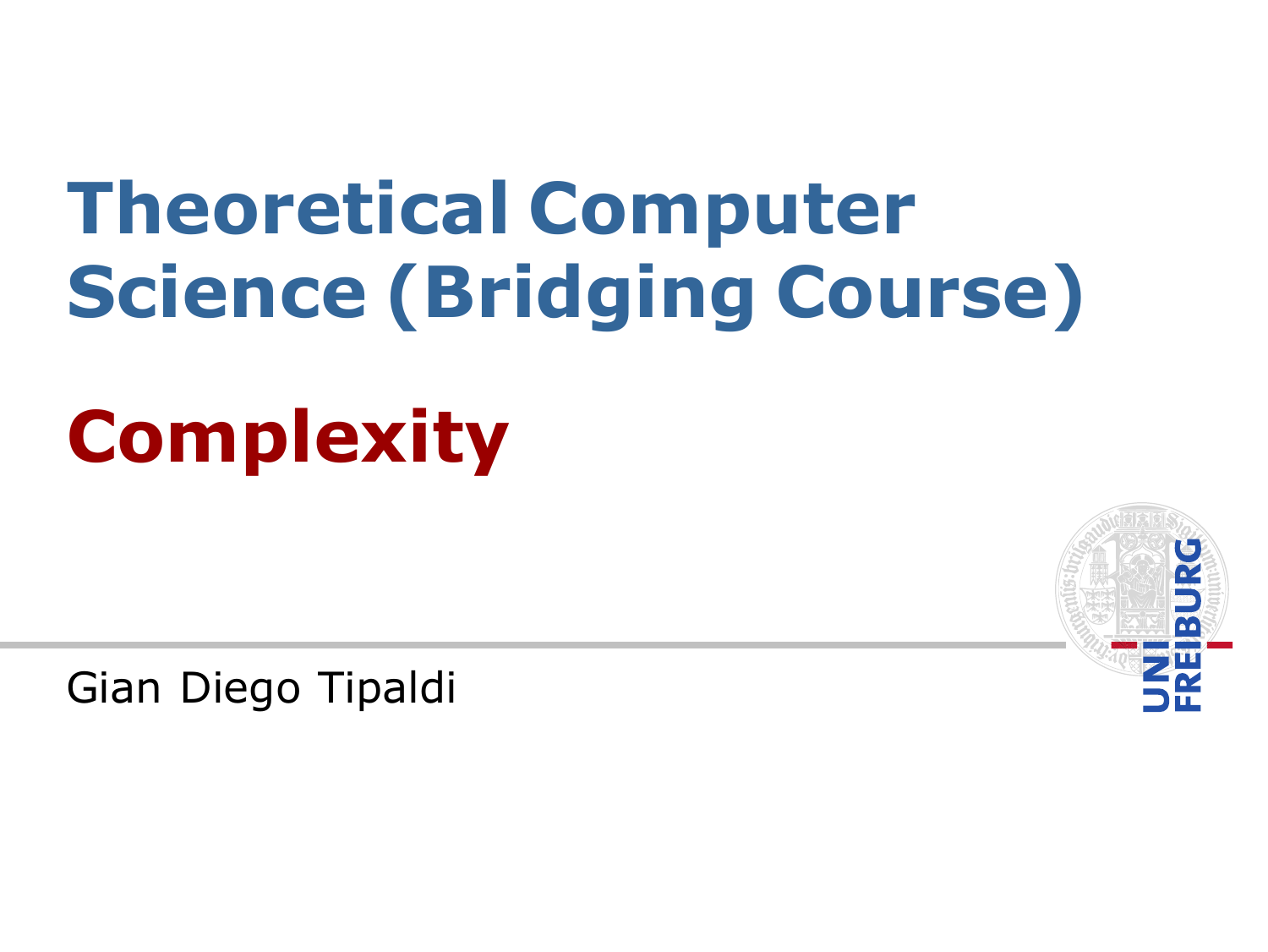#### **A scenario**

- You are a programmer working for a logistics company.
- Your boss asks you to implement a program that optimizes the travel route of your company's delivery truck:
	- The truck is initially located in your depot.
	- **There are 50 locations the truck must visit on its** route.
	- **You know the travel distances between all** locations (including the depot).
	- Your job is to write a program that determines a route from the depot via all locations back to the depot that minimizes total travel distance.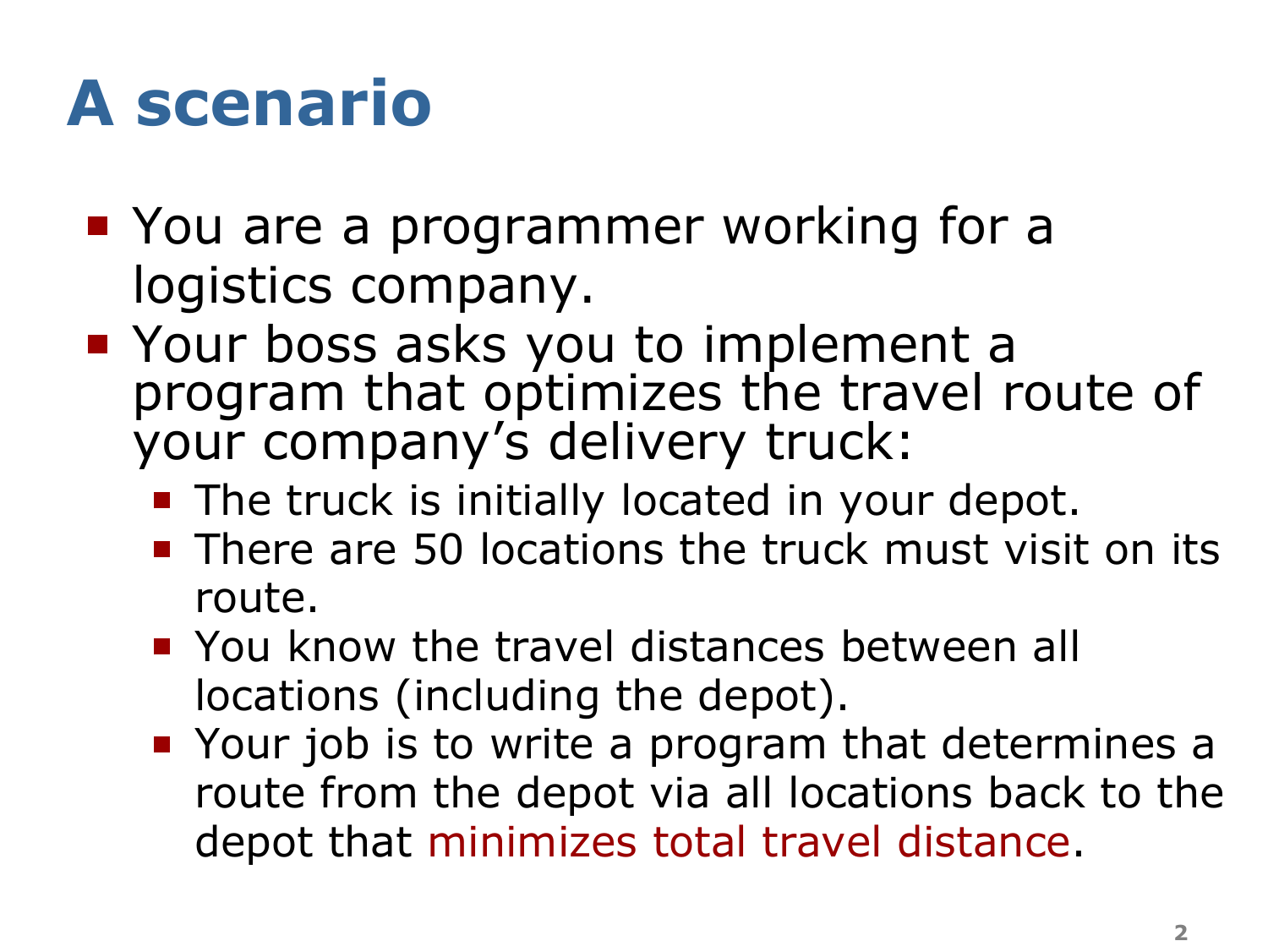# **A scenario (ctd.)**

- **You try solving the problem for weeks, but** don't manage to come up with a program. All your attempts either
	- cannot guarantee optimality or
	- **don't terminate within reasonable time** (say, a month of computation).
- What do you tell your boss?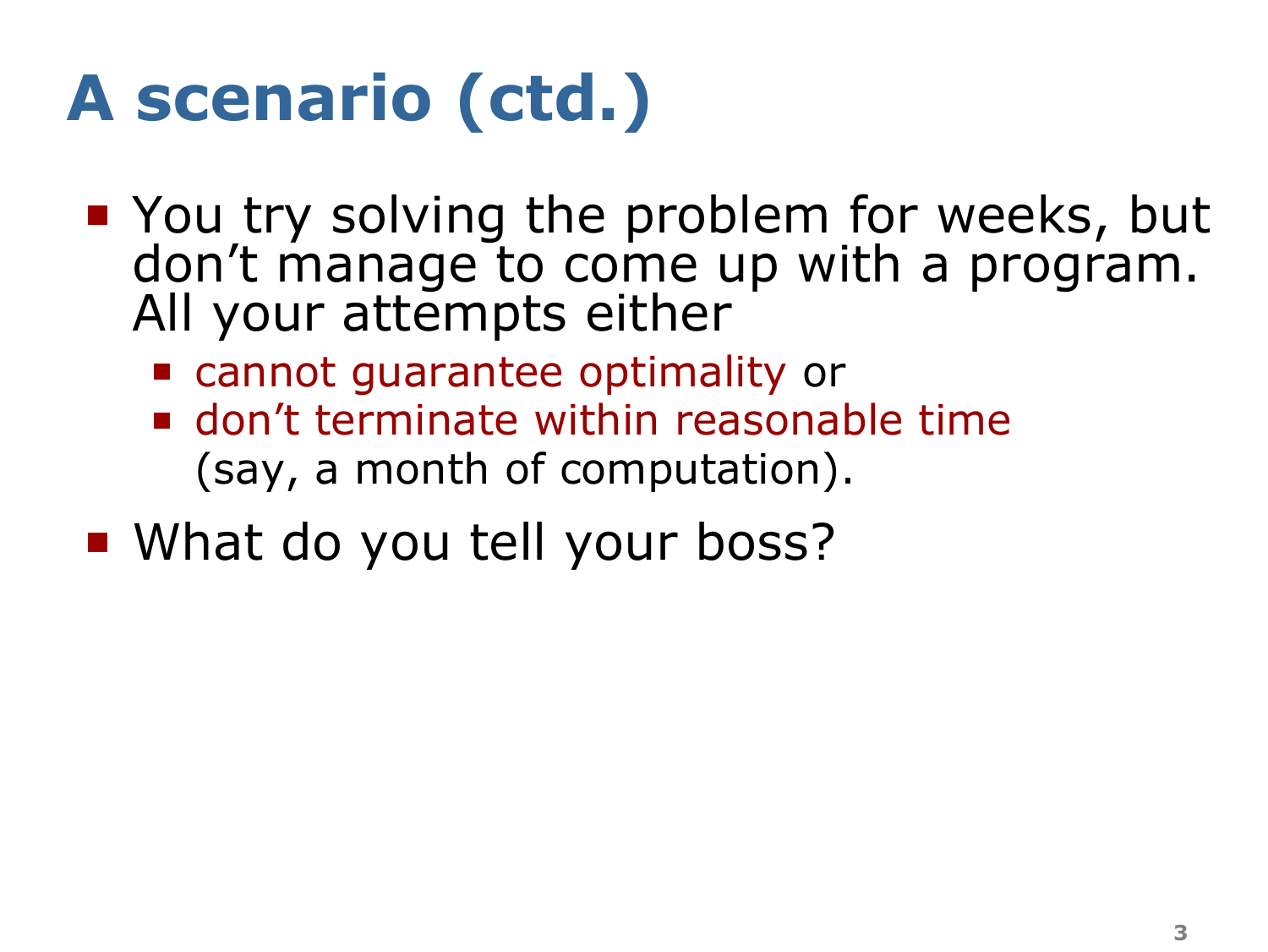#### **Proof Idea**



#### "I can't find an efficient algorithm, I guess I'm just too dumb."

source: M. Garey & D. Johnson, Computers and Intractability, Freeman 1979, p. 2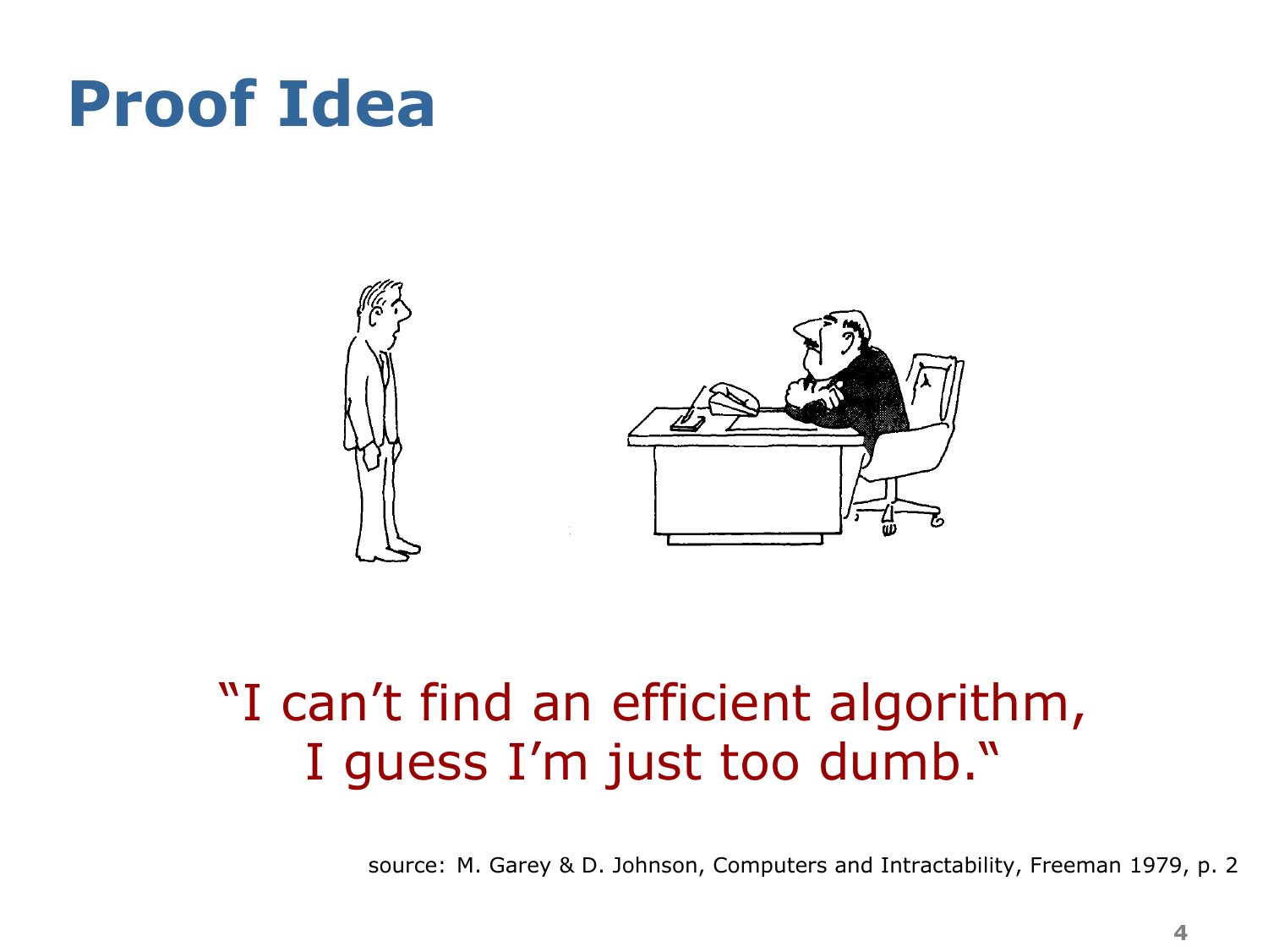#### **What you would ideally like to say**



#### "I can't find an efficient algorithm, because no such algorithm is possible!"

source: M. Garey & D. Johnson, Computers and Intractability, Freeman 1979, p. 2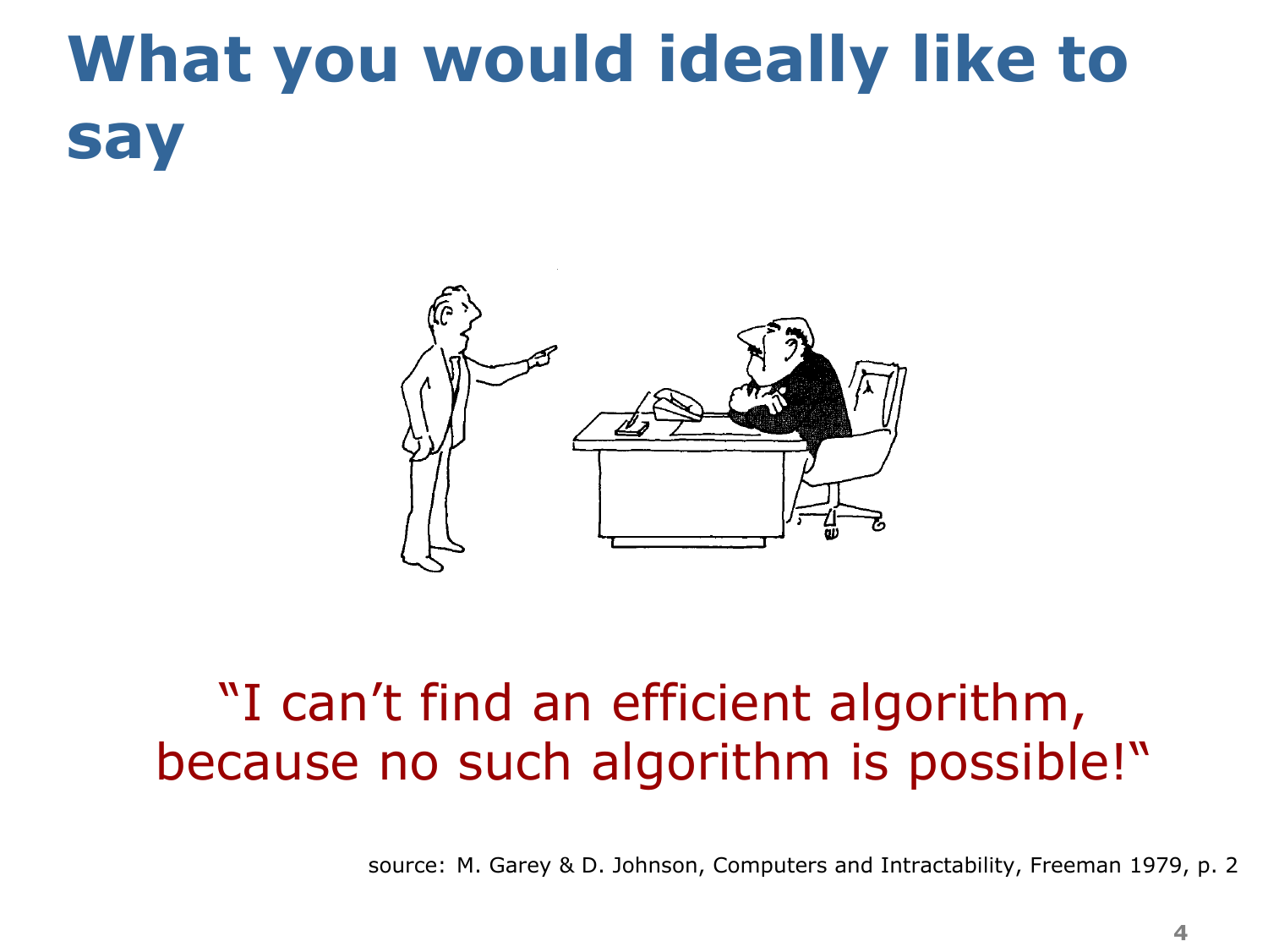#### **What complexity theory allows you to say**



#### "I can't find an efficient algorithm, but neither can all these famous people."

source: M. Garey & D. Johnson, Computers and Intractability, Freeman 1979, p. 3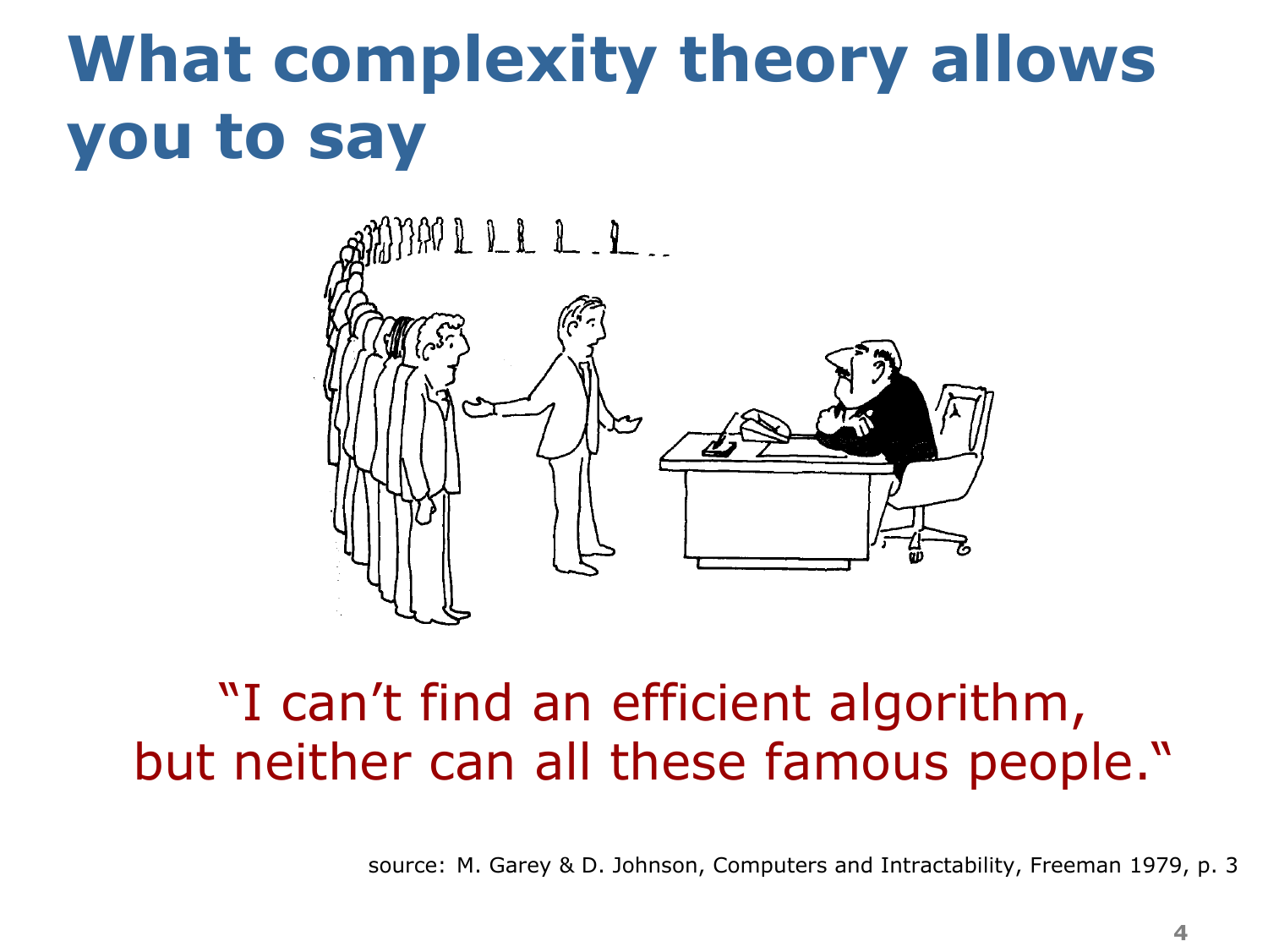# **Why complexity theory?**

Complexity theory tells us which problems can be solved quickly ("easy problems") and which ones cannot ("hard problems").

- This is useful because different algorithmic techniques are required for problems for easy and hard problems.
- **Moreover, if we can prove a problem to be** hard, we should not waste our time looking for "easy" algorithms.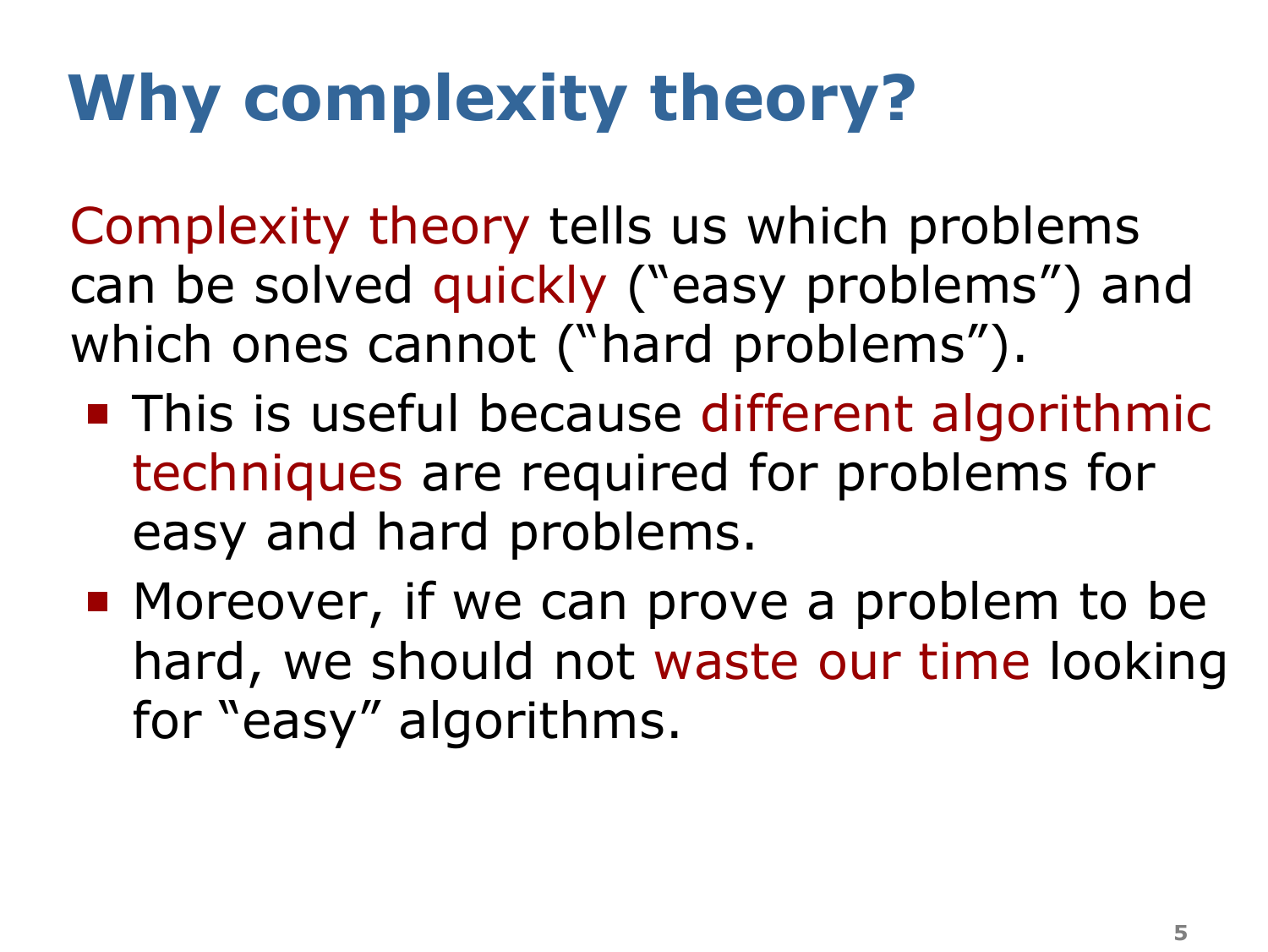# **Why reductions?**

One important part of complexity theory are reductions that show how a new problem *P* can be expressed in terms of a known problem *Q*

- This is useful for theoretical analyses of *P* because it allows us to apply our knowledge about *Q*.
- It is also often useful for practical algorithms because we can use the best known algorithm for *Q* and apply it to *P*.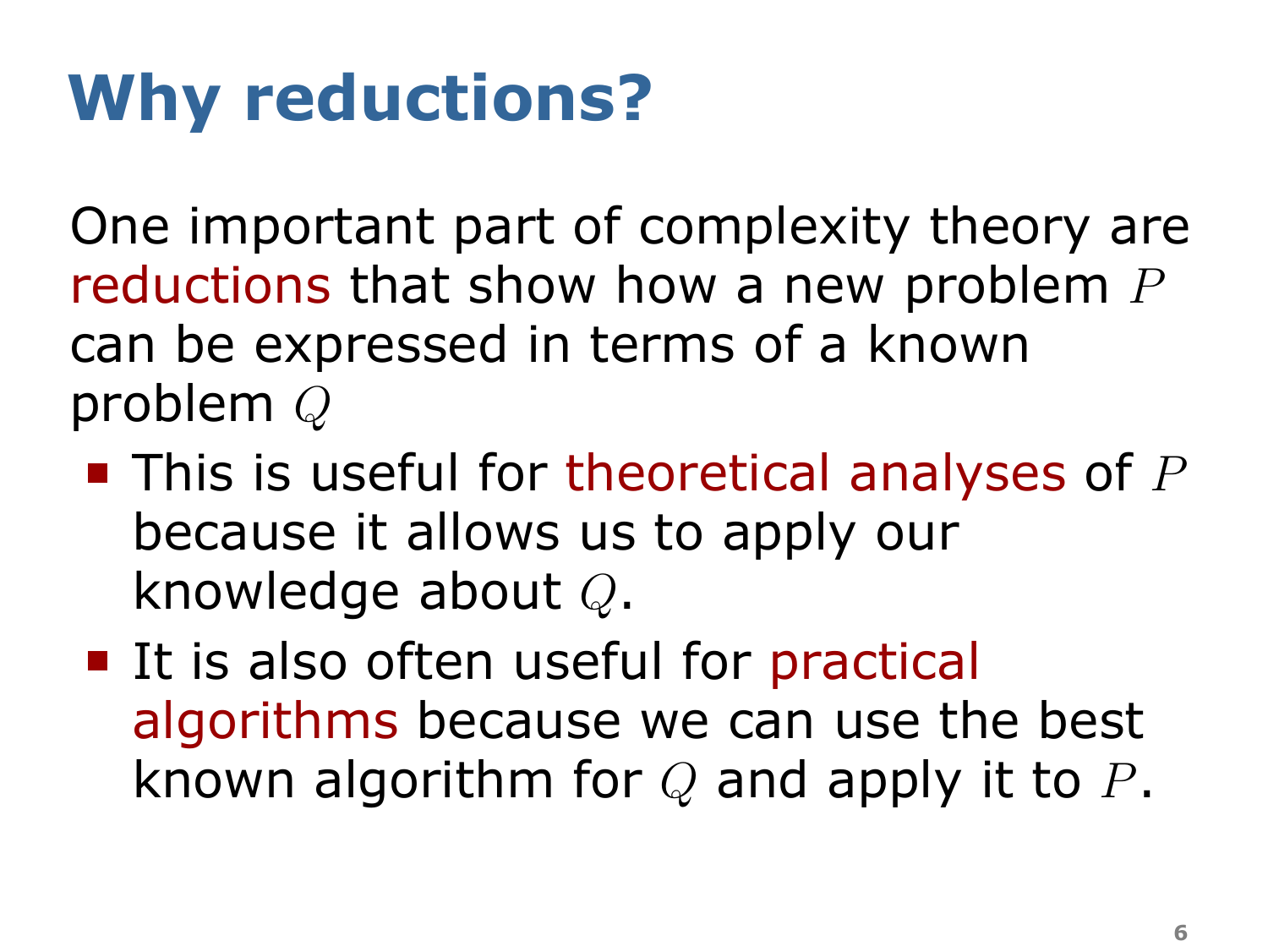# **Complexity pop quiz**

- **The following slide contains a selection of** graph problems.
- In all cases, the input is a directed, weighted graph  $G = \langle V, A, w \rangle$  with positive edge weights.
- How hard do you think these graph problems are?
- Sort from easiest (least time to solve) to hardest (most time to solve).
- No justifications needed, just follow your intuition!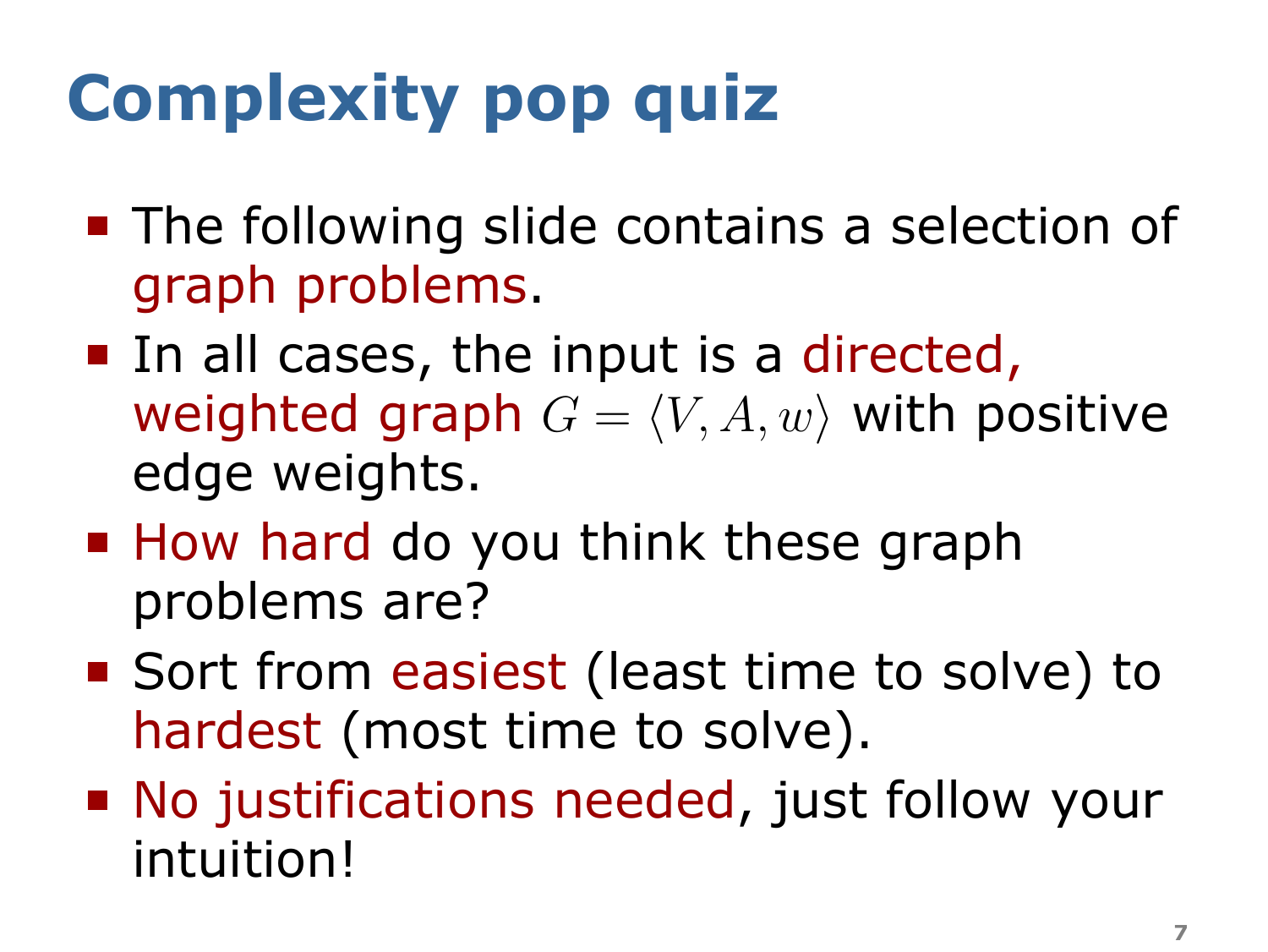## **Some graph problems I**

- **1.** Find a cycle-free path from  $u \in V$  to  $v \in V$ with minimum cost.
- **2.** Find a cycle-free path from  $u \in V$  to  $v \in V$ with maximum cost
- **3.** Determine if *G* is strongly connected (paths exist from everywhere to everywhere).
- **4.** Determine if *G* is weakly connected (paths exist from everywhere to everywhere, ignoring arc directions).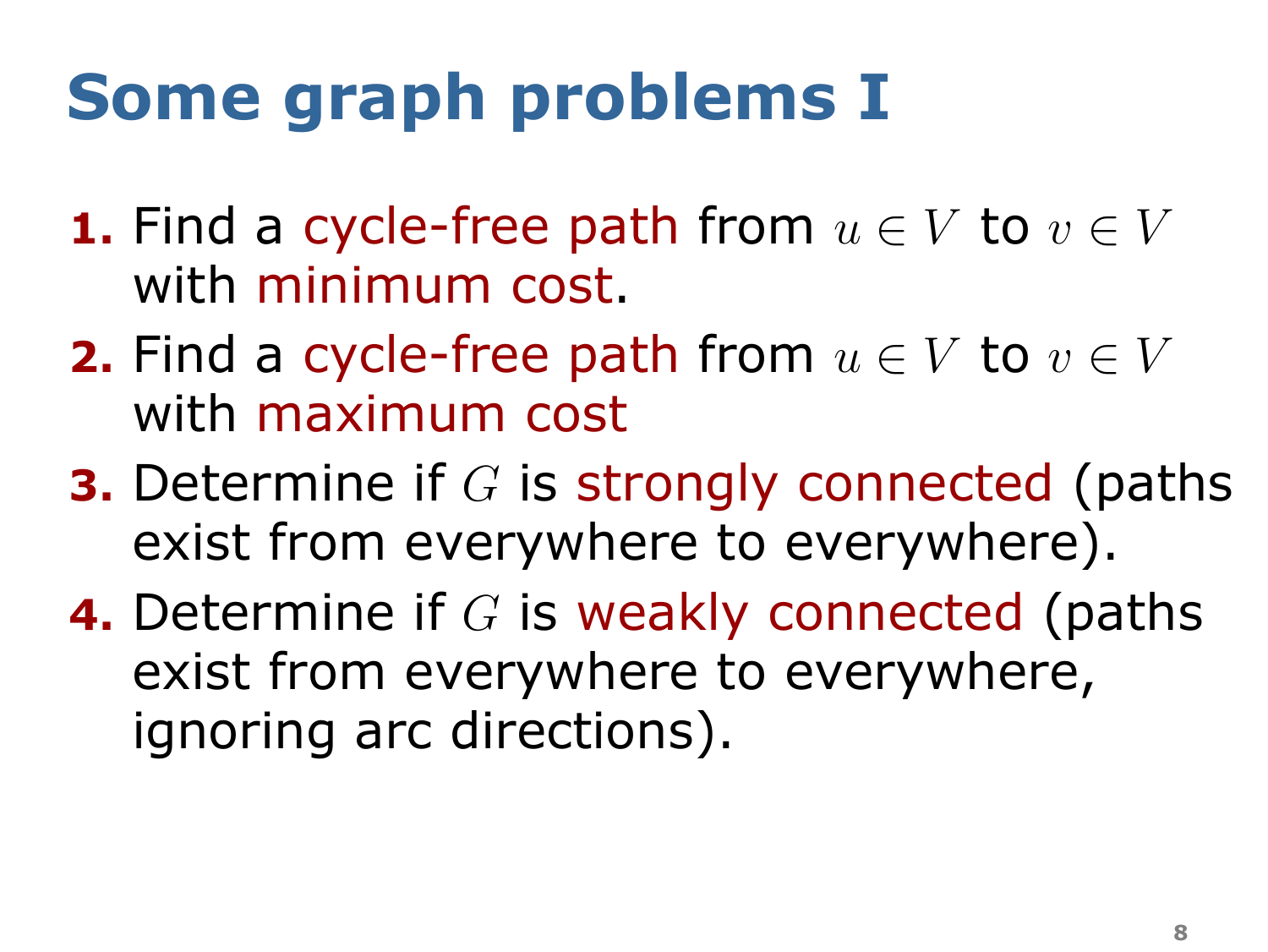## **Some graph problems II**

- **5.** Find a directed cycle.
- **6.** Find a directed cycle involving all vertices.
- **7.** Find a directed cycle involving a given vertex *u*.
- **8.** Find a path visiting all vertices without repeating a vertex.
- **9.** Find a path using all arcs without repeating an arc.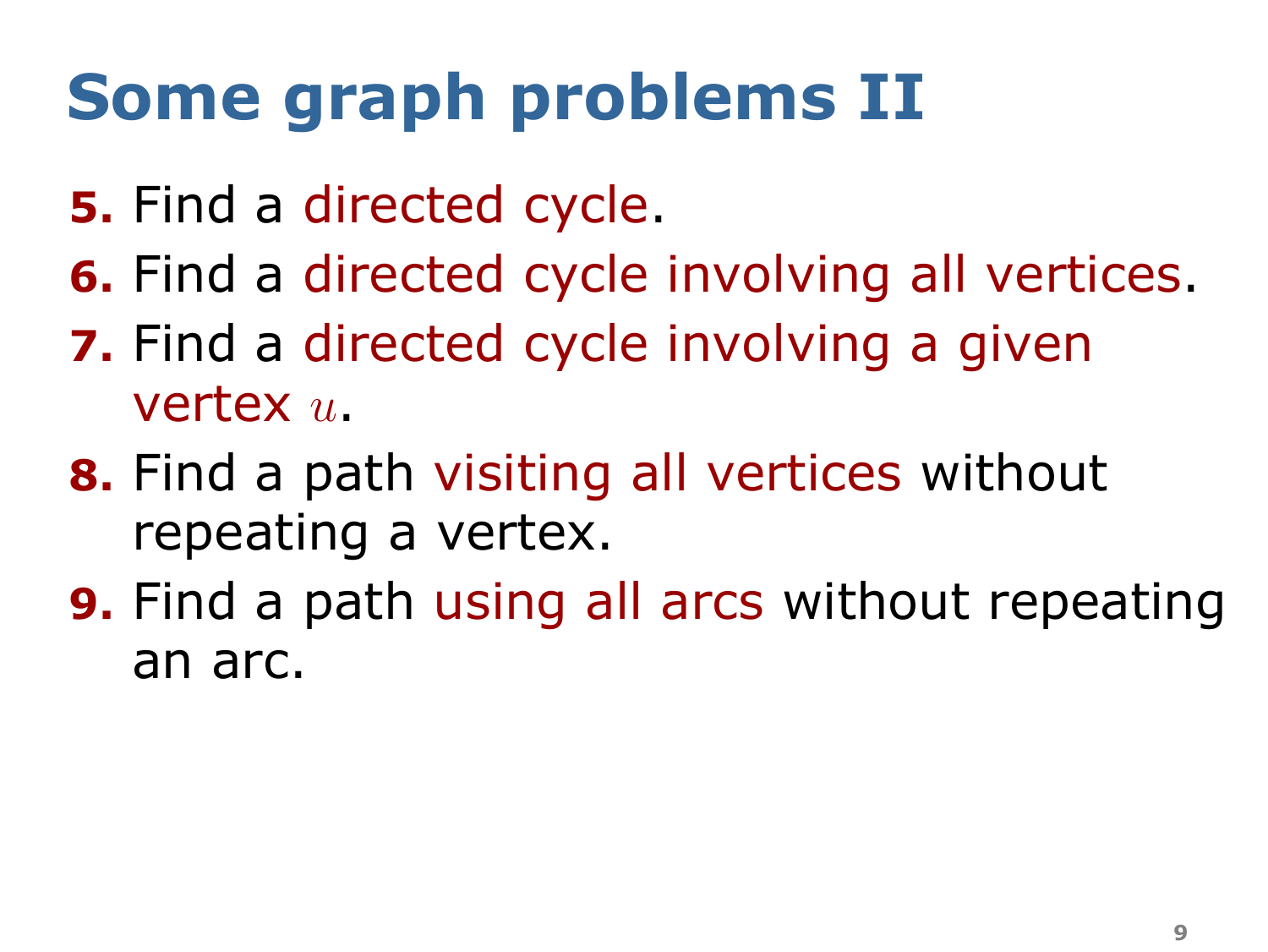## **Overview of this chapter**

- Refresher: asymptotic growth ("big-*O* notation")
- Models of computation
- P and NP
- Polynomial reductions
- **NP-hardness and NP-completeness**
- Some NP-complete problems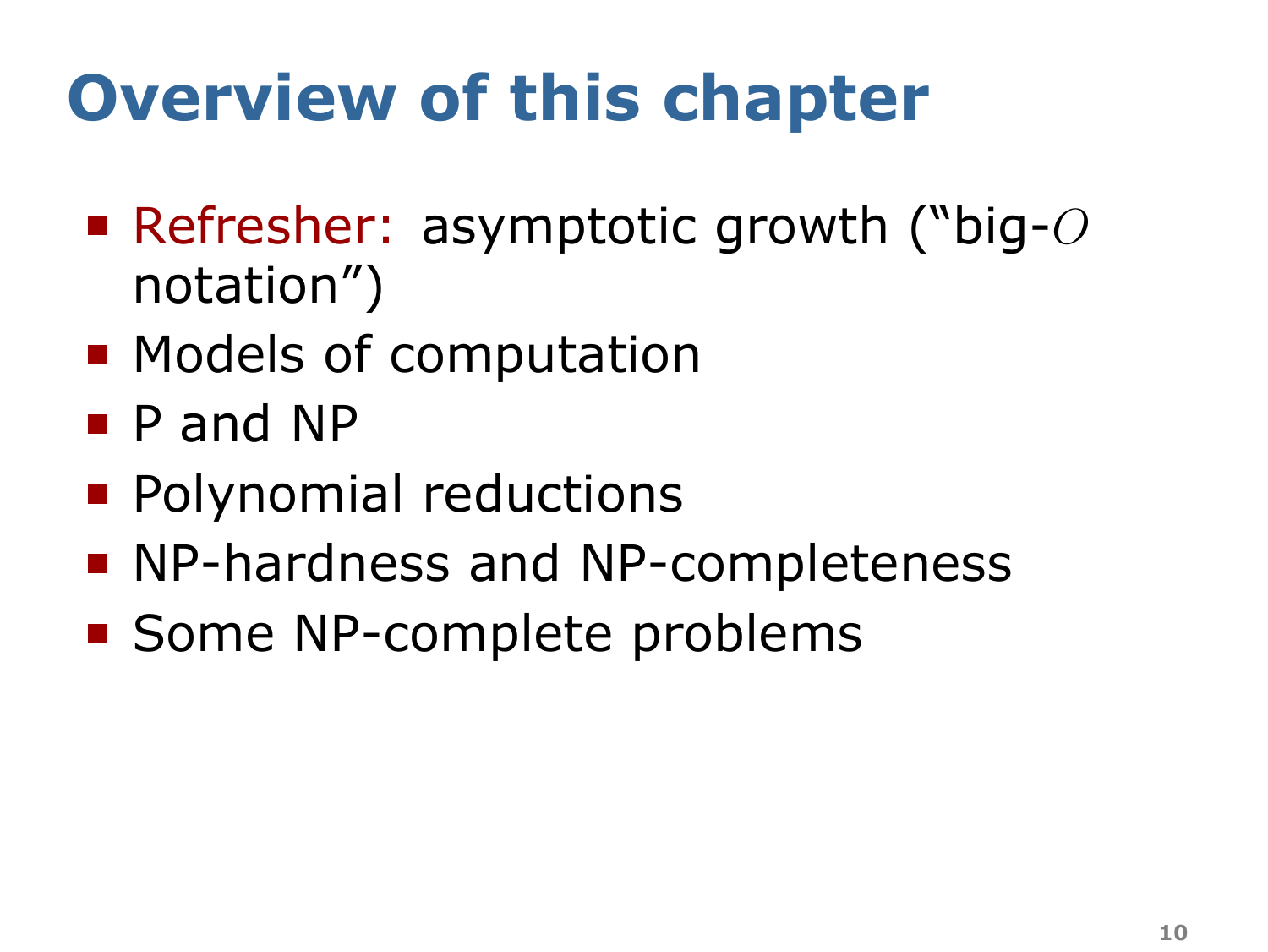## **Asymptotic growth: motivation**

- Often, we are interested in how an algorithm behaves on large inputs, as these tend to be most critical in practice.
- For example, consider the following problem:

#### . **Duplicate elimination** .

Input: a sequence of words *s*1, …, *s<sup>n</sup>* over some alphabet

. without duplicates Output: the same words, in any order,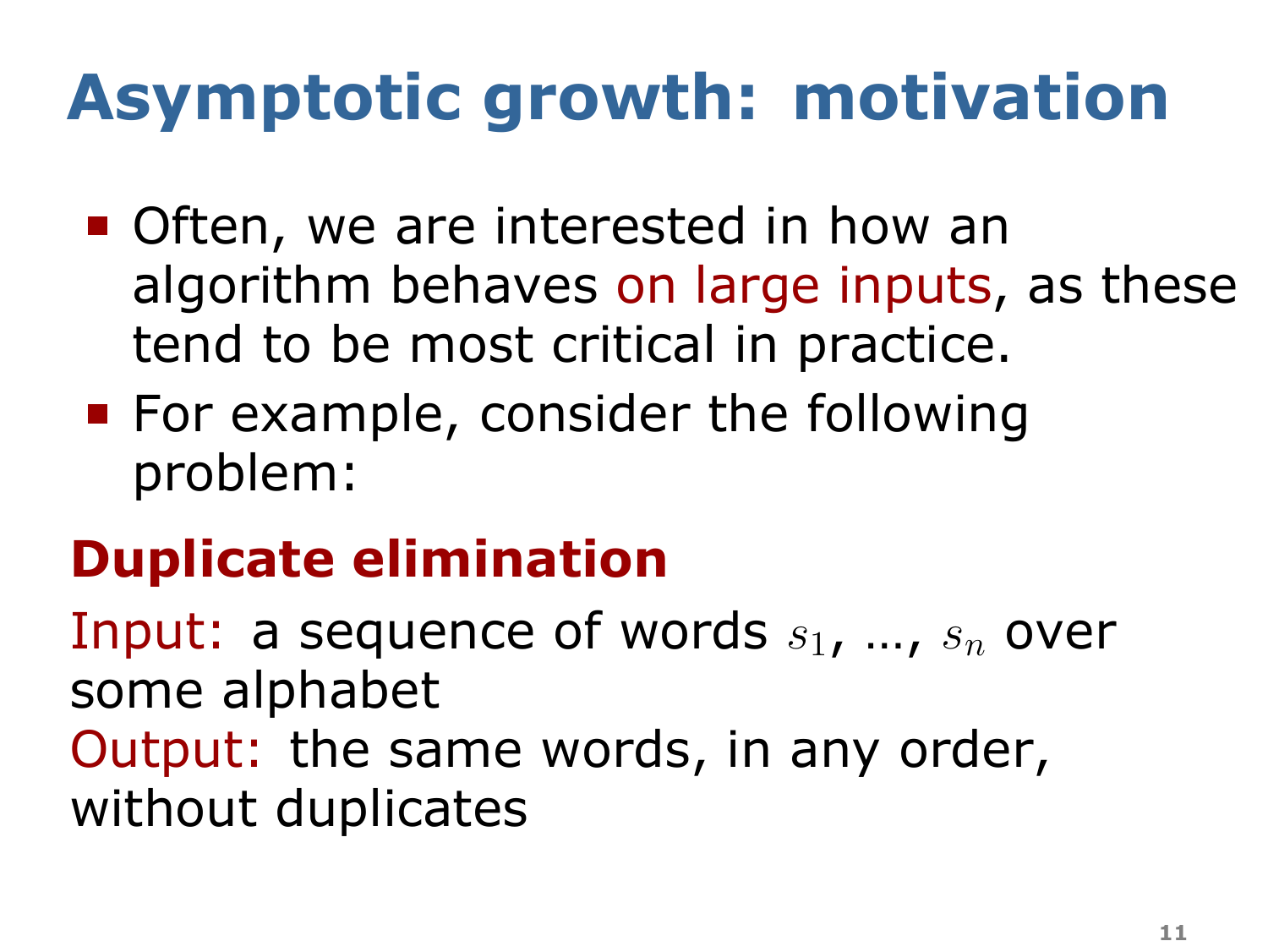## **Asymptotic growth: motivation**

- Here are three algorithms for the problem:
	- **1.** The naive algorithm with two nested for loops.
	- **2.** Sort input; traverse sorted list and skip duplicates.
	- **3.** Hash & report new entries upon insertion.
- **Which one is fastest? Let's compare!**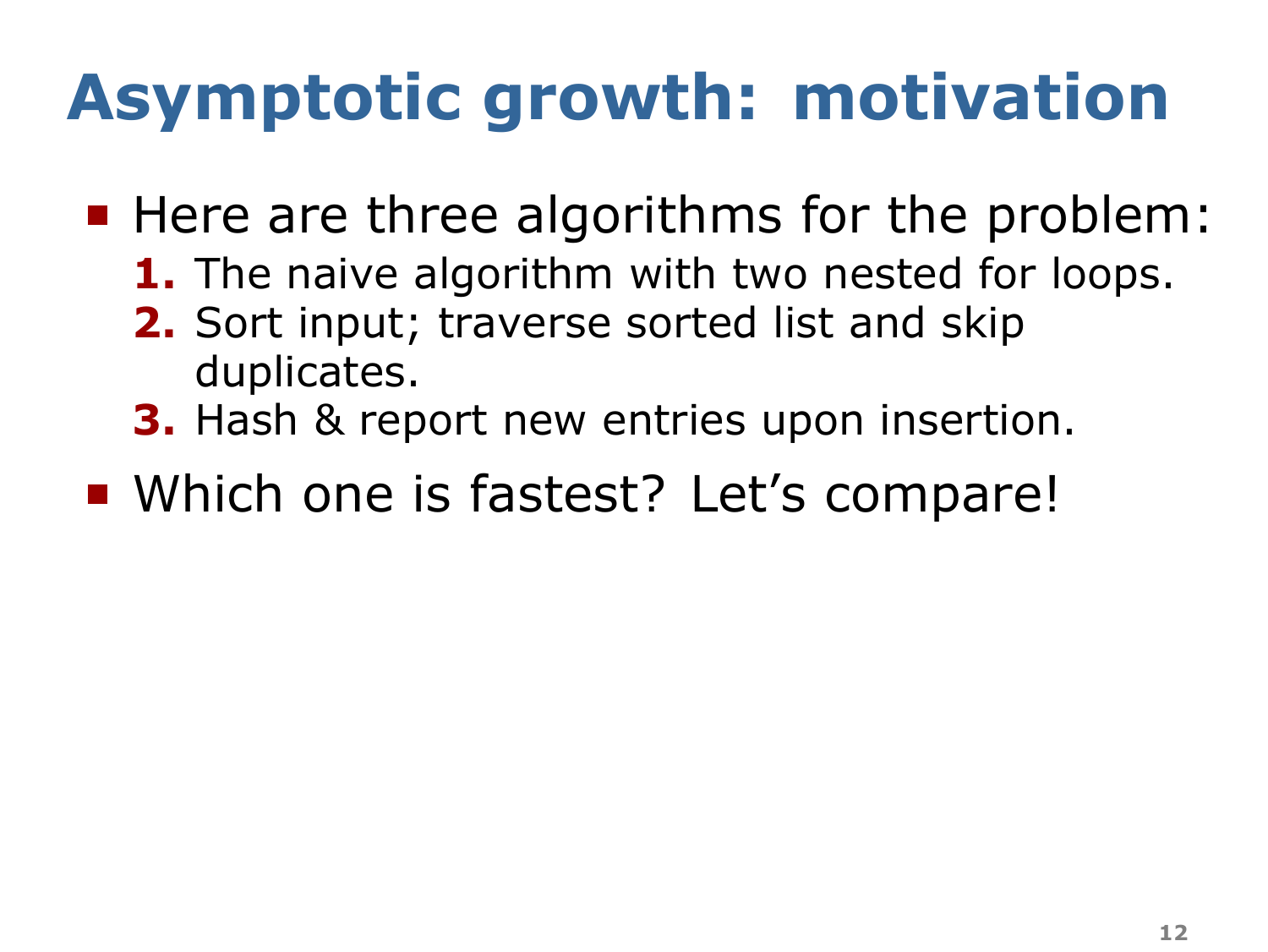#### **Runtimes of the algorithms**

Assume that on an input with *n* words, the algorithms require (in *µ*s):

**1.**  $f_1(n) = 0.1n^2$ **2.**  $f_2(n) = 10n \log n + 0.1n$ **3.**  $f_3(n) = 30n$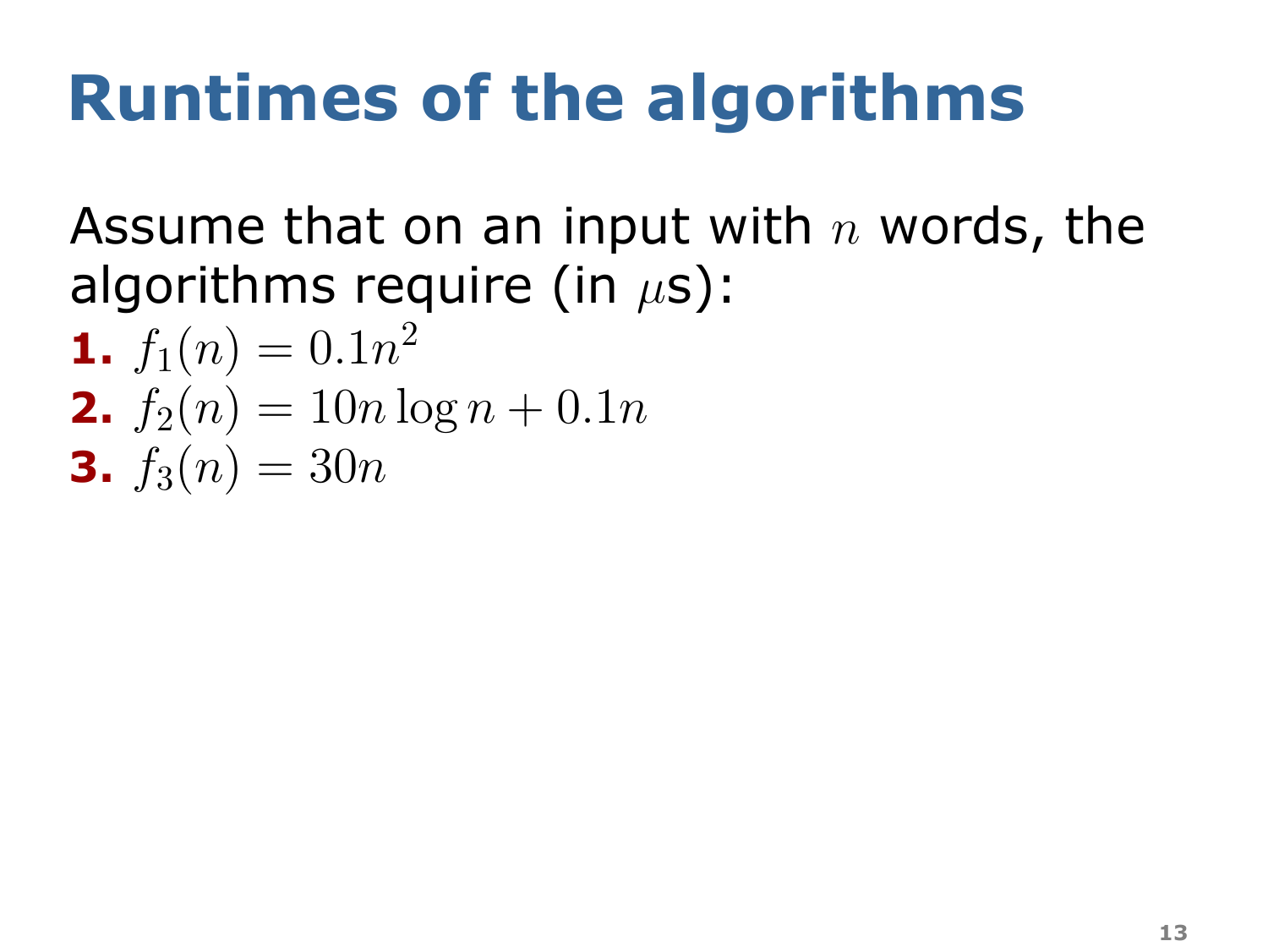#### **Runtimes of the algorithms**

Assume that on an input with *n* words, the algorithms require (in *µ*s):

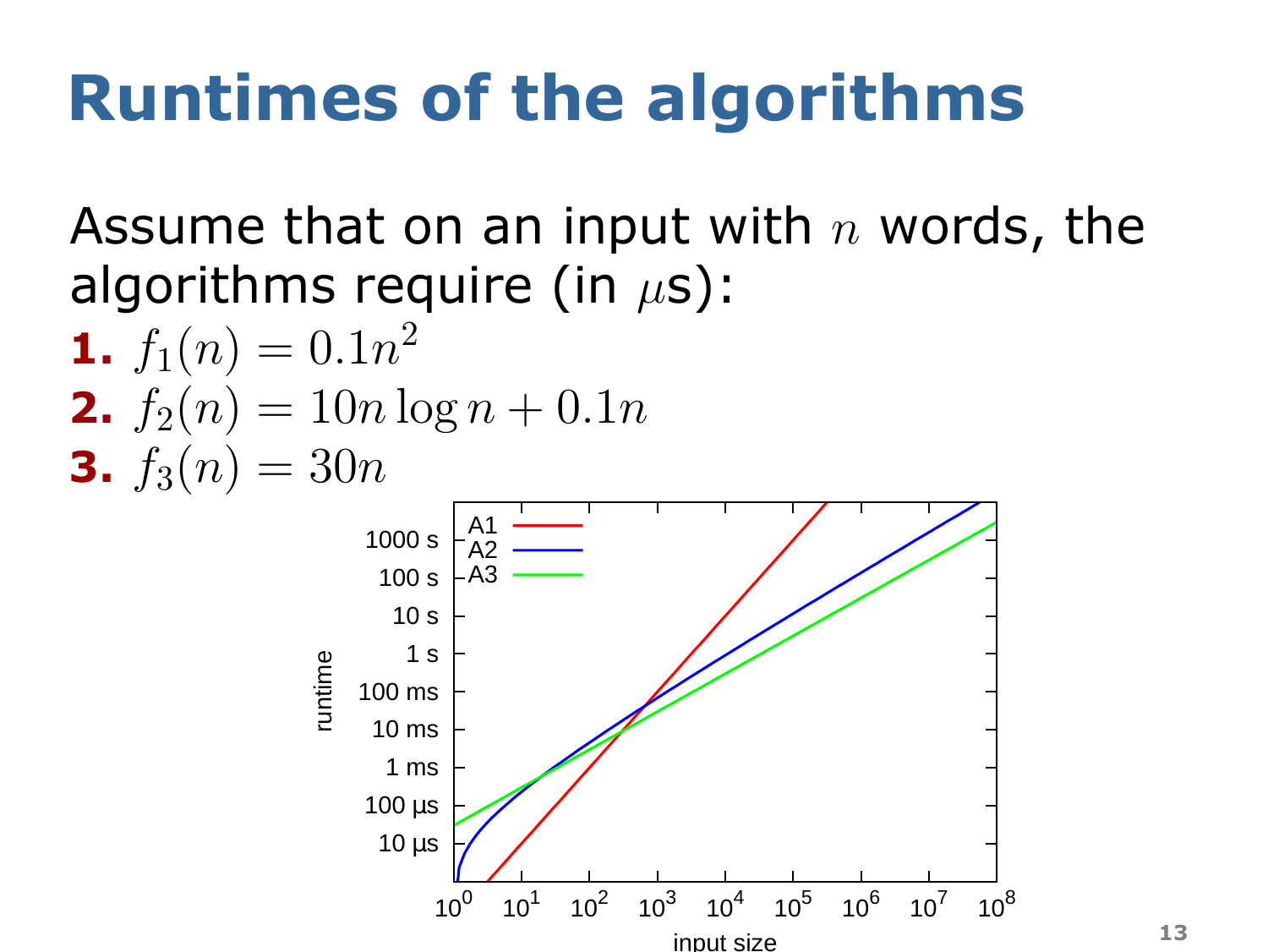## **Runtime growth in the limit**

- **For very small inputs, A1 is faster than A2,** which is faster than A3.
- $\blacksquare$  However, for very large inputs, the ordering is opposite.
- Big-O notation captures this by considering how runtime grows in the limit of large input sizes.
- **It also ignores constant factors, since for** large enough inputs, these do not matter compared to differences in growth rate.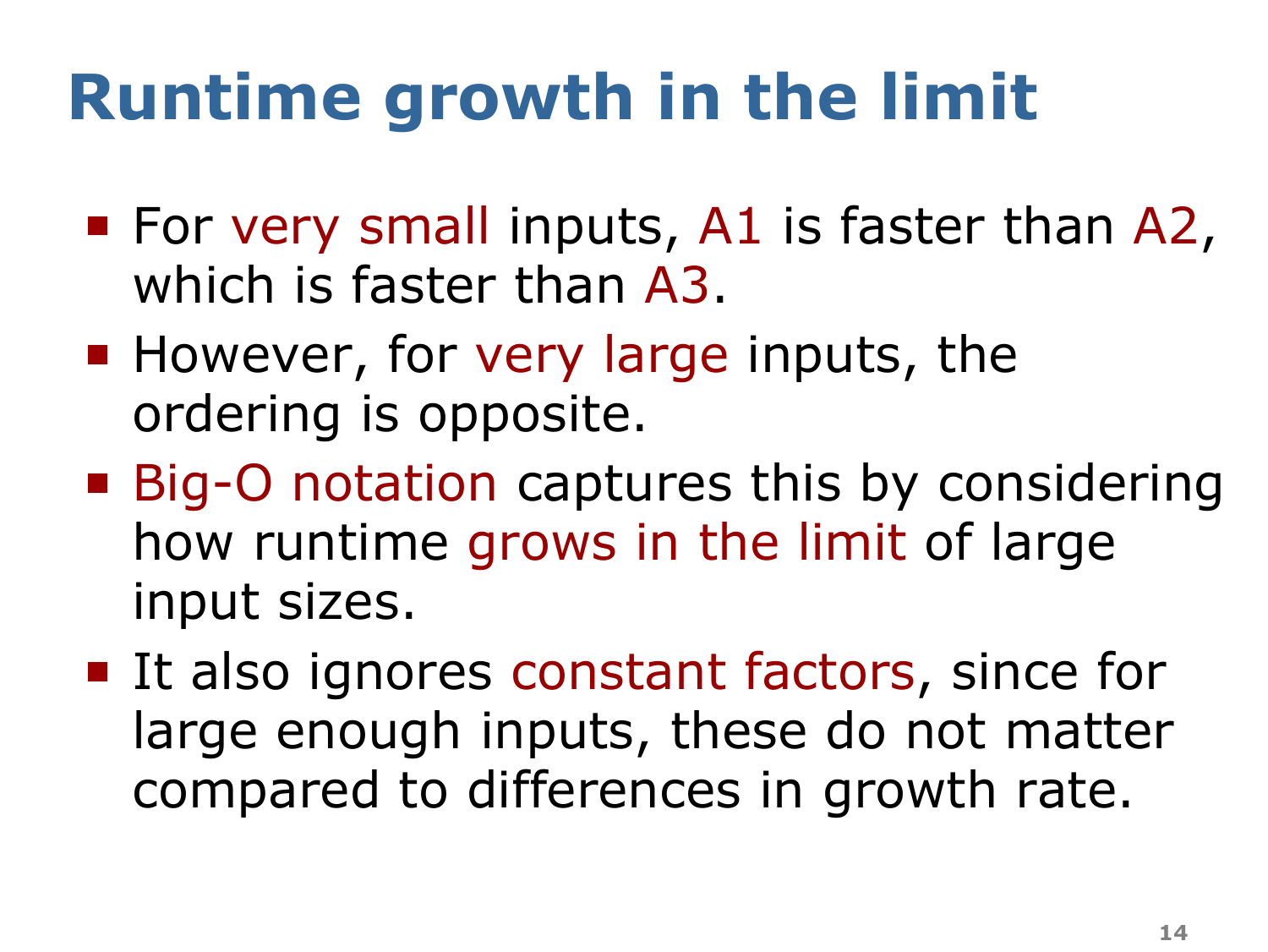## **Big-O: Definition**

#### . **Definition (***O*(*g*)**)** .

 $f(n) \leq c \cdot g(n)$  for all  $n \geq M$ . Let  $q: \mathbb{N}_0 \to \mathbb{R}$  be a function mapping from the natural numbers to the real numbers.  $O(q)$  is the set of all functions  $f : \mathbb{N}_0 \to \mathbb{R}$  such that for some  $c \in \mathbb{R}^+$  and  $M \in \mathbb{N}_0$ , we have

In words: from a certain point onwards, *f* is bounded by *g* multiplied with some constant. Intuition: If  $f \in O(q)$ , then *f* does not grow faster than *g* (maybe apart from constant factors that we do not care about).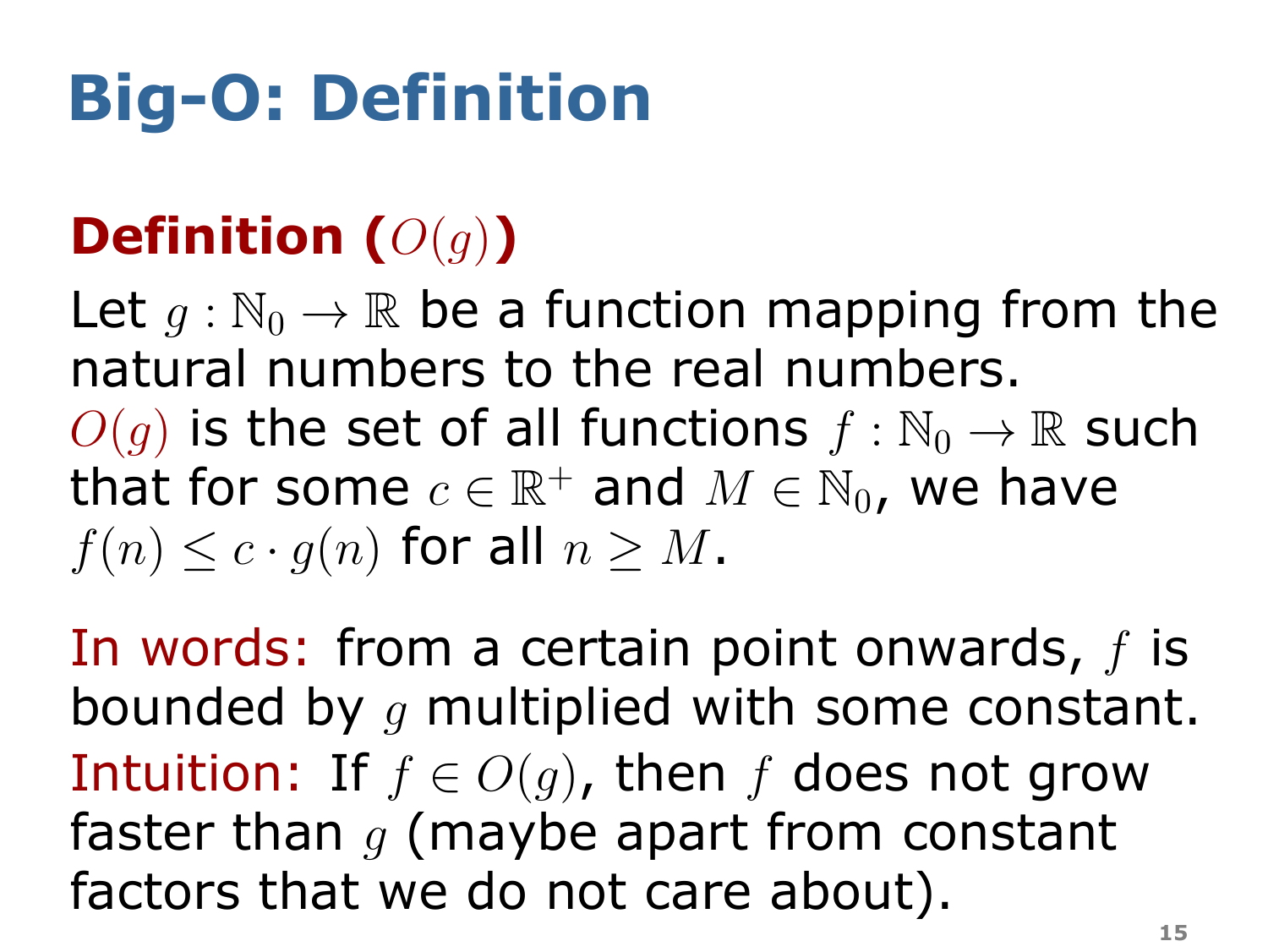#### **Big-O: Notational conventions**

- Formally,  $O(q)$  is a set of functions, so to express that function *f* belongs to this class, we should write  $f \in O(q)$ .
- However, it is much more common to write  $f = O(q)$  instead of  $f \in O(q)$ .
- In this context,  $" ="$  is pronounced "is", not "equals": "*f* is *O* of *g*."
- **For example, it is not symmetric: we write**  $f = O(q)$ , but not  $O(q) = f$ .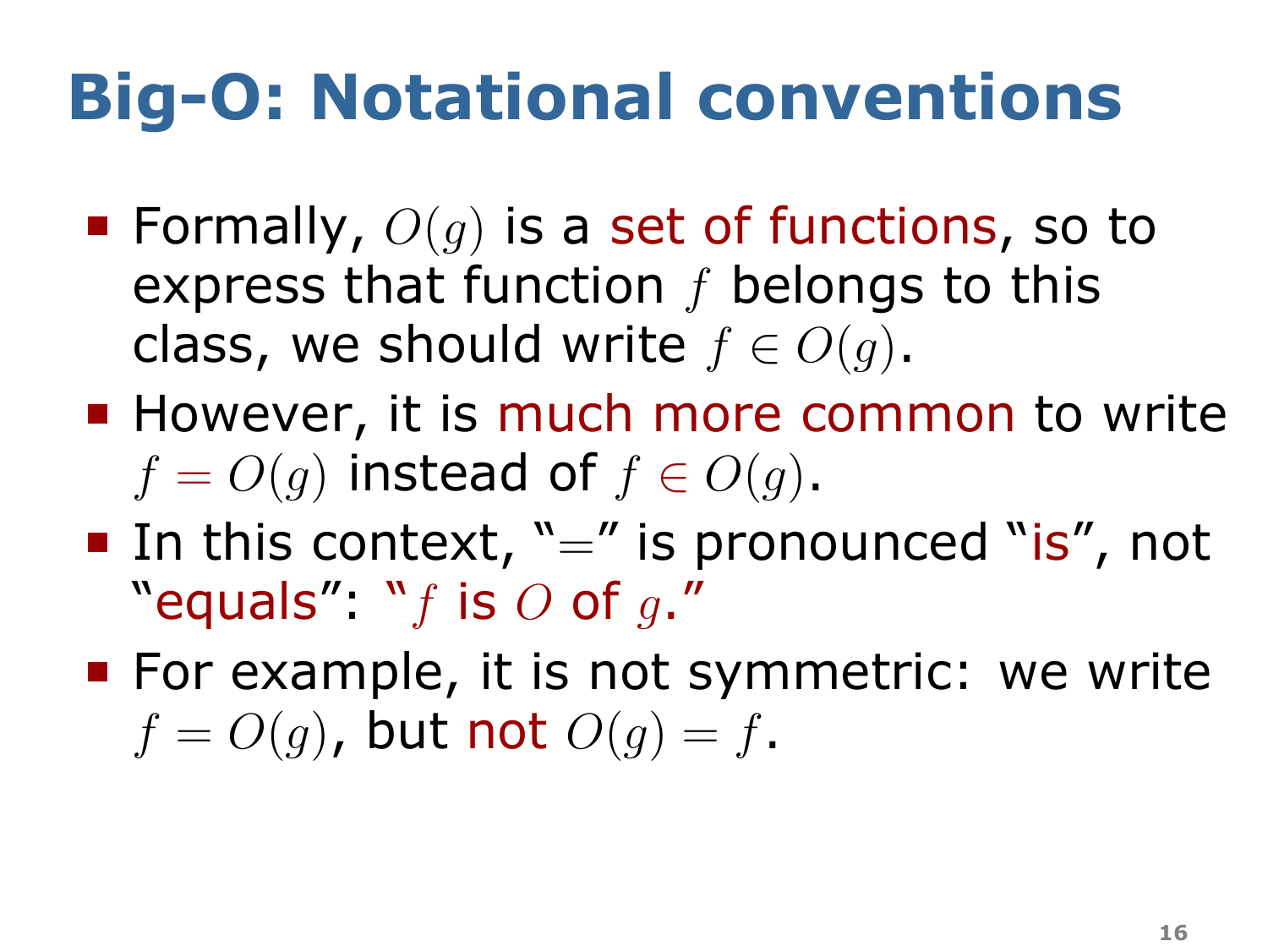#### **Big-O: Notational conventions**

Further abbreviations:

- Notation like  $f = O(g)$  where  $g(n) = n^2$  is often abbreviated to  $f = O(n^2)$ .
- Similarly, if for example  $f(n) = n \log n$ , we can further abbreviate this to  $n \log n \in O(n^2)$ .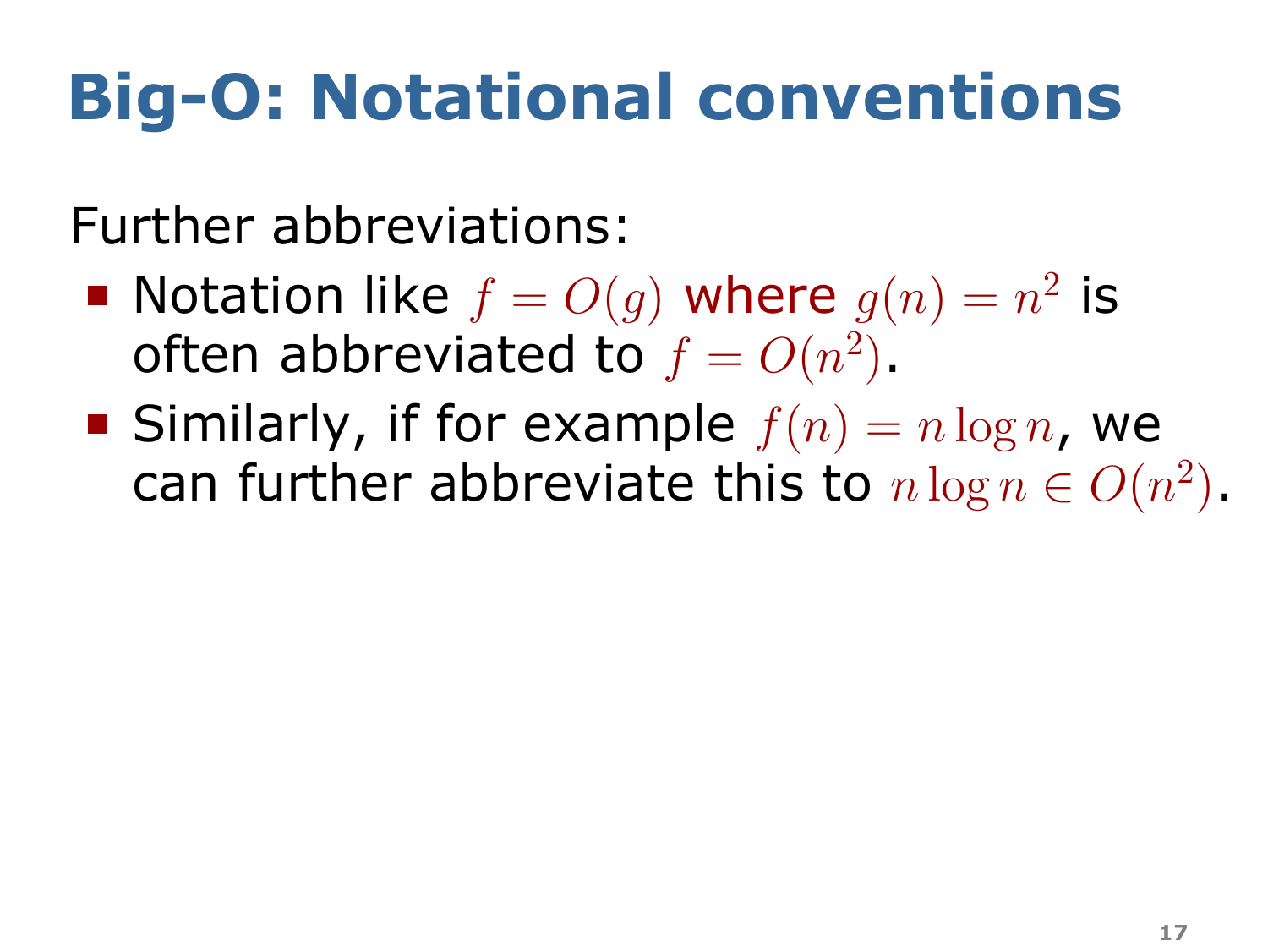# **Big-O example (1)**

#### . **Big-O example** .

We show that  $f = O(n^2)$ . Let  $f(n) = 3n^2 + 14n + 7$ .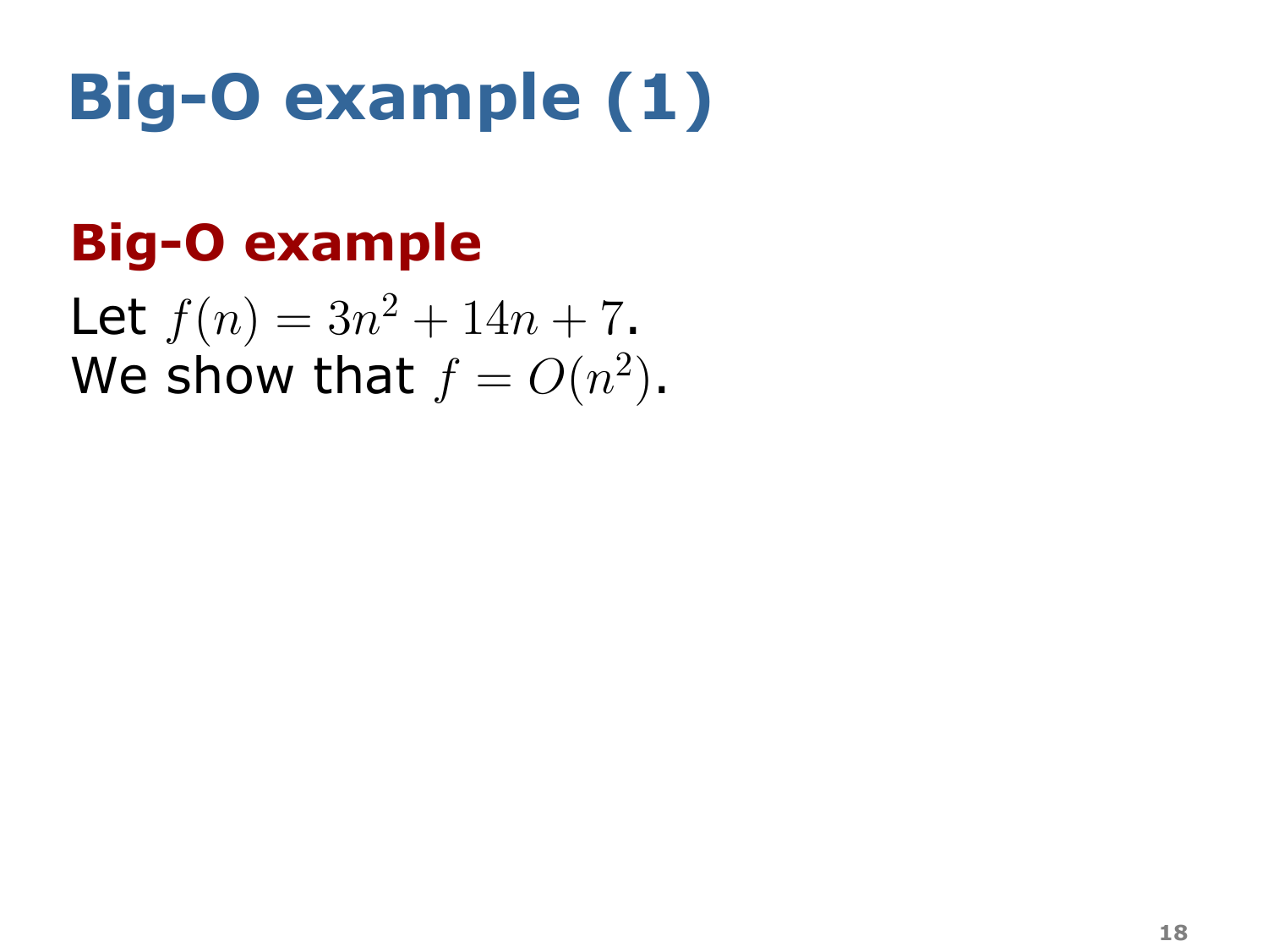# **Big-O example (2)**

#### . **Big-O example** .

We show that  $f = O(n^3)$ . Let  $f(n) = 3n^2 + 14n + 7$ .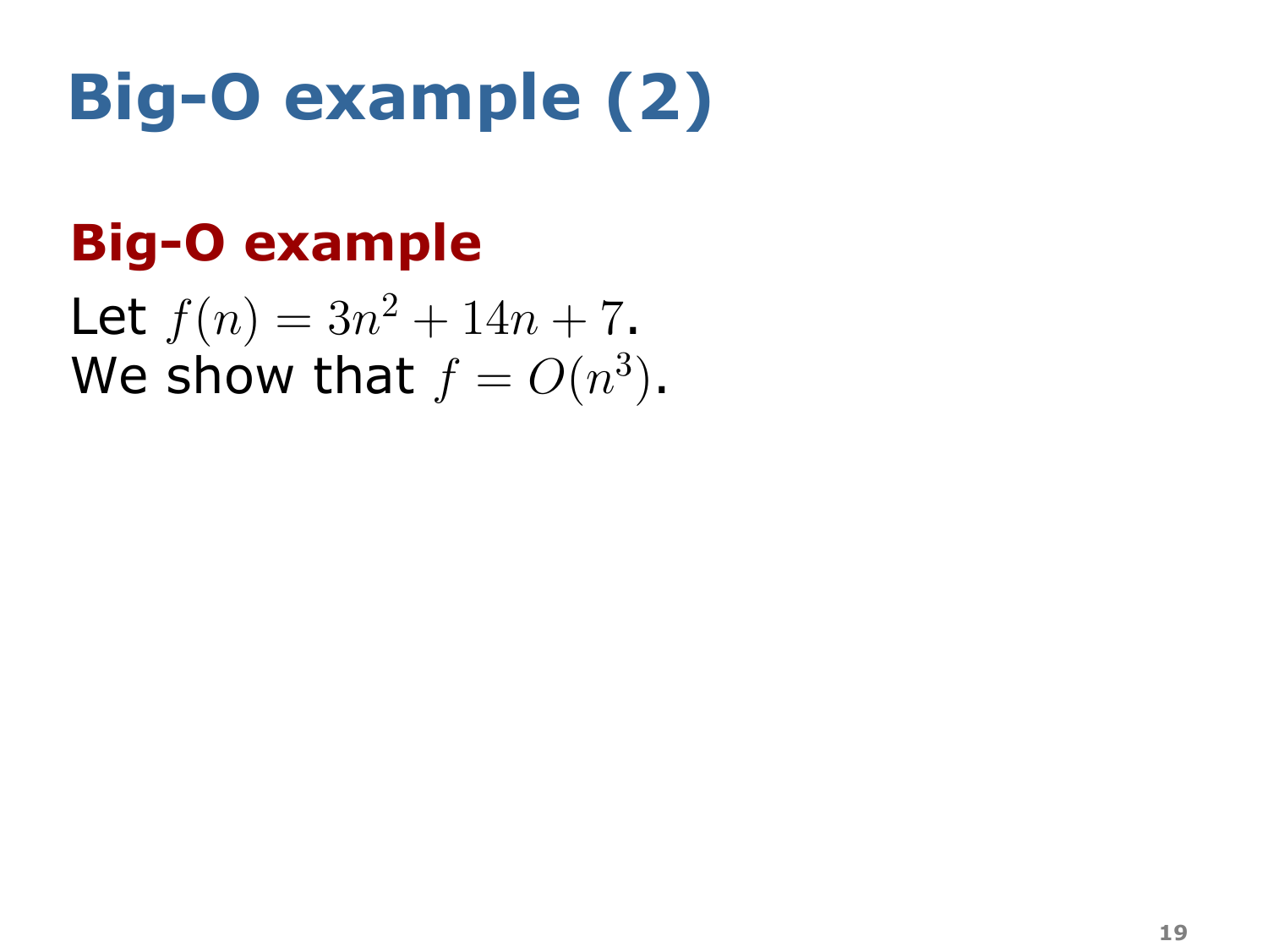# **Big-O example (3)**

#### . **Big-O example** .

We show that  $f = O(2^n)$ . Let  $f(n) = n^{100}$ .

(We may use that  $\log_2(x) \leq$ *√*  $\overline{x}$  for all  $x \geq 25.$  )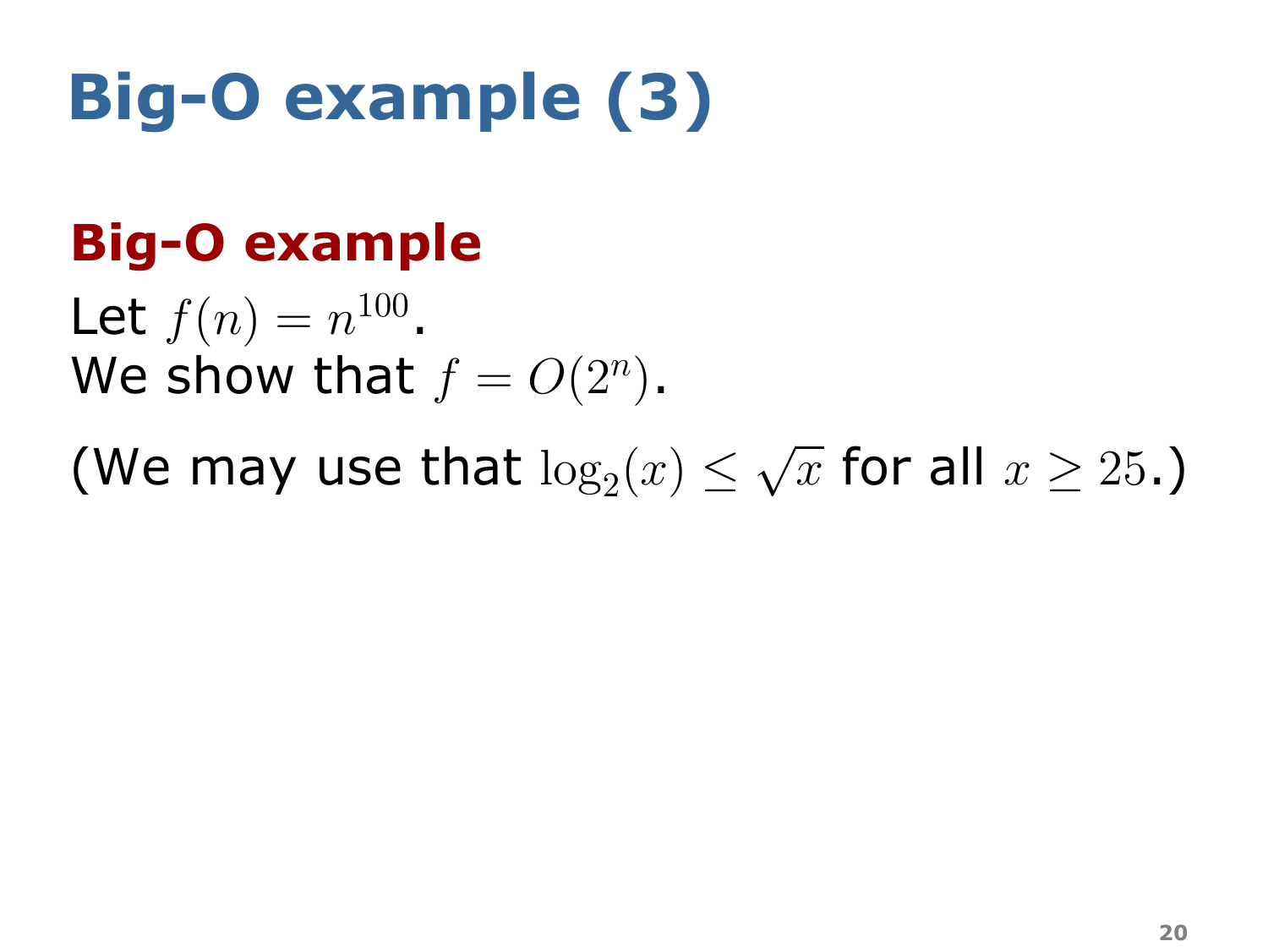## **Big-O for the duplicate elimination example**

- In the duplicate elimination example, using big-O notation we can show that
	- $f_1 = O(n^2)$  $f_2 = O(n \log n)$
	- $f_3 = O(n)$
- **Moreover, big-O notation allows us to order** the runtimes:
	- $f_3 = O(f_1)$ , but not  $f_1 = O(f_3)$
	- $f_2 = O(f_1)$ , but not  $f_1 = O(f_2)$
	- $f_3 = O(f_2)$ , but not  $f_2 = O(f_3)$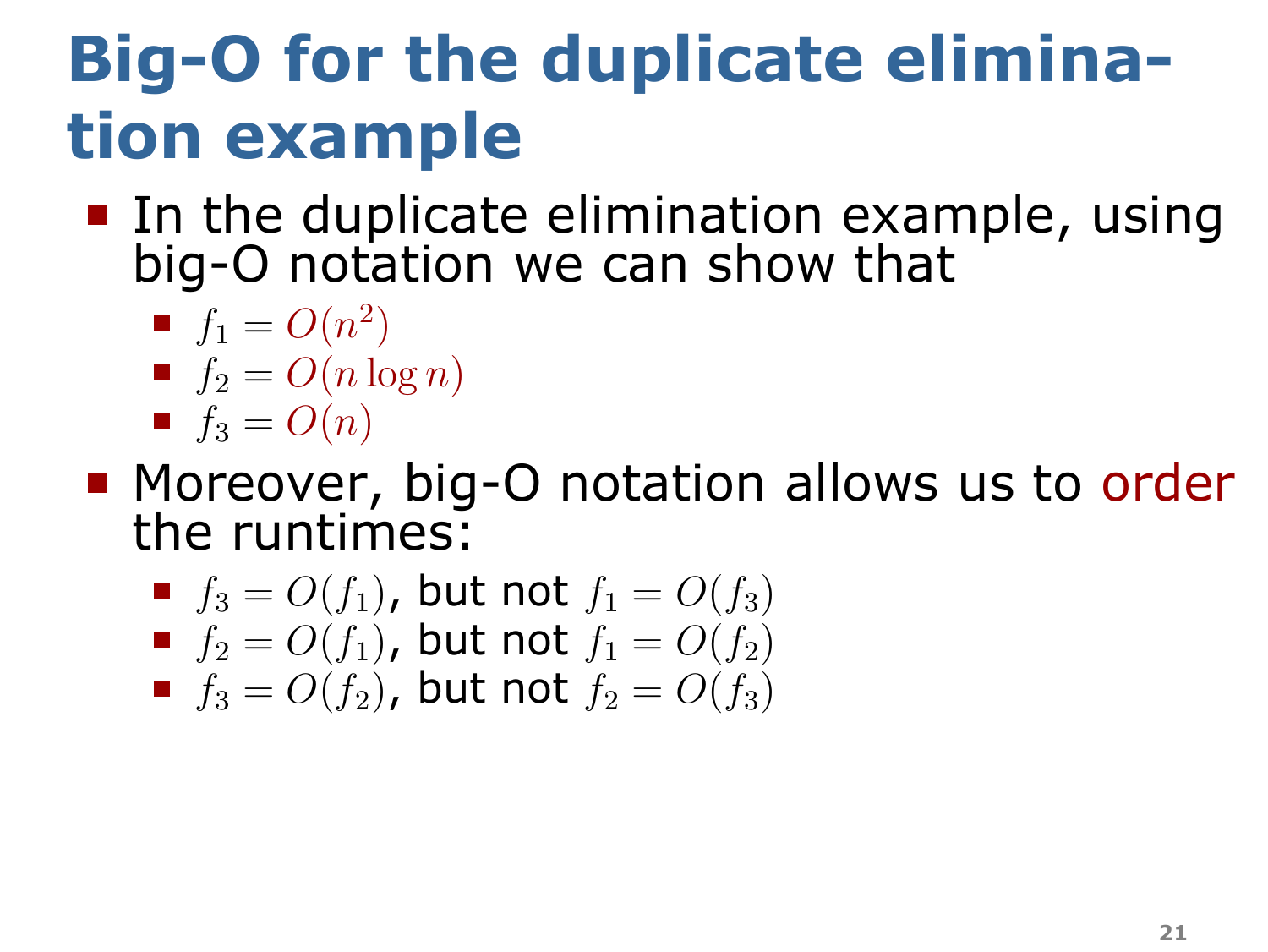#### **What is runtime complexity?**

- Runtime complexity is a measure that tells us how much time we need to solve a problem.
- How do we define this appropriately?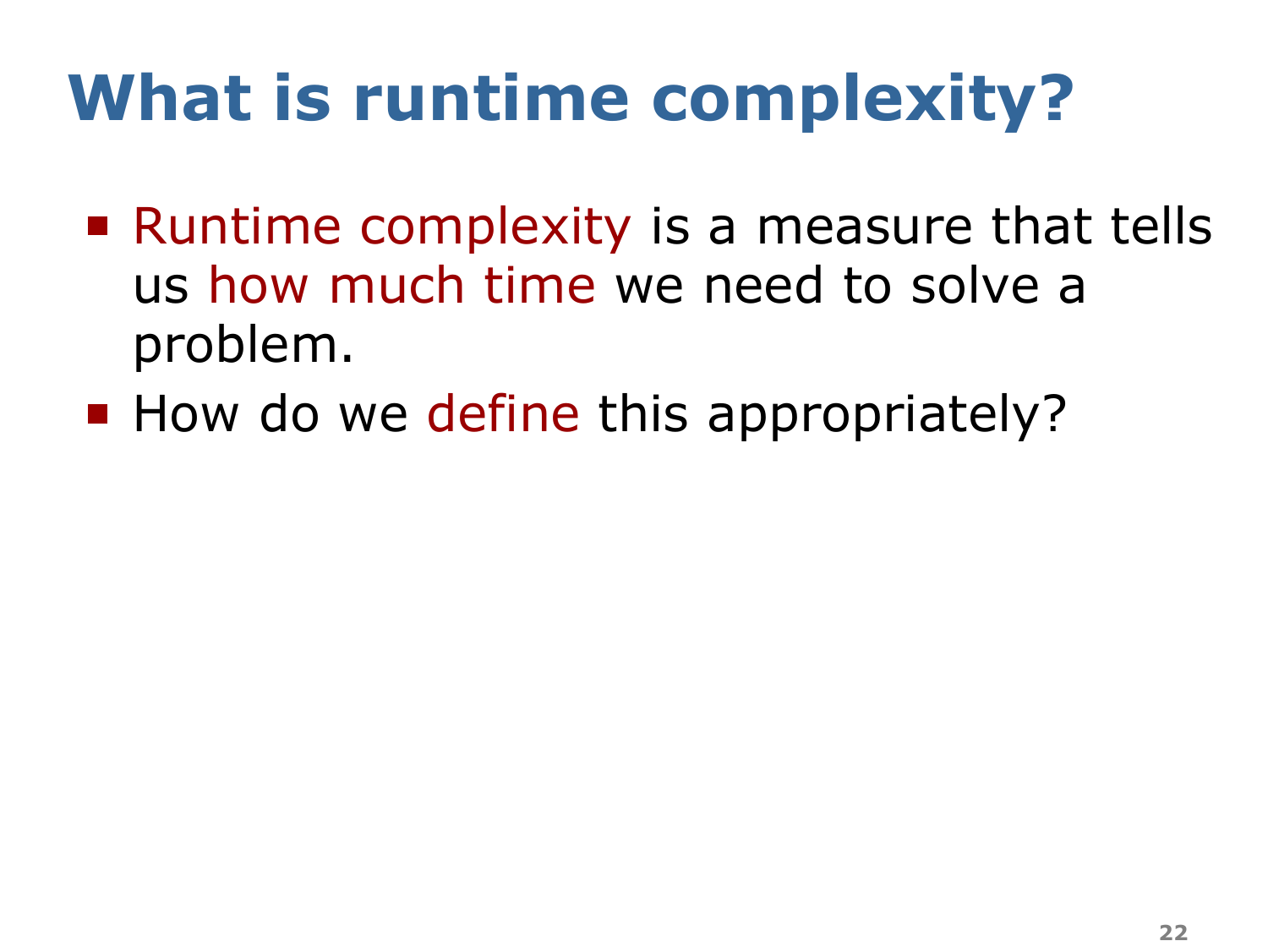#### **Examples of different statements about runtime**

- "Running sort /usr/share/dict/words on computer alfons requires 0.242 seconds."
- "On an input file of size 1 MB, sort requires at most 1 second on a modern computer."
- "Quicksort is faster than Insertion sort."
- **F** "Insertion sort is slow."

These are very different statements, each with different advantages and disadvantages.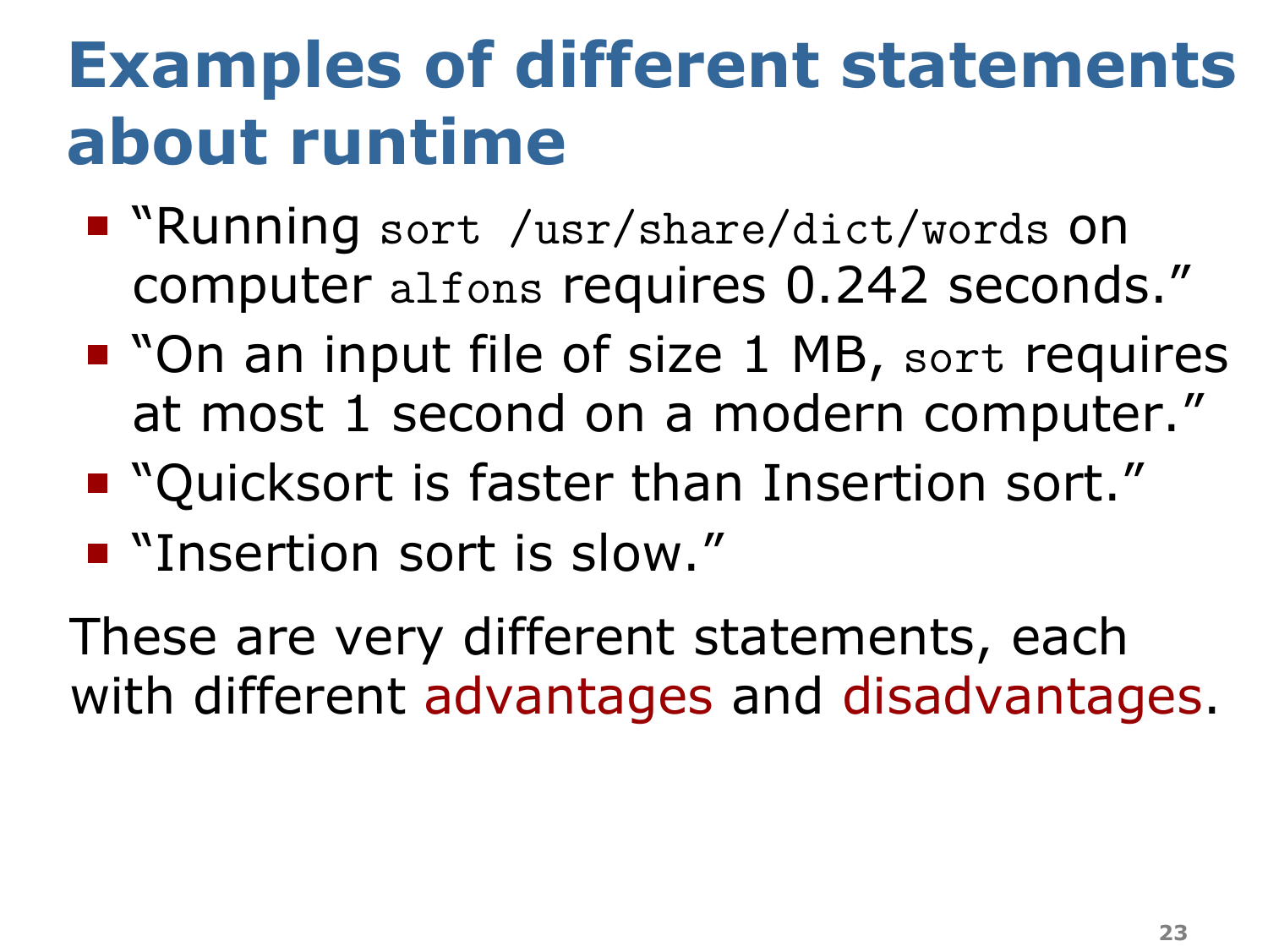#### **Precise statements vs. general statements**

"Running sort /usr/share/dict/words on computer alfons requires 0.242 seconds."

Advantage: very precise

Disadvantage: not general

- input-specific: What if we want to sort other files?
- machine-specific: What if we run the program on another machine?
- **P** even situation-specific: If we run the program again tomorrow, will we get the same result?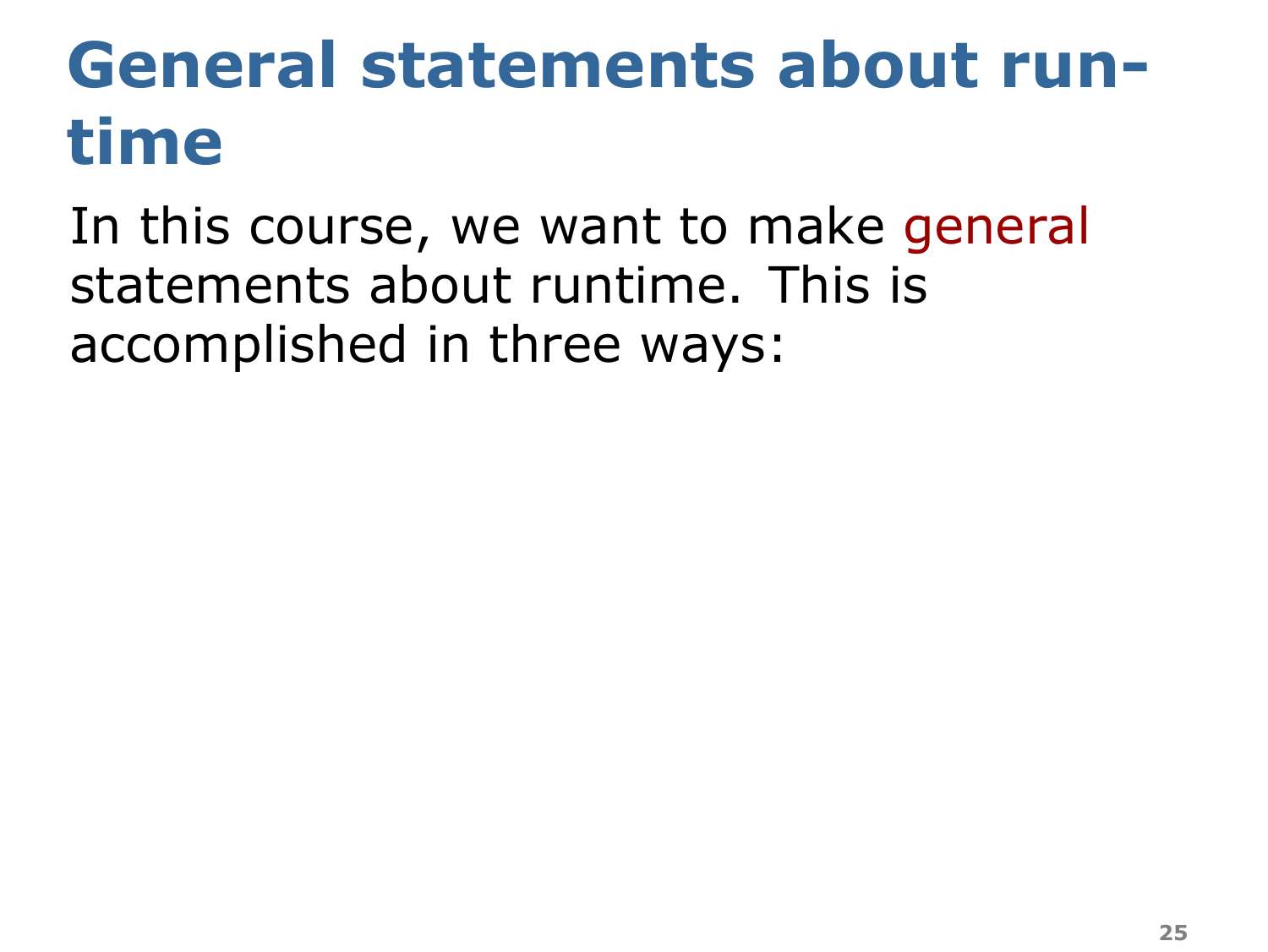- **1.** Rather than consider runtime for a particular input, we consider general classes of inputs:
	- **Example: worst-case runtime to sort any input of** size *n*
	- **Example: average-case runtime to sort any input** of size *n*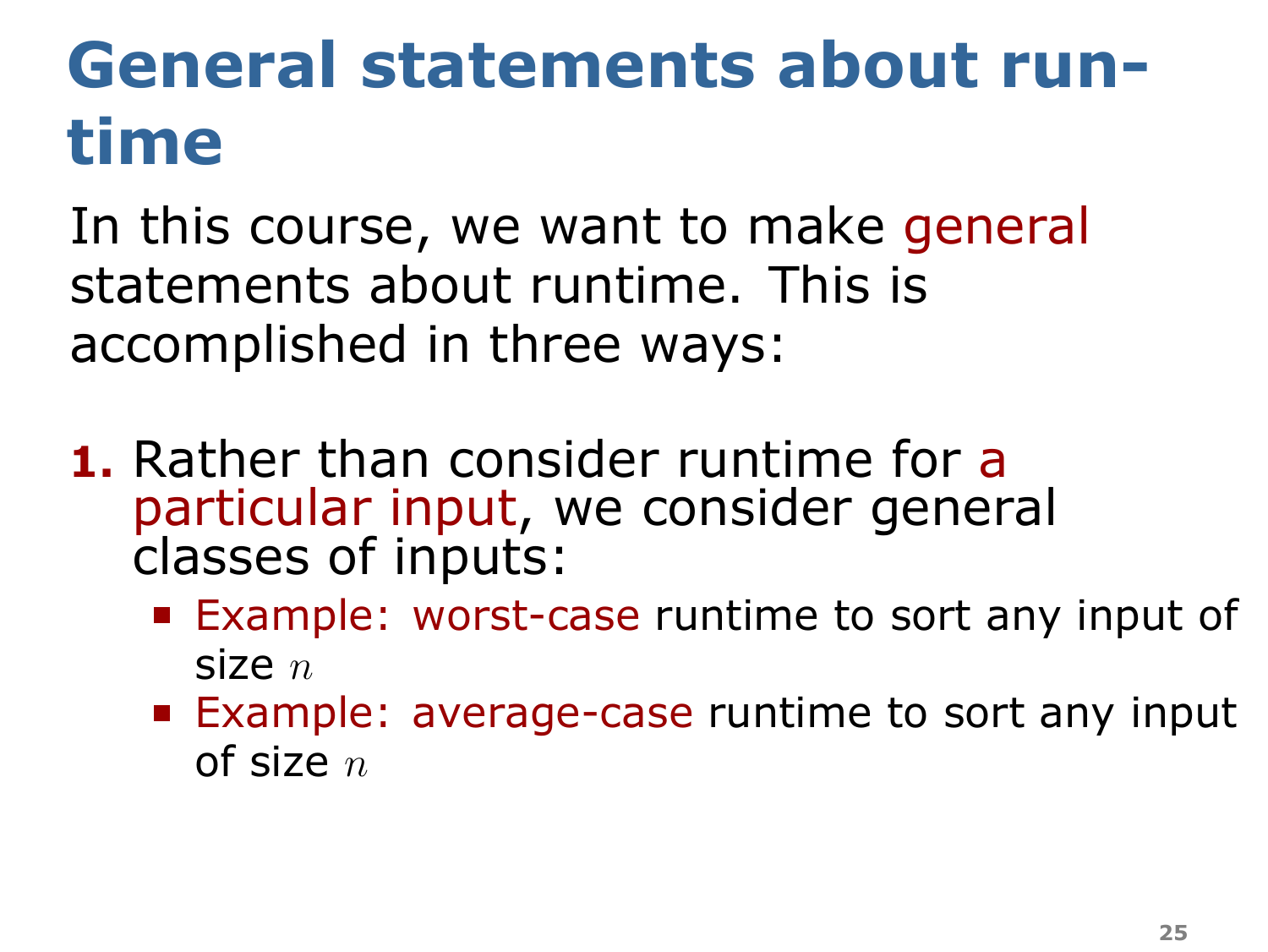- **2.** Rather than consider runtime on a particular machine, we consider more abstract cost measures:
	- Example: count executed x86 machine code instructions
	- **Example: count executed Java bytecode** instructions
	- Example: for sort algorithms, count number of comparisons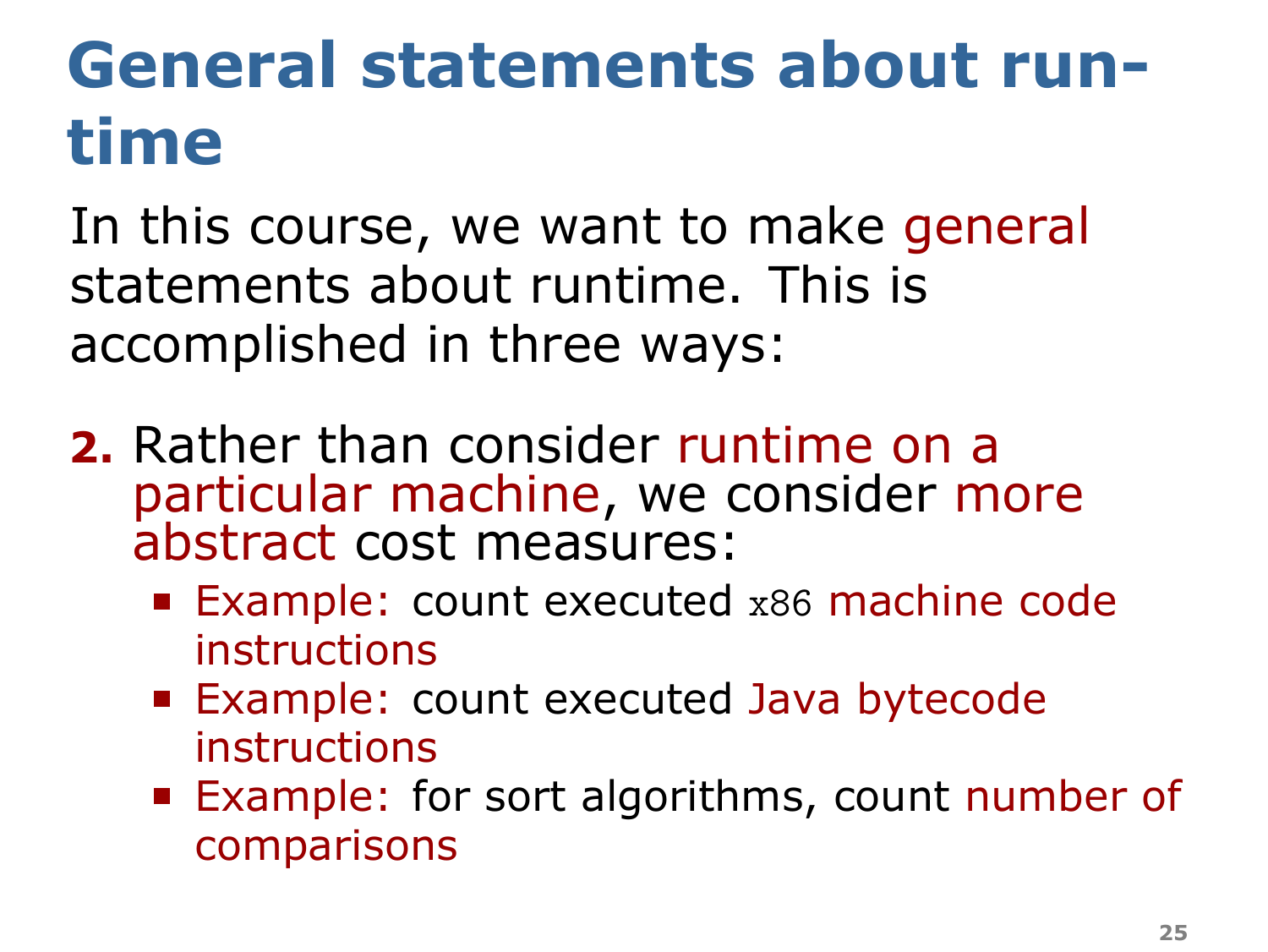- **3.** Rather than consider all implementation details, we ignore "unimportant" aspects:
	- **Example: rather than saying that we need**  $4n - [1.2 \log n] + 10$  instructions, we say that we need a linear number (*O*(*n*)) of instructions.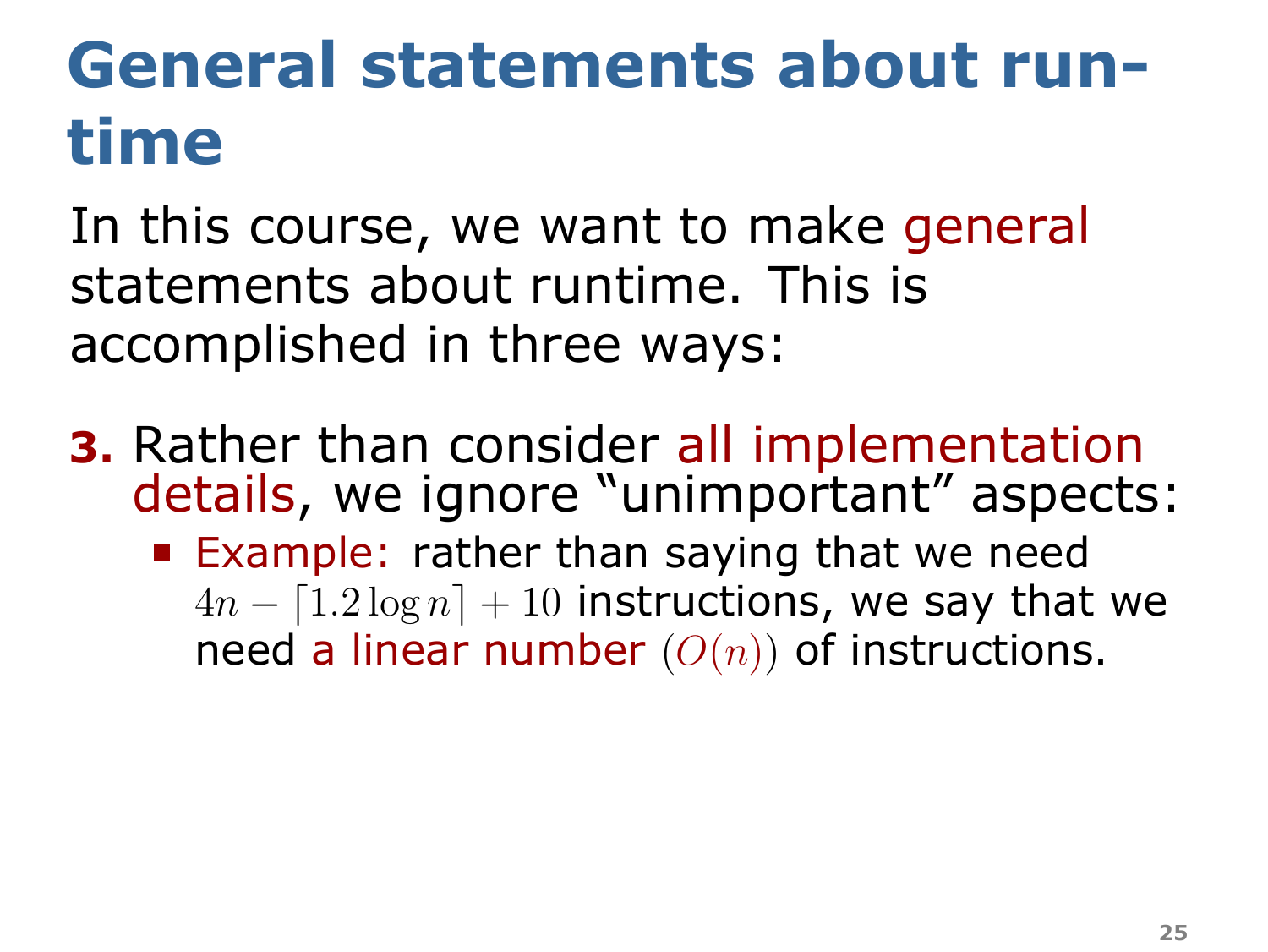## **Which computational model do we use?**

We know many models of computation:

- **Programs in some programming language** 
	- For example Java, C++, Scheme, ...
- **Turing machines** 
	- **Variants: single-tape or multi-tape**
	- Variants: deterministic or nondeterministic
- **Push-down automata**
- Finite automata
	- **Variants: deterministic or nondeterministic**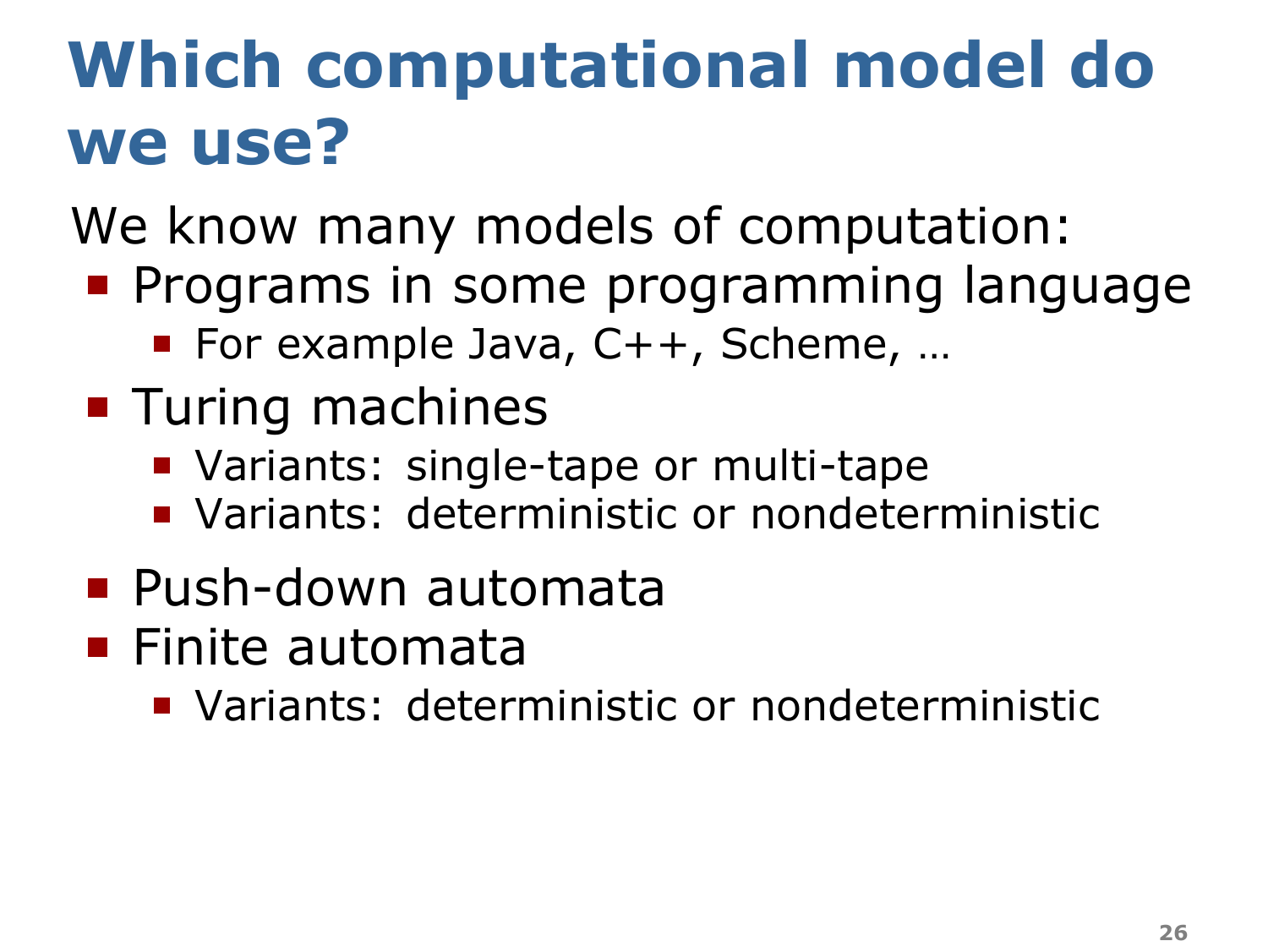## **Which computational model do we use?**

Here, we use Turing machines because they are the most powerful of our formal computation models.

(Programming languages are equally powerful, but not formal enough, and also too complicated.)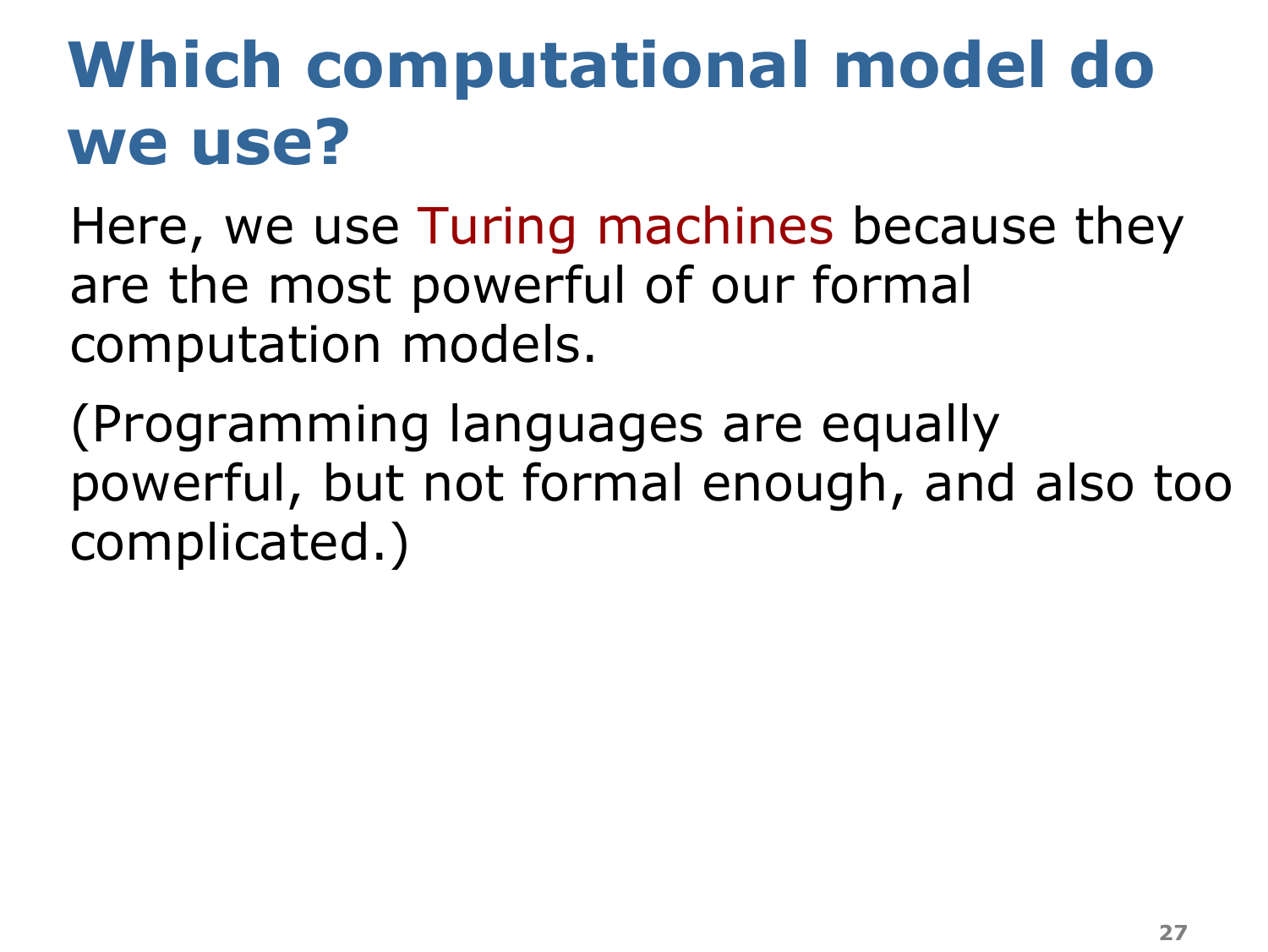## **Are Turing machines an adequate model?**

- According to the Church-Turing thesis, everything that can be computed can be computed by a Turing machine.
- **However, many operations that are easy on** an actual computer require a lot of time on a Turing machine.
- Runtime on a Turing machine is not necessarily indicative of runtime on an actual machine!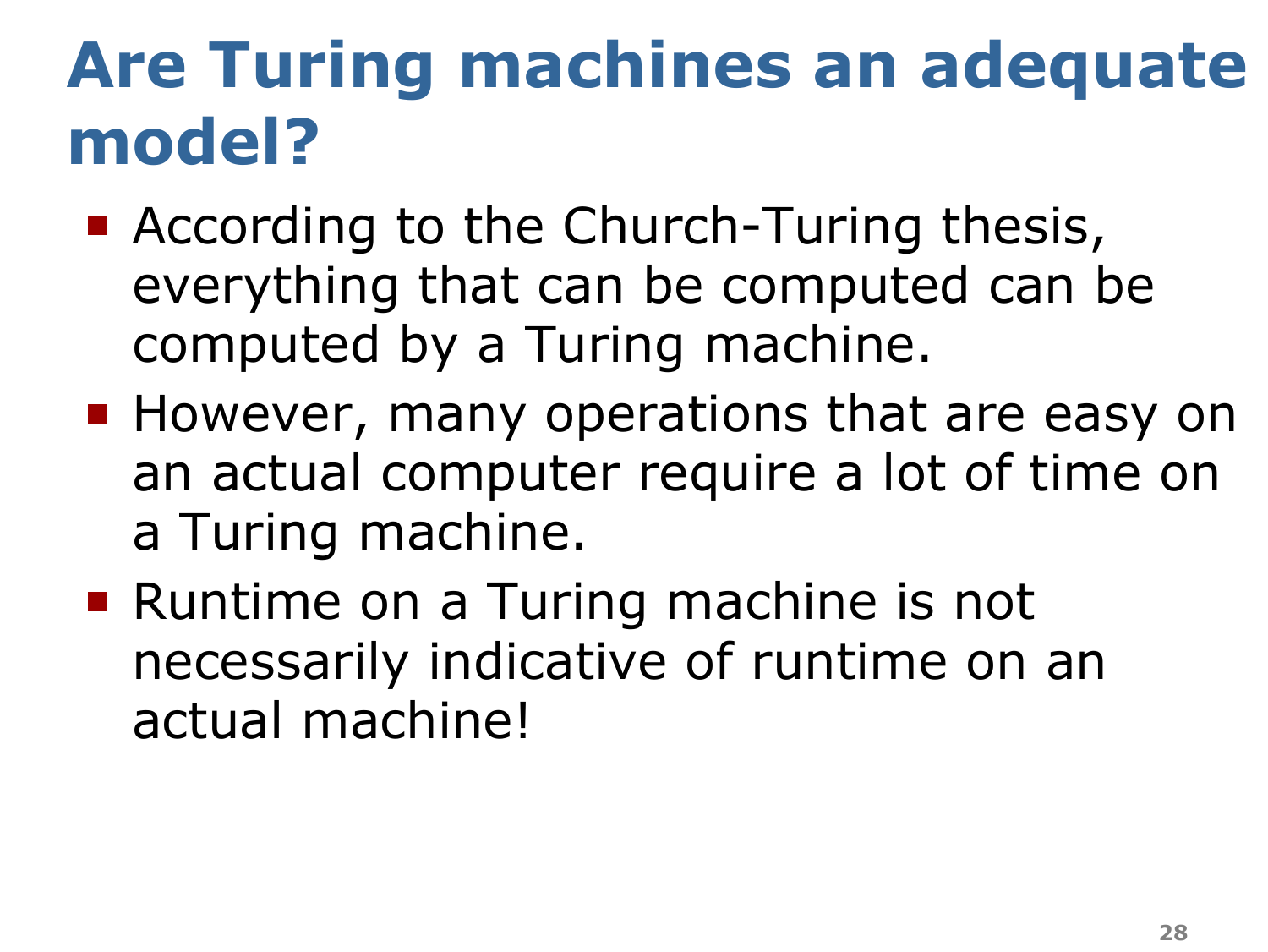## **Are Turing machines an adequate model?**

- The main problem of Turing machines is that they do not allow random access.
- **Alternative formal models of computation** exist:
	- **Examples: lambda calculus, register machines,** random access machines (RAMs)
- Some of these are closer to how today's computers actually work (in particular, RAMs).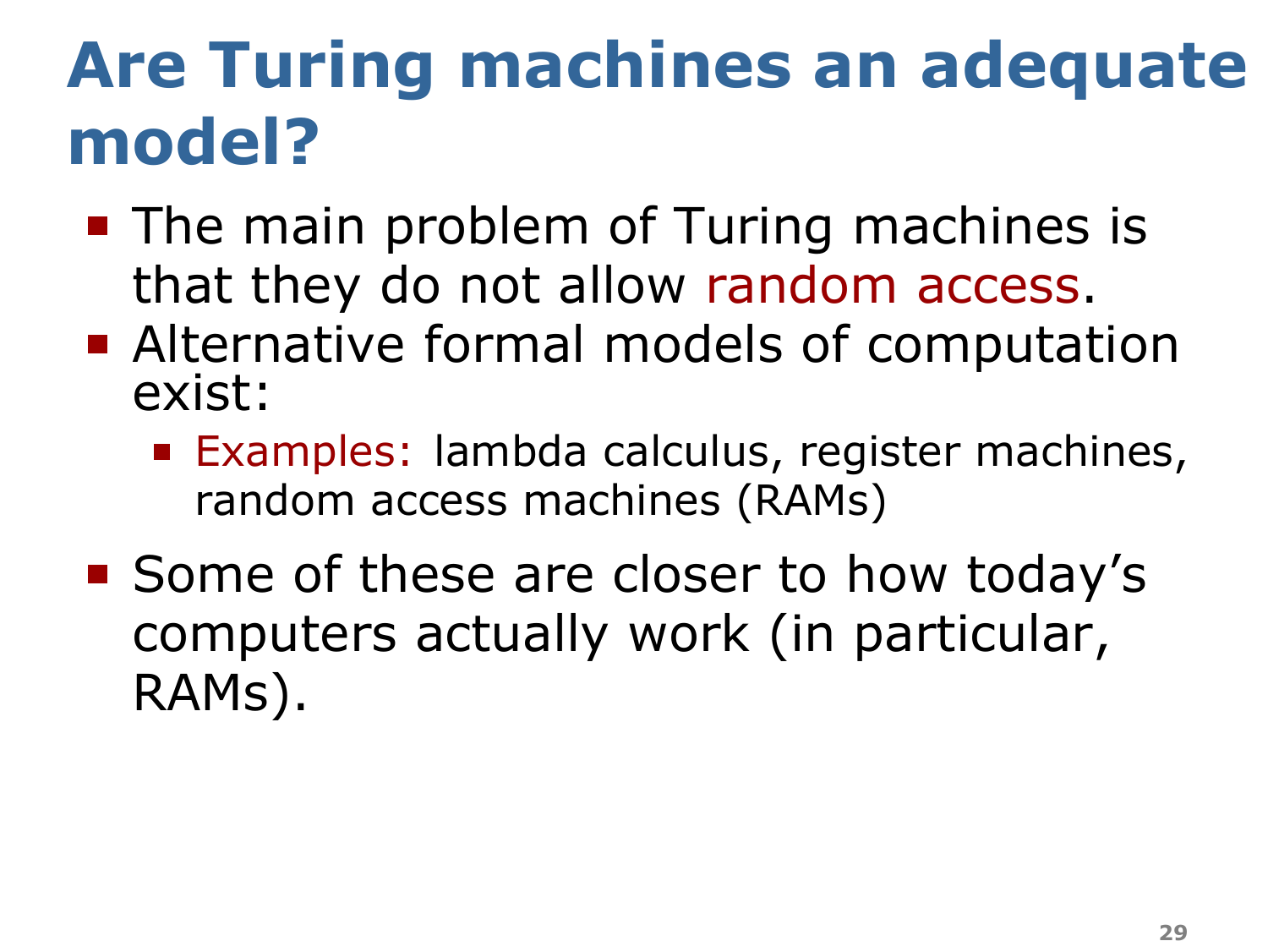#### **Turing machines are an adequate enough model**

- So Turing machines are not the most accurate model for an actual computer.
- **However, everything that can be done in a** "more realistic model" in *n* computation steps can be done on a TM with at most polynomial overhead (e. g., in *n* <sup>2</sup> steps).
- For the big topic of this part of the course, the P vs. NP question, we do not care about polynomial overhead.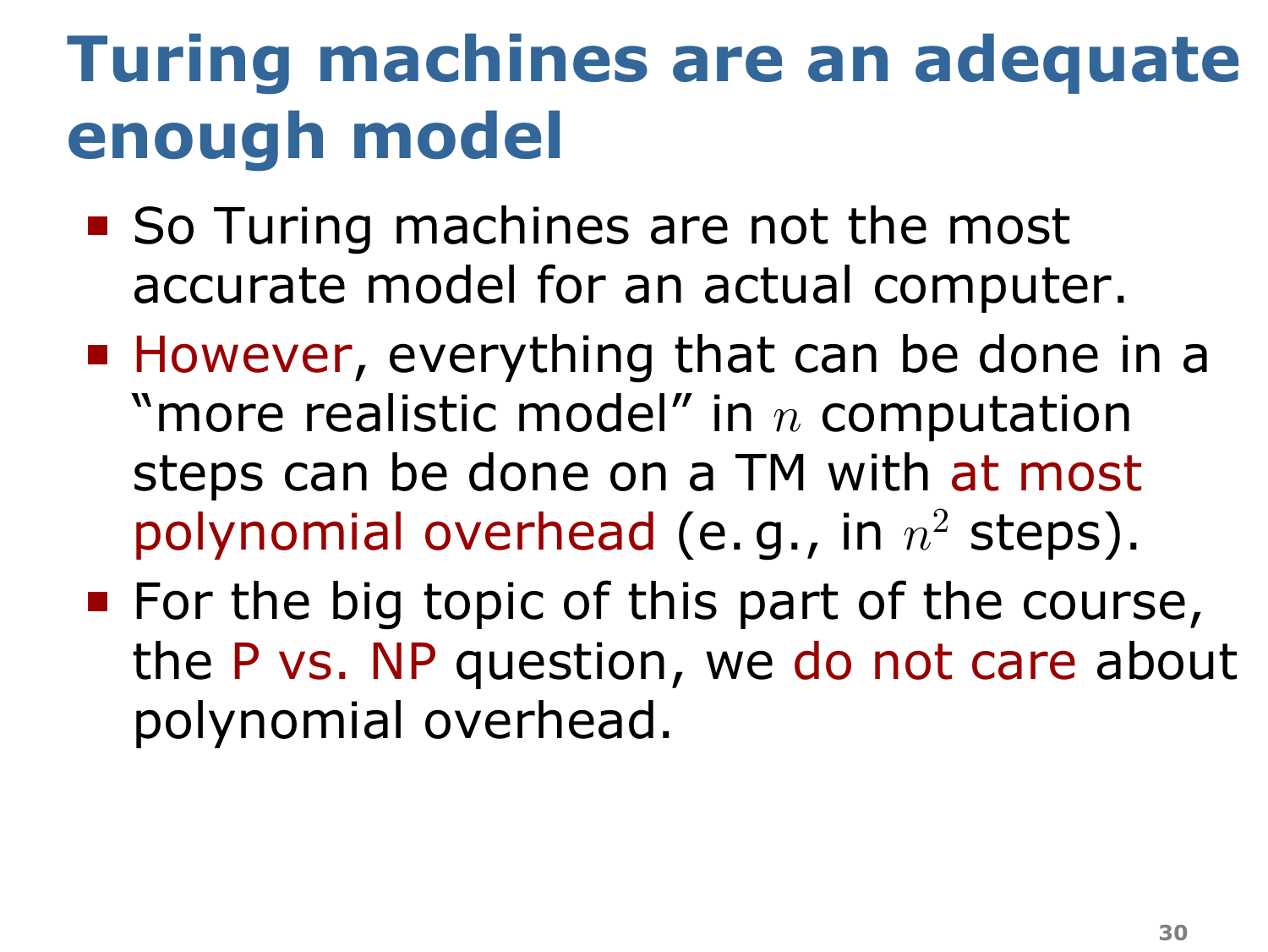# **Turing machines are an adequate enough model**

- Hence, for this purpose TMs are an adequate model, and they have the advantage of being easy to analyze.
- Hence, we use TMs in the following.

For more fine-grained questions (e. g., linear vs. quadratic algorithms), one should use a different computation model.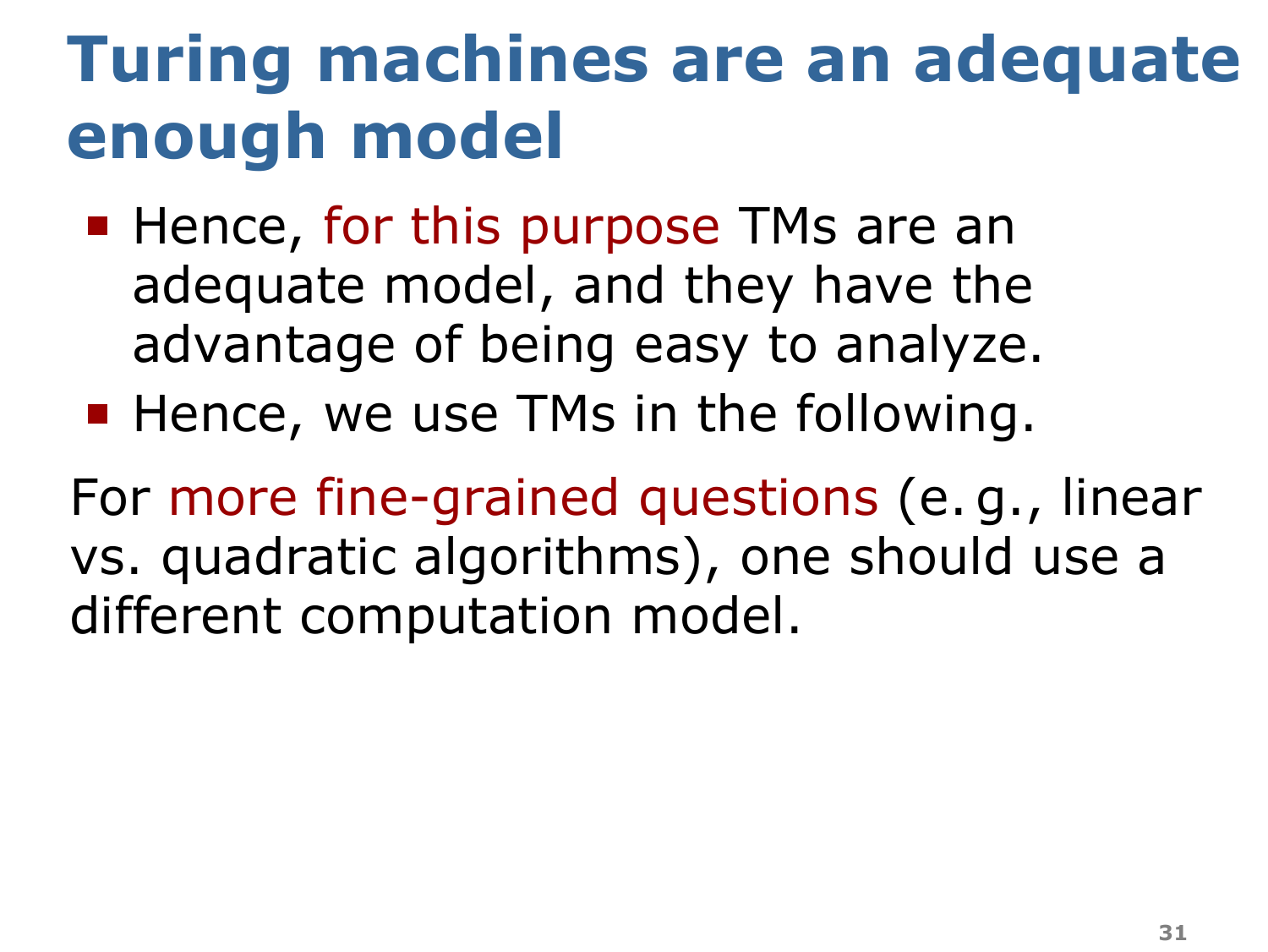# **Which flavour of Turing machines do we use?**

There are many variants of Turing machines:

- deterministic or nondeterministic
- one tape or multiple tapes
- one-way or two-way infinite tapes
- tape alphabet size:  $2, 3, 4, ...$

Which one do we use?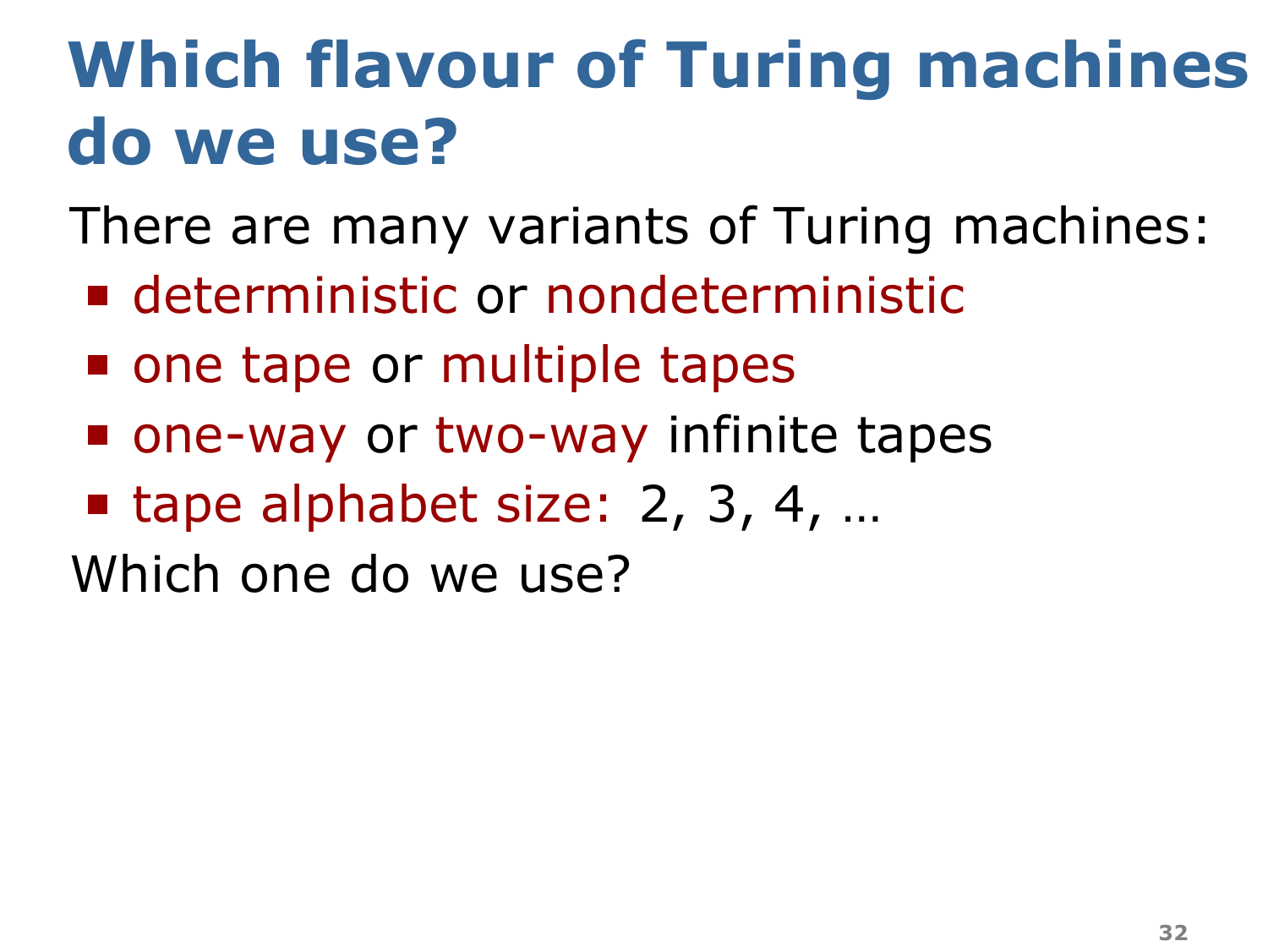# **Deterministic or nondeterministic Turing machines?**

- We earlier proved that deterministic TMs (DTMs) and nondeterministic ones (NTMs) have the same power.
- However, there we did not care about speed.
- **The DTM simulation of an NTM we** presented can cause an exponential slowdown.
- **Are NTMs more powerful than DTMs if we** care about speed, but don't care about polynomial overhead?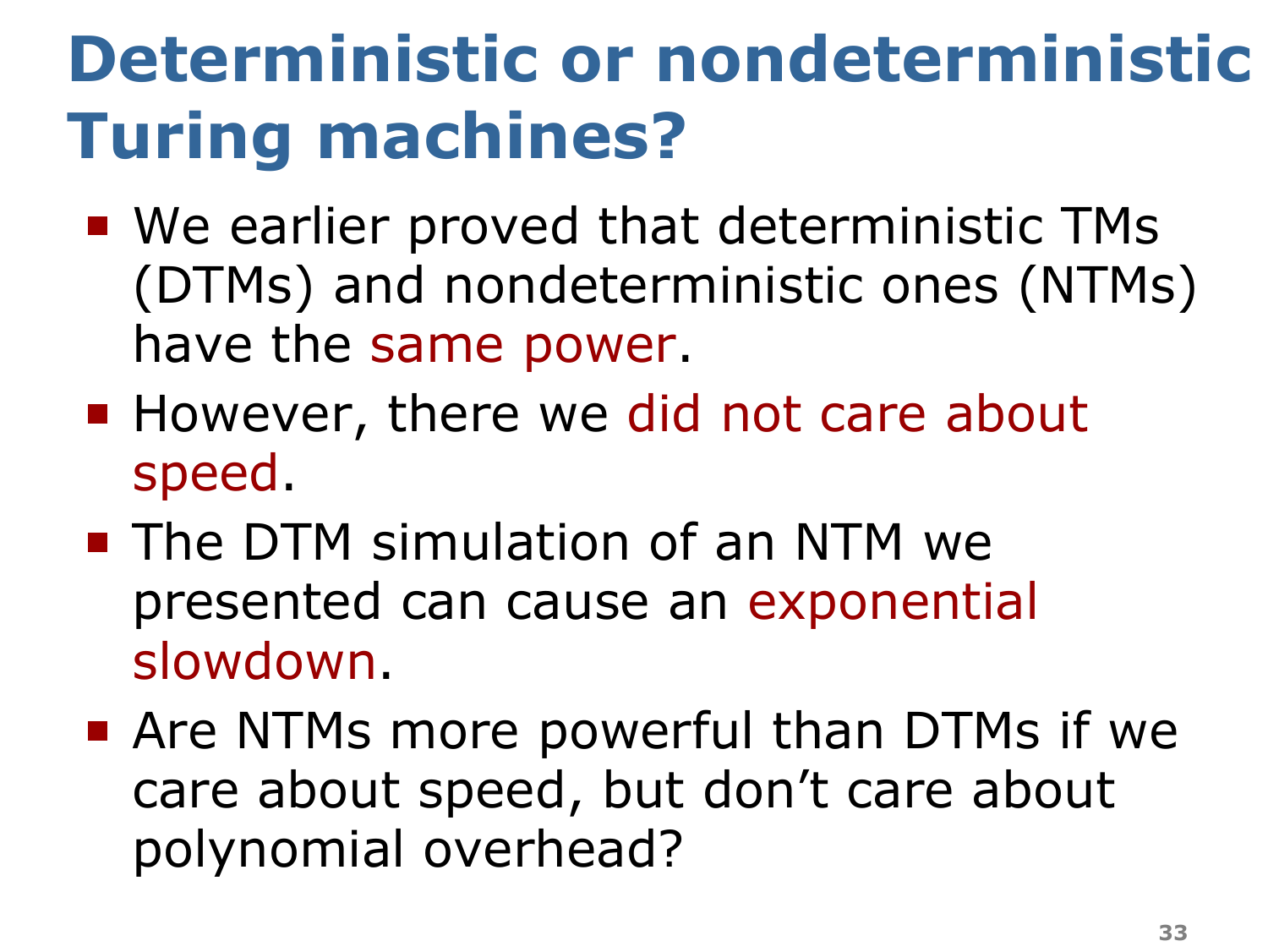# **Deterministic or nondeterministic Turing machines?**

- **Are NTMs more powerful than DTMs if we** care about speed, but don't care about polynomial overhead?
- **E** Actually, that is the big question: it is one of the most famous open problems in mathematics and computer science.
- To get to the core of this question, we will consider both kinds of TM separately.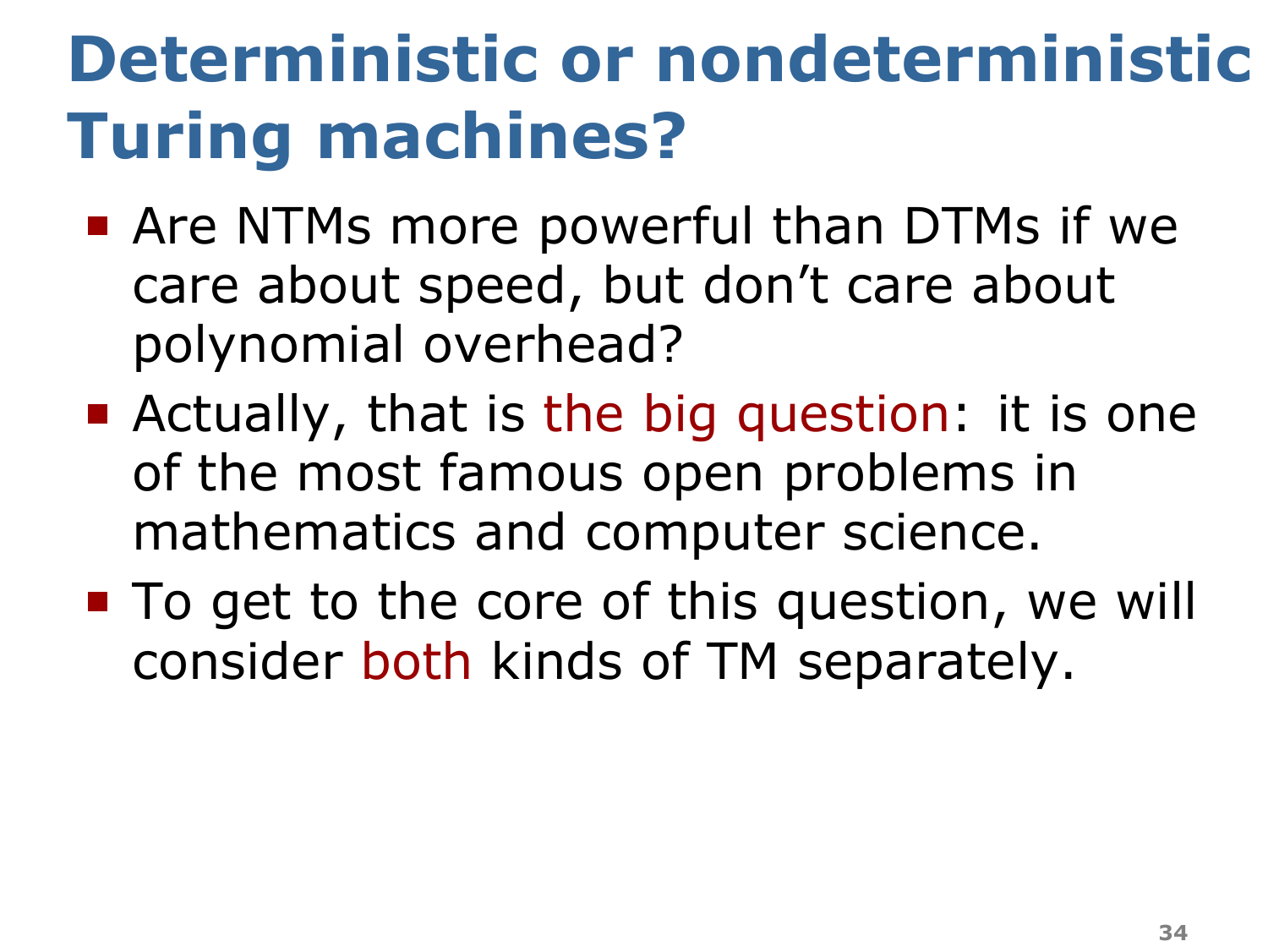### **What about the other variations?**

- Multi-tape TMs can be simulated on single-tape TMs with quadratic overhead.
- **TMs with two-way infinite tapes can be** simulated on TMs with one-way infinite tapes with constant-factor overhead, and vice versa.
- TMs with tape alphabets of any size *K* can be simulated on TMs with tape alphabet *{*0*,* 1*,* □*}* with constant-factor overhead  $\lceil \log_2 K \rceil$ .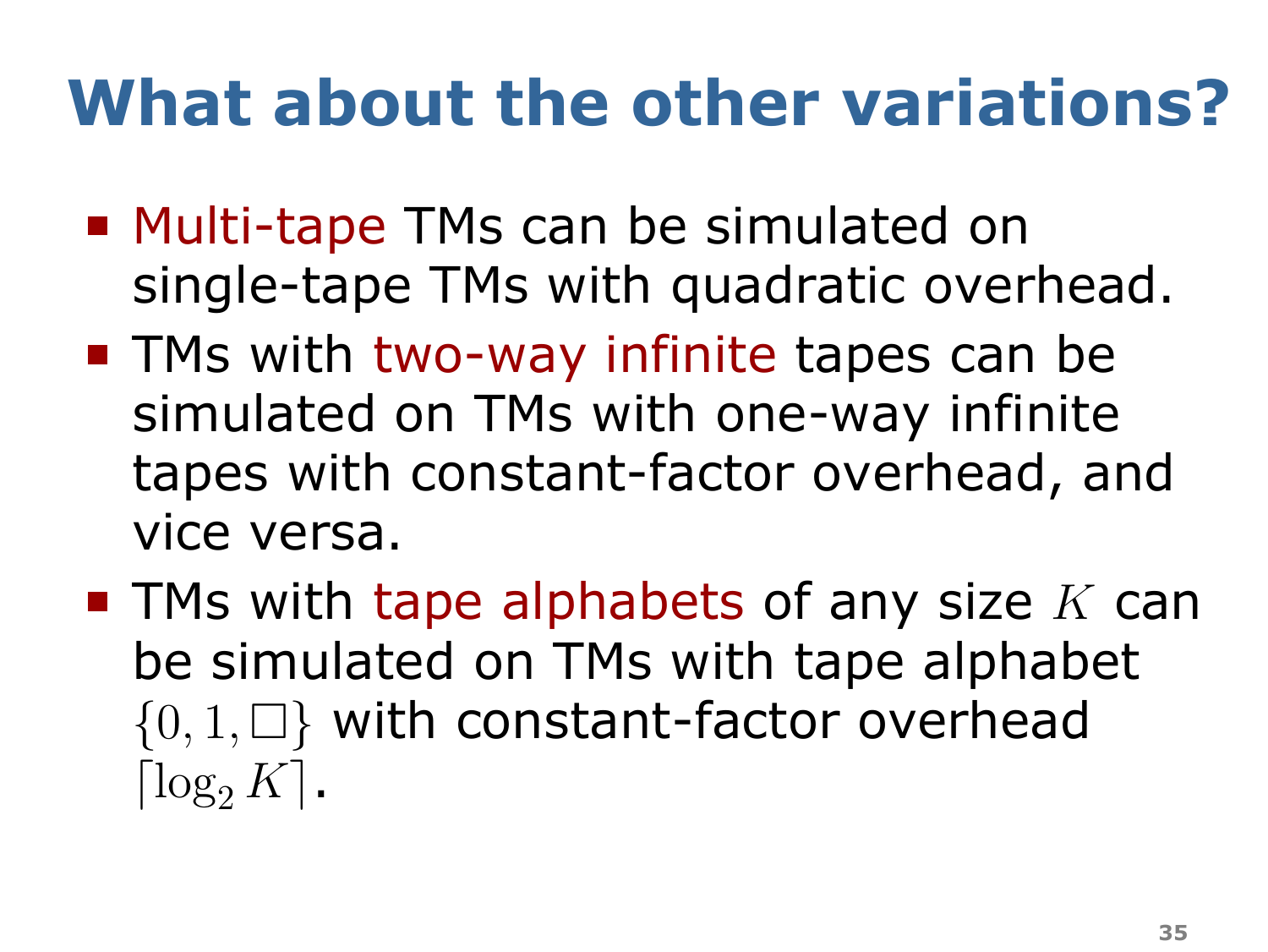# **Nondeterministic Turing machines**

#### . **Definition** .

A nondeterministic Turing machine (NTM) is a 6-tuple  $\langle \Sigma, \square, Q, q_0, q_{\text{acc}}, \delta \rangle$ , where

- $\blacksquare$   $\Sigma$  is the finite, non-empty input alphabet
- □ *∈*/ Σ is the blank symbol
- *Q* is the finite set of states
- $q_0 \in Q$  is the initial state,  $q_{\text{acc}} \in Q$  the accepting state
- $\blacksquare$   $\delta$  ⊆ ( $Q'$   $\times$   $\Sigma_{\square}$ )  $\times$  ( $Q$   $\times$   $\Sigma_{\square}$   $\times$  {−1, +1}) is the transition relation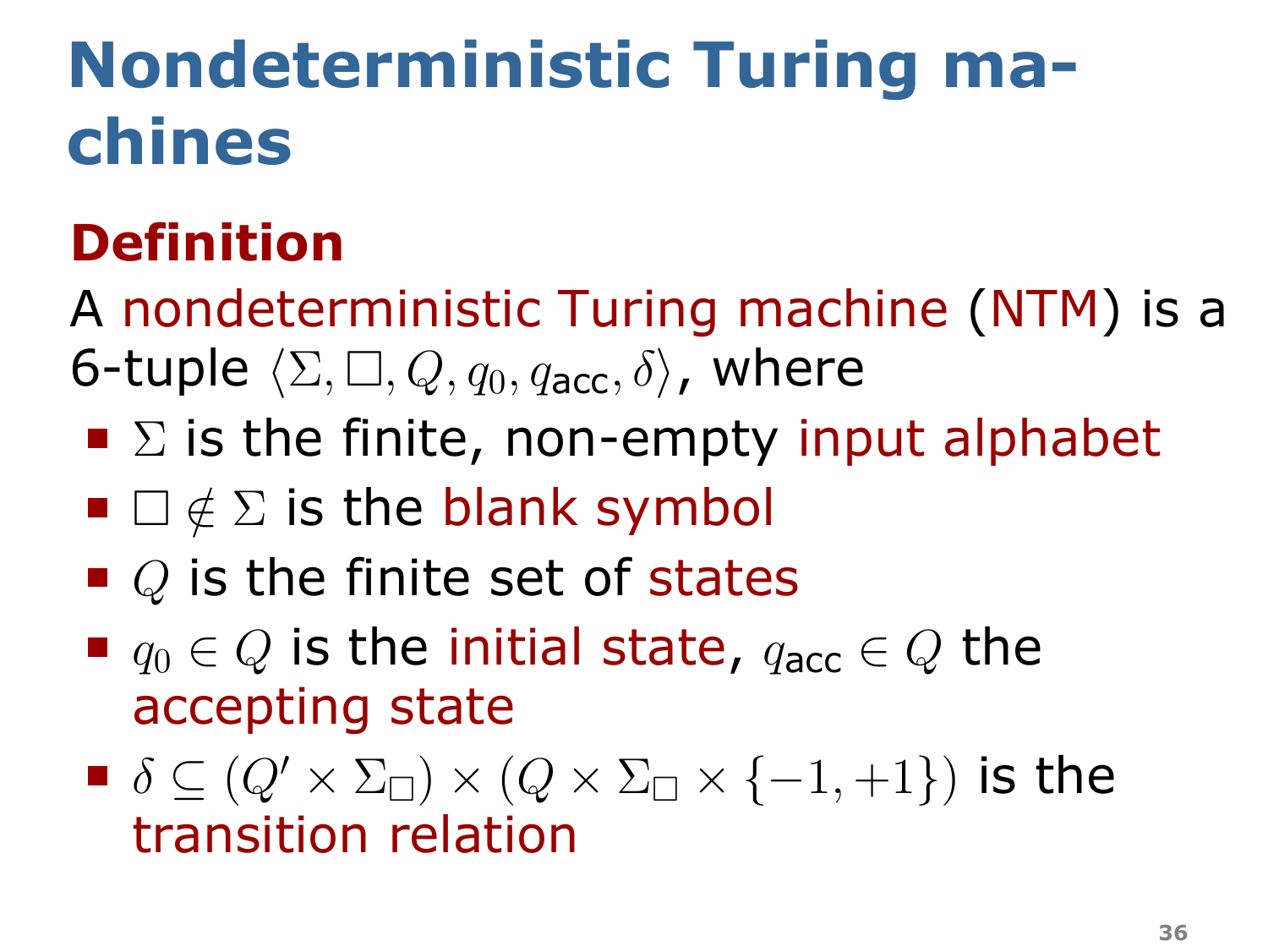# **Deterministic Turing machines**

#### . **Definition** .

An NTM  $\langle \Sigma, \square, Q, q_0, q_{\text{acc}}, \delta \rangle$  is called deterministic (a DTM) if for all  $q \in Q'$ ,  $a \in \Sigma_{\square}$ there is exactly one triple  $\langle q',a',\Delta\rangle$  with  $\langle \langle q, a \rangle, \langle q', a', \Delta \rangle \in \delta$ .

We then denote this triple with  $\delta(q,a)$ .

Note: In this definition, a DTM is a special case of an NTM, so if we define something for all NTMs, it is automatically defined for DTMs.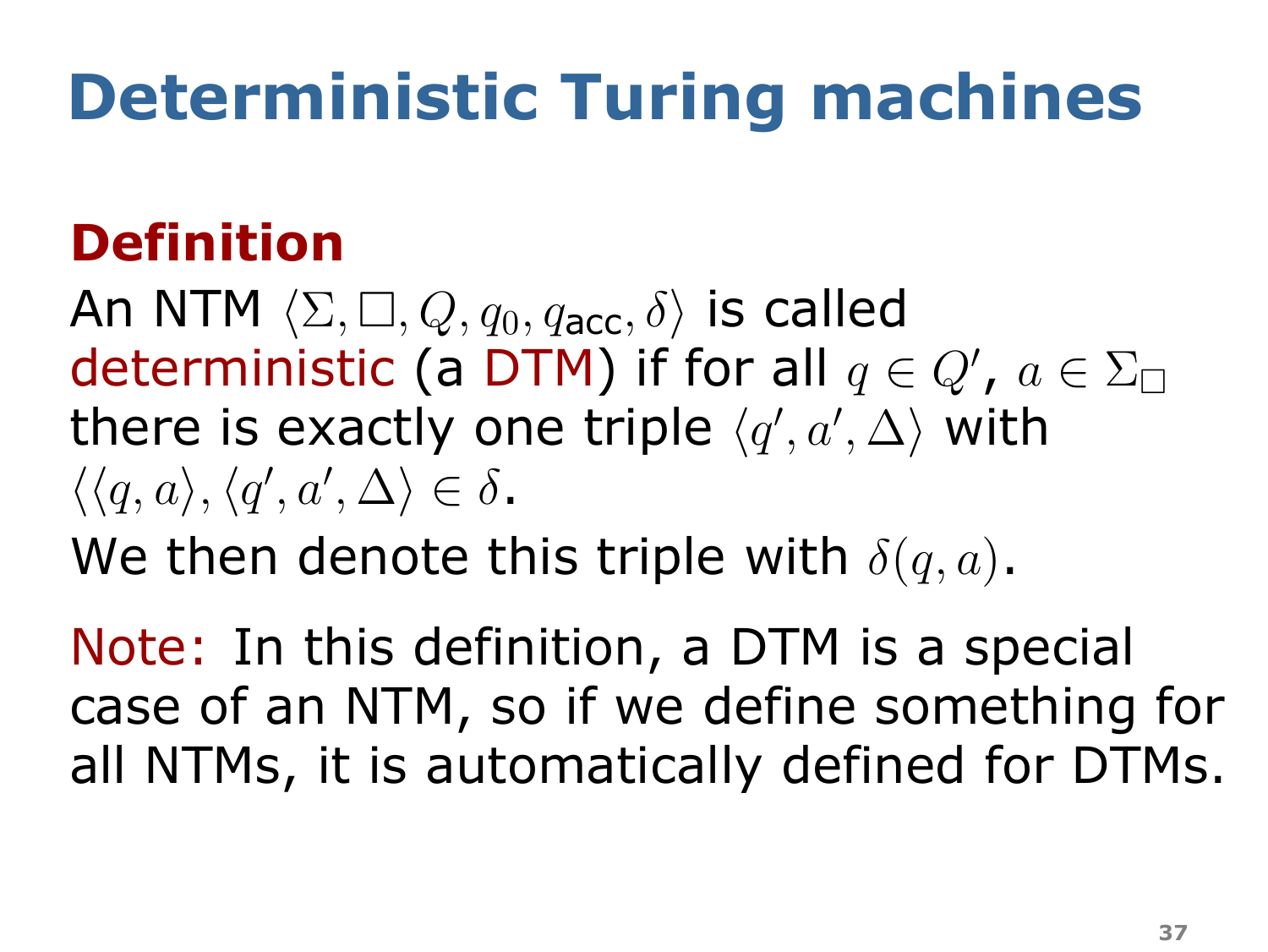# **Turing machine configurations**

### . **Definition (configuration)** .

Let  $M = \langle \Sigma, \square, Q, q_0, q_{\text{acc}}, \delta \rangle$  be an NTM. A configuration of *M* is a triple  $\langle w, q, x \rangle \in \Sigma_{\square}^* \times Q \times \Sigma_{\square}^+$  $\overline{\square}$  .

- *w*: tape contents before tape head
- *q*: current state
- x: tape contents after and including tape head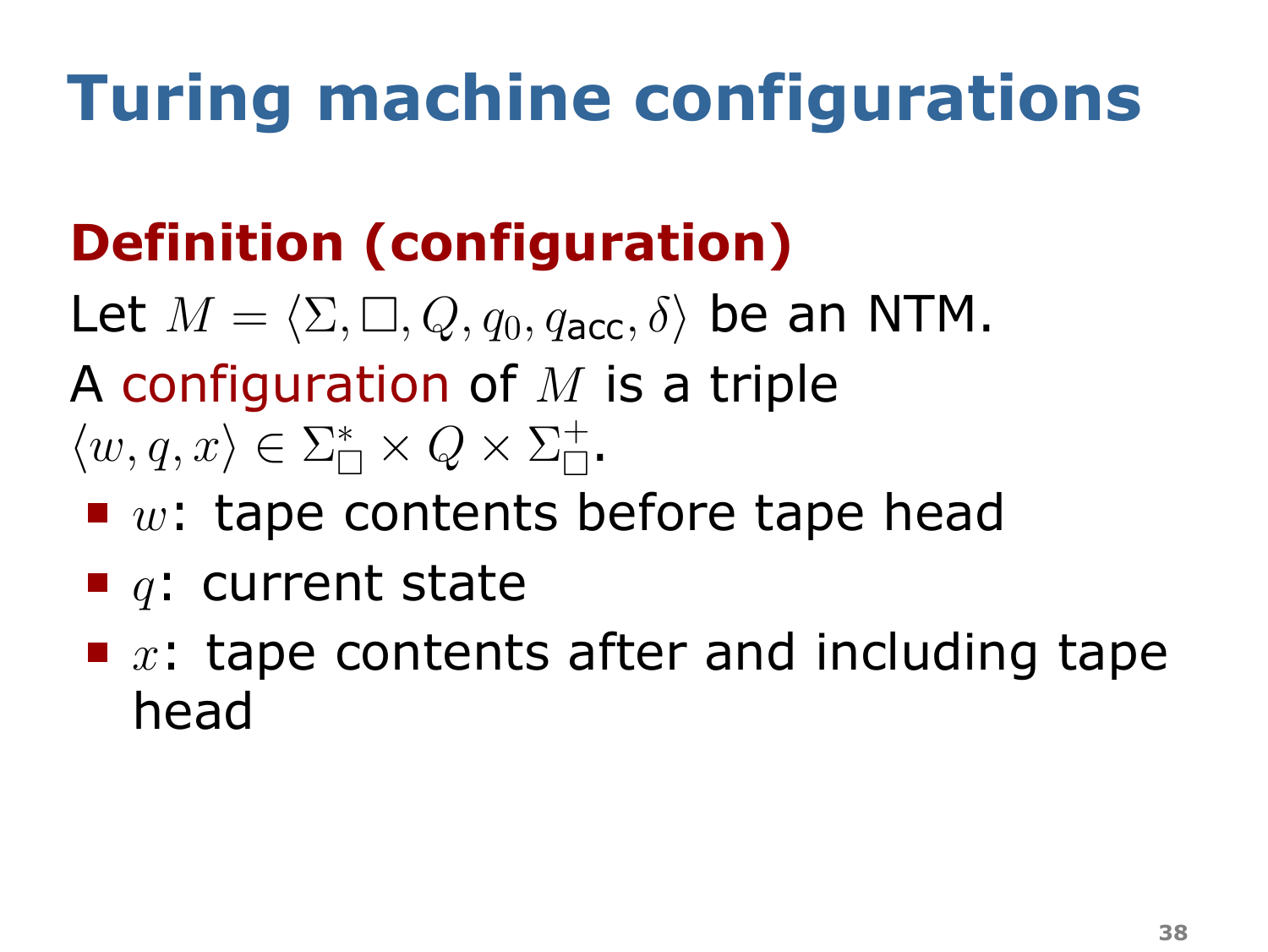# **Turing machine transitions**

### . **Definition (yields relation)** .

Let  $M = \langle \Sigma, \square, Q, q_0, q_{\text{acc}}, \delta \rangle$  be an NTM. A configuration *c* of *M* yields a configuration *c ′* of  $M$ , in symbols  $c \vdash c'$ , as defined by the following rules, where  $a, a', b \in \Sigma_{\Box}$ ,  $w, x \in \Sigma_{\Box}^*$ ,  $q, q' \in Q$  and  $\langle \langle q, a \rangle, \langle q', a', \Delta \rangle \rangle \in \delta$ :

$$
\langle w, q, ax \rangle \vdash \langle wa', q', x \rangle \quad \text{if } \Delta = +1, |x| \ge 1
$$
  

$$
\langle w, q, a \rangle \vdash \langle wa', q', \Box \rangle \quad \text{if } \Delta = +1
$$
  

$$
\langle wb, q, ax \rangle \vdash \langle w, q', ba'x \rangle \quad \text{if } \Delta = -1
$$
  

$$
\langle \epsilon, q, ax \rangle \vdash \langle \epsilon, q', \Box a'x \rangle \quad \text{if } \Delta = -1
$$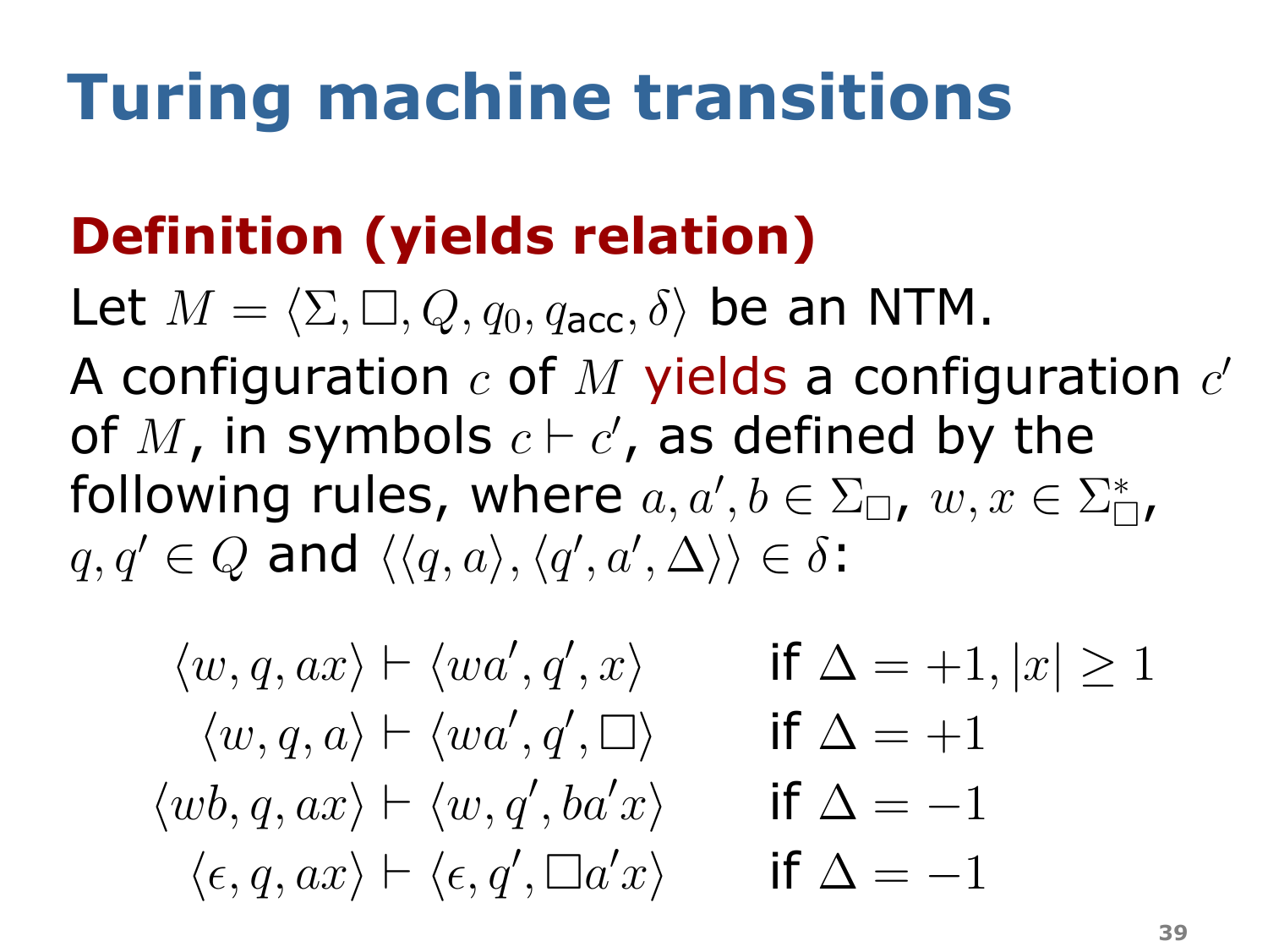# **Acceptance of configurations**

### . **Definition (Acceptance within time** *n***)** .

Let *c* be a configuration of an NTM *M*. Acceptance within time *n* is inductively defined as follows:

- If  $c = \langle w, q_{\text{acc}}, x \rangle$  where  $q_{\text{acc}}$  is the accepting state of *M*, then *M* accepts *c* within time *n* for all  $n \in \mathbb{N}_0$ .
- If  $c \vdash c'$  and  $M$  accepts  $c'$  within time  $n-1$ , then *M* accepts *c* within time *n*.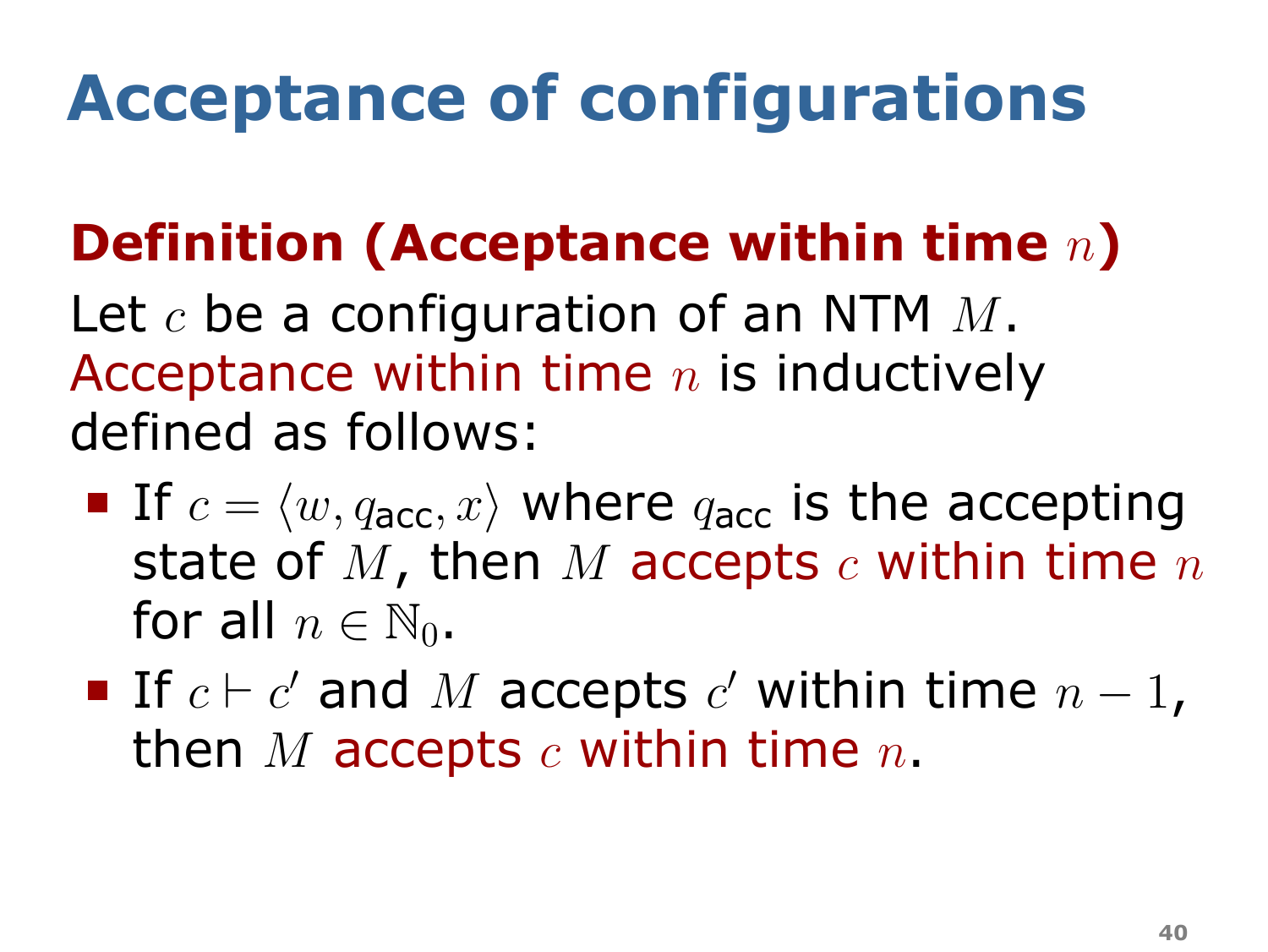### **Acceptance of words**

### . **Definition (Acceptance within time** *n***)** .

- Let  $M = \langle \Sigma, \square, Q, q_0, q_{\text{acc}}, \delta \rangle$  be an NTM.
- *M* accepts the word  $w \in \Sigma^*$  within time  $n \in \mathbb{N}_0$ iff *M* accepts  $\langle \epsilon, q_0, w \rangle$  within time *n*.
- Special case: *M* accepts  $\epsilon$  within time  $n \in \mathbb{N}_0$  iff *M* accepts  $\langle \epsilon, q_0, \square \rangle$  within time *n*.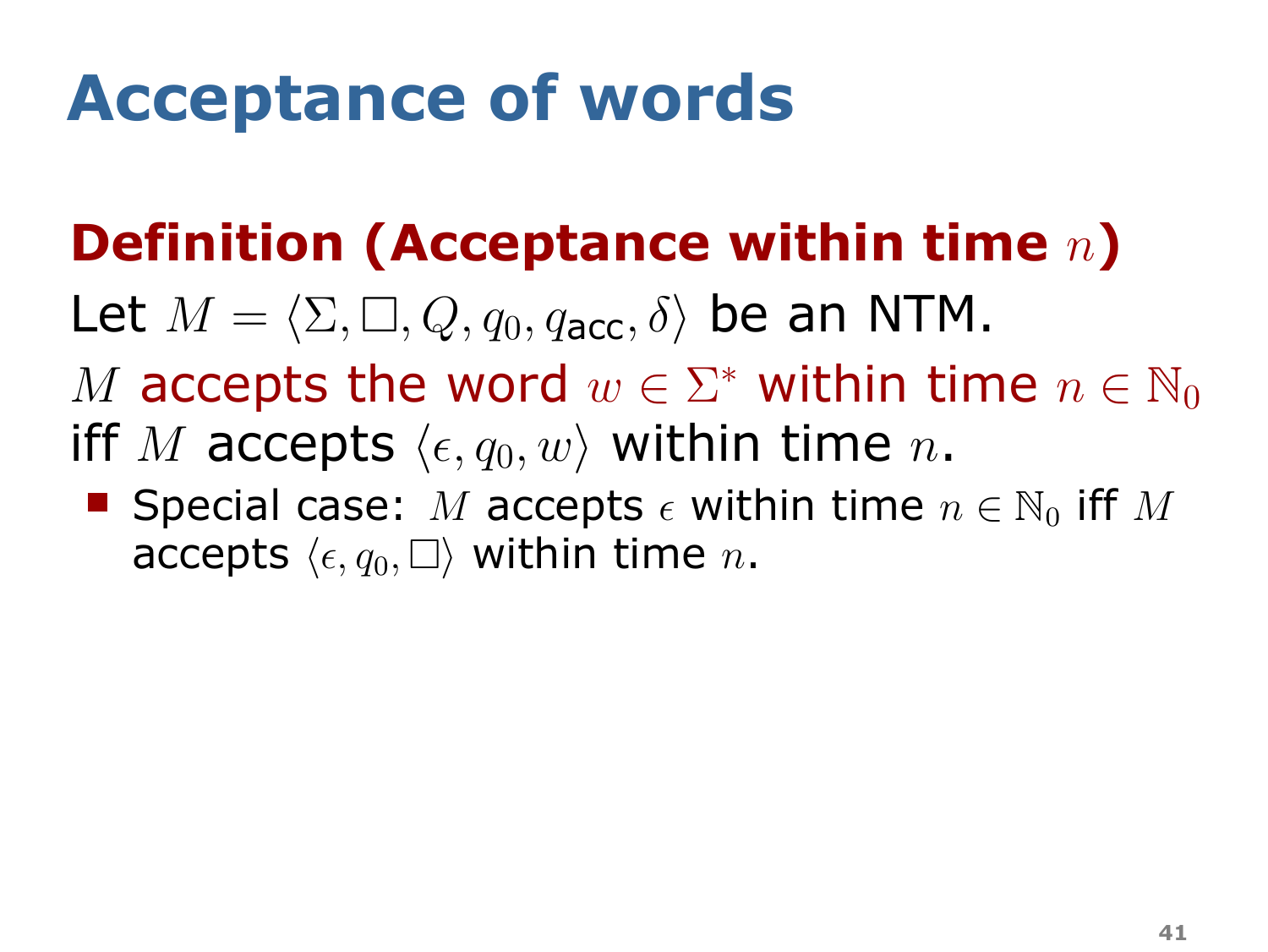# **Acceptance of languages**

### . **Definition (Acceptance within time** *f***)** .

Let *M* be an NTM with input alphabet Σ. Let  $f : \mathbb{N}_0 \to \mathbb{N}_0$ .

 $w \notin L$ . *M* accepts the language *L ⊆* Σ *<sup>∗</sup>* within time *f* iff *M* accepts each word  $w \in L$  within time at most *f*(*|w|*), and *M* does not accept any word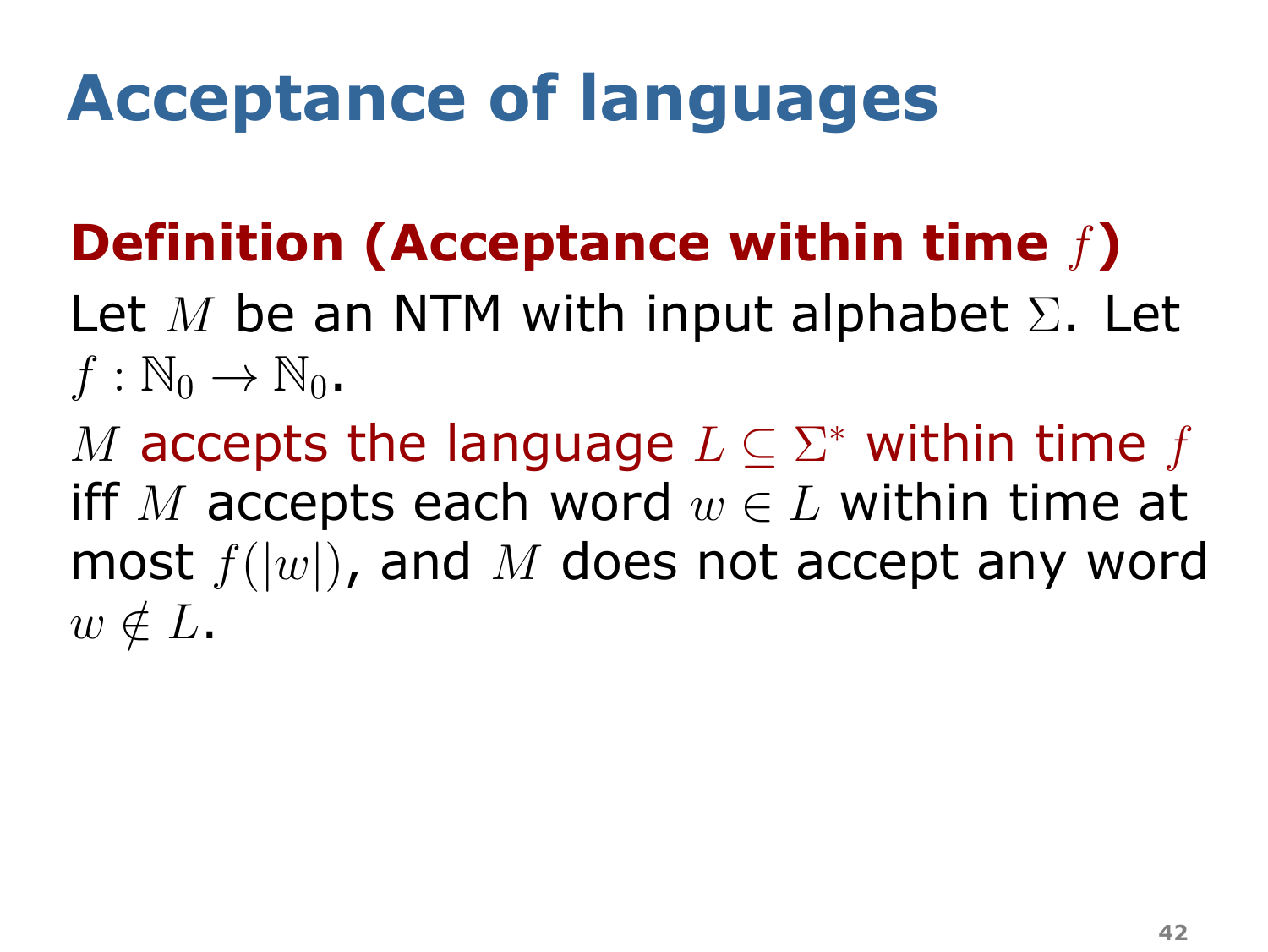### **P and NP**

### . **Definition (P and NP)** .

P is the set of all languages *L* for which there exists a DTM *M* and a polynomial *p* such that *M* accepts *L* within time *p*.

. such that *M* accepts *L* within time *p*. NP is the set of all languages *L* for which there exists an NTM *M* and a polynomial *p*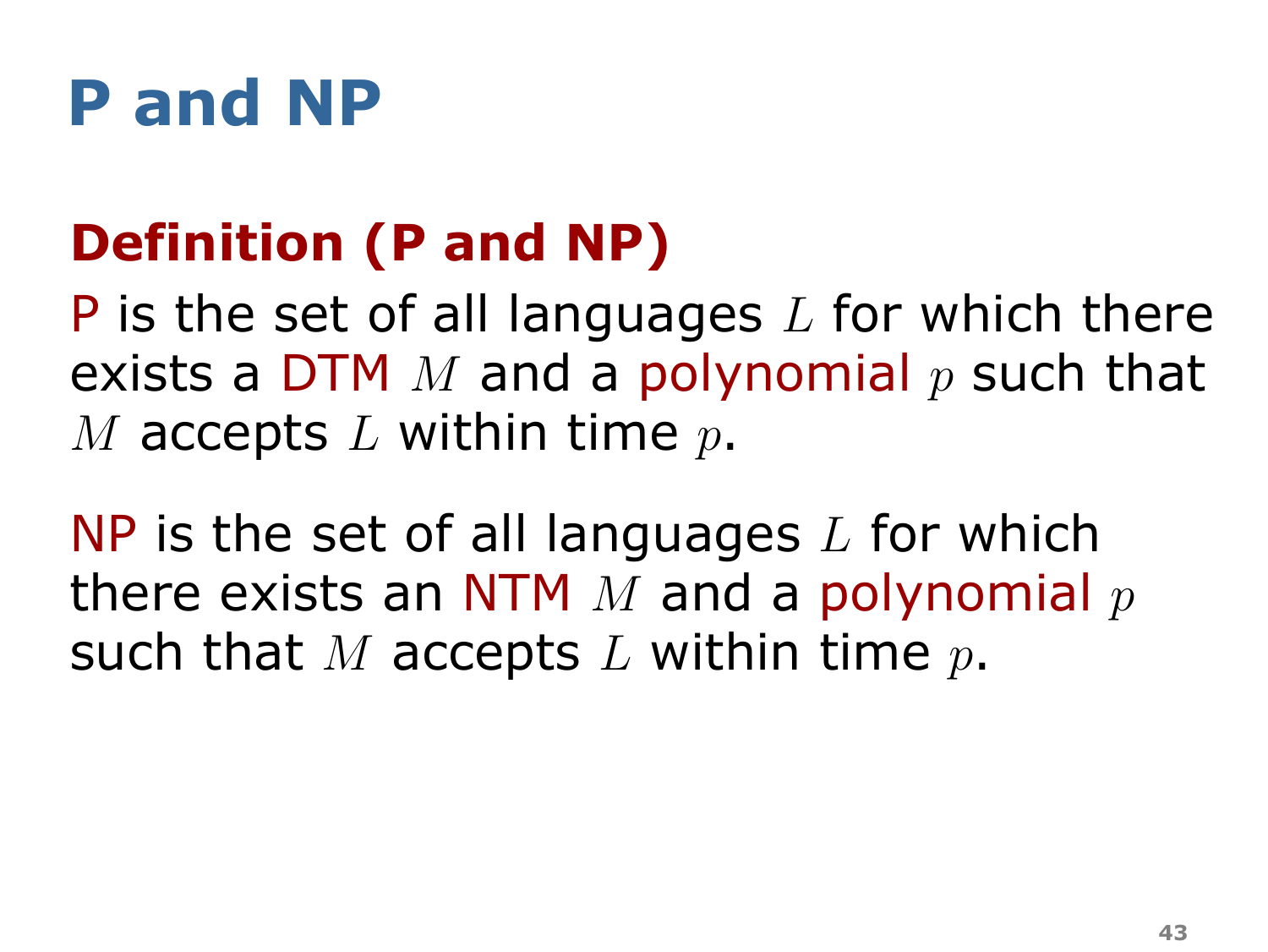### **P and NP**

- Sets of languages like P and NP that are defined in terms of resource bounds for TMs are called complexity classes.
- We know that P *⊆* NP. (Why?)
- Whether the converse holds is an open problem: this is the famous P vs. NP question.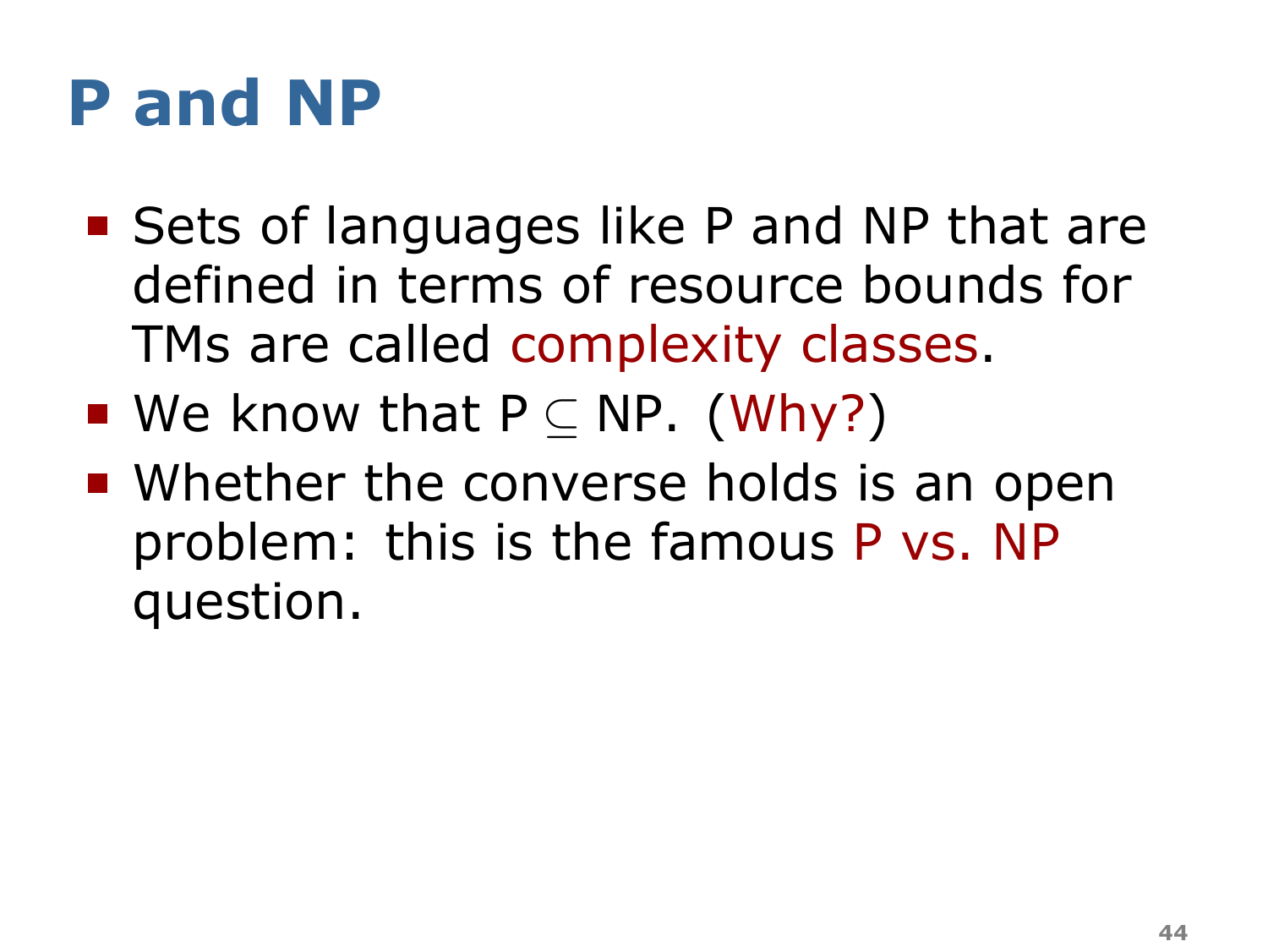### **General algorithmic problems vs. decision problems**

- An important aspect of complexity theory is to compare the difficulty of solving different algorithmic problems.
	- **Examples: sorting, finding shortest paths,** finding cycles in graphs including all vertices, …
- **Solutions to algorithmic problems take** different forms.
	- Examples: a sorted sequence, a path, a cycle, ...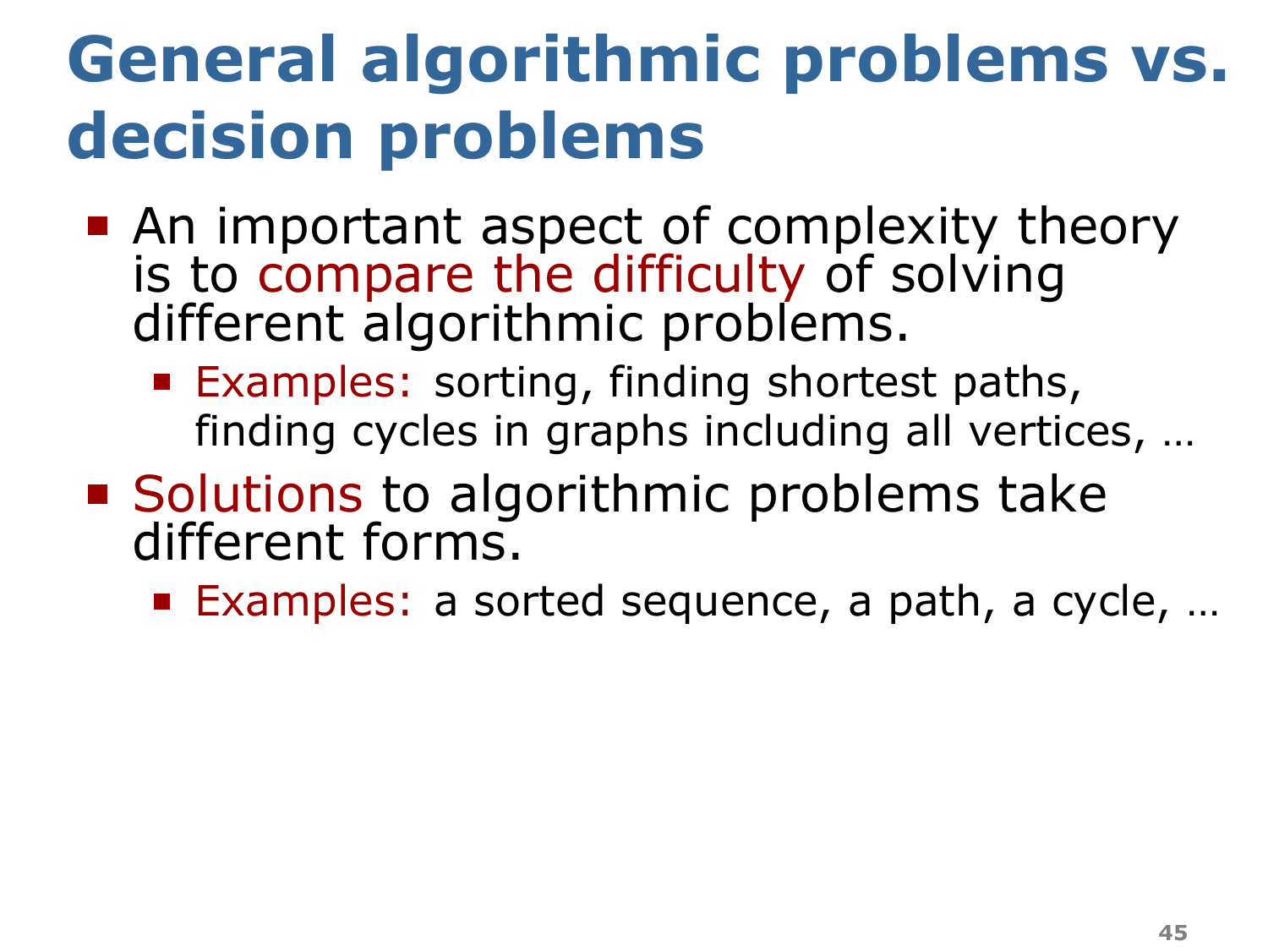### **General algorithmic problems vs. decision problems**

- To simplify the study, complexity theory limits attention to decision problems, i. e., where the "solution" is Yes or No.
	- Is this sequence sorted?
	- **I**s there a path from  $u$  to  $v$  of cost at most  $K$ ?
	- **If** Is there a cycle in this graph that includes all vertices?
- We can usually show that if the decision problem is easy, then the corresponding algorithmic problem is also easy.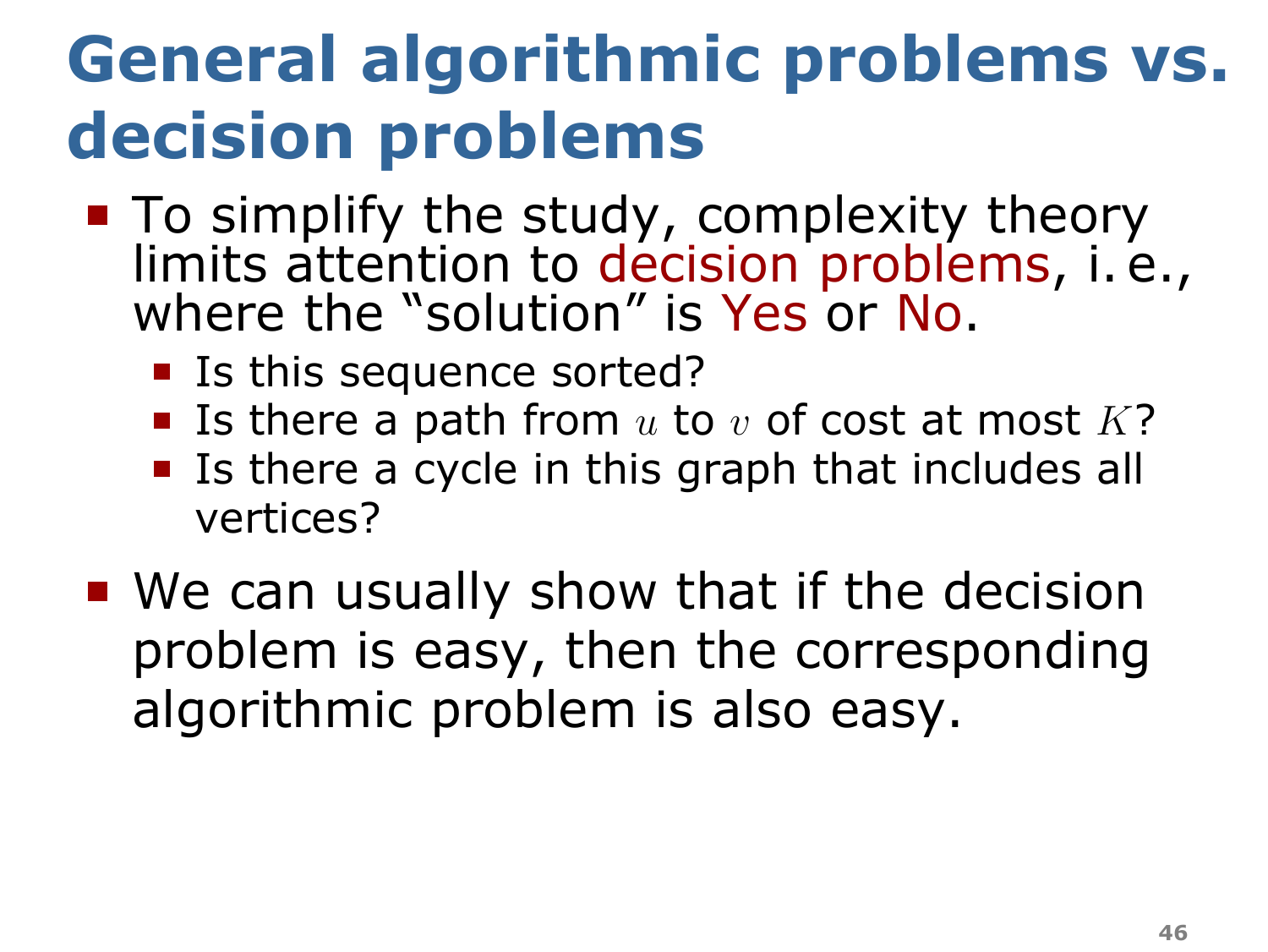# **Decision problems: example**

#### . **Using decision problems to solve more general problems** .<br>.

[O] Shortest path optimization problem:

- Input: Directed, weighted graph  $G = \langle V, A, w \rangle$  with positive edge weights  $w: A \to \mathbb{N}_1$ , vertices  $u \in V$ ,  $v \in V$ .
- Output: A shortest (= minimum-cost) path from *u* to *v*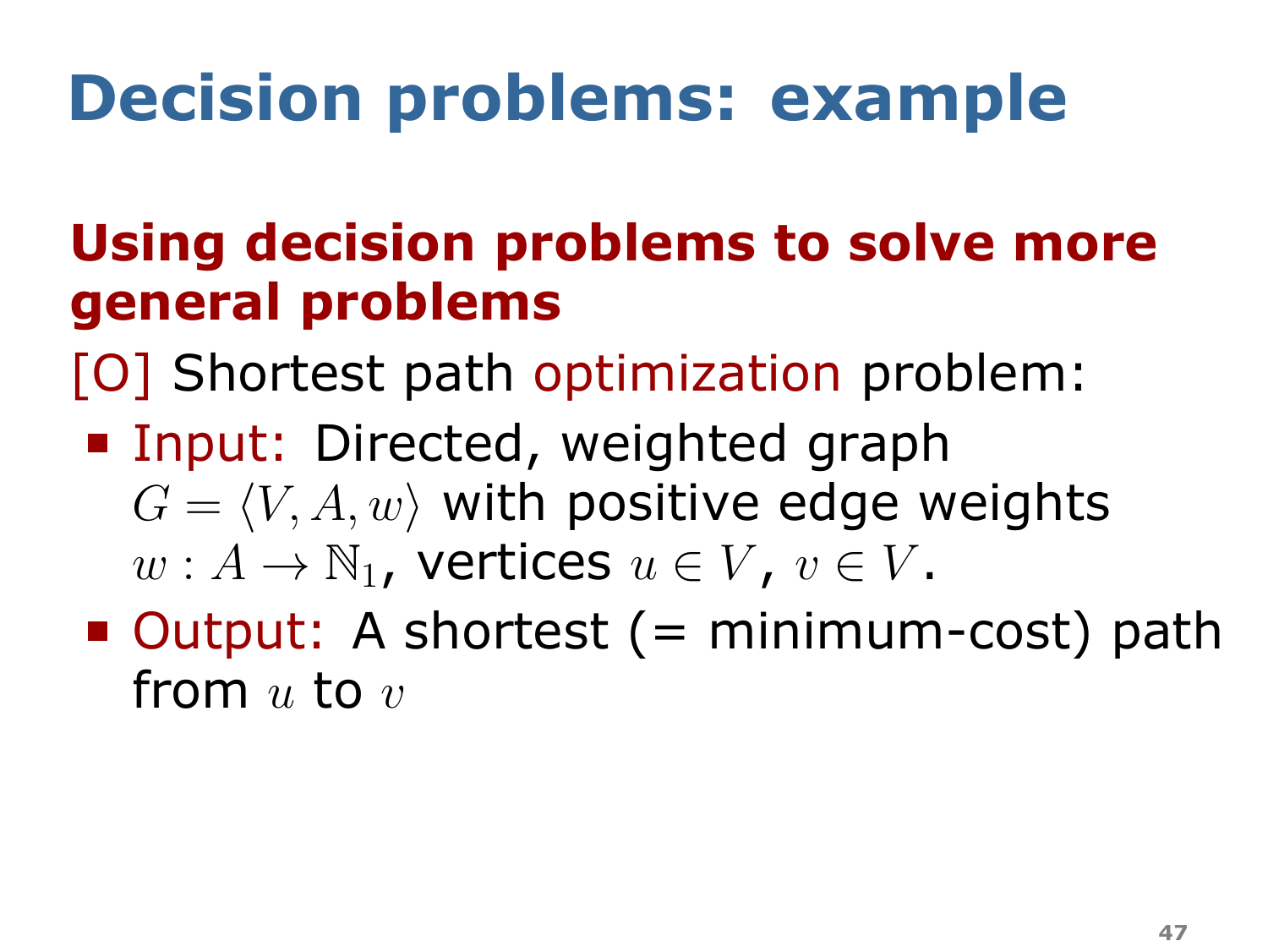# **Decision problems: example**

### . **Using decision problems to solve more general problems** .

[D] Shortest path decision problem:

- Input: Directed, weighted graph  $G = \langle V, A, w \rangle$  with positive edge weights  $w: A \to \mathbb{N}_1$ , vertices  $u \in V$ ,  $v \in V$ , cost bound  $K \in \mathbb{N}_0$ .
- Question: Is there a path from *u* to *v* with cost *≤ K*?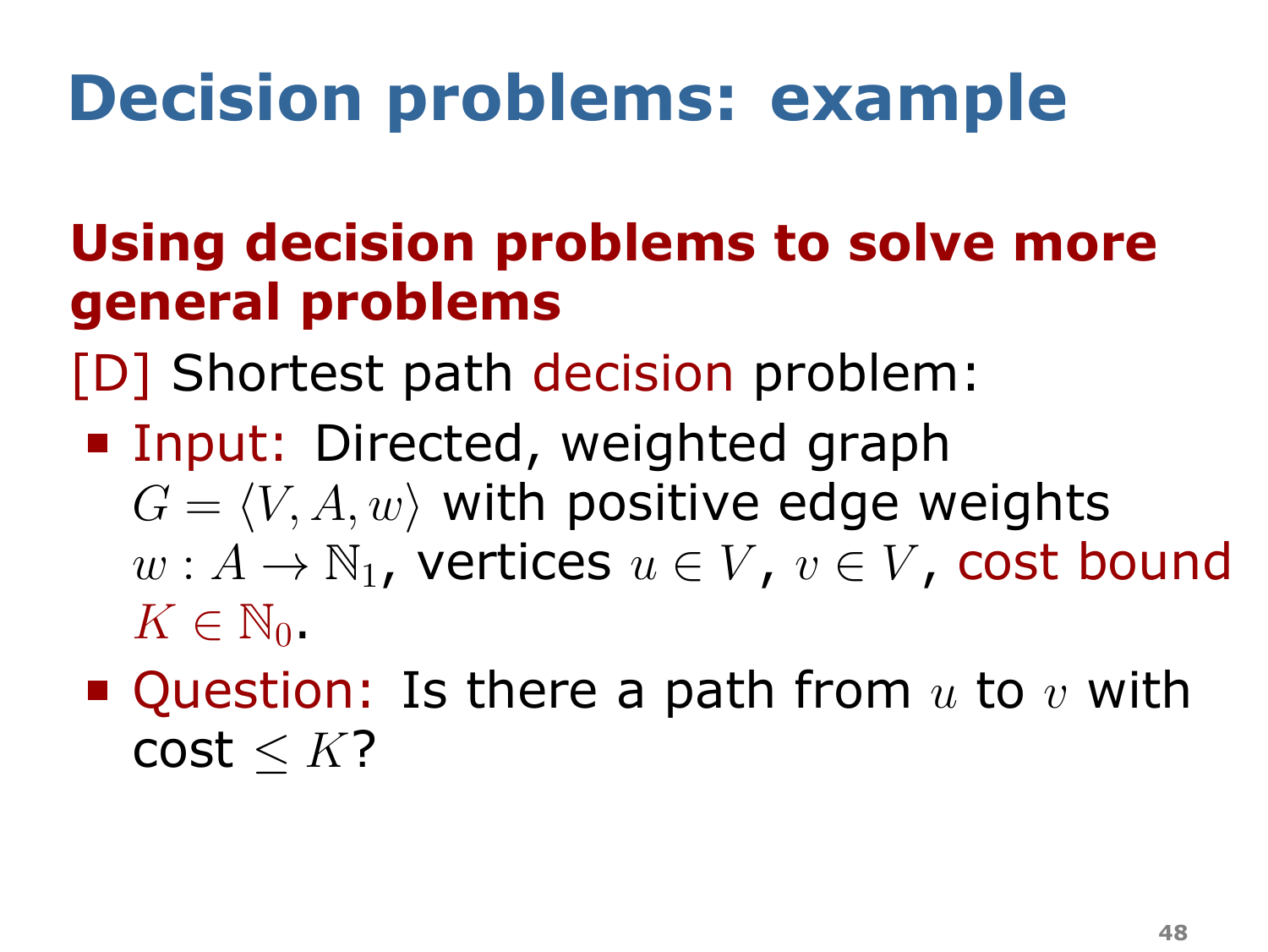# **Decision problems: example**

### . **Using decision problems to solve more general problems** ..

If we can solve  $[0]$  in polynomial time, we can solve [D] in polynomial time and vice versa.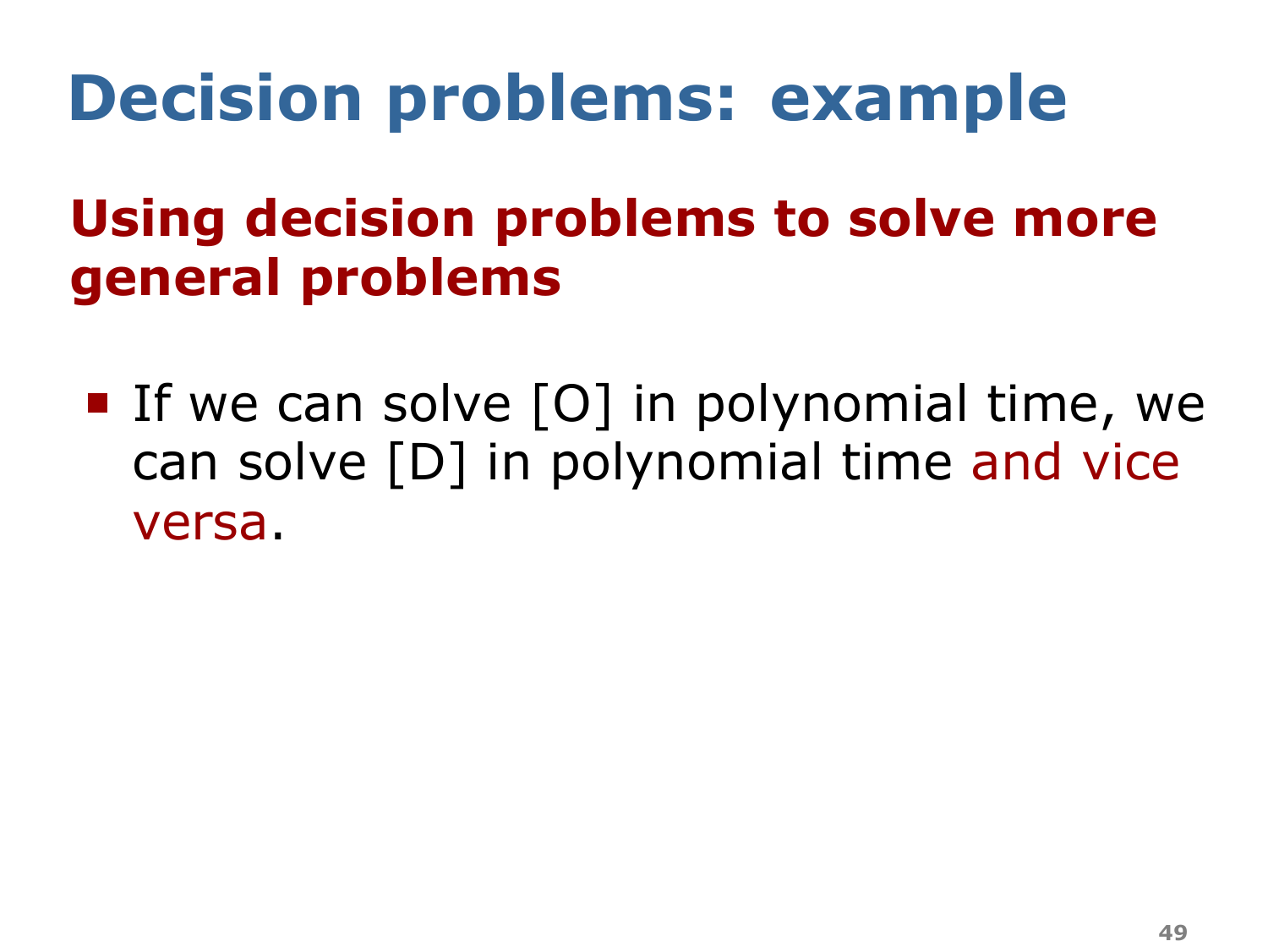Decision problems can be represented as languages:

- **For every decision problem we must** express the input as a word over some alphabet Σ.
- The language defined by the decision problem then contains a word  $w \in \Sigma^*$  iff
	- *w* is a well-formed input for the decision problem
	- $\blacksquare$  the correct answer for input  $w$  is Yes.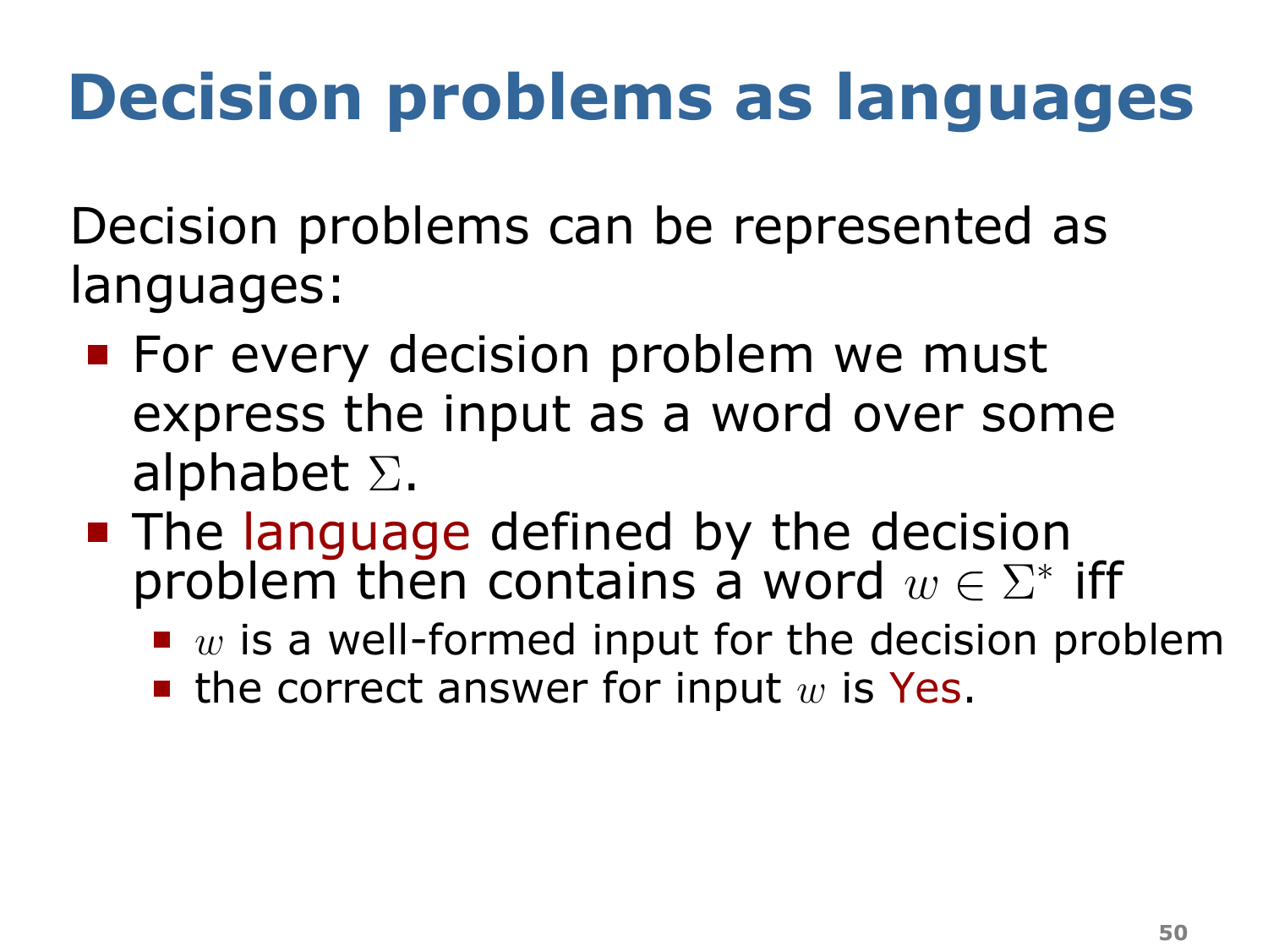Example (shortest path decision problem): *w ∈* SP iff

- $\blacksquare$  the input properly describes *G*, *u*, *v*, *K* such that *G* is a graph, arc weights are positive, etc.
- that graph *G* has a path of cost at most *K* from *u* to *v*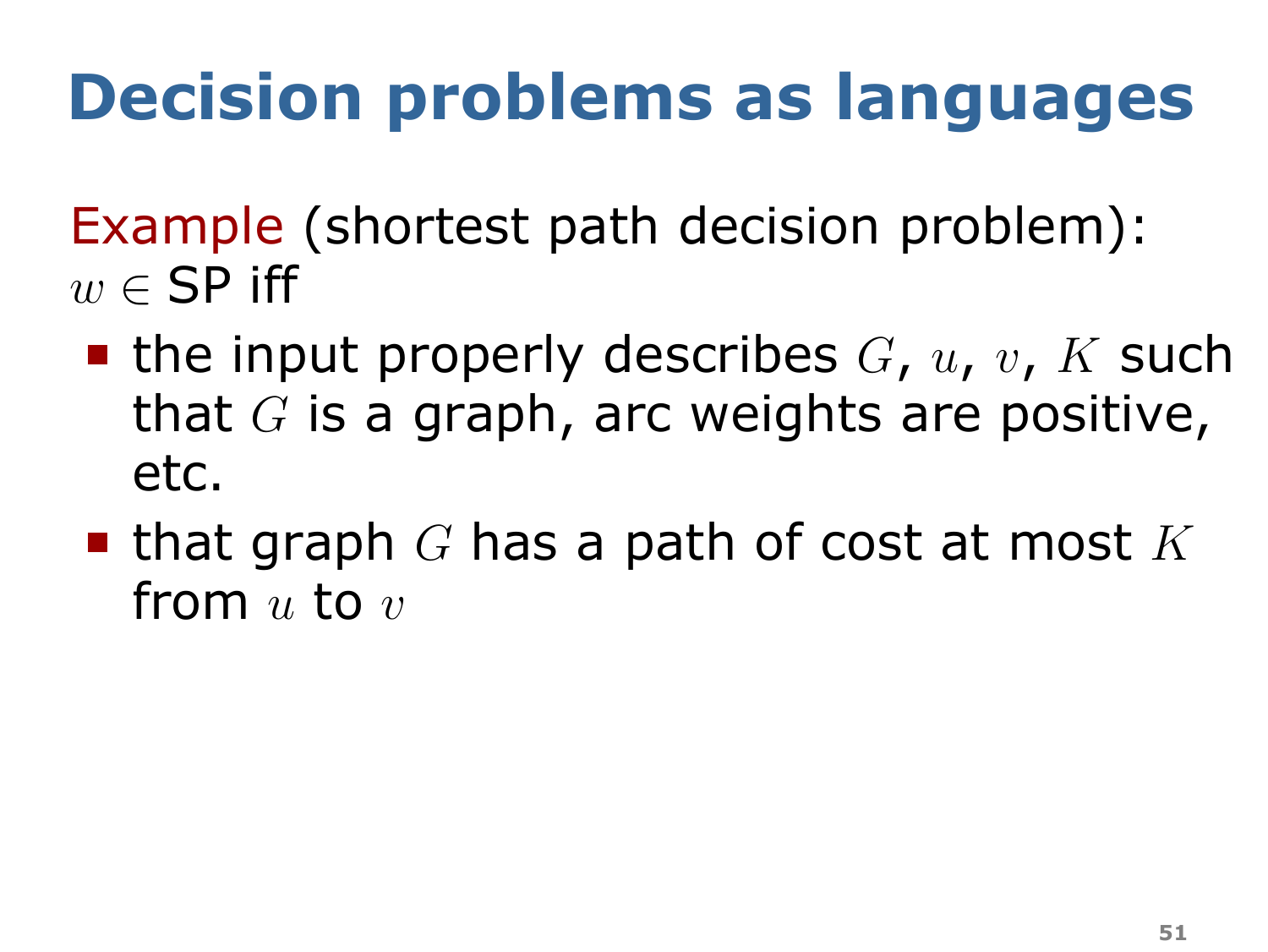- Since decision problems can be represented as languages, we do not distinguish between "languages" and (decision) "problems" from now on.
- For example, we can say that  $P$  is the set of all decision problems that can be solved in polynomial time by a DTM.
- **Similarly, NP is the set of all decision** problems that can be solved in polynomial time by an NTM.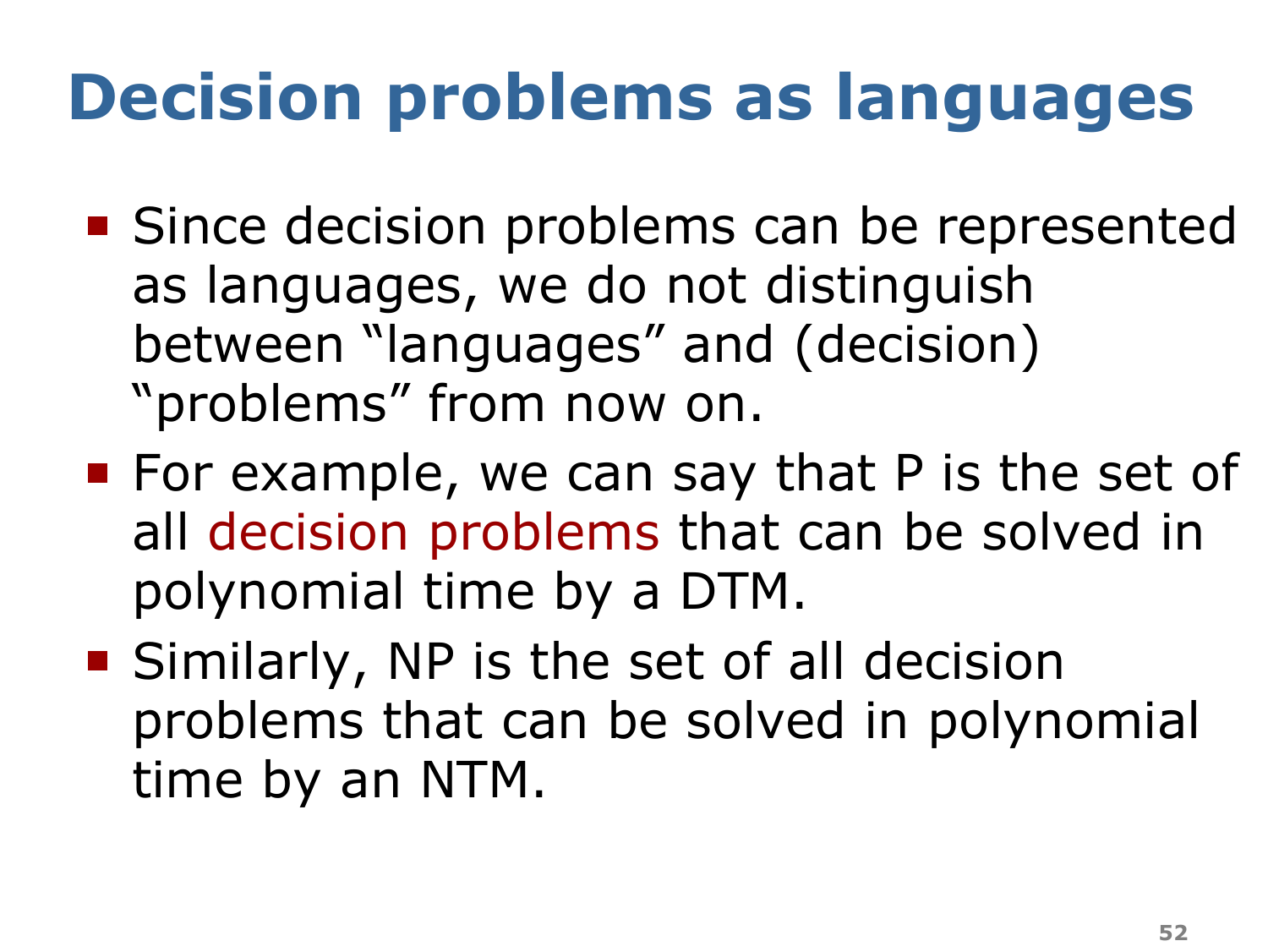From the definition of NTM acceptance, "solved" means

- If  $w$  is a Yes instance, then the NTM has some polynomial-time accepting computation for *w*
- If  $w$  is a No instance (or not a well-formed input), then the NTM never accepts it.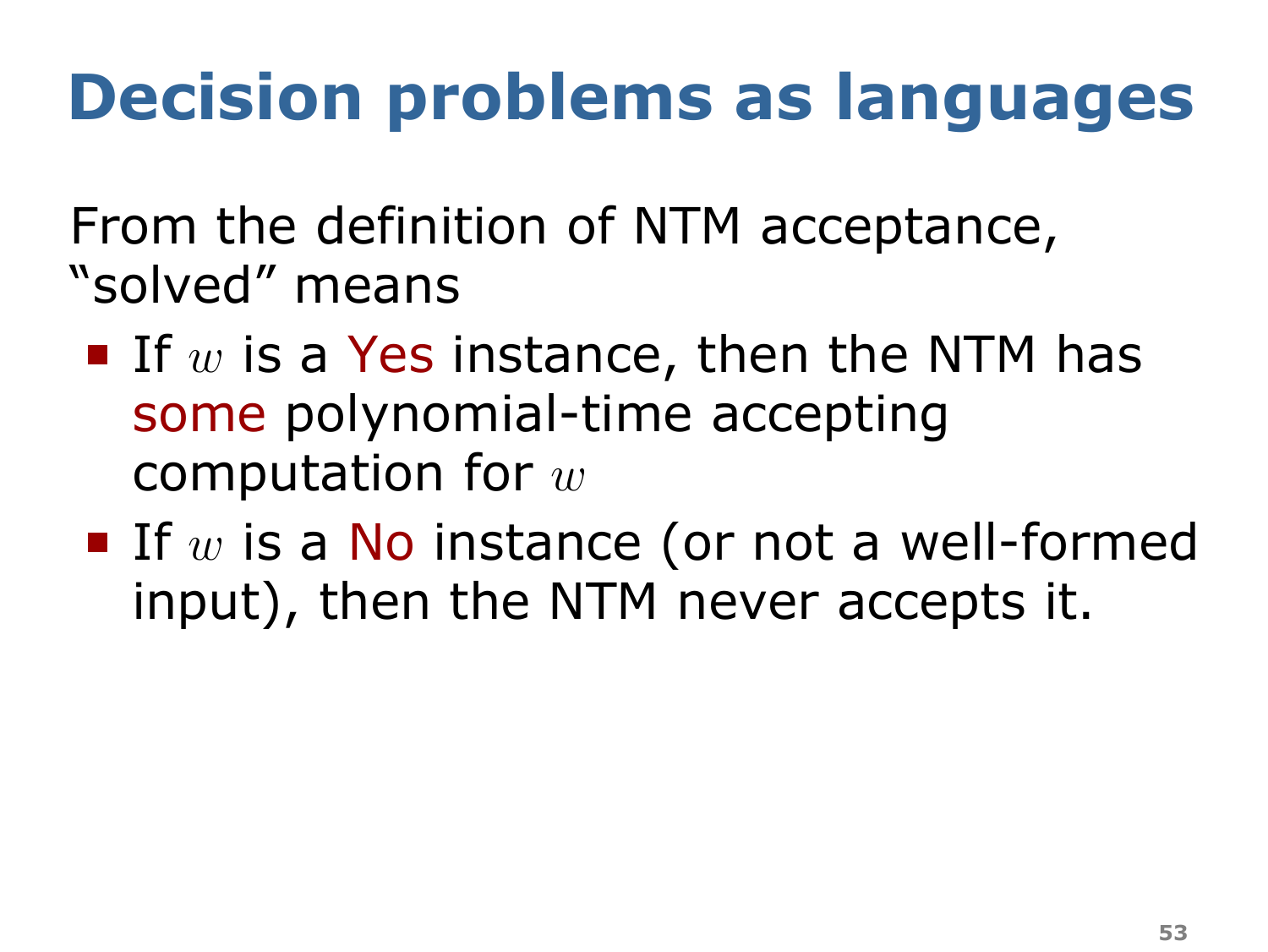# **Example: HamiltonianCycle** *∈* **NP**

The HamiltonianCycle problem is defined as follows:

Given: An undirected graph  $G = \langle V, E \rangle$ Question: Does *G* contain a Hamiltonian cycle?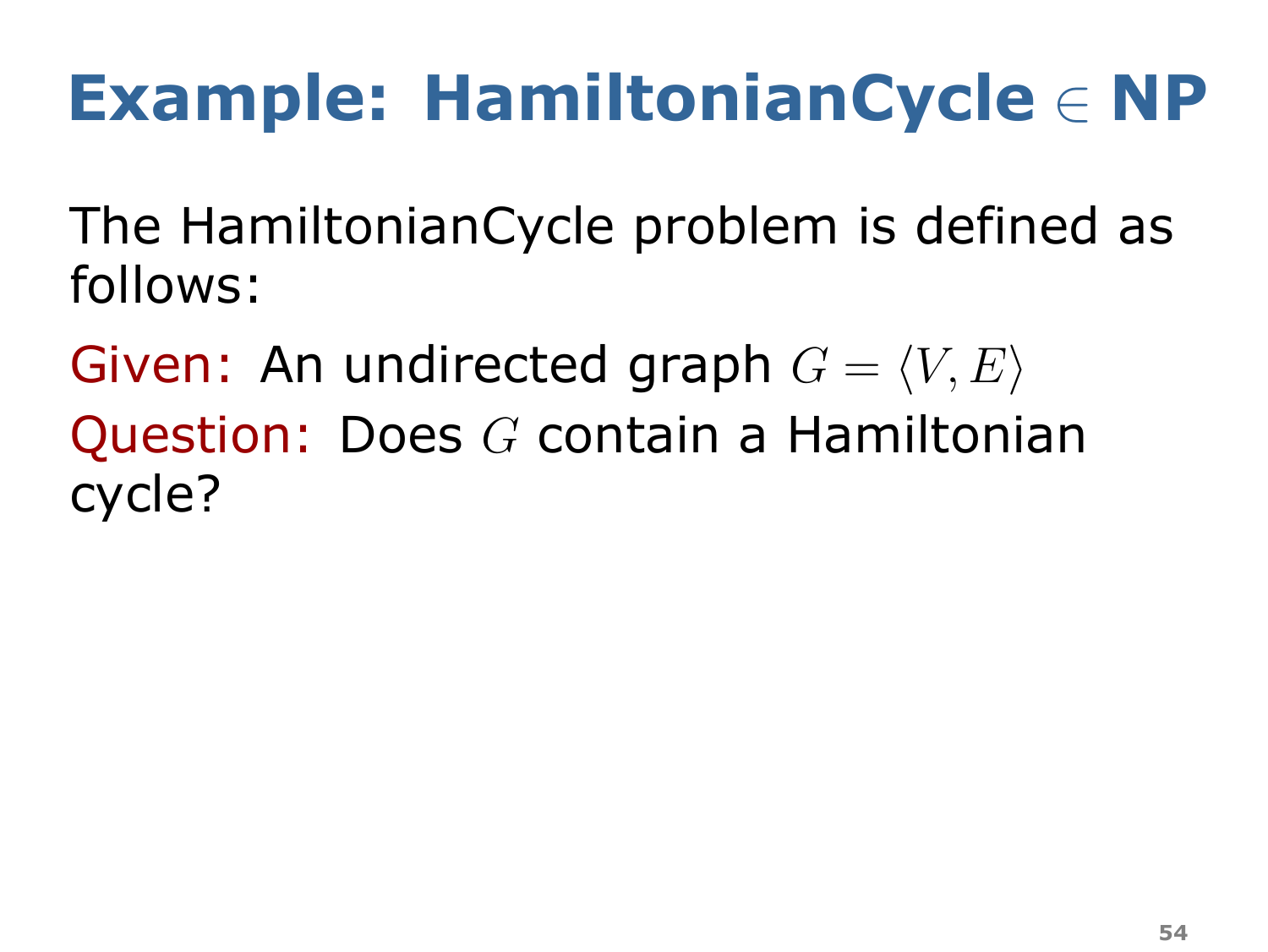# **Example: HamiltonianCycle** *∈* **NP**

A Hamiltonian cycle is a path  $\pi = \langle v_0, v_1, \ldots, v_n \rangle$ such that

- *π* is a path: for all *i ∈ {*0*, . . . , n −* 1*}*, *{v<sup>i</sup> , vi*+1*} ∈ E*
- $\blacksquare$   $\pi$  is a cycle:  $v_0 = v_n$
- $\blacksquare$  *π* is simple:  $v_i \neq v_j$  for all  $i, j \in \{1, \ldots, n\}$  with  $i \neq j$
- *π* is Hamiltonian: for all *v ∈ V* , there exists  $i \in \{1, \ldots, n\}$  such that  $v = v_i$

We show that HamiltonianCycle *∈* NP.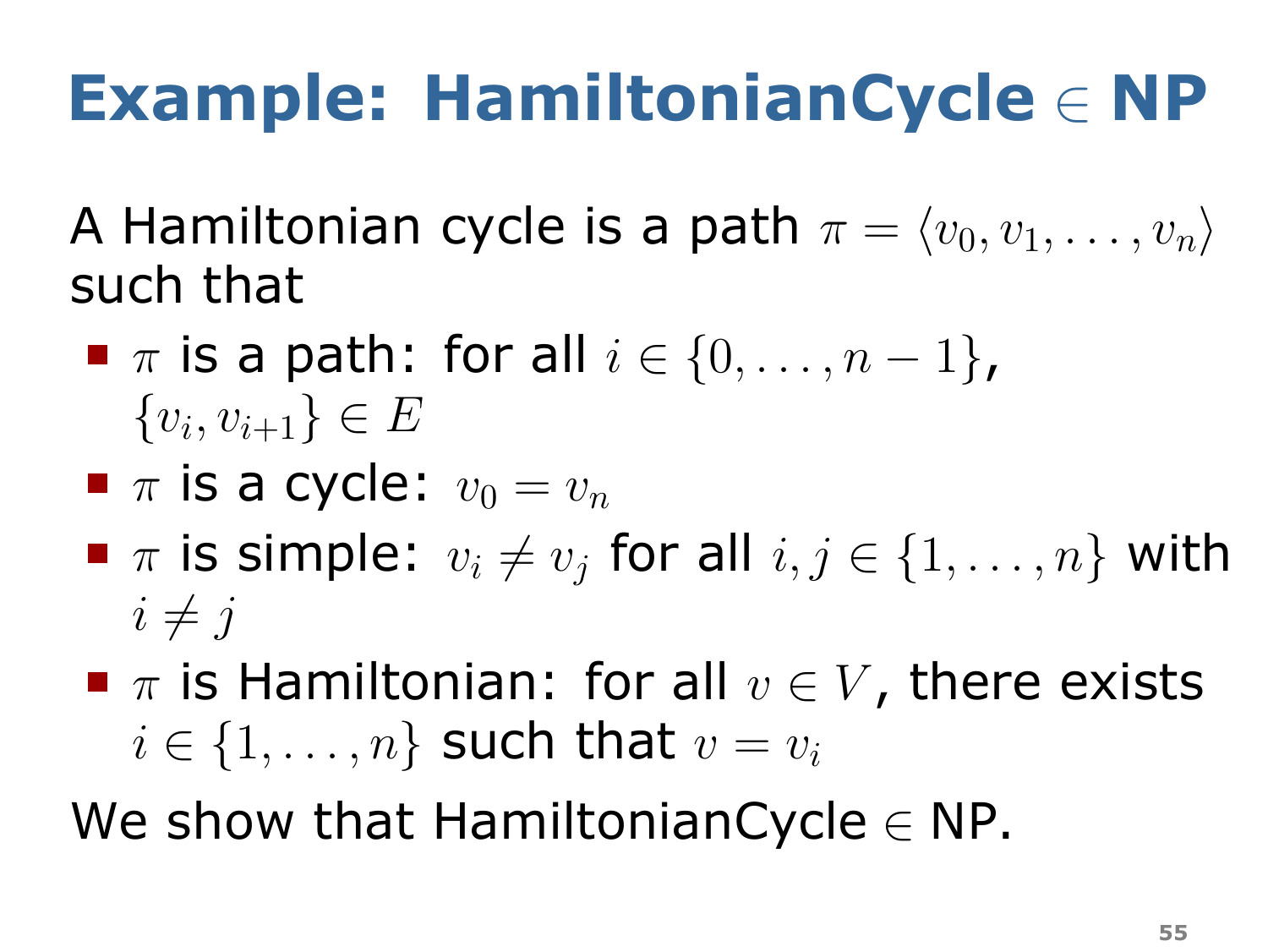### **Guess and check**

- The (nondeterministic) Hamiltonian Cycle algorithm illustrates a general design principle for NTMs: guess and check. **NTMs can solve decision problems in** polynomial time by
	- **n** nondeterministically quessing a "solution" (also called "witness" or "proof") for the instance
	- **Example 2** deterministically verifying that the quessed witness indeed describes a proper solution, and accepting iff it does
- **If is possible to prove that all decision** problems in NP can be solved by an NTM using such a guess-and-check approach.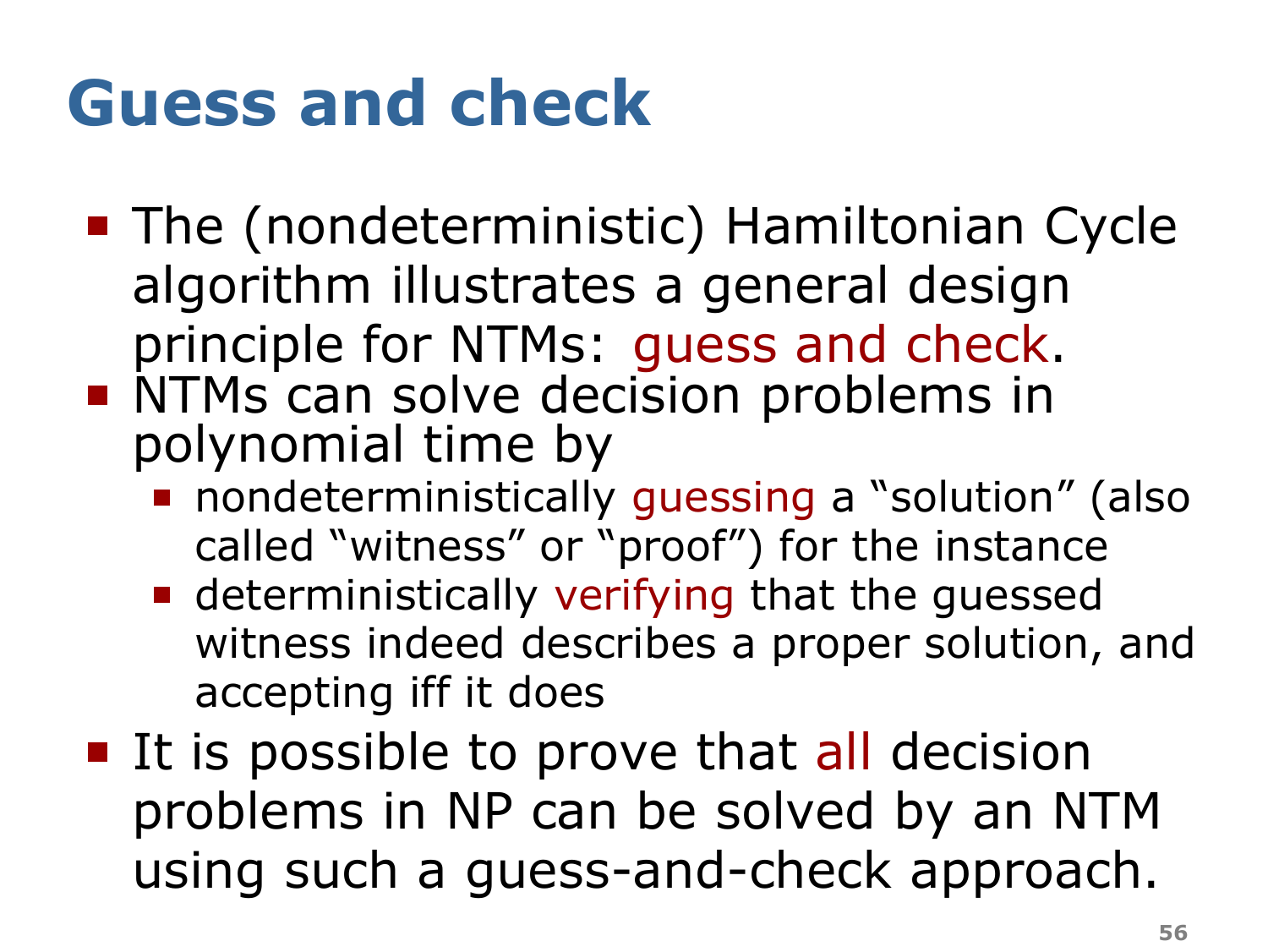# **Polynomial reductions: idea**

- Reductions are a very common and powerful idea in mathematics and computer science.
- The idea is to solve a new problem by reducing (mapping) it to one for which we already know how to solve it.
- **Polynomial reductions (also called Karp** reductions) are an example of this in the context of decision problems.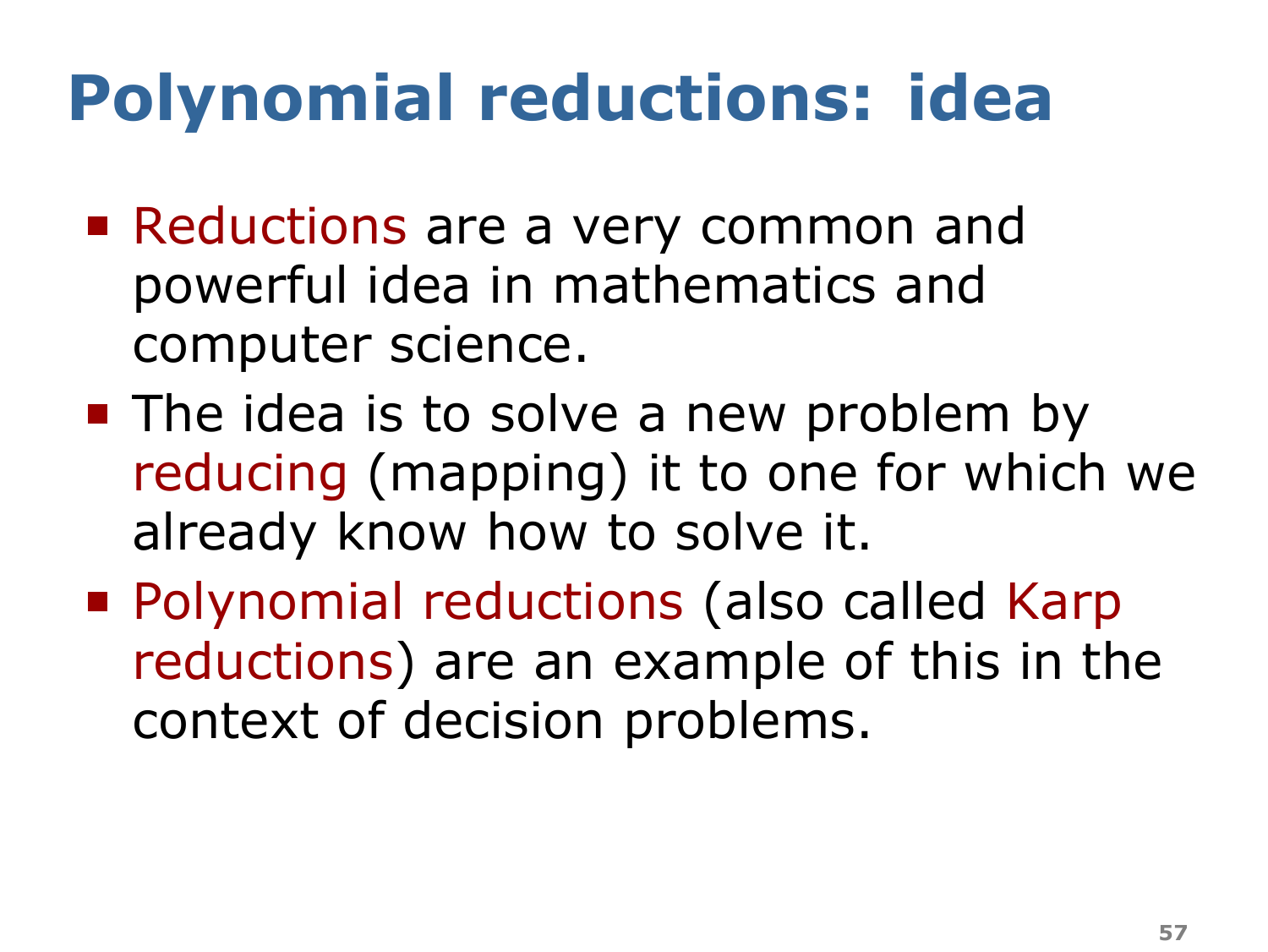# **Polynomial reductions**

### . **Definition (Polynomial reductions)** .

Let  $A \subseteq \Sigma^*$  and  $B \subseteq \Sigma^*$  be decision problems for alphabet Σ. We say that *A* is polynomially reducible to *B*, written  $A \leq_{p} B$ , if there exists a DTM *M* with the following properties:

- *M* is polynomial-time
	- $\blacksquare$  i.e., there is a polynomial p such that M stops within time  $p(|w|)$  on any input  $w \in \Sigma^*$ .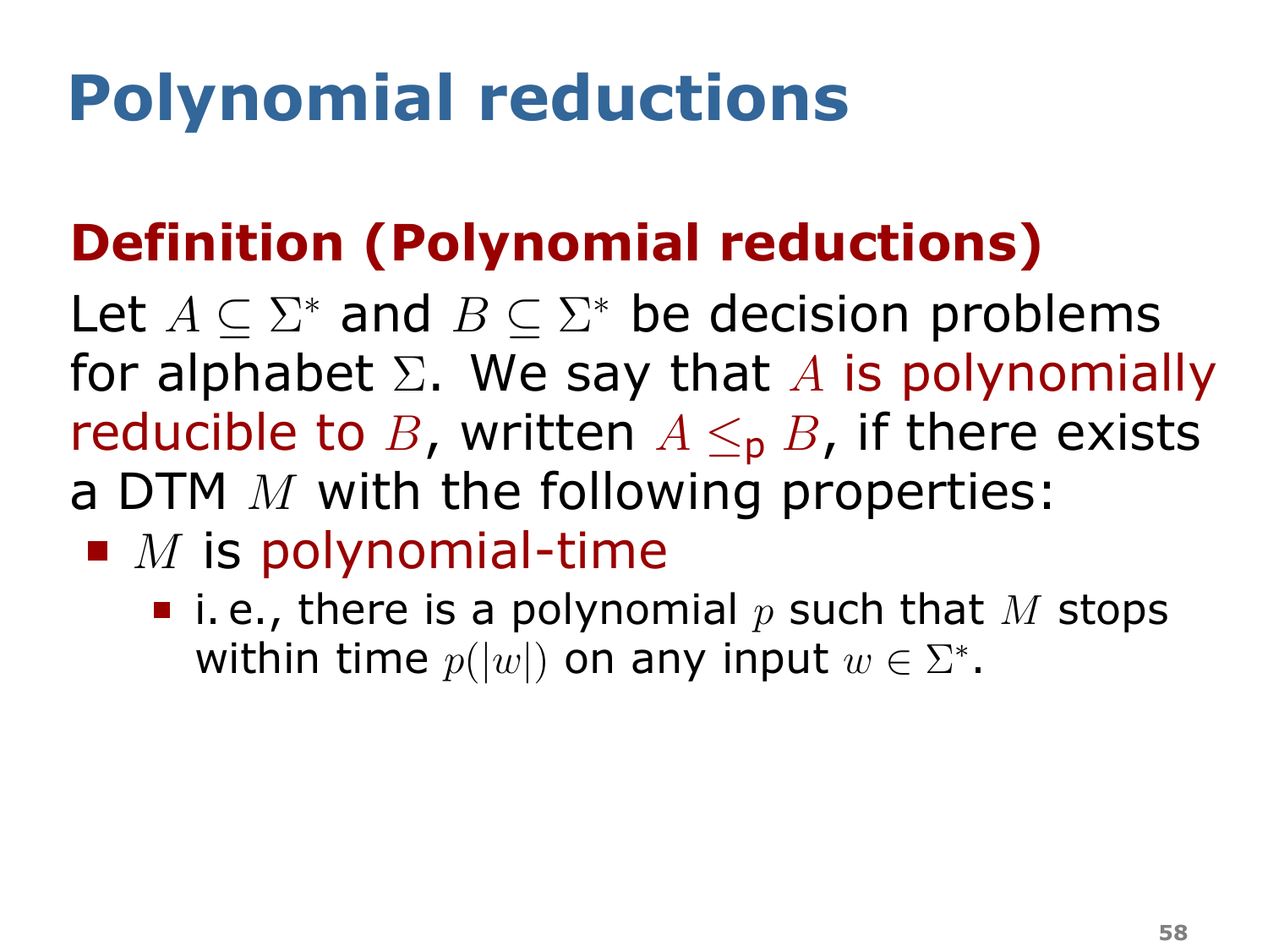# **Polynomial reductions**

### . **Definition (Polynomial reductions)** .

Let  $A \subseteq \Sigma^*$  and  $B \subseteq \Sigma^*$  be decision problems for alphabet Σ. We say that *A* is polynomially reducible to *B*, written  $A \leq_{p} B$ , if there exists a DTM *M* with the following properties:

- *M* reduces *A* to *B* 
	- $i.e.,$  for all  $w \in \Sigma^*$ :  $(w \in A \text{ iff } f_M(w) \in B)$ ,
	- where  $f_M(w)$  is the tape content of M after stopping, ignoring blanks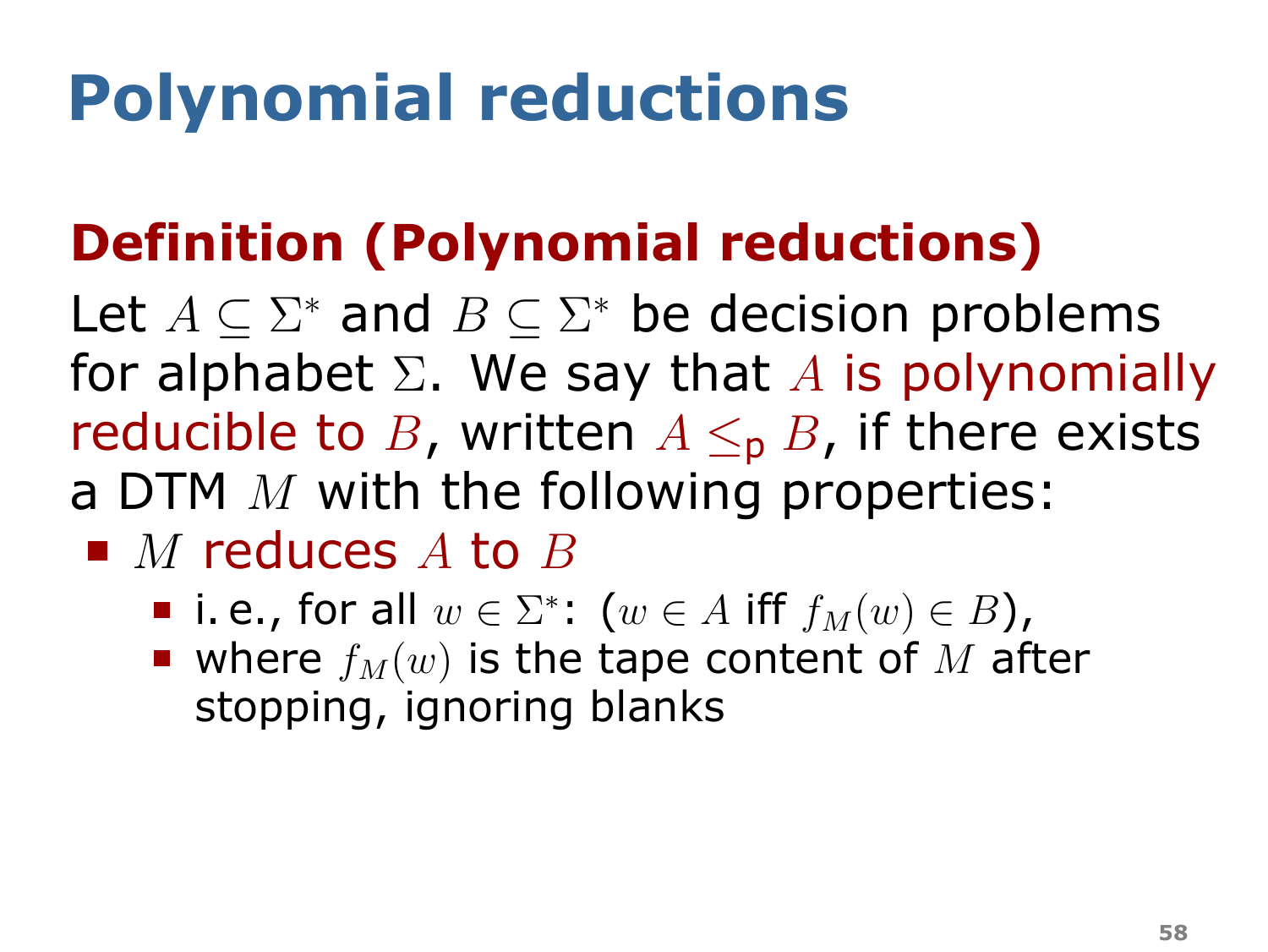# **Polynomial reduction: example**

### . **HamiltonianCycle** *≤***<sup>p</sup> TSP** .

- The TSP (Travelling Salesperson) problem is defined as follows:
- Given: A finite nonempty set of locations *L*, a symmetric travel cost function

 $\mathbf{cost}: L \times L \rightarrow \mathbb{N}_0$ , a cost bound  $K \in \mathbb{N}_0$ 

. We show that HamiltonianCycle *≤*<sup>p</sup> TSP. Question: Is there a tour of total cost at most *K*, i.e., a permutation  $\langle l_1, \ldots, l_n \rangle$  of the locations such that  $\sum_{i=1}^{n-1}$  *cost* $(l_i, l_{i+1})$  + *cost* $(l_n, l_1) \leq K$ ?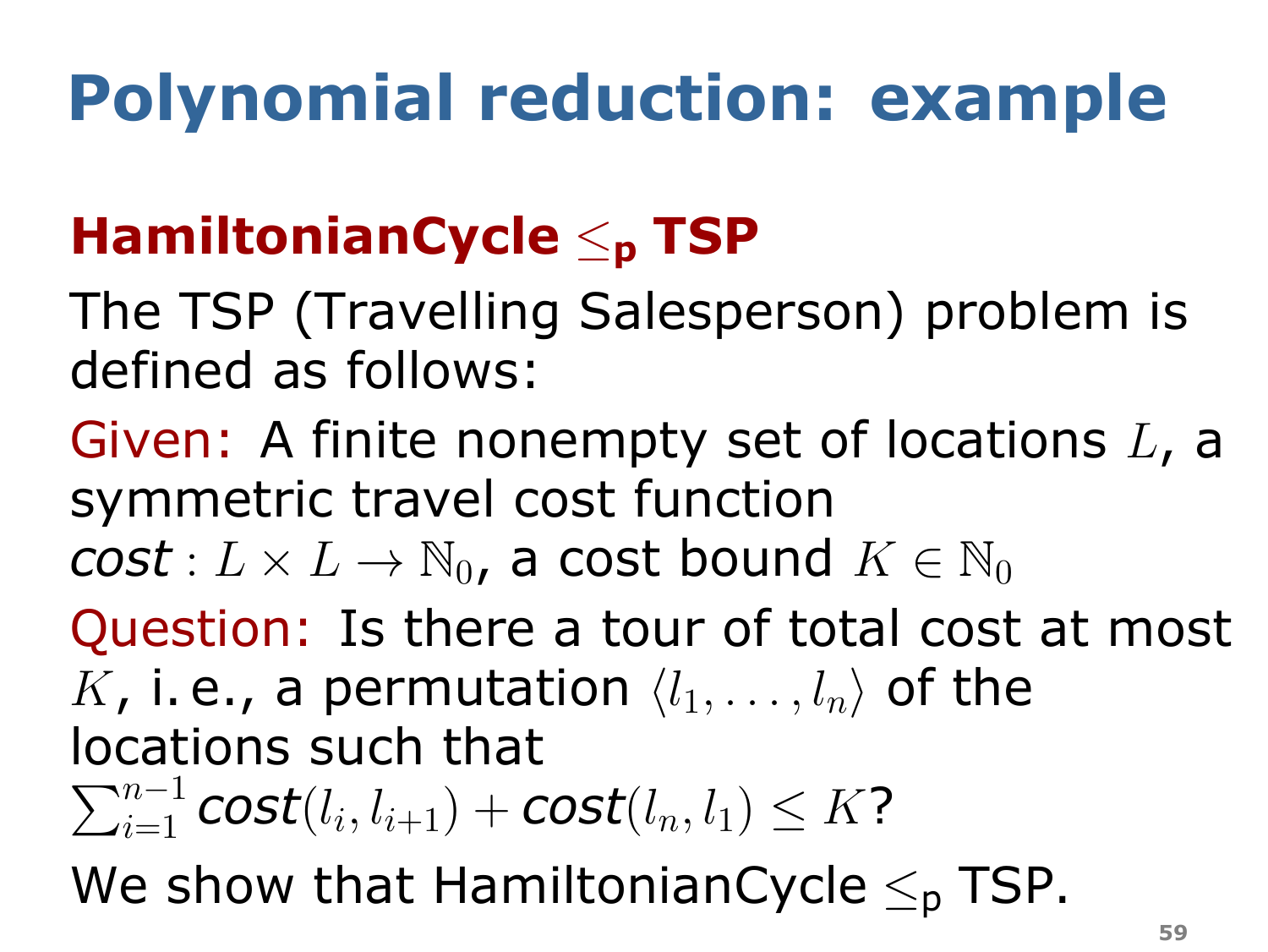# **Polynomial reduction: properties**

### . **Theorem (properties of polynomial reductions)** .

- *Let A, B, C be decision problems over alphabet* Σ*.*
- **1.** If  $A \leq_{p} B$  and  $B \in P$ , then  $A \in P$ .
- **2.** *If*  $A \leq p$  *B* and  $B \in \mathsf{NP}$ , then  $A \in \mathsf{NP}$ .
- **3.** *If*  $A \leq_{p} B$  and  $A \notin P$ , then  $B \notin P$ .
- **4.** *If*  $A \leq p$  *B* and  $A \notin \mathsf{NP}$ , then  $B \notin \mathsf{NP}$ .
- **5.** If  $A \leq_{p} B$  and  $B \leq_{p} C$ , then  $A \leq_{p} C$ .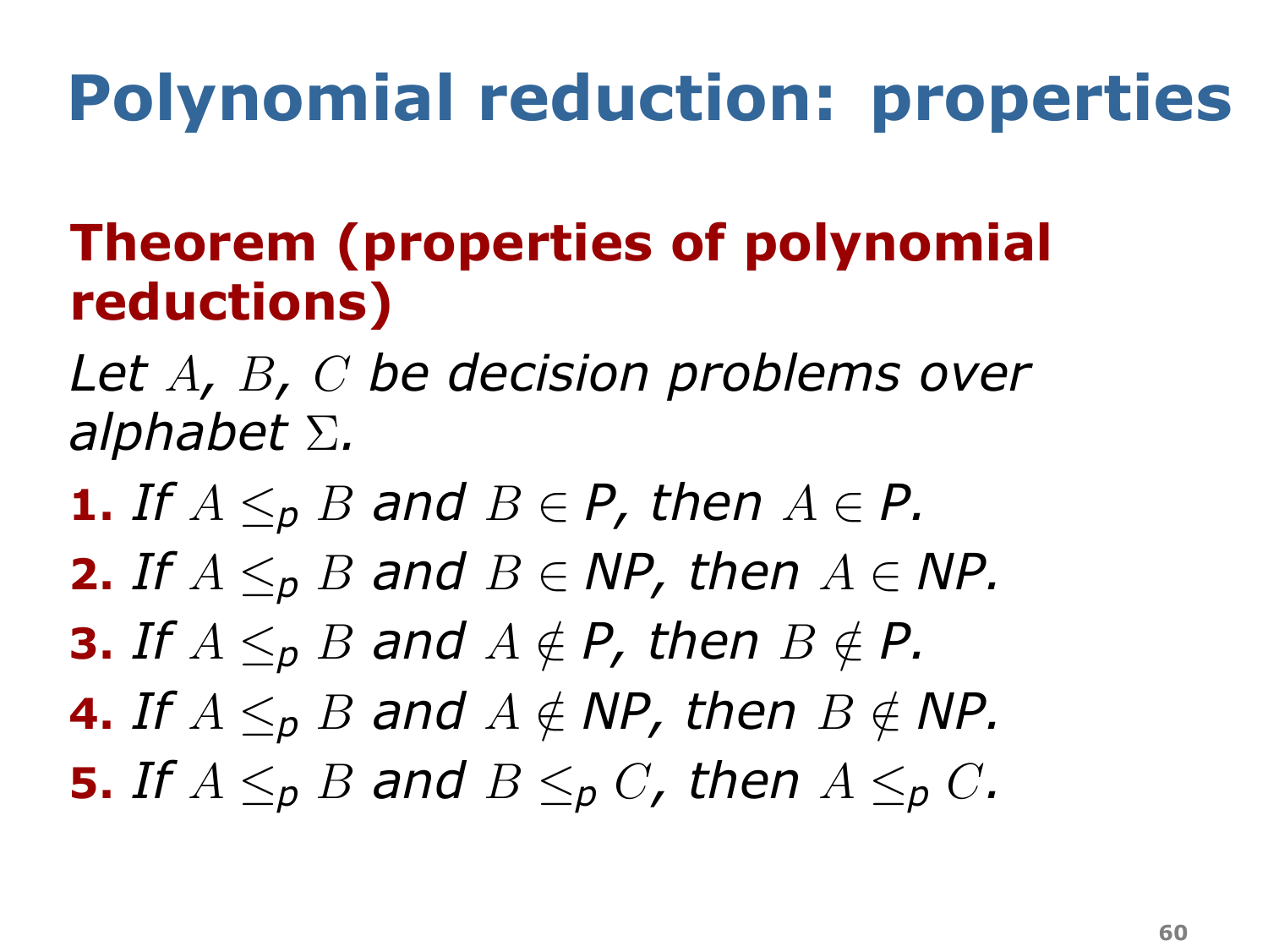# **NP-hardness & NP-completeness**

### . **Definition (NP-hard, NP-complete)** .

Let *B* be a decision problem. *B* is called NP-hard if  $A \leq_{p} B$  for all problems *A ∈* NP.

. NP-hard. *B* is called NP-complete if *B ∈* NP and *B* is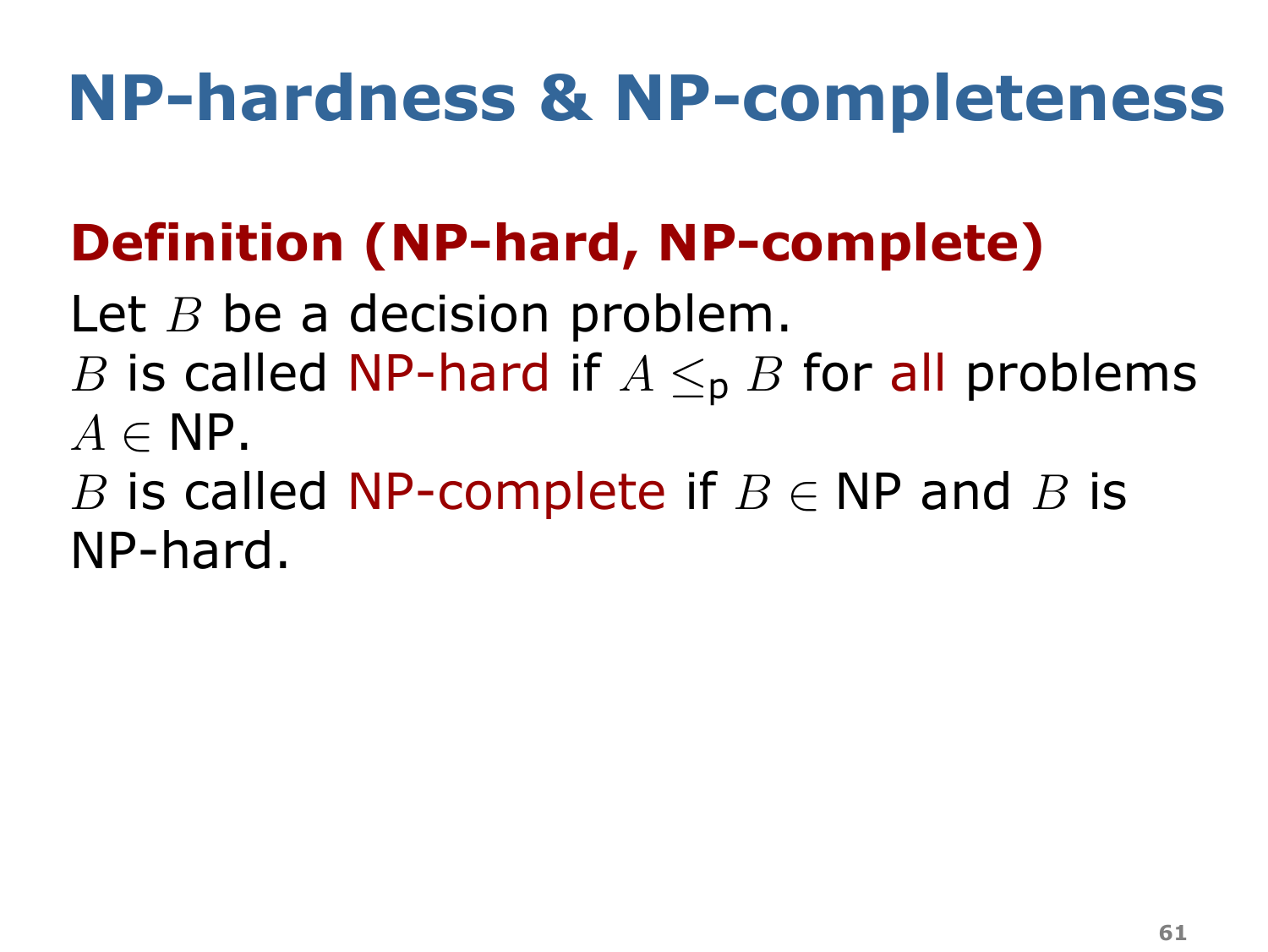### **NP-hardness & NP-completeness**

- NP-hard problems are "at least as hard" as all problems in NP.
- **NP-complete problems are "the hardest"** problems in NP.
- Do NP-complete problems exist?
- If *A ∈* P for any NP-complete problem *A*, then  $P = NP$ . Why?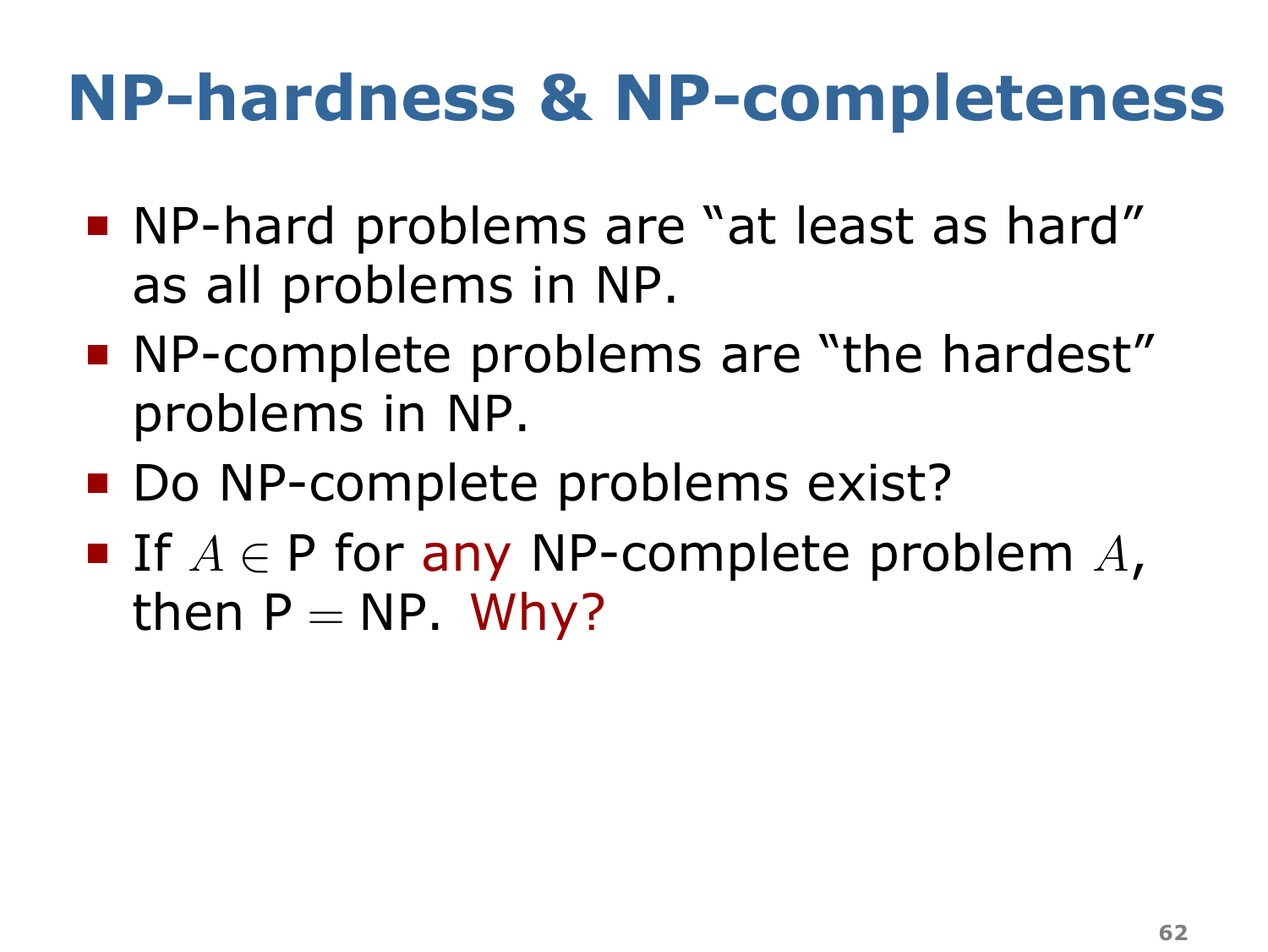# **SAT is NP-complete**

### . **Definition (SAT)** .

The SAT (satisfiability) problem is defined as follows:

. Question: Is *φ* satisfiable? Given: A propositional logic formula *φ*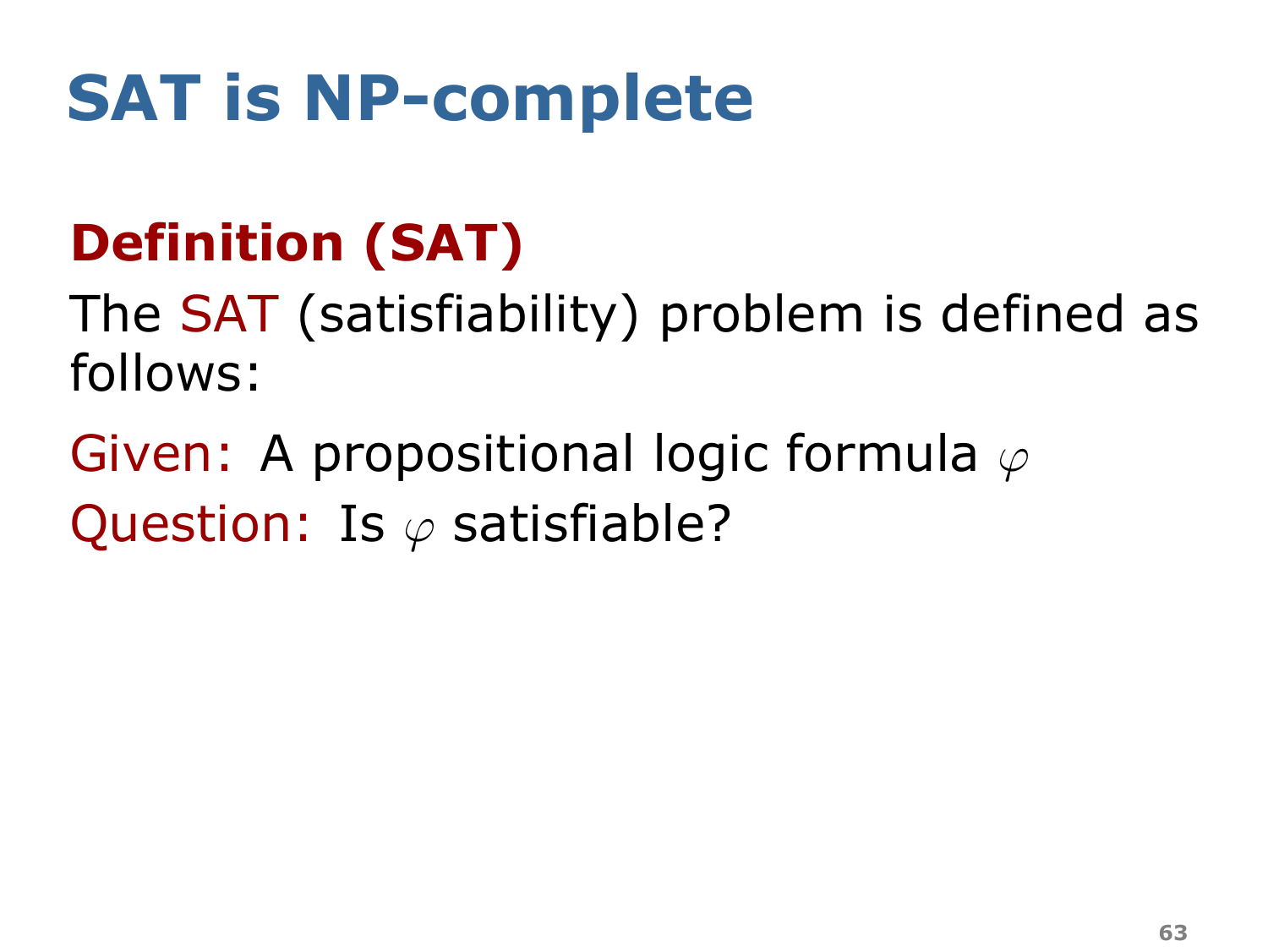### **SAT is NP-complete**

### . **Definition (SAT)** .

The SAT (satisfiability) problem is defined as follows:

. Question: Is *φ* satisfiable? Given: A propositional logic formula *φ*

### . **Theorem (Cook, 1971)** .

.SAT *is NP-complete.*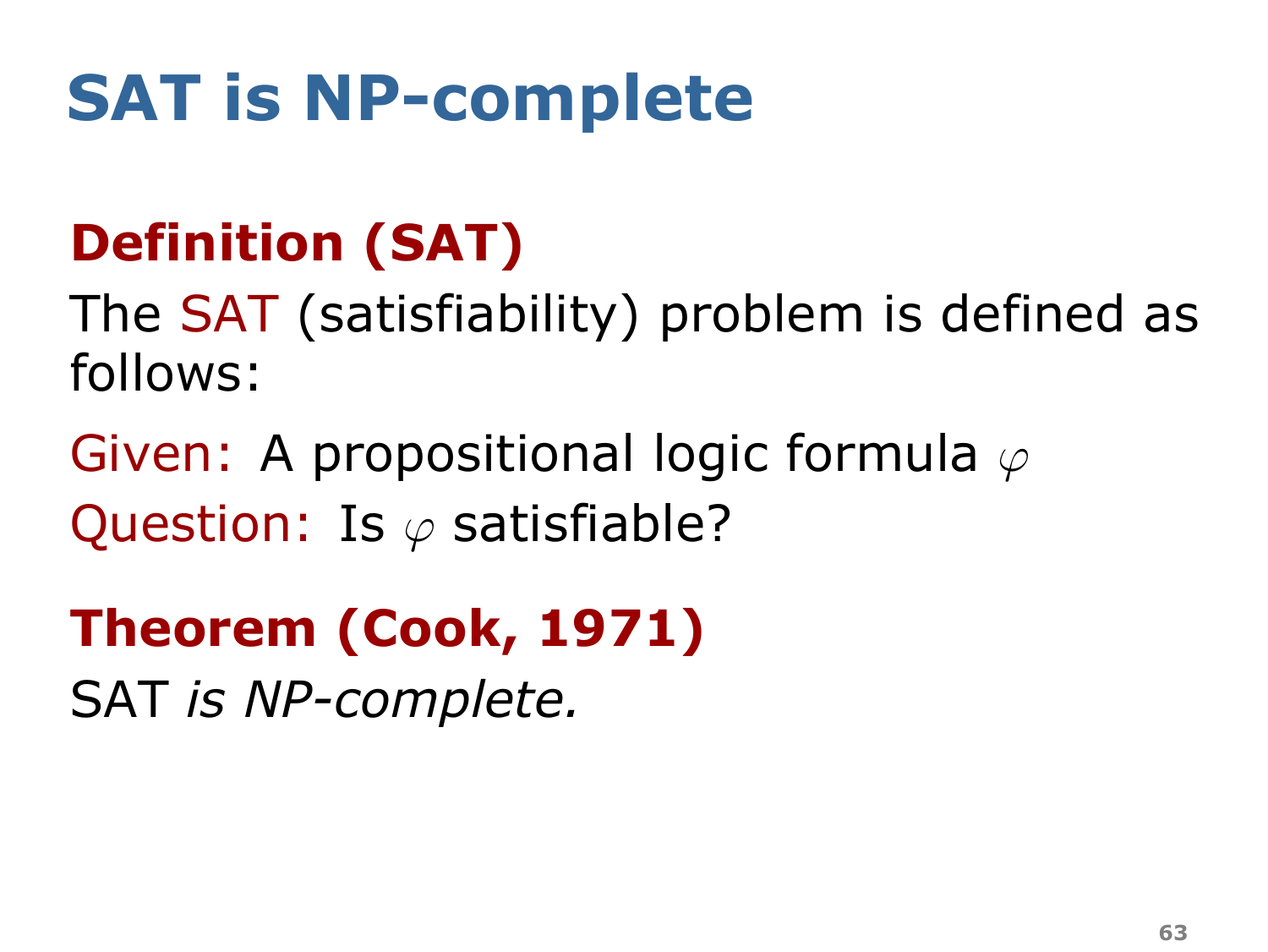### **NP-hardness proof for SAT**

. **Proof.** . SAT *∈* NP: Guess and check. SAT is NP-hard: This is more involved…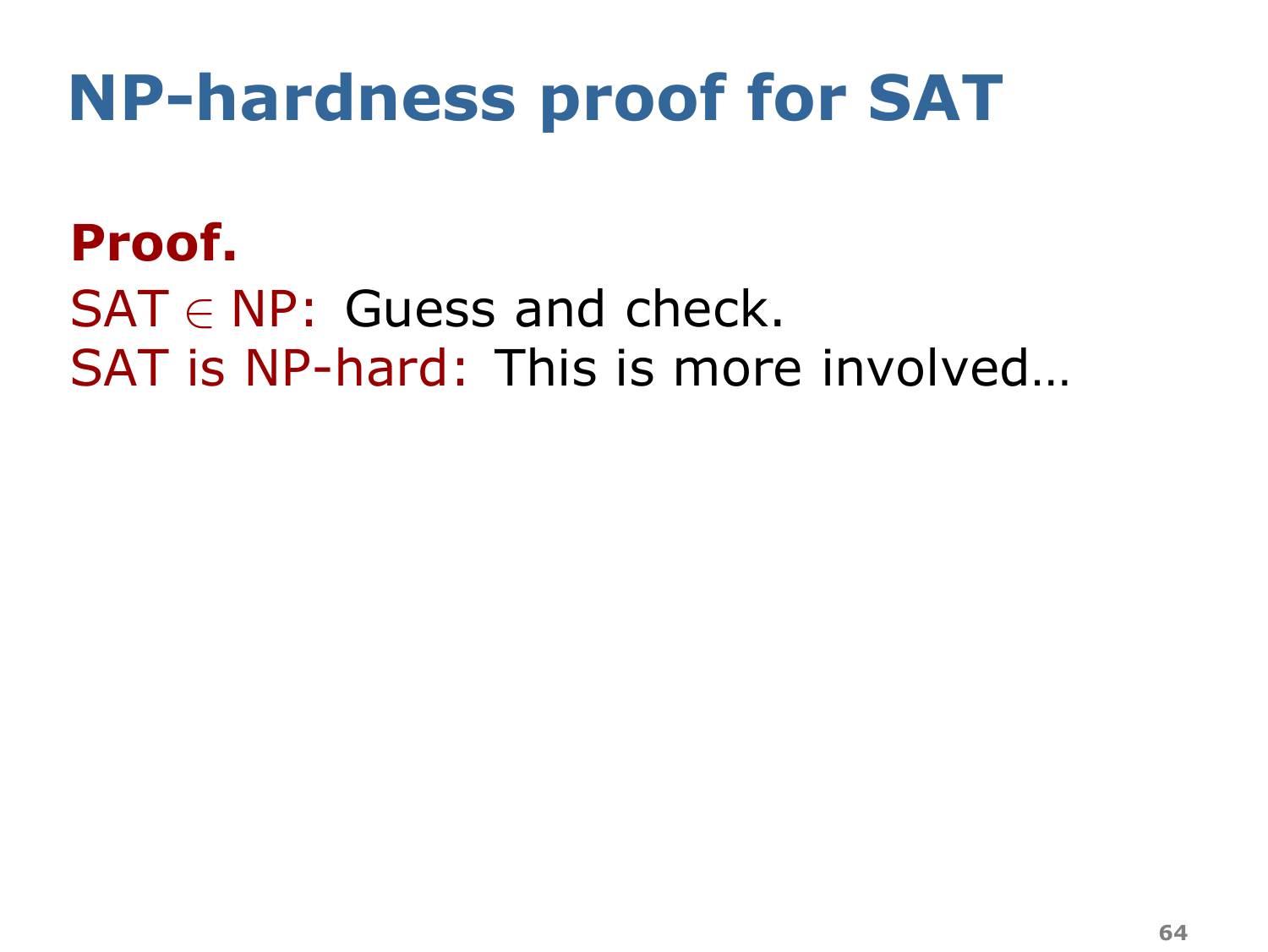#### . **Proof.** .

SAT *∈* NP: Guess and check. SAT is NP-hard: This is more involved…

We must show that  $A \leq_{p}$  SAT for all  $A \in \mathsf{NP}$ .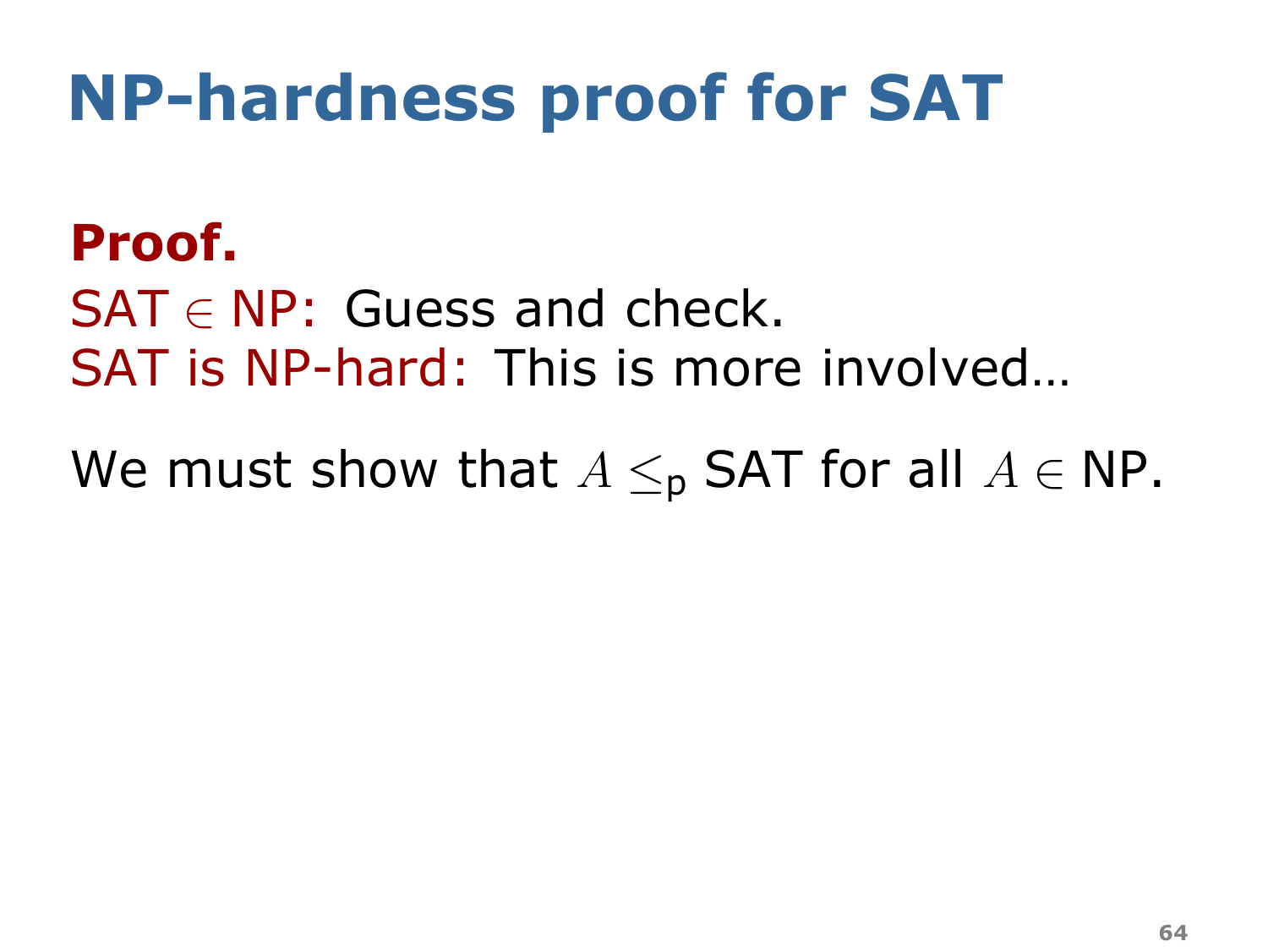#### . **Proof.** .

SAT *∈* NP: Guess and check. SAT is NP-hard: This is more involved

We must show that  $A \leq_{p}$  SAT for all  $A \in \mathsf{NP}$ . Let *A ∈* NP. This means that there exists a polynomial *p* and an NTM *M* s.t. *M* accepts *A* within time *p*.

Let  $w \in \Sigma^*$  be the input for  $A$ .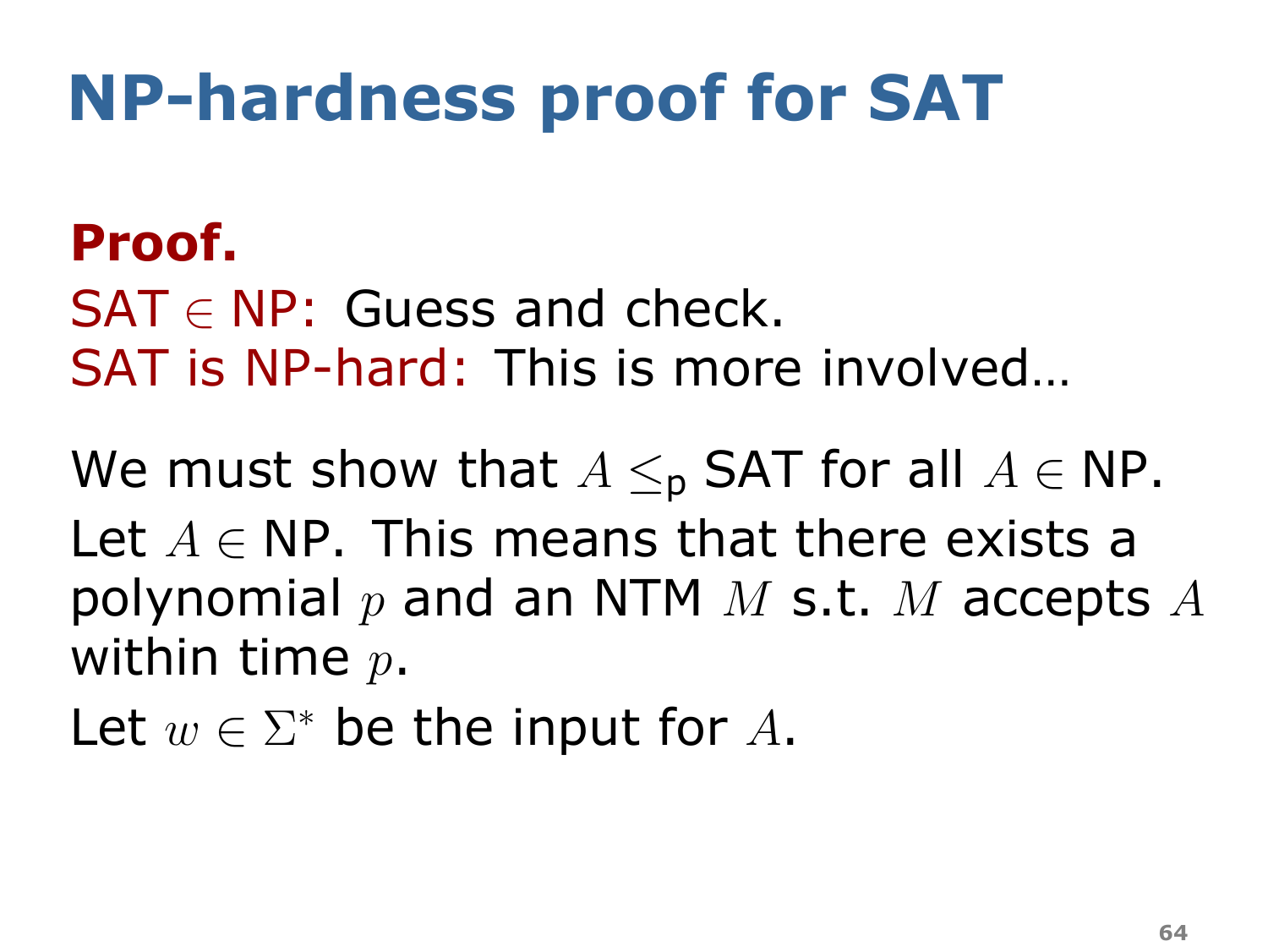### . **Proof (ctd.)** .

We must, in polynomial time, construct a propositional logic formula *f*(*w*) s.t. *w ∈ A* iff  $f(w) \in \mathsf{SAT}$  (i. e., is satisfiable).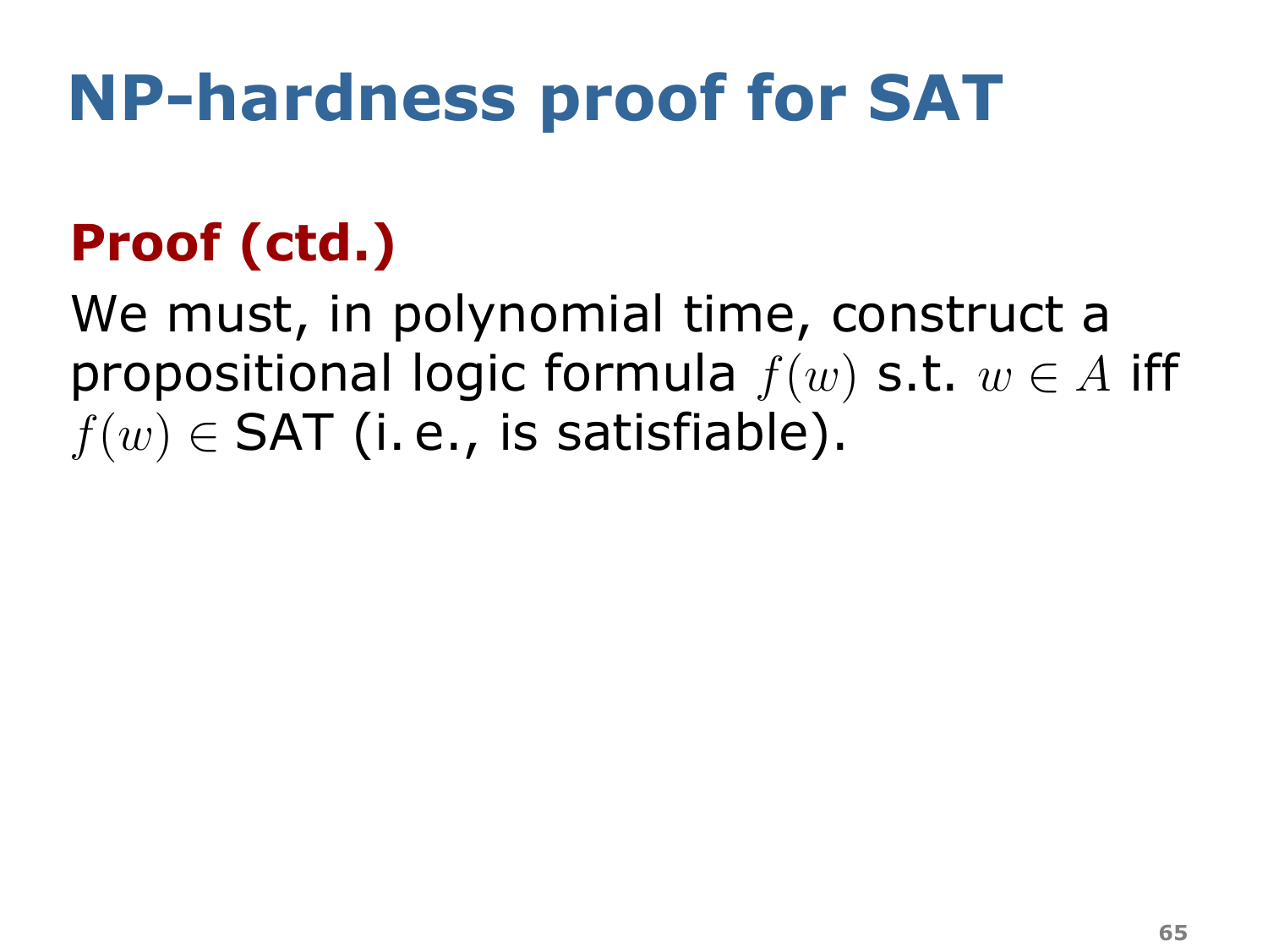### . **Proof (ctd.)** .

We must, in polynomial time, construct a propositional logic formula *f*(*w*) s.t. *w ∈ A* iff  $f(w) \in \mathsf{SAT}$  (i. e., is satisfiable).

. iff an accepting configuration is reached. Idea: Construct a logical formula that encodes the possible configurations that *M* can reach from input *w* and which is satisfiable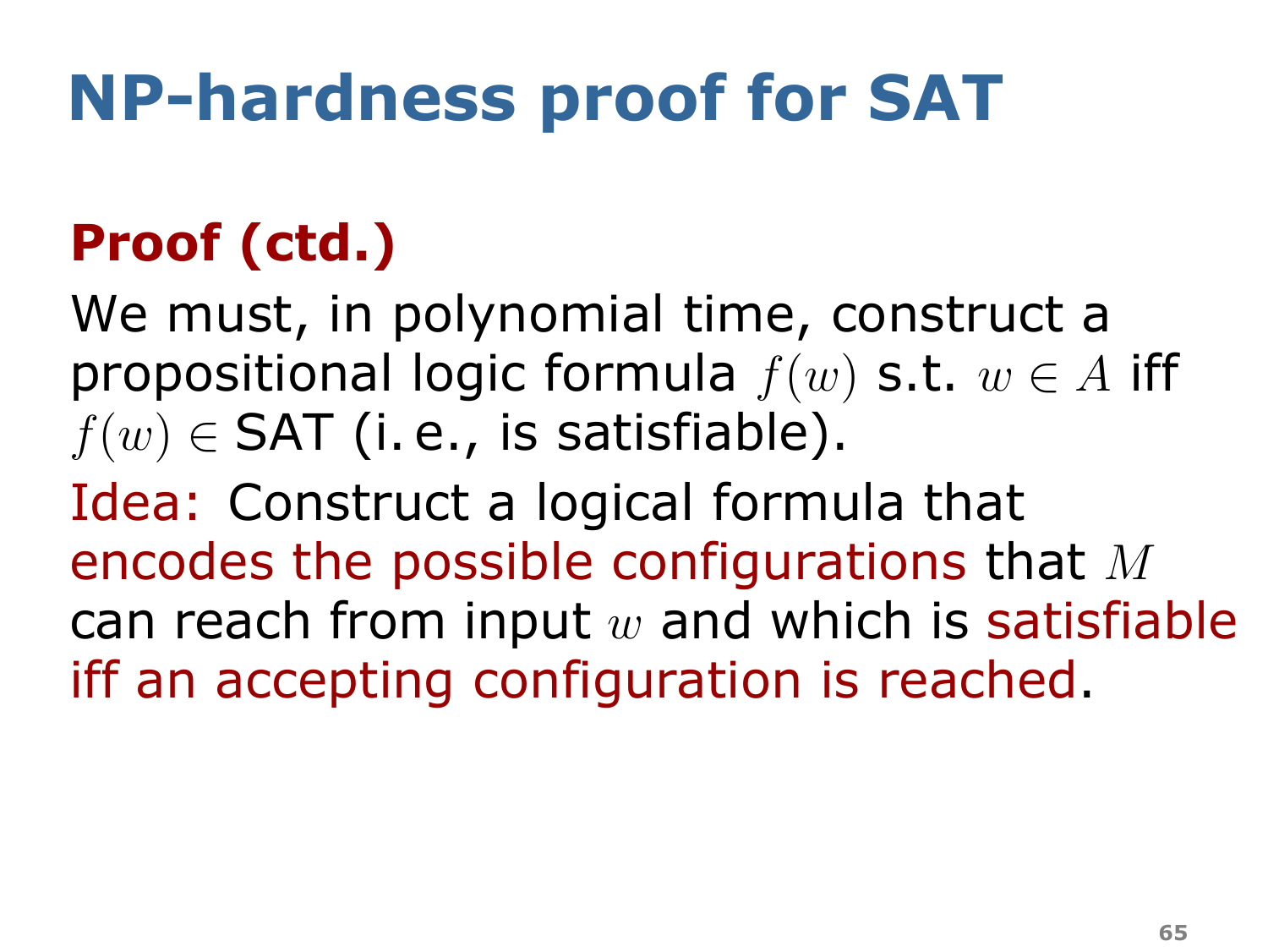### . **Proof (ctd.)** .

Let  $M = \langle \Sigma, \square, Q, q_0, q_{\text{acc}}, \delta \rangle$  be the NTM for A. We assume (w.l.o.g.) that it never moves to the left of the initial position. Let  $w = w_1 \dots w_n \in \Sigma^*$  be the input for  $M$ . Let *p* be the run-time bounding polynomial for *M*.

Let  $N = p(n) + 1$  (w.l.o.g.  $N \ge n$ ).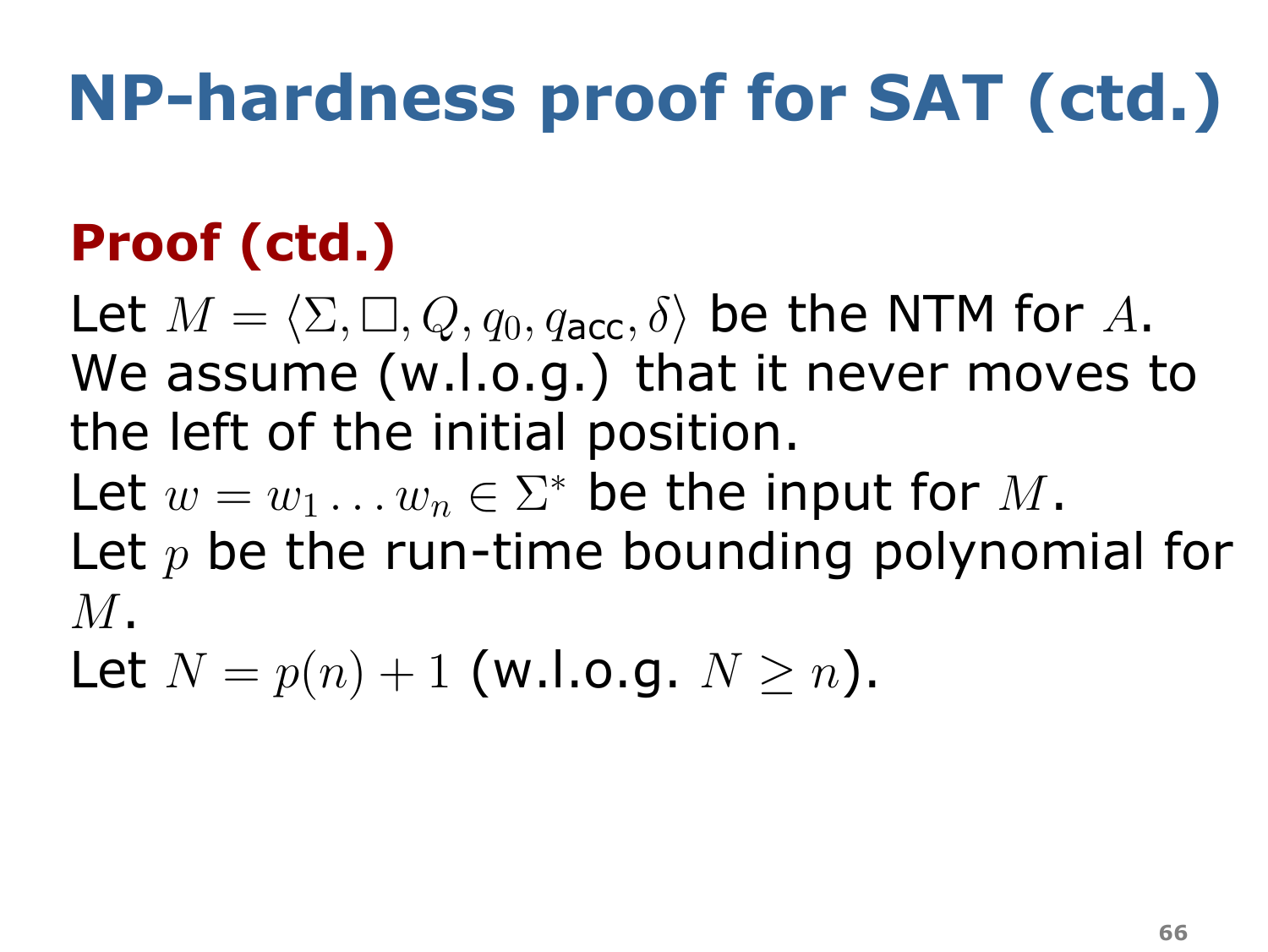### . **Proof (ctd.)** .

- During any computation that takes time *p*(*n*), *M* can only visit the first *N* tape cells.
- We can encode any configuration of *M* that can possibly be part of an accepting configuration by denoting:
	- what the current state of *M* is
	- which of the tape cells  $\{1, \ldots, N\}$  is the current location of the tape head
	- which of the symbols in  $\Sigma_{\square}$  is contained in each of the tape cells *{*1*, . . . , N}*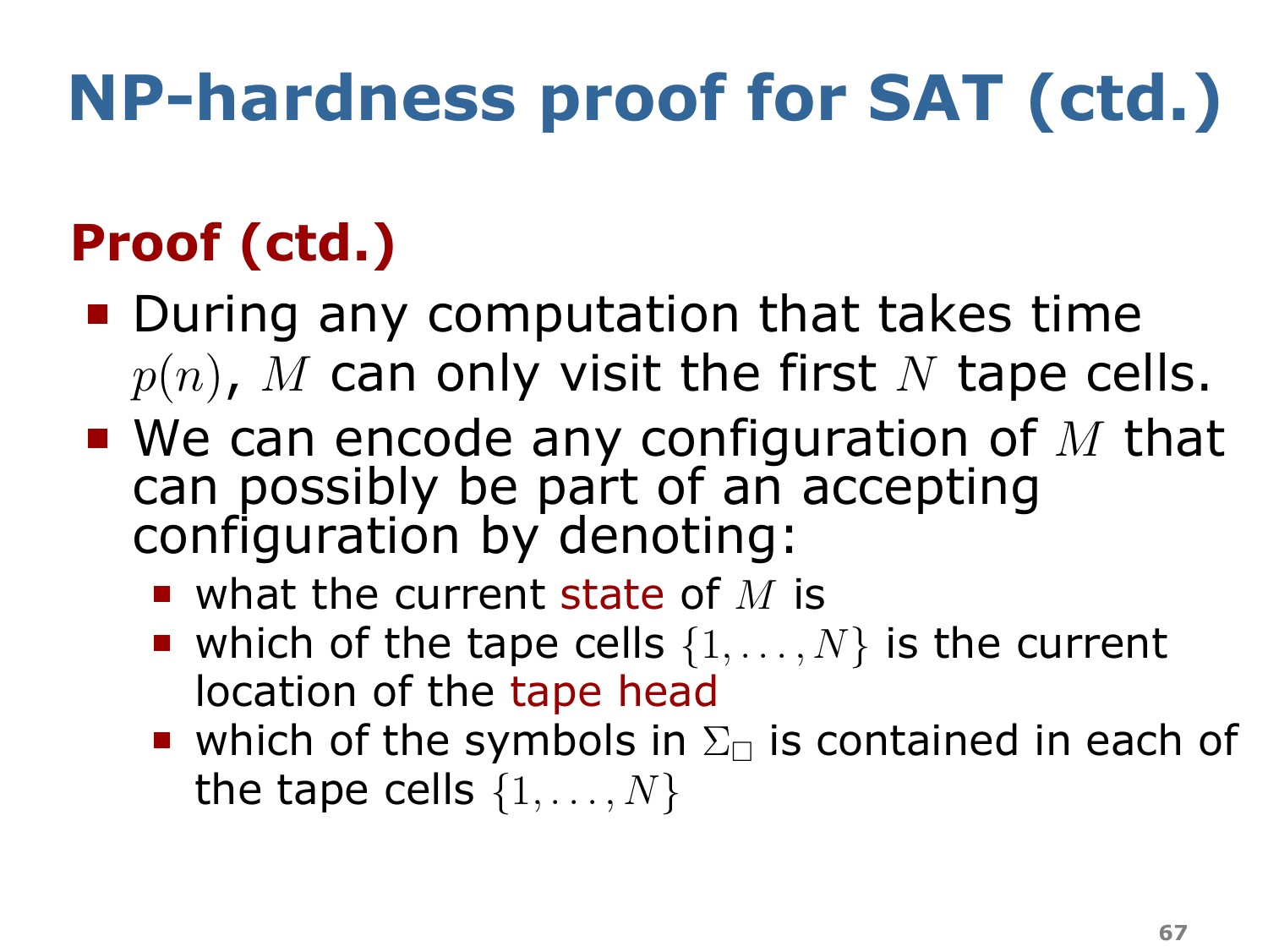### . **Proof (ctd.)** .

Use these propositional variables in *f*(*w*):

- *state<sub>t,q</sub>*  $\{t \in \{0, ..., N\}$ ,  $q \in Q$ ) ↔ encode Turing Machine state in *t*-th configuration
- *head*<sub>*ti*</sub> (*t* ∈ {0, . . . , *N*}, *i* ∈ {1, . . . , *N*}) ↔ encode tape head location in *t*-th configuration
- *contentt,i,a* (*t ∈ {*0*, . . . , N}*, *i ∈ {*1*, . . . , N}*,  $a \in \Sigma_{\square}$ )  $\rightsquigarrow$  encode tape contents in *t*-th configuration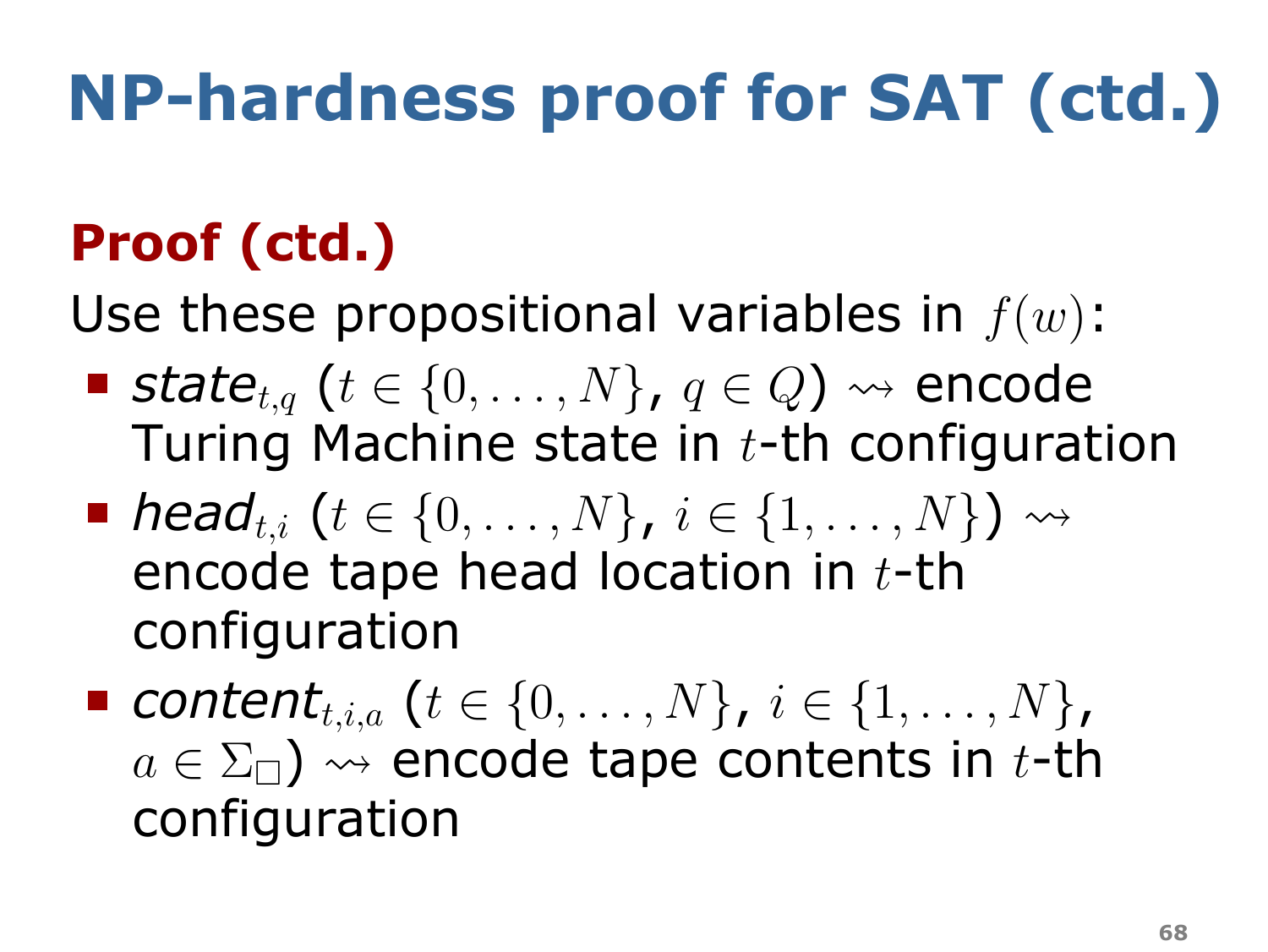### . **Proof (ctd.)** .

Construct *f*(*w*) in such a way that every satisfying assignment

- describes a sequence of configurations of the TM
- **that starts from the initial configuration**
- **and reaches an accepting configuration**
- . and follows the transition rules in *δ*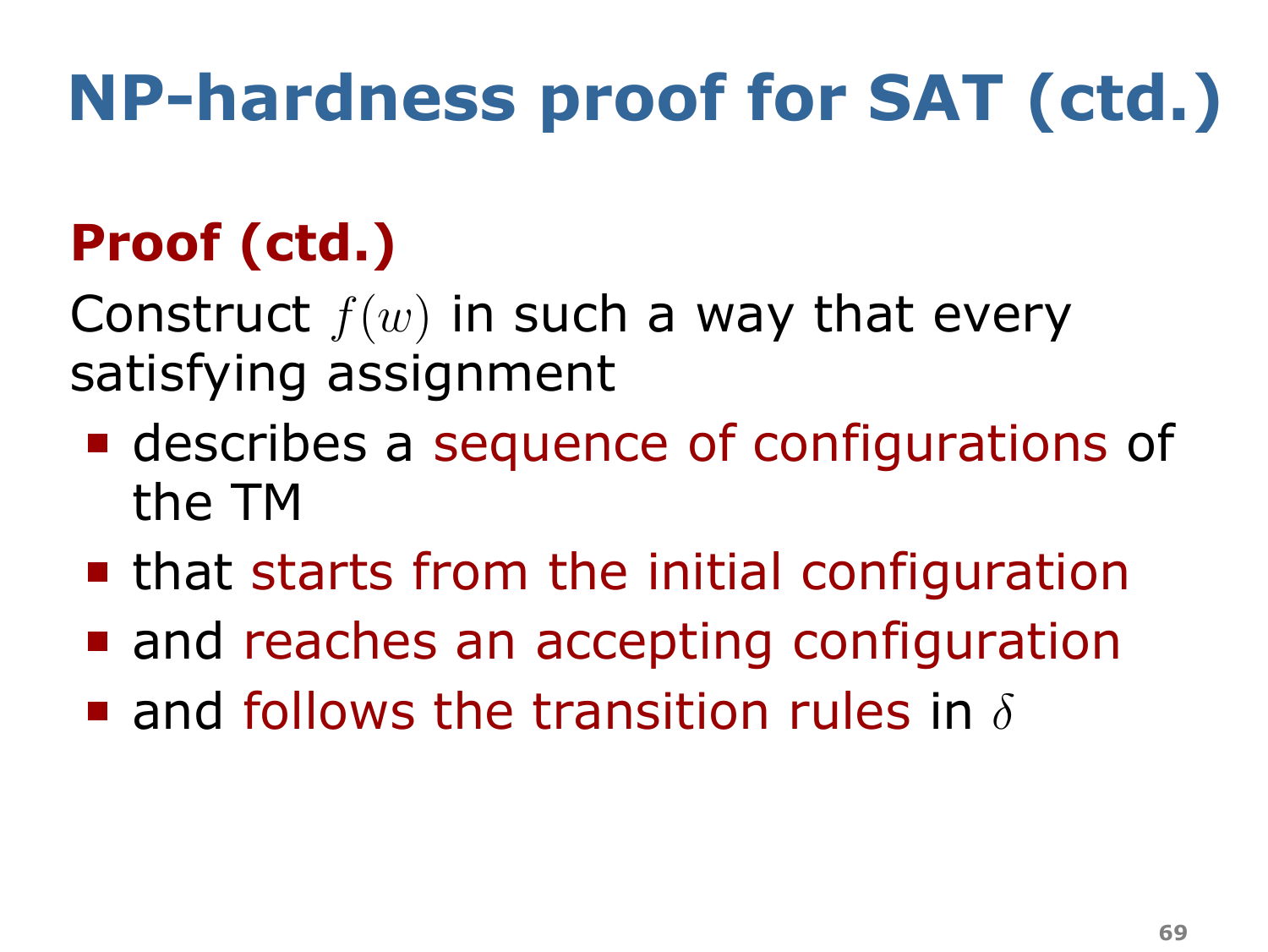### . **Proof (ctd.)** .

 $\mathsf{oneof}\ X := (\bigvee_{x\in X} x)\wedge\neg(\bigvee_{x\in X}\bigvee_{y\in X\setminus\{x\}}(x\wedge y))$ 1. Describe a sequence of configurations of the TM:

$$
\text{Valid} := \bigwedge_{t=0}^{N} (\text{oneof } \{\text{state}_{t,q} \mid q \in Q\} \land \\ \text{oneof } \{\text{head}_{t,i} \mid i \in \{1, \dots, N\}\} \land \\ \bigwedge_{i=1}^{N} \text{oneof } \{\text{content}_{t,i,a} \mid a \in \Sigma_{\Box}\})
$$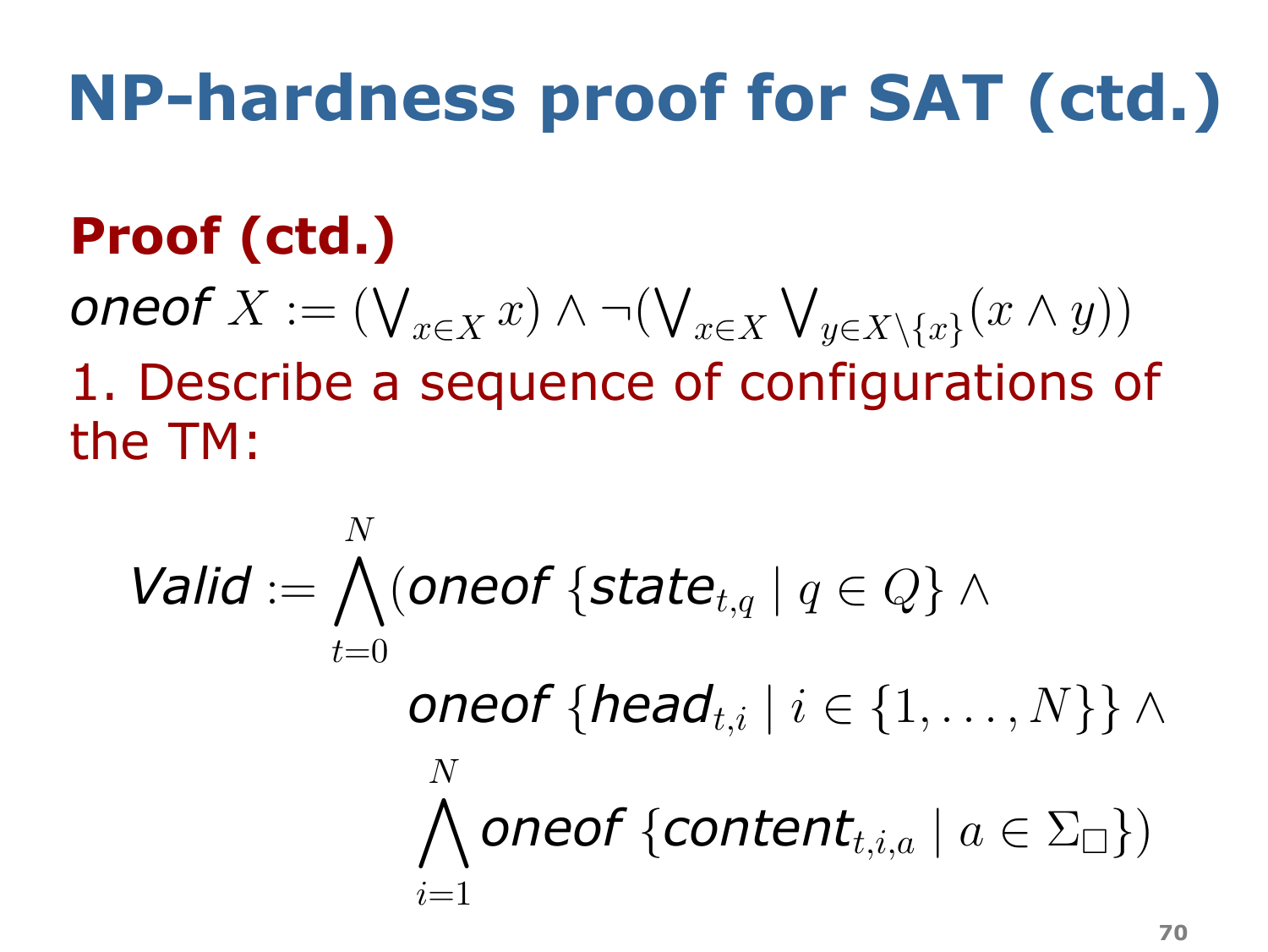### . **Proof (ctd.)** .

2. Start from the initial configuration:

$$
\textit{Init} := \textit{state}_{0,q_0} \wedge \textsf{head}_{0,1} \wedge \\ \bigwedge_{i=1}^n \textit{content}_{0,i,w_i} \wedge \bigwedge_{i=n+1}^N \textit{content}_{0,i,\Box}
$$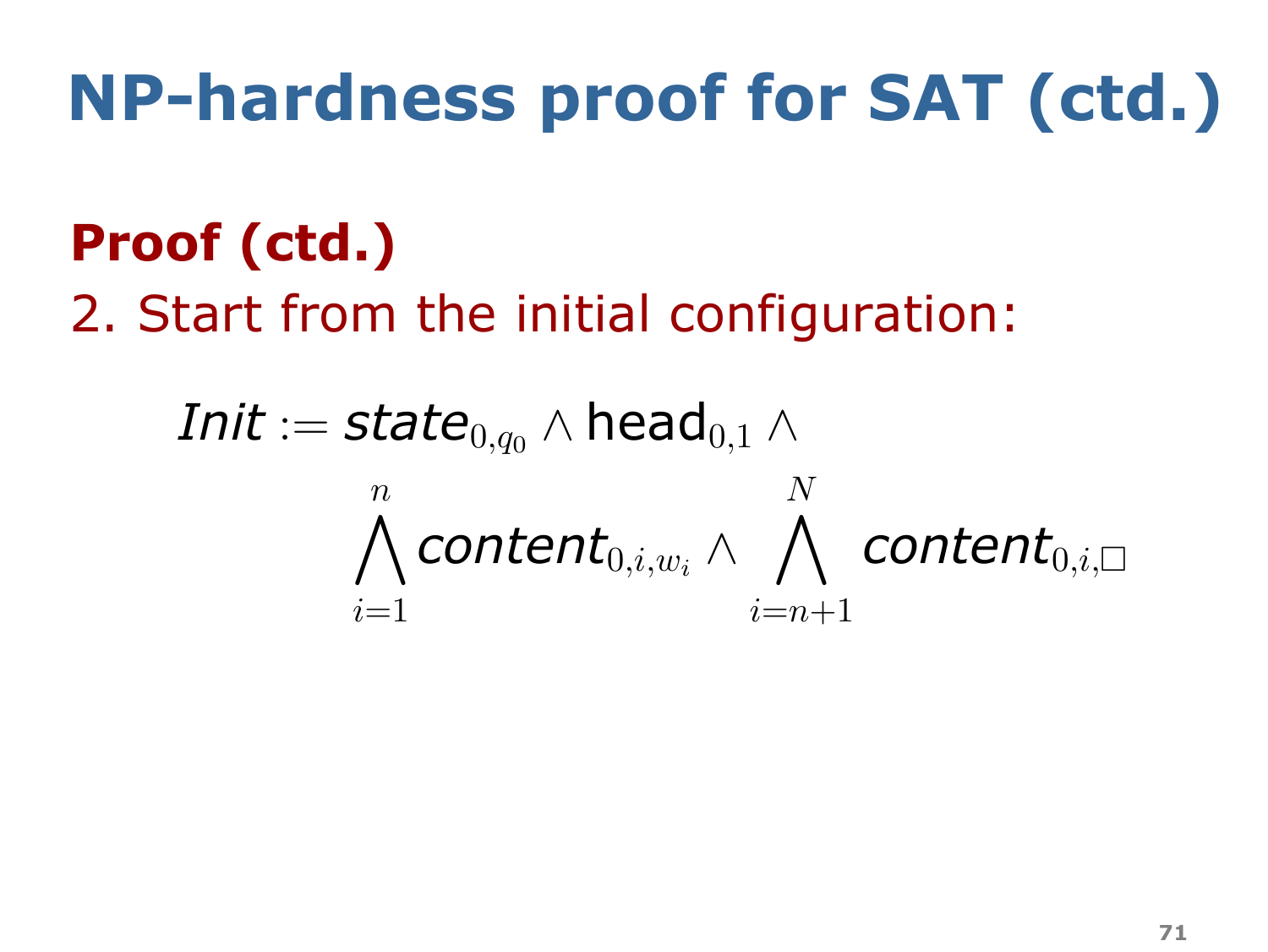### . **Proof (ctd.)** .

3. Reach an accepting configuration:

$$
\textit{Accept} := \bigvee_{t=0}^{N} \textit{state}_{t,q_\text{acc}}
$$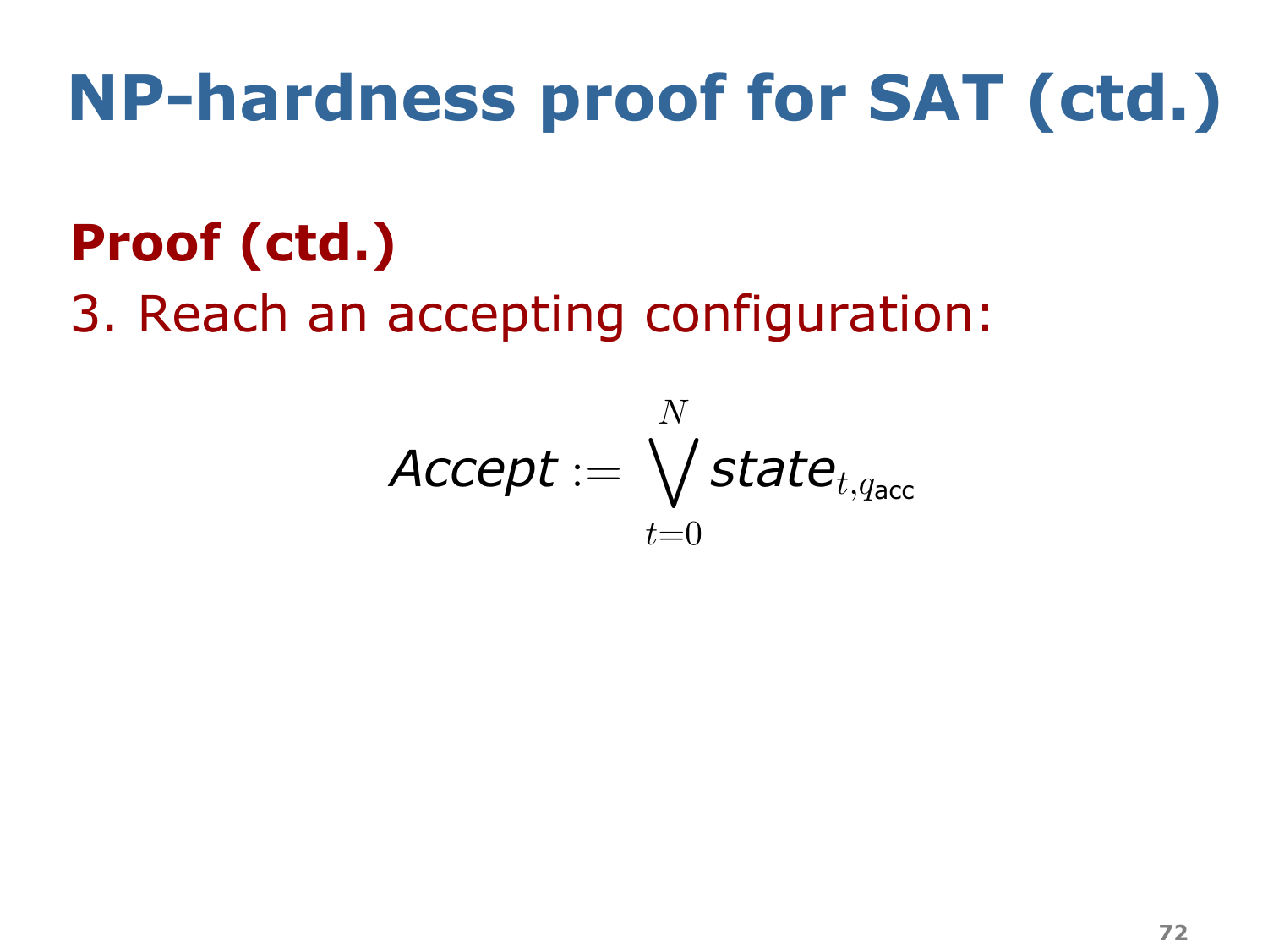### . **Proof (ctd.)** .

4. Follow the transition rules in *δ*:

$$
\textit{Trans} := \bigwedge_{t=0}^{N-1} ((\textit{state}_{t,q_{\textsf{acc}}} \rightarrow \textit{Noop}_t) \wedge \\ (\neg \textit{state}_{t,q_{\textsf{acc}}} \rightarrow \bigvee_{R \in \delta} \bigvee_{i=1}^{N} \textit{Rule}_{t,i,R}))
$$

### . where …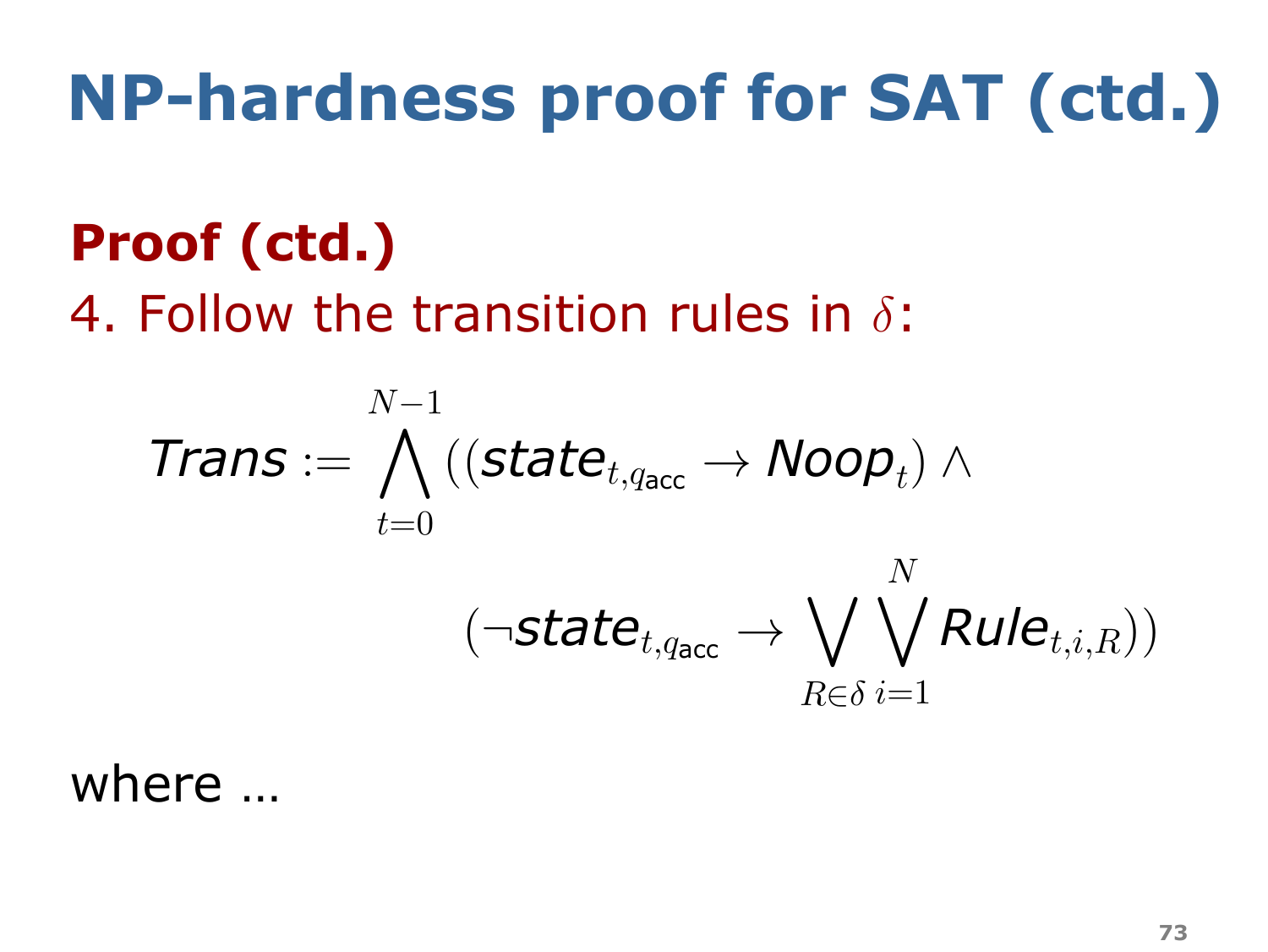### . **Proof (ctd.)** .

4. Follow the transition rules in *δ* (ctd.):

$$
\mathsf{Noop}_t := \bigwedge_{q \in Q} (\mathsf{state}_{t,q} \rightarrow \mathsf{state}_{t+1,q}) \land \\ \bigwedge_{i=1}^N (\mathsf{head}_{t,i} \rightarrow \mathsf{head}_{t+1,i}) \land \\ \bigwedge_{i=1}^N \bigwedge_{a \in \Sigma_{\Box}} (\mathsf{content}_{t,i,a} \rightarrow \mathsf{content}_{t+1,i,a})
$$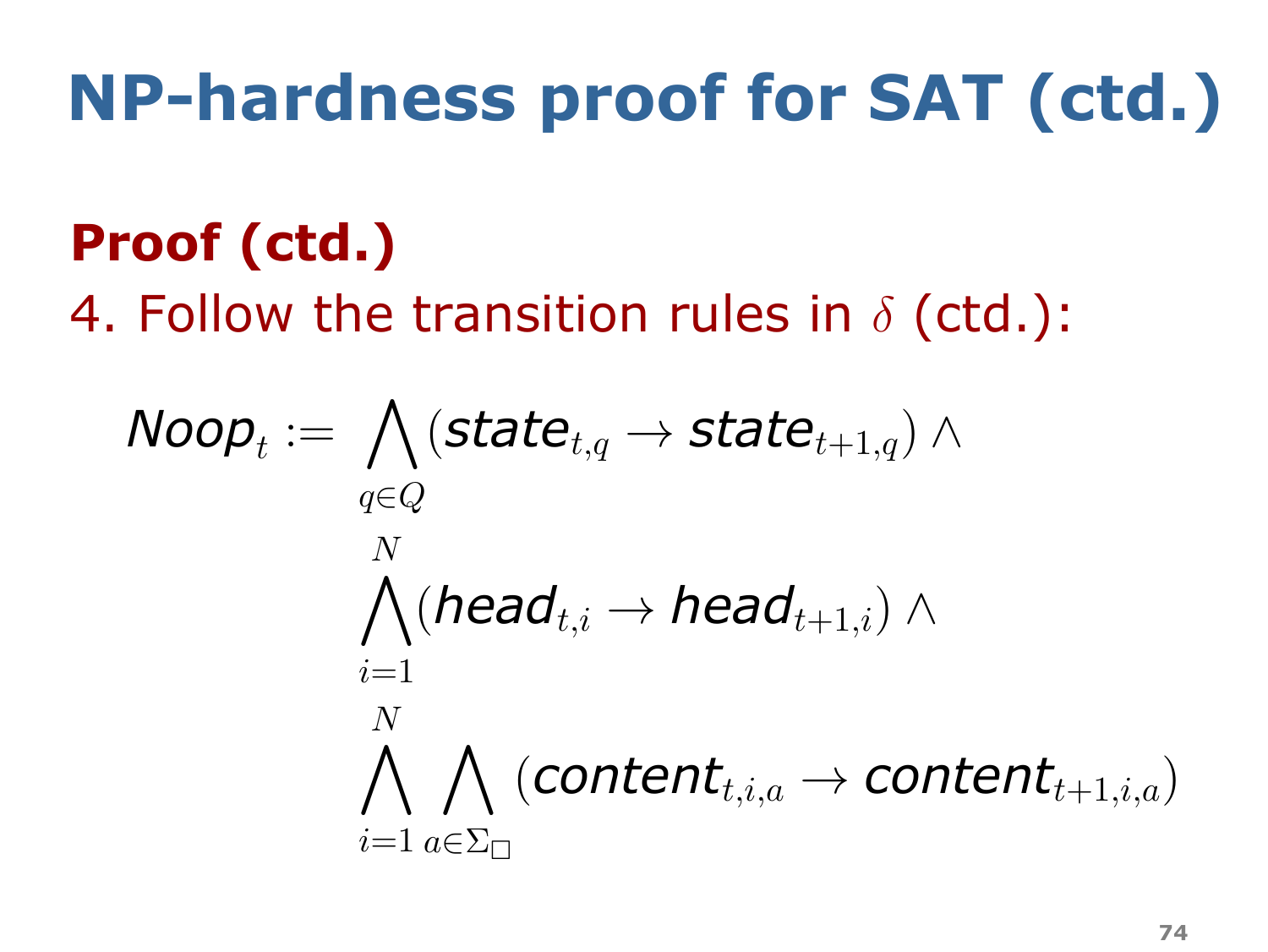### . **Proof (ctd.)** .

4. Follow the transition rules in *δ* (ctd.):

$$
\begin{aligned} \textit{Rule}_{t,i,\langle\langle q,a\rangle,\langle q',a'\rangle\Delta\rangle}) &:= \\ & (\textit{state}_{t,q} \wedge \textit{state}_{t+1,q'}) \wedge \\ & (\textit{head}_{t,i} \wedge \textit{head}_{t+1,i+\Delta}) \wedge \\ & (\textit{content}_{t,i,a} \wedge \textit{content}_{t+1,i,a'}) \wedge \\ & \bigwedge_{j \in \{1,...,N\} \setminus \{i\}} a \in \Sigma_{\Box} \end{aligned}
$$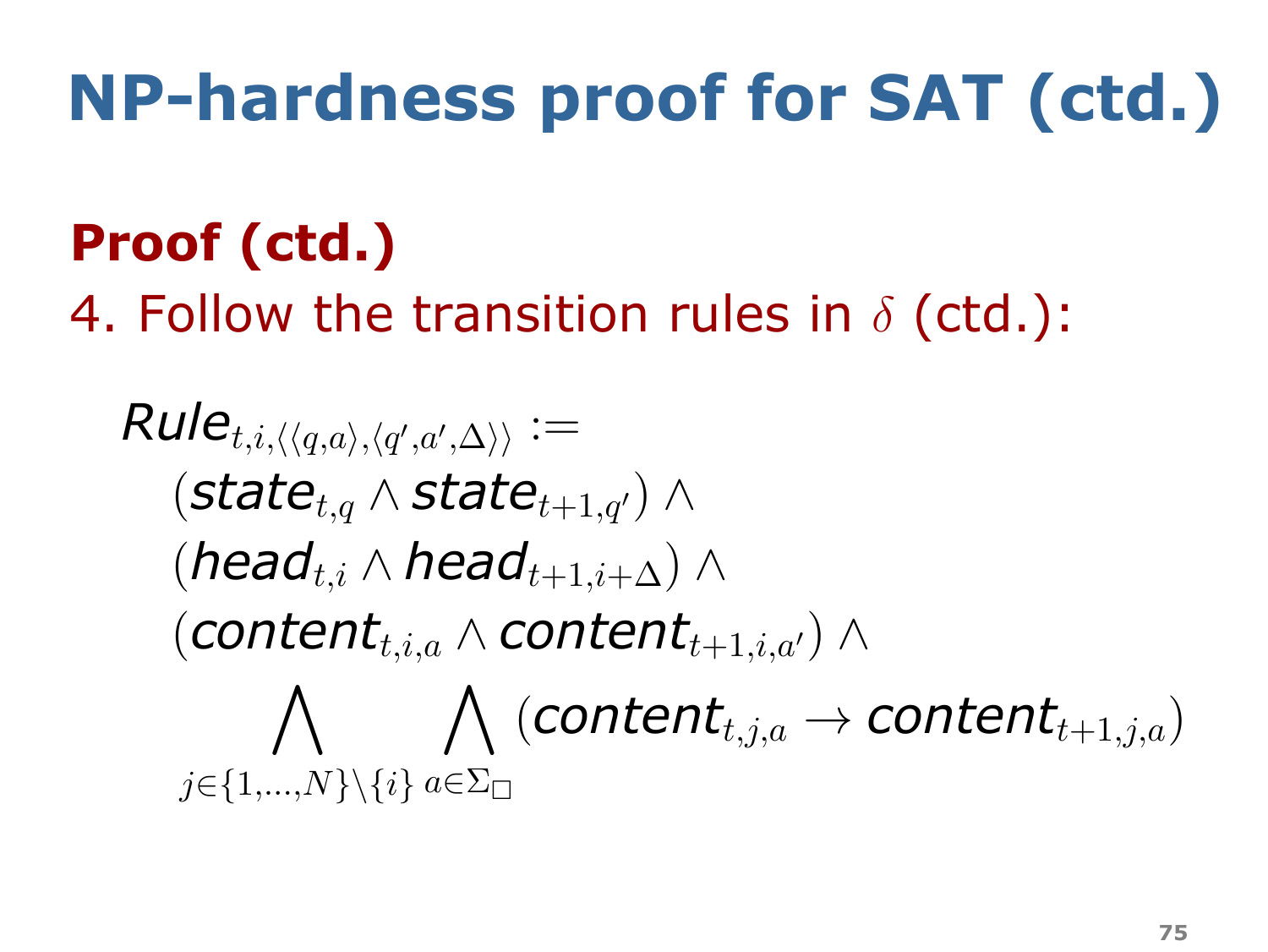### . **Proof (ctd.)** .

 $\text{Define } f(w) := \text{Valid} \land \text{Init} \land \text{Accept} \land \text{Trans}.$ 

### $\blacksquare$   $f(w)$  can be computed in poly. time in  $|w|$ . ■  $w \in A$  iff *M* accepts  $w$  within time  $p(|w|)$  $\inf f(w)$  is satisfiable *iff*  $f(w) \in SAT$

# *A ≤*<sup>p</sup> SAT

. NP-complete. Since *A ∈* NP was chosen arbitrarily, we can conclude that SAT is NP-hard and hence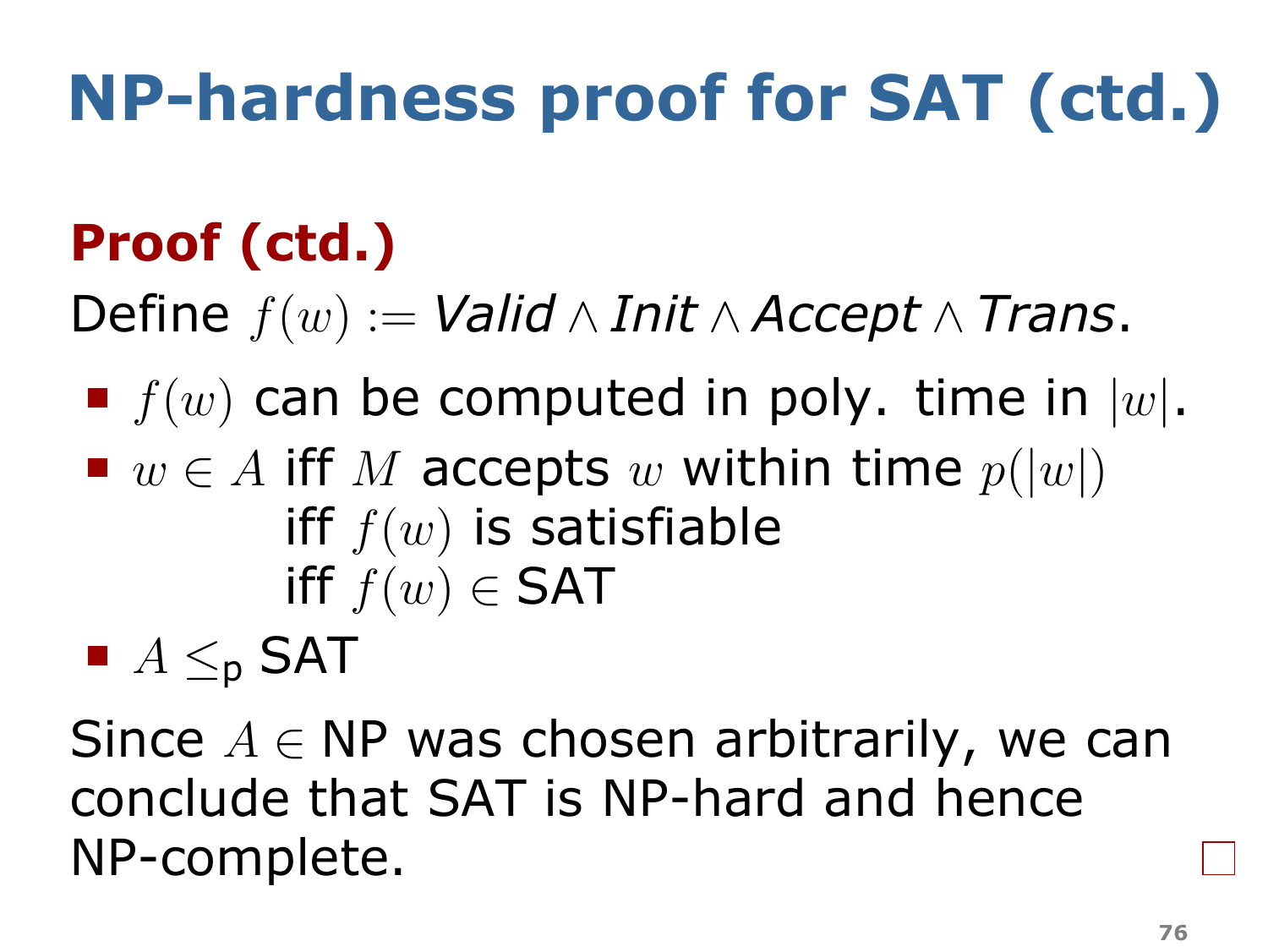## **More NP-complete problems**

- The proof of NP-hardness of SAT was rather involved.
- **However, we can now prove that other** problems are NP-hard much easily.
- Simply prove *A ≤*<sup>p</sup> *B* for some known NP-hard problem *A* (e.g.,SAT). This proves that *B* is NP-hard. Why?
- Garey & Johnson's textbook "Computers" and Intractability  $-$  A Guide to the Theory of NP-Completeness" (1979) lists several hundred NP-complete problems.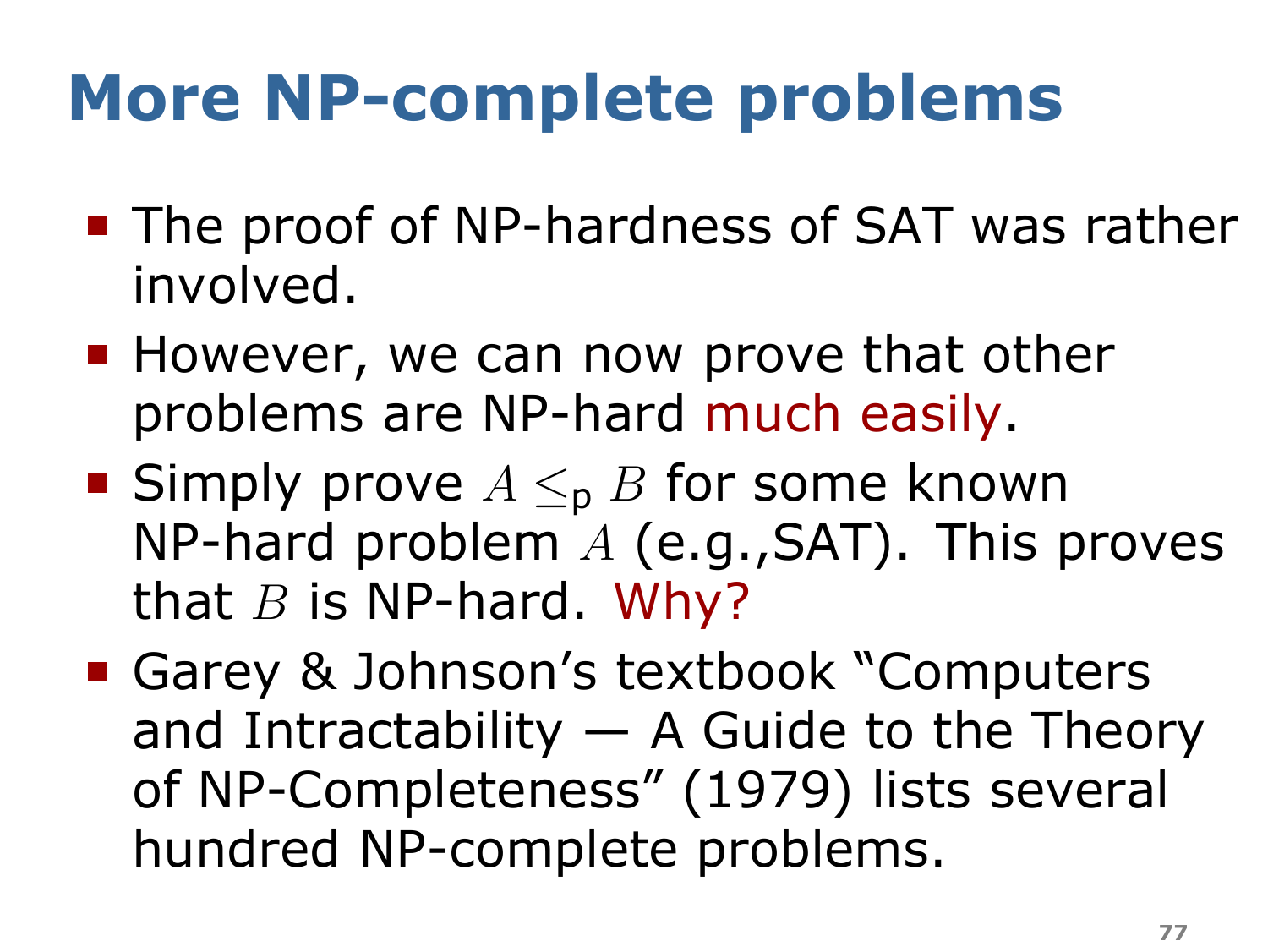### . **Definition (3SAT)** .

The 3SAT problem is defined as follows:

. Question: Is *φ* satisfiable? Given: A propositional logic formula *φ* in CNF with at most three literals per clause.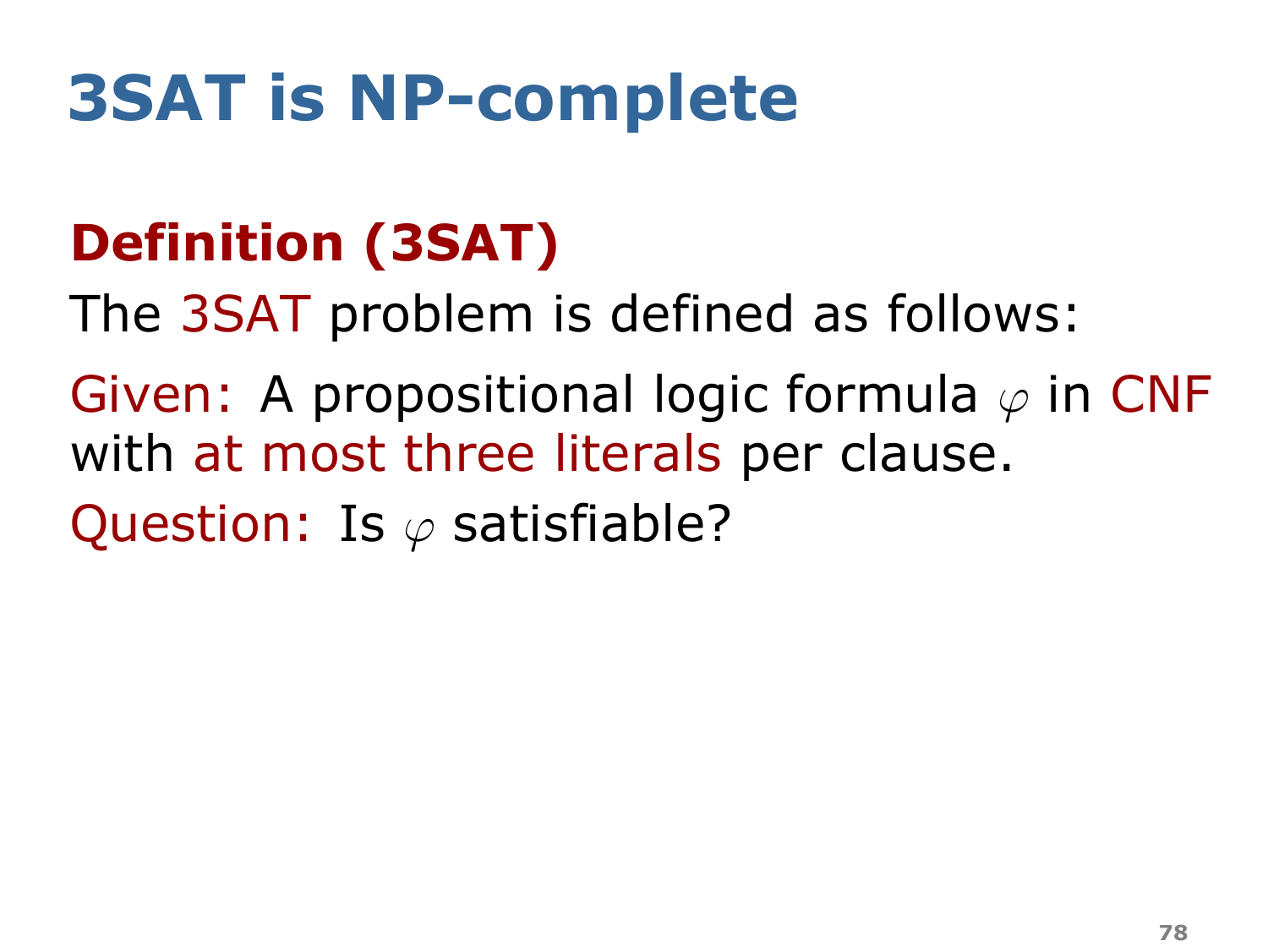### . **Definition (3SAT)** .

The 3SAT problem is defined as follows:

. Question: Is *φ* satisfiable? Given: A propositional logic formula *φ* in CNF with at most three literals per clause.

#### . **Theorem** .

.3SAT *is NP-complete.*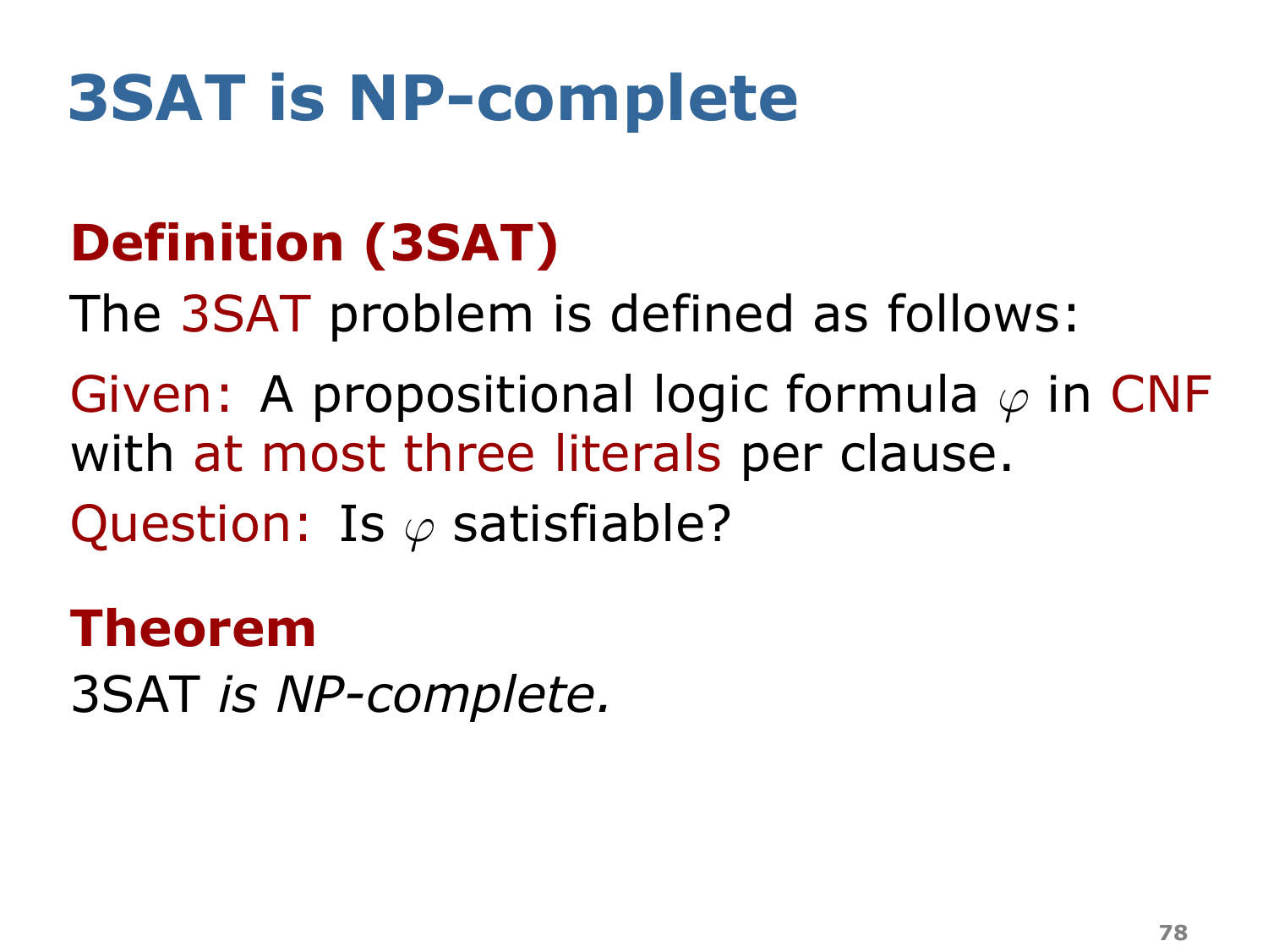. **Theorem** . .3SAT *is NP-complete.*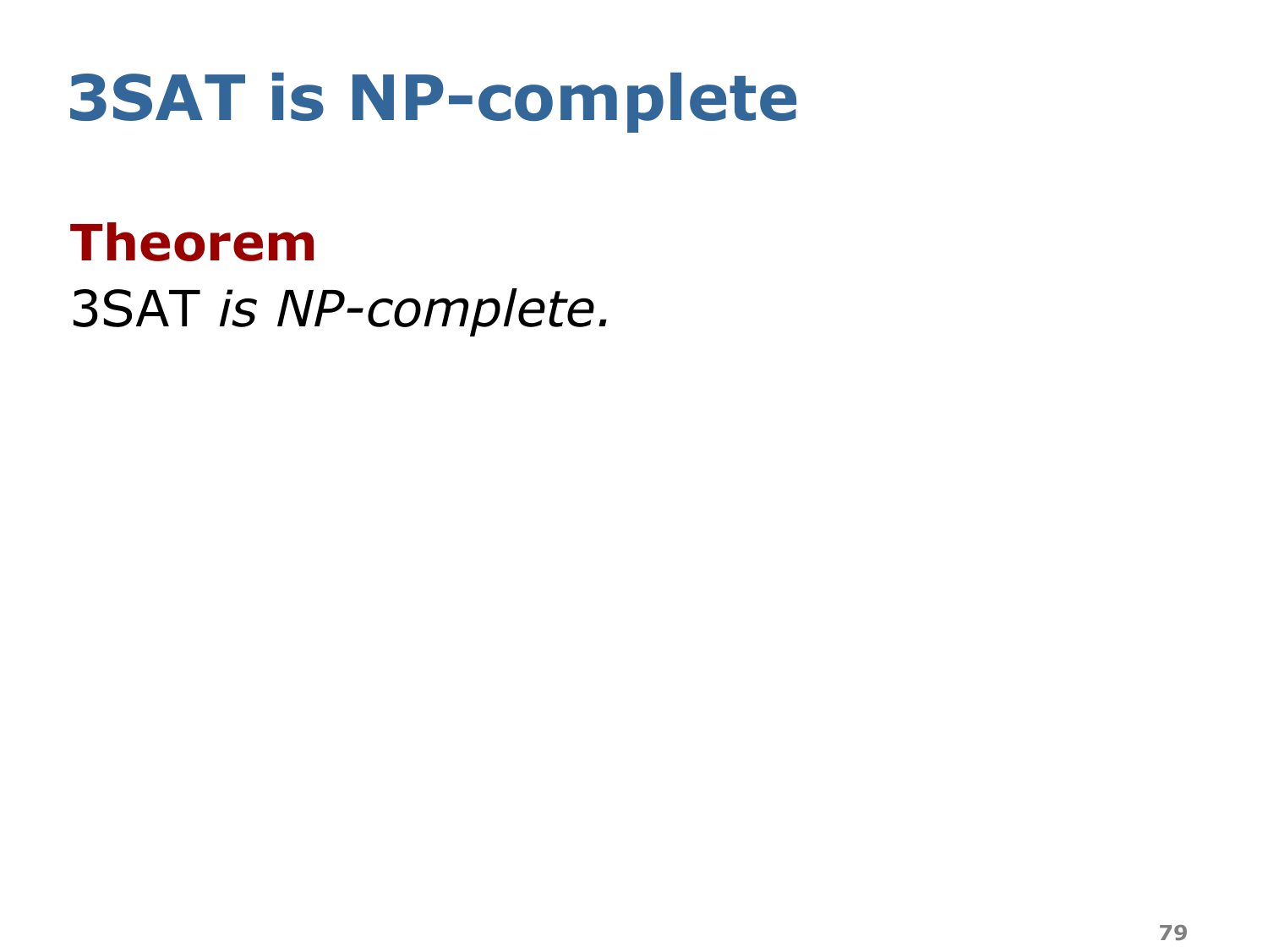#### . **Theorem** .

.3SAT *is NP-complete.*

. **Proof.** . . 3SAT is NP-hard: SAT *≤*<sup>p</sup> 3SAT 3SAT *∈* NP: Guess and check.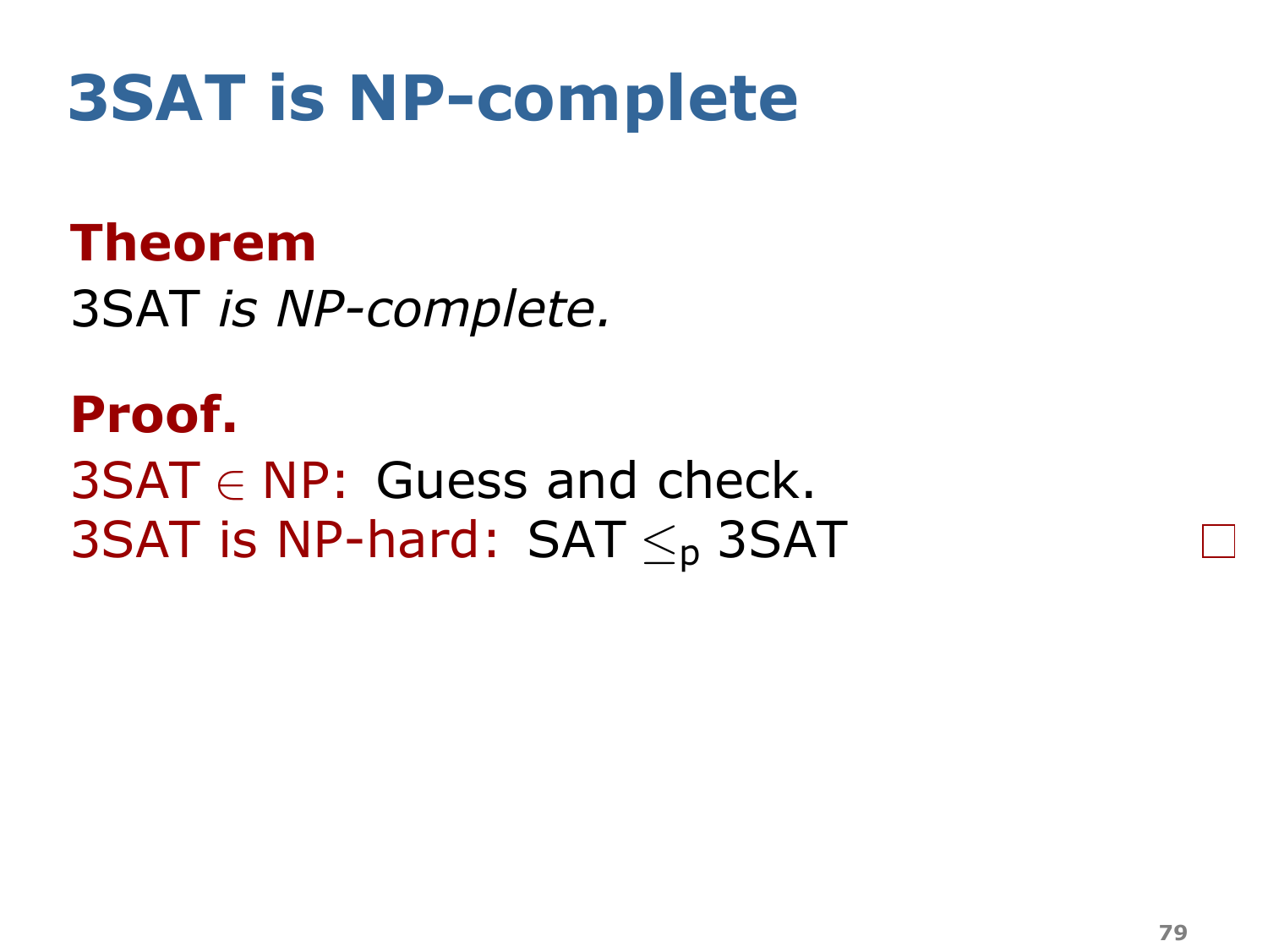### . **Definition (Clique)** .

The Clique problem is defined as follows:

Given: An undirected graph  $G = \langle V, E \rangle$  and a number  $K \in \mathbb{N}_0$ 

such that  $\langle u, v \rangle \in E$  for all  $u, v \in C$  with  $u \neq v$ ? Question: Does *G* contain a clique of size at least *K*, i.e., a vertex set  $C ⊂ V$  with  $|C| > K$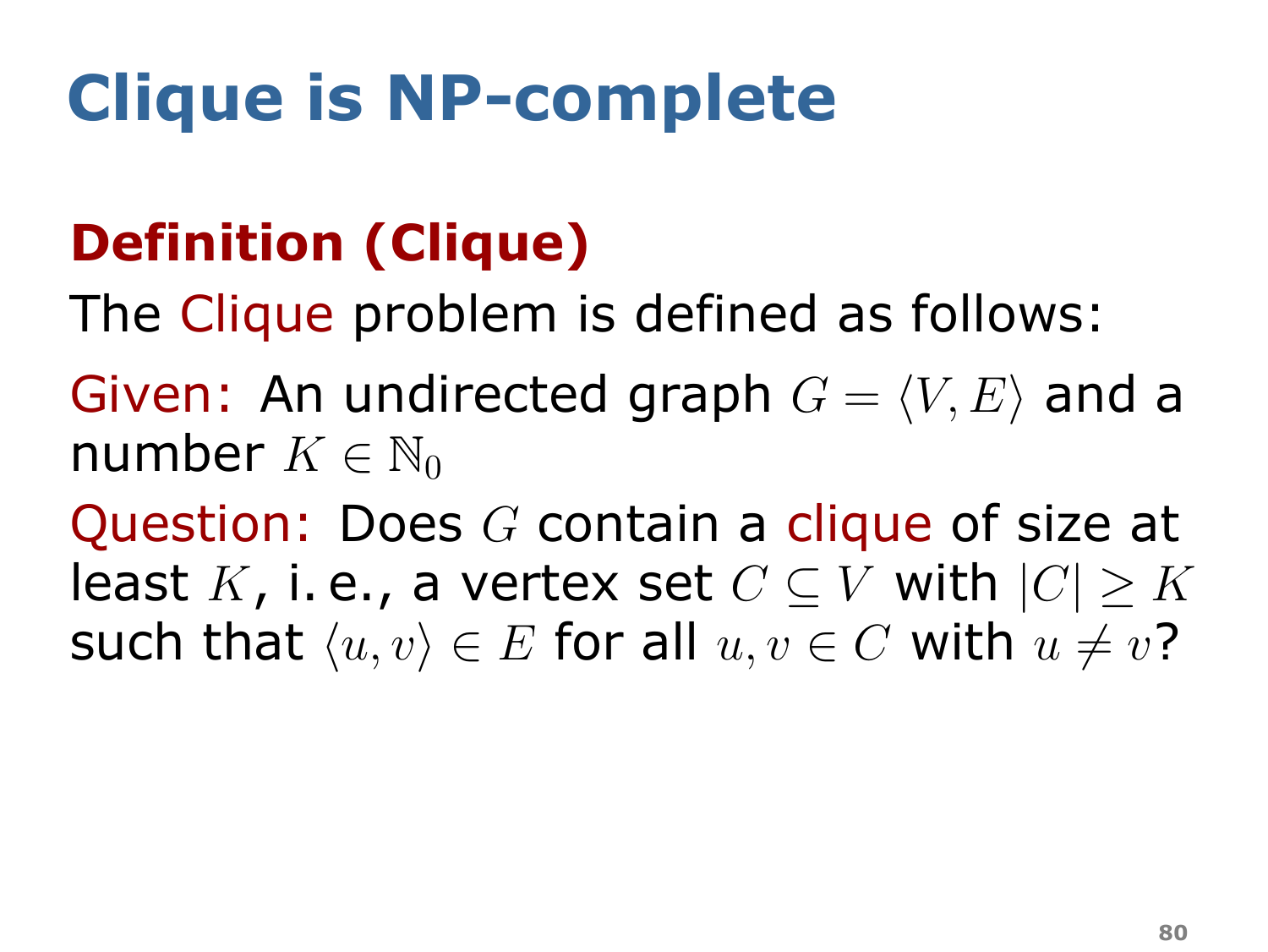### . **Definition (Clique)** .

The Clique problem is defined as follows:

Given: An undirected graph  $G = \langle V, E \rangle$  and a number  $K \in \mathbb{N}_0$ 

such that  $\langle u, v \rangle \in E$  for all  $u, v \in C$  with  $u \neq v$ ? Question: Does *G* contain a clique of size at least *K*, i.e., a vertex set  $C ⊂ V$  with  $|C| > K$ 

#### . **Theorem** .

.Clique *is NP-complete.*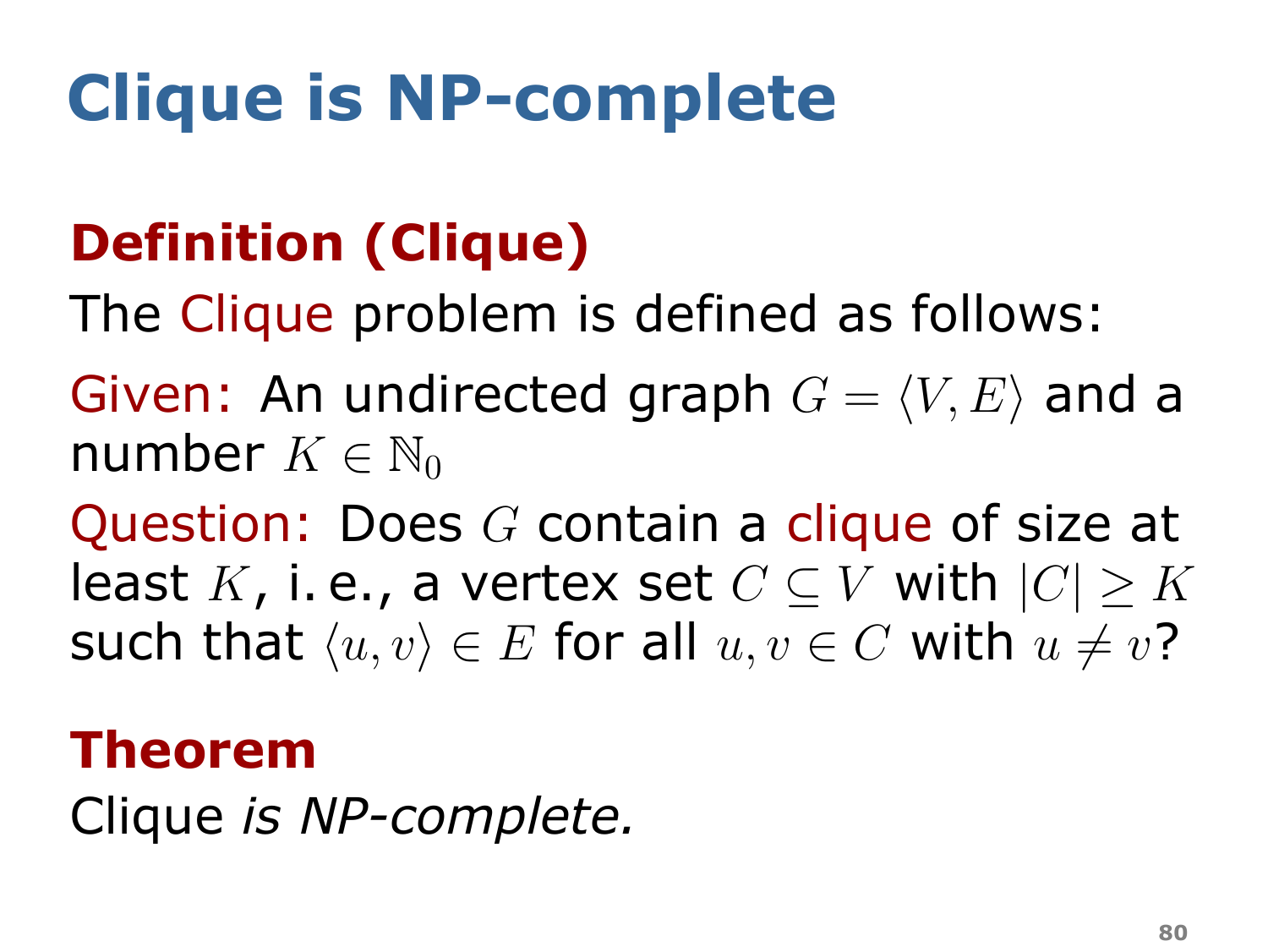#### . **Theorem** .

.Clique *is NP-complete.*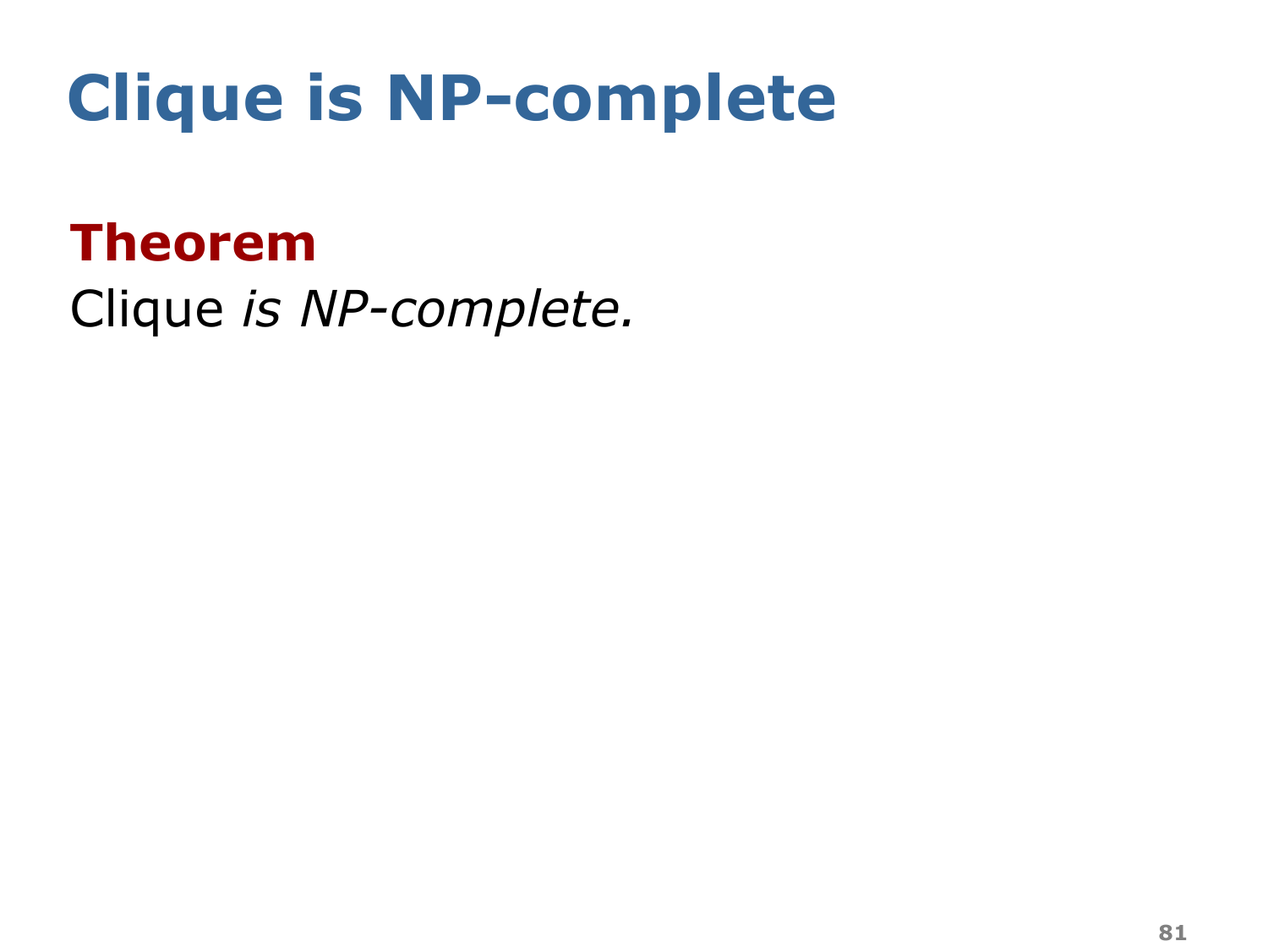#### . **Theorem** .

.Clique *is NP-complete.*

. **Proof.** . Clique *∈* NP: Guess and check. Clique is NP-hard: 3SAT *≤*<sup>p</sup> Clique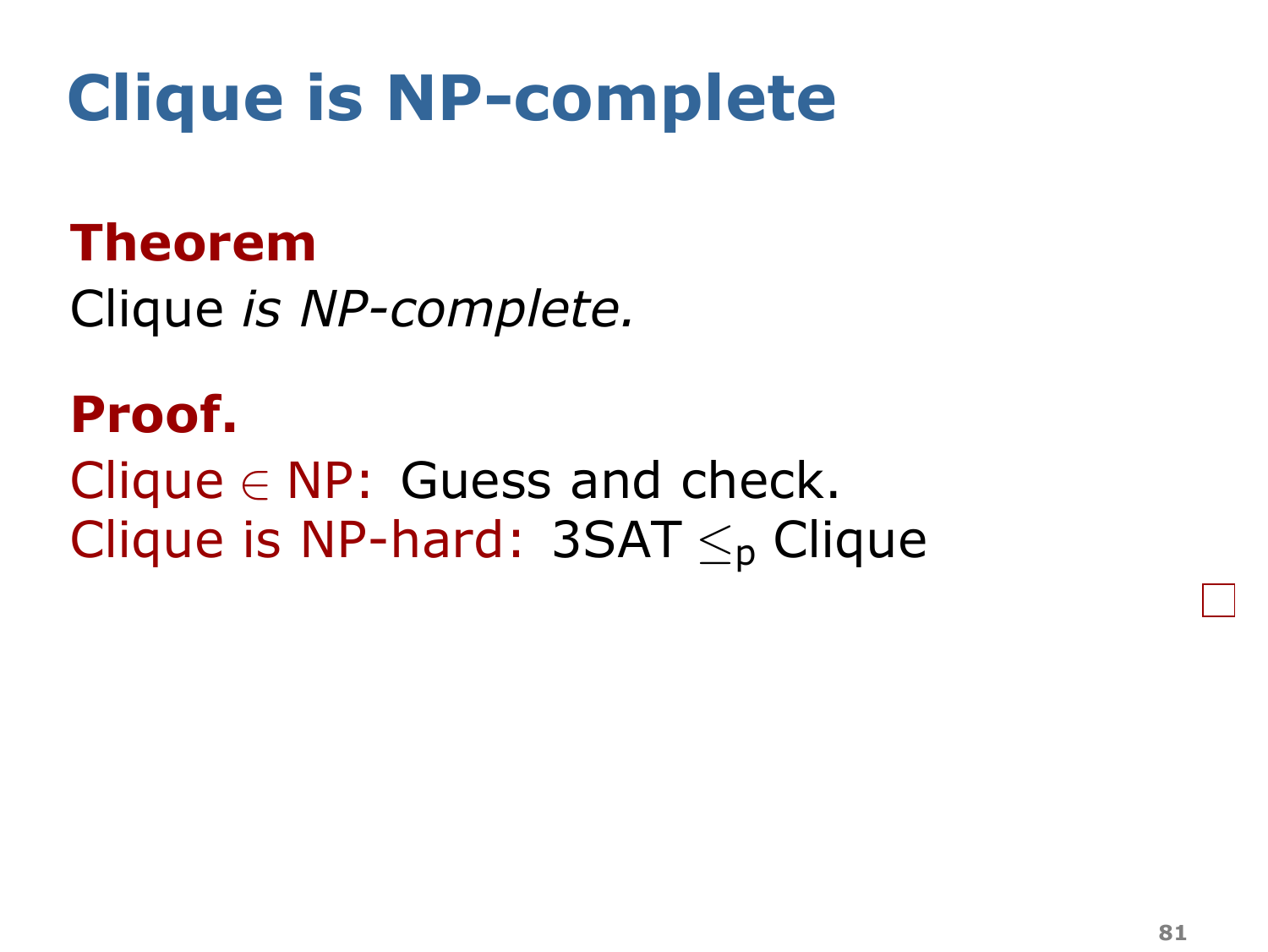### . **Definition (IndSet)** .

The IndSet problem is defined as follows:

Given: An undirected graph  $G = \langle V, E \rangle$  and a number  $K \in \mathbb{N}_0$ 

 $|I| \geq K$  such that for all  $u, v \in I$ ,  $\langle u, v \rangle \notin E$ ? Question: Does *G* contain an independent set of size at least *K*, i. e., a vertex set *I ⊆ V* with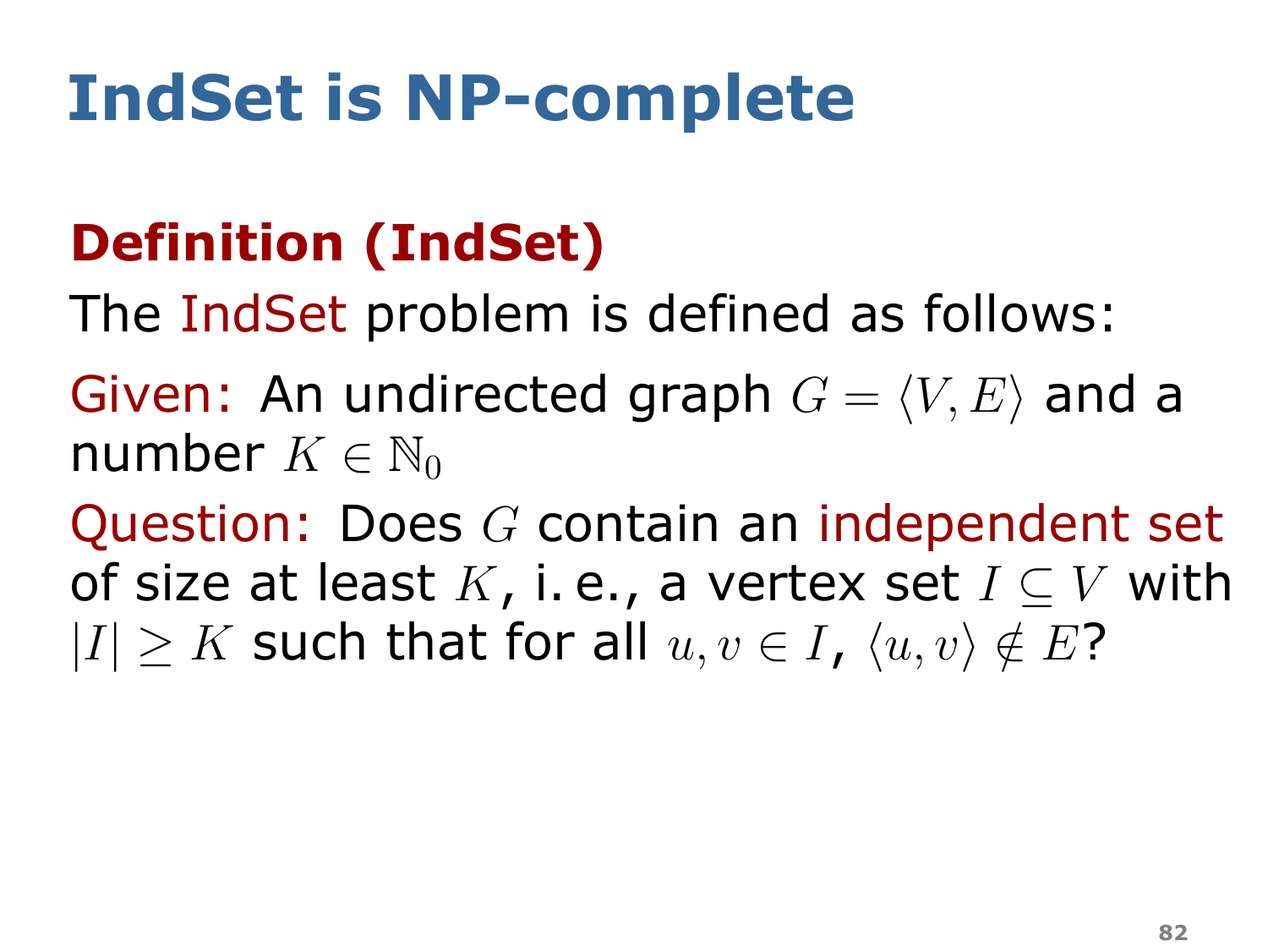### . **Definition (IndSet)** .

The IndSet problem is defined as follows:

Given: An undirected graph  $G = \langle V, E \rangle$  and a number  $K \in \mathbb{N}_0$ 

 $|I| \geq K$  such that for all  $u, v \in I$ ,  $\langle u, v \rangle \notin E$ ? Question: Does *G* contain an independent set of size at least *K*, i. e., a vertex set *I ⊆ V* with

#### . **Theorem** .

. IndSet *is NP-complete.*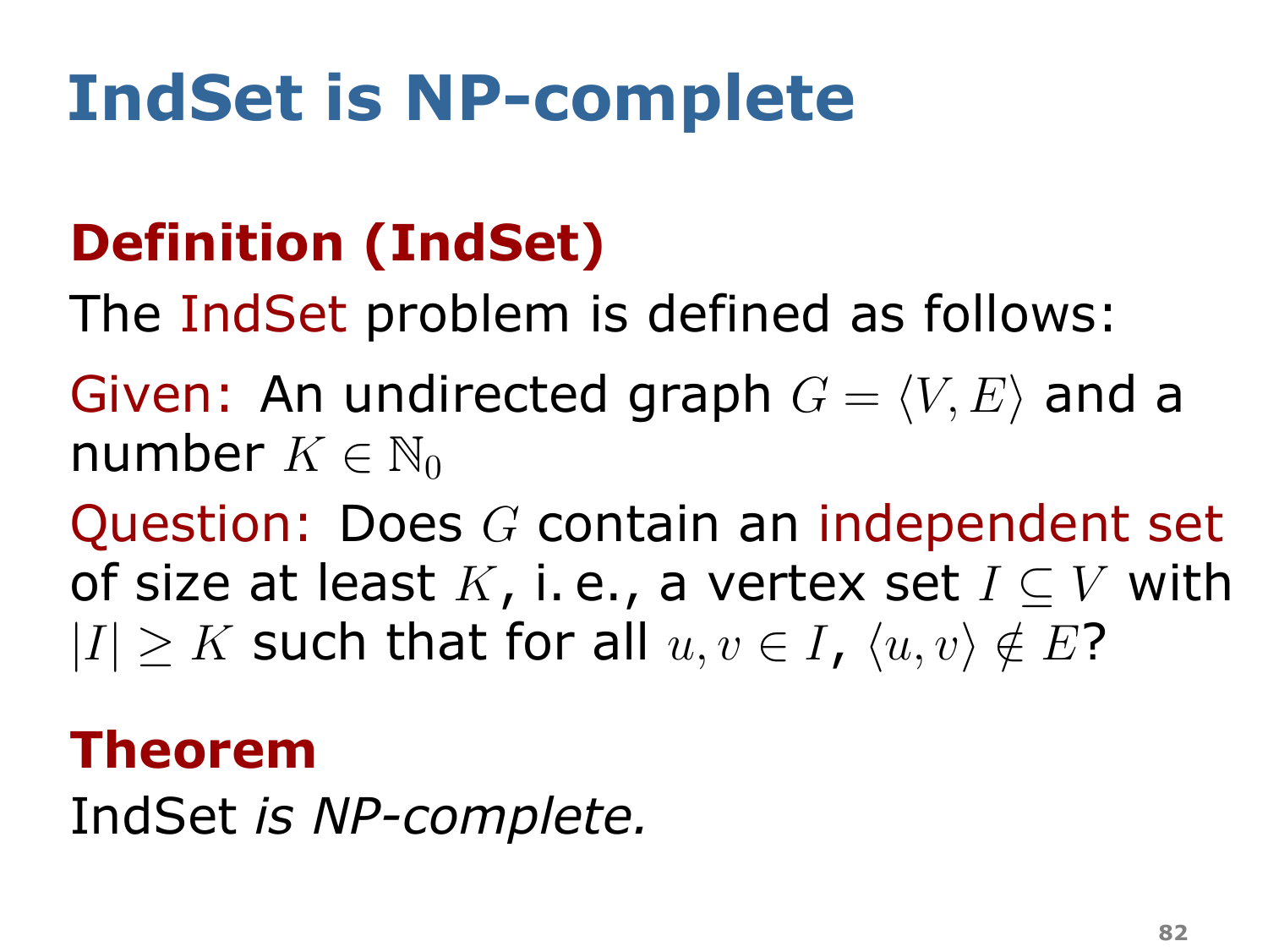#### . **Theorem** .

. IndSet *is NP-complete.*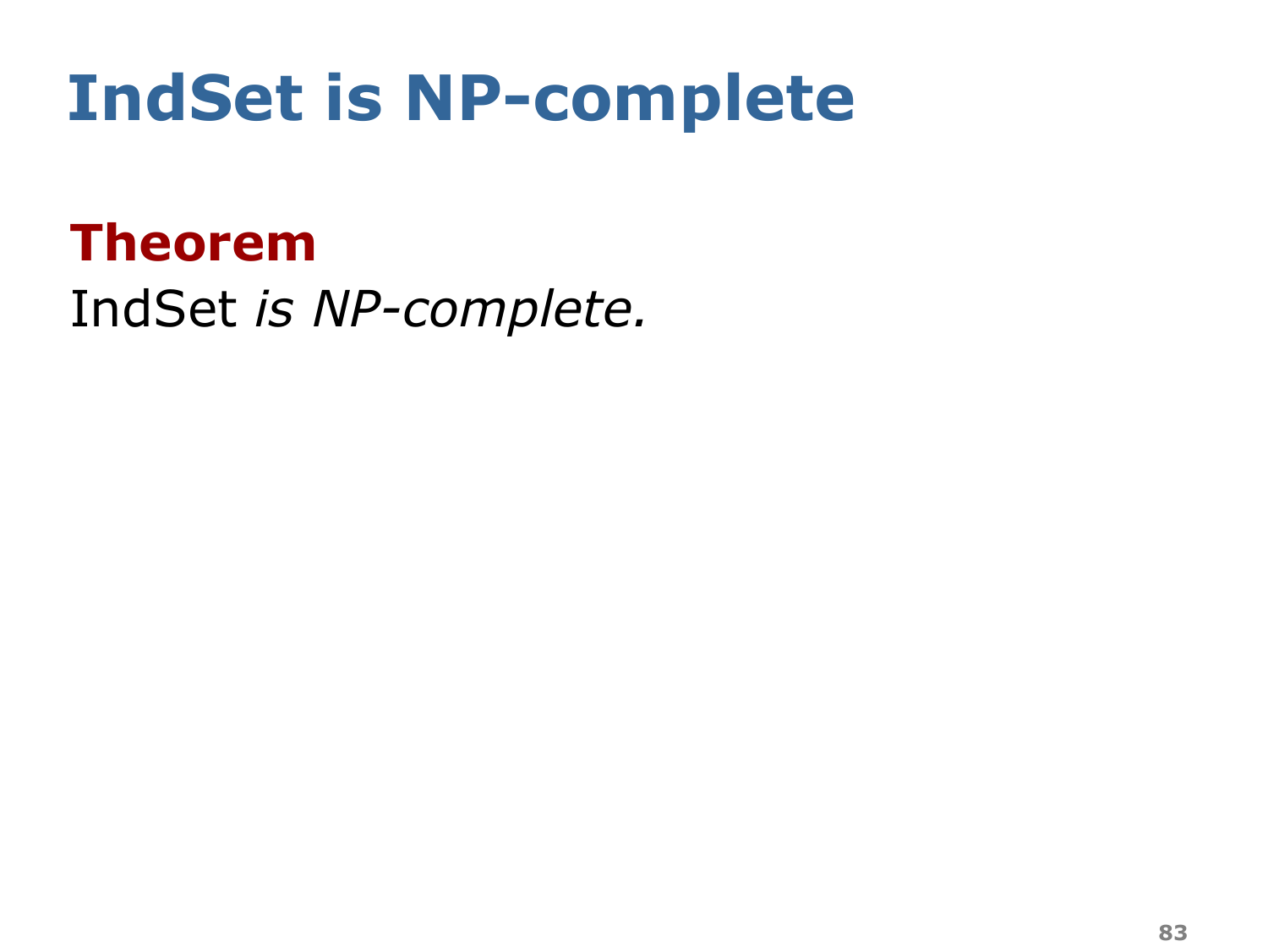#### . **Theorem** .

. IndSet *is NP-complete.*

. **Proof.** . IndSet *∈* NP: Guess and check. IndSet is NP-hard: Clique *≤*<sup>p</sup> IndSet (exercises)

. Idea: Map to complement graph.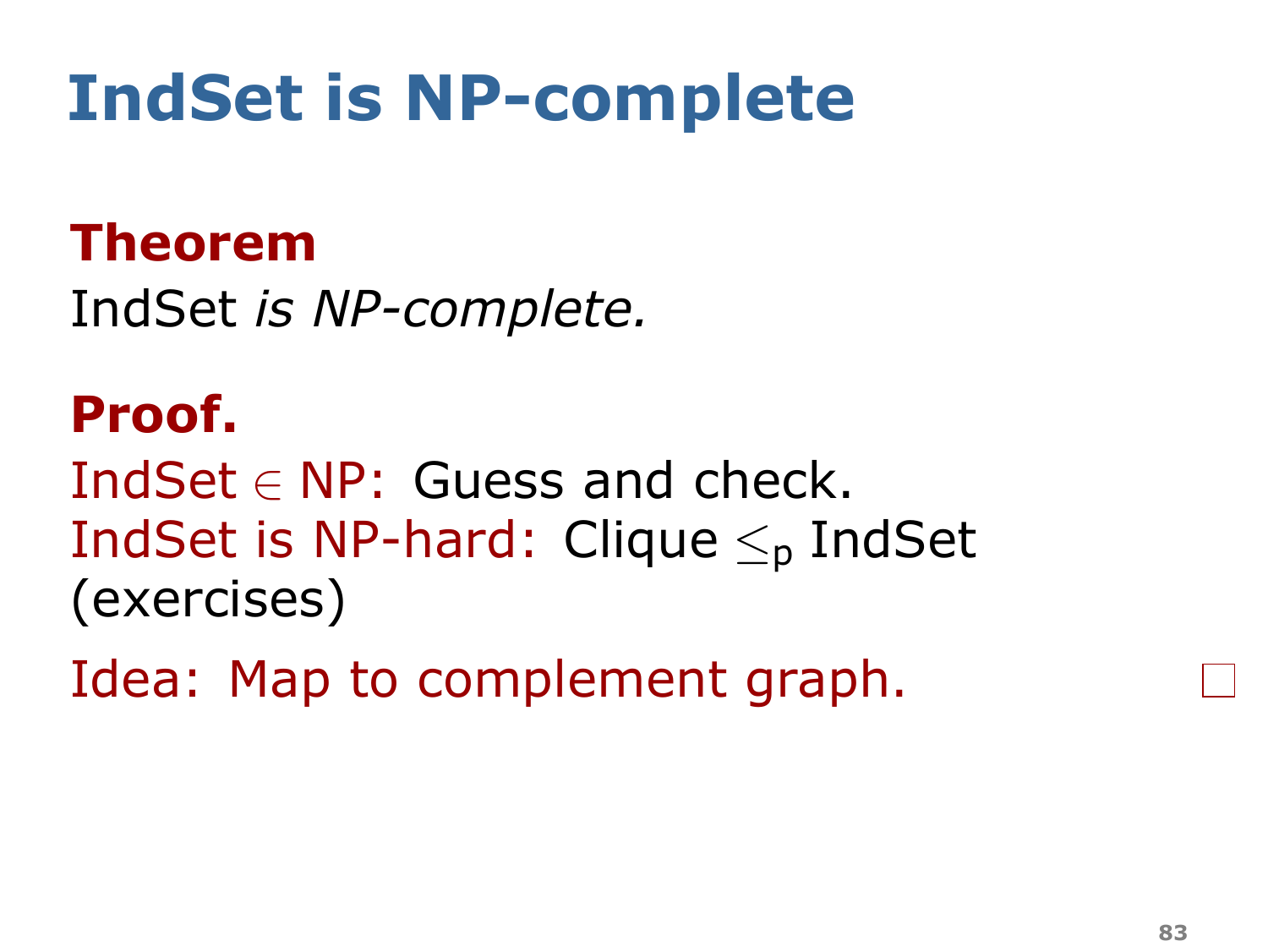## **VertexCover is NP-complete**

### . **Definition (VertexCover)** .

The VertexCover problem is defined as follows:

Given: An undirected graph  $G = \langle V, E \rangle$  and a number  $K \in \mathbb{N}_0$ 

. *v ∈ C*? Question: Does *G* contain an vertex cover of size at most  $K$ , i. e., a vertex set  $C \subseteq V$  with *|C| ≤ K* s. t. for all *⟨u, v⟩ ∈ E*, we have *u ∈ C* or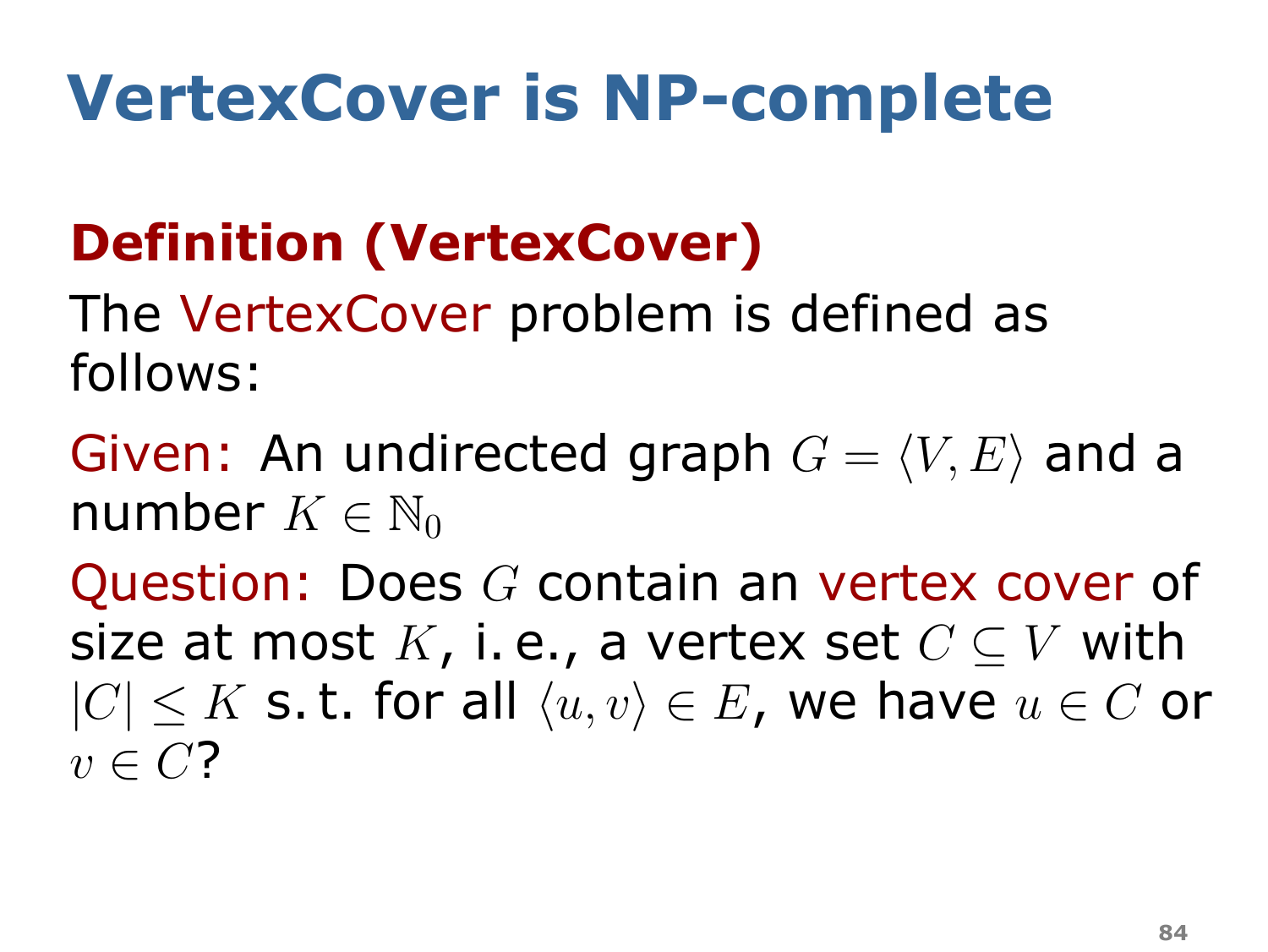## **VertexCover is NP-complete**

#### . **Theorem** .

.VertexCover *is NP-complete.*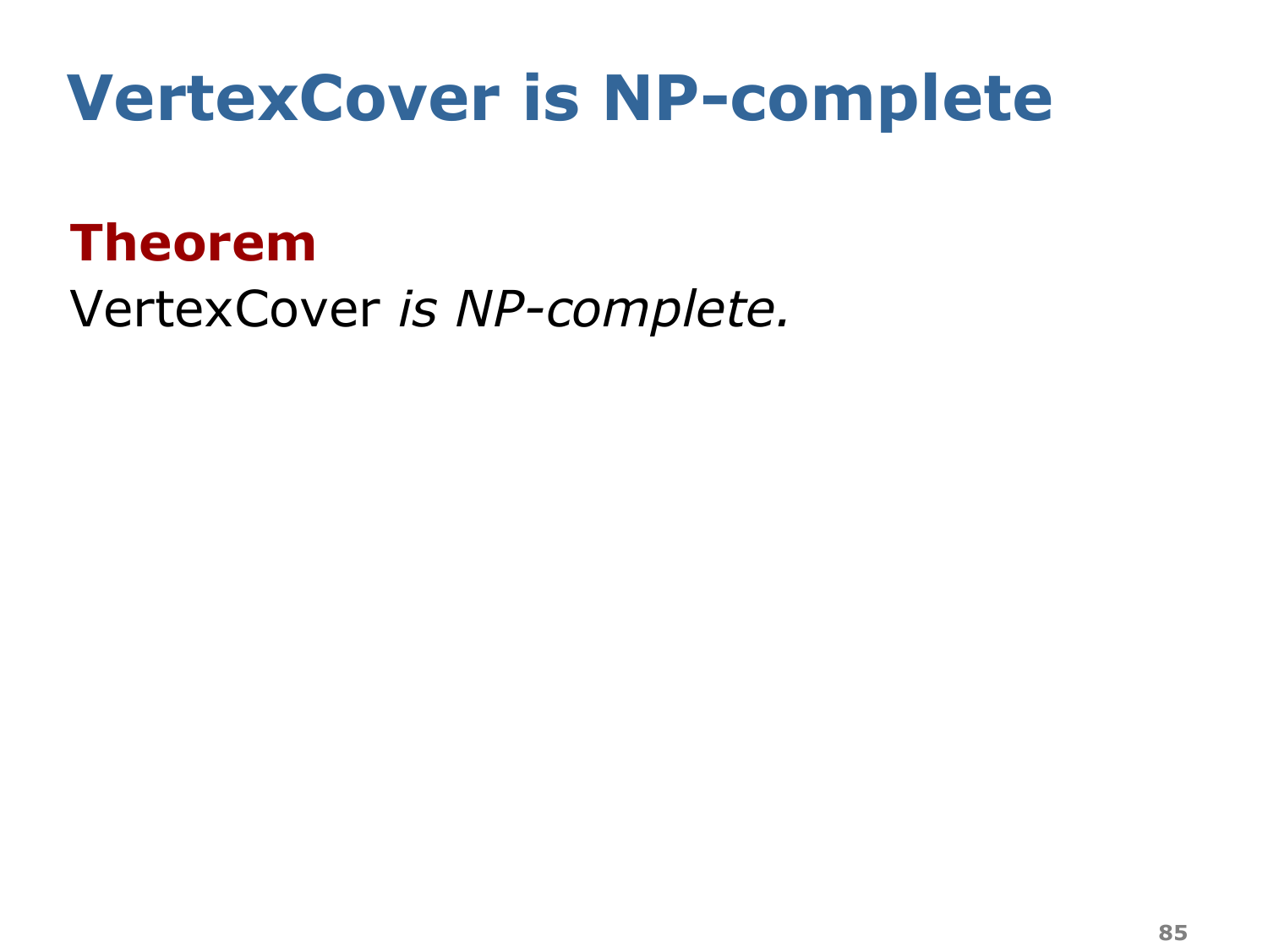## **VertexCover is NP-complete**

#### . **Theorem** .

.VertexCover *is NP-complete.*

#### . **Proof.** .

VertexCover *∈* NP: Guess and check. VertexCover is NP-hard: IndSet *≤*<sup>p</sup> VertexCover (exercises)

Idea: C is a vertex cover iff  $V \setminus C$  is an

. independent set.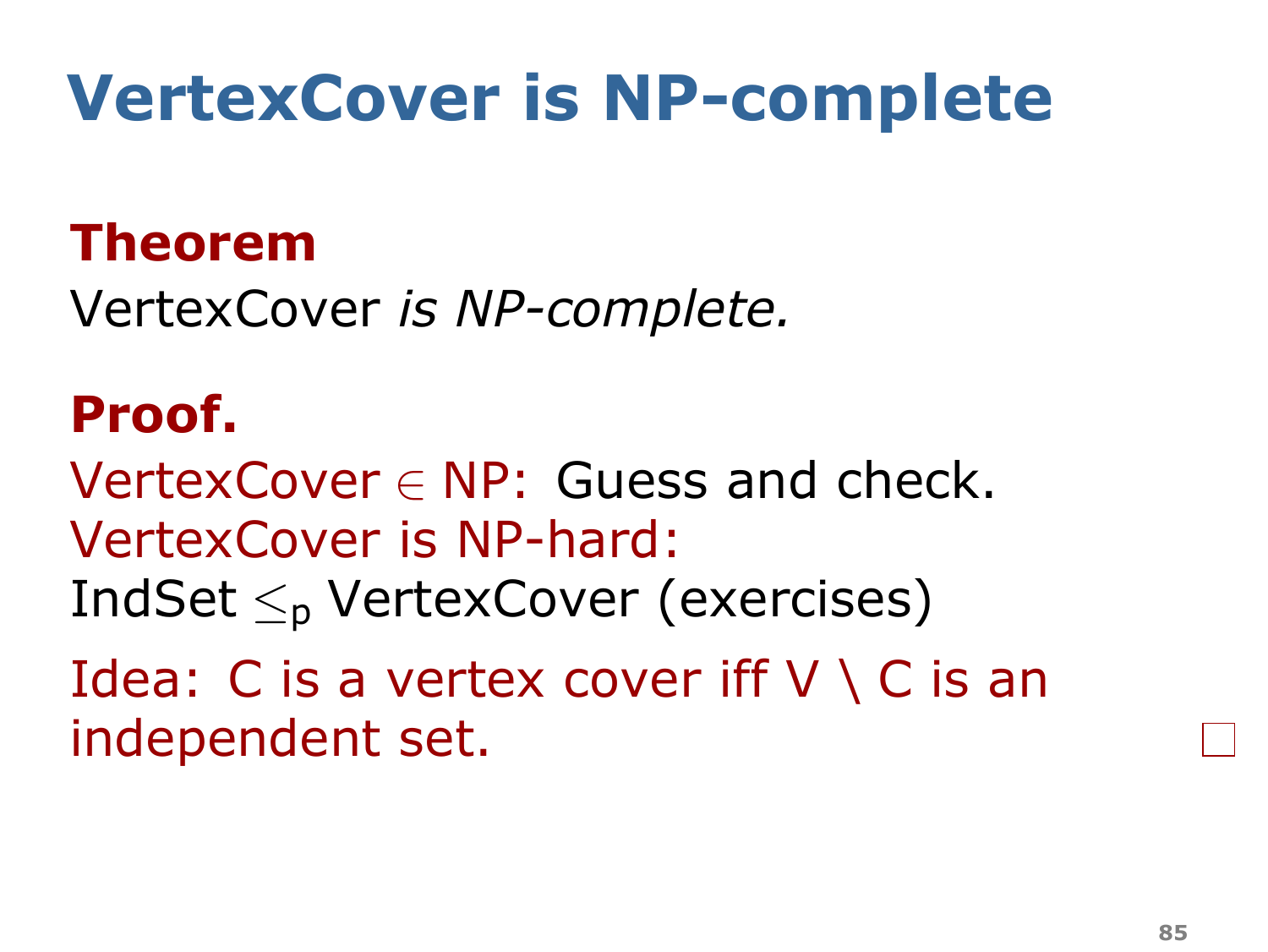### . **Definition (DirHamiltonianCycle)** .

The DirHamiltonianCycle problem is defined as follows:

. each vertex exactly once)? Given: A directed graph  $G = \langle V, A \rangle$ Question: Does *G* contain a directed Hamiltonian cycle (i. e., a cyclic path visiting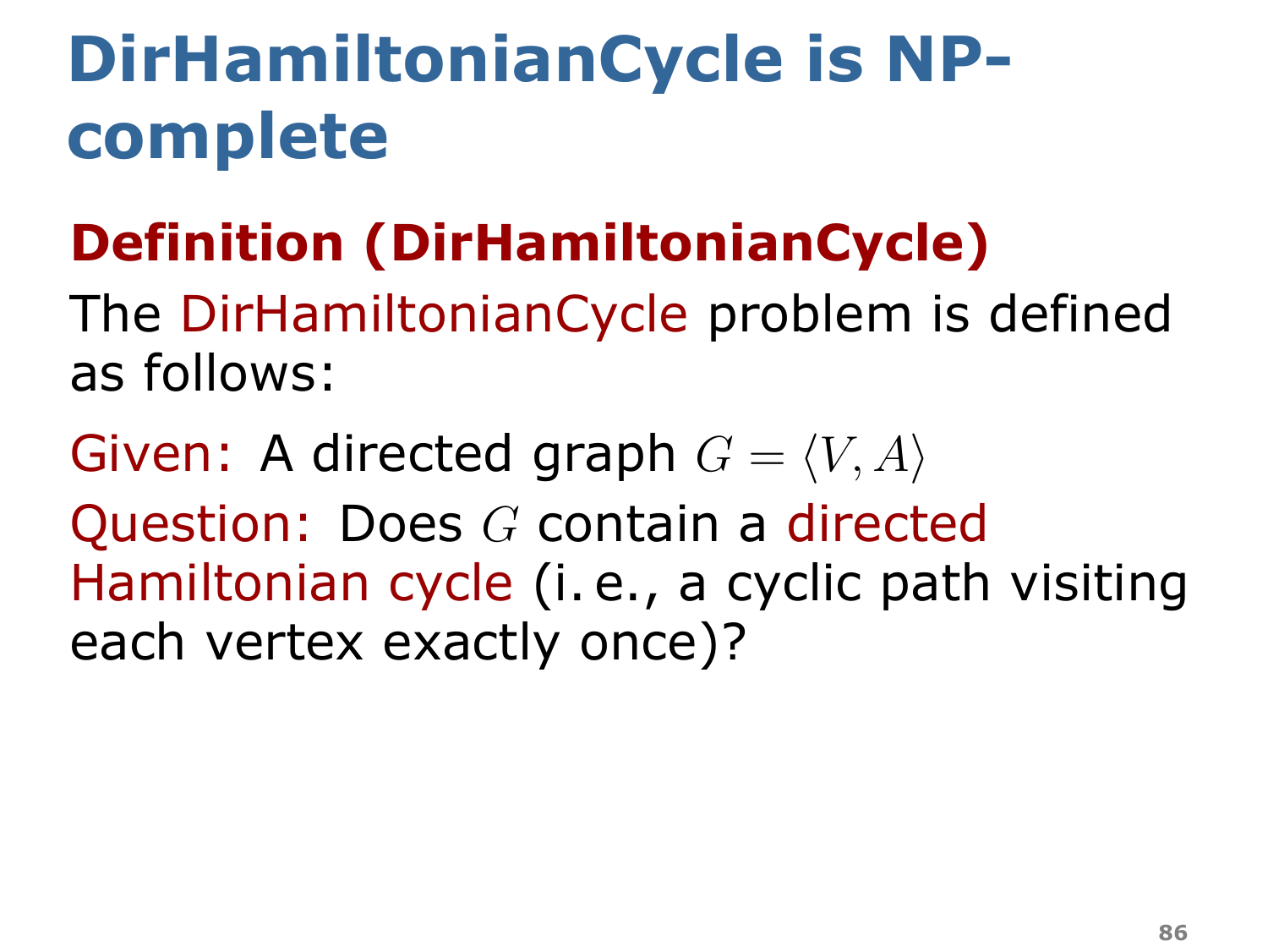### . **Definition (DirHamiltonianCycle)** .

The DirHamiltonianCycle problem is defined as follows:

. each vertex exactly once)? Given: A directed graph  $G = \langle V, A \rangle$ Question: Does *G* contain a directed Hamiltonian cycle (i. e., a cyclic path visiting

#### . **Theorem** .

.DirHamiltonianCycle *is NP-complete.*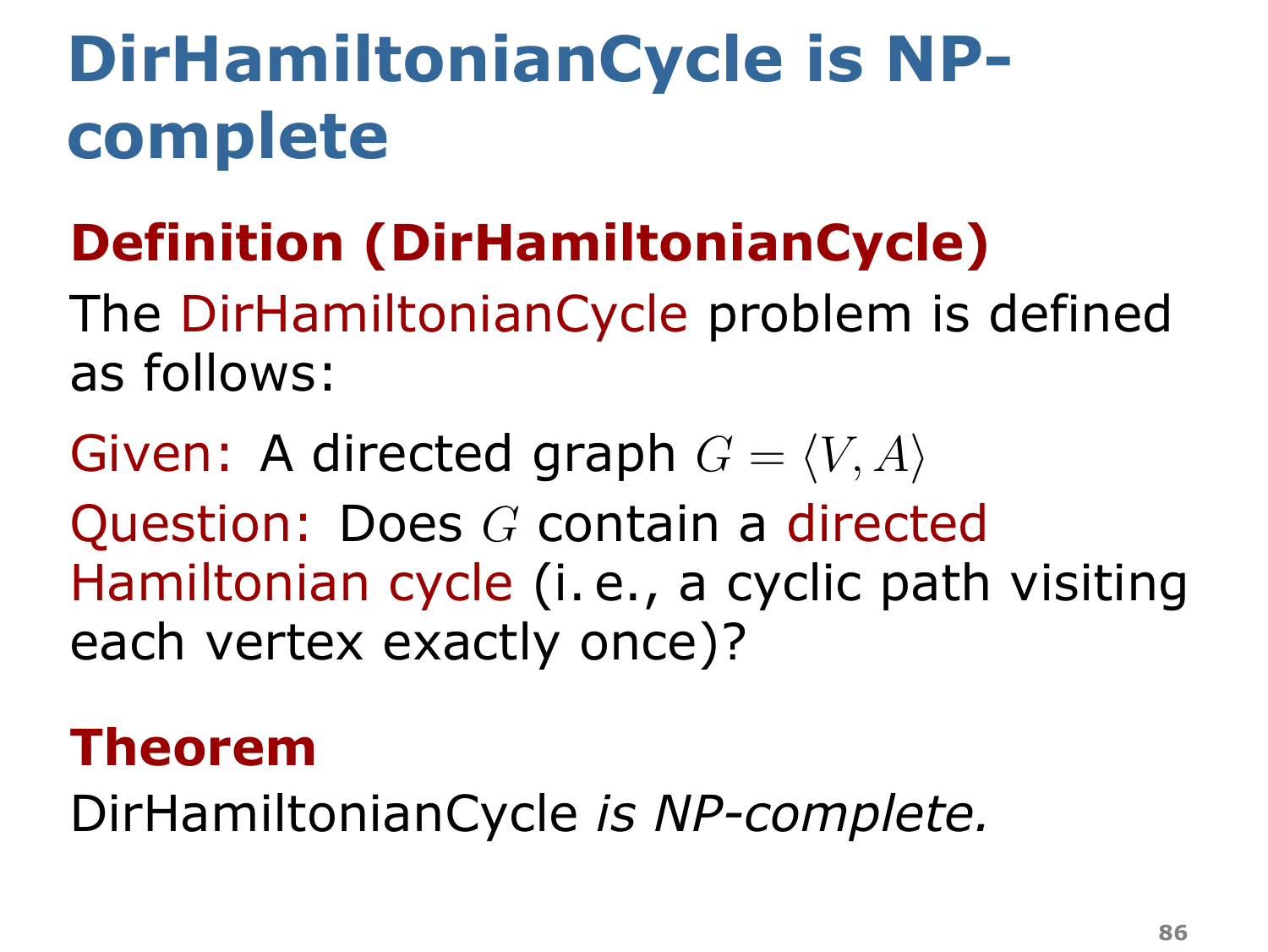#### . **Theorem** .

.DirHamiltonianCycle *is NP-complete.*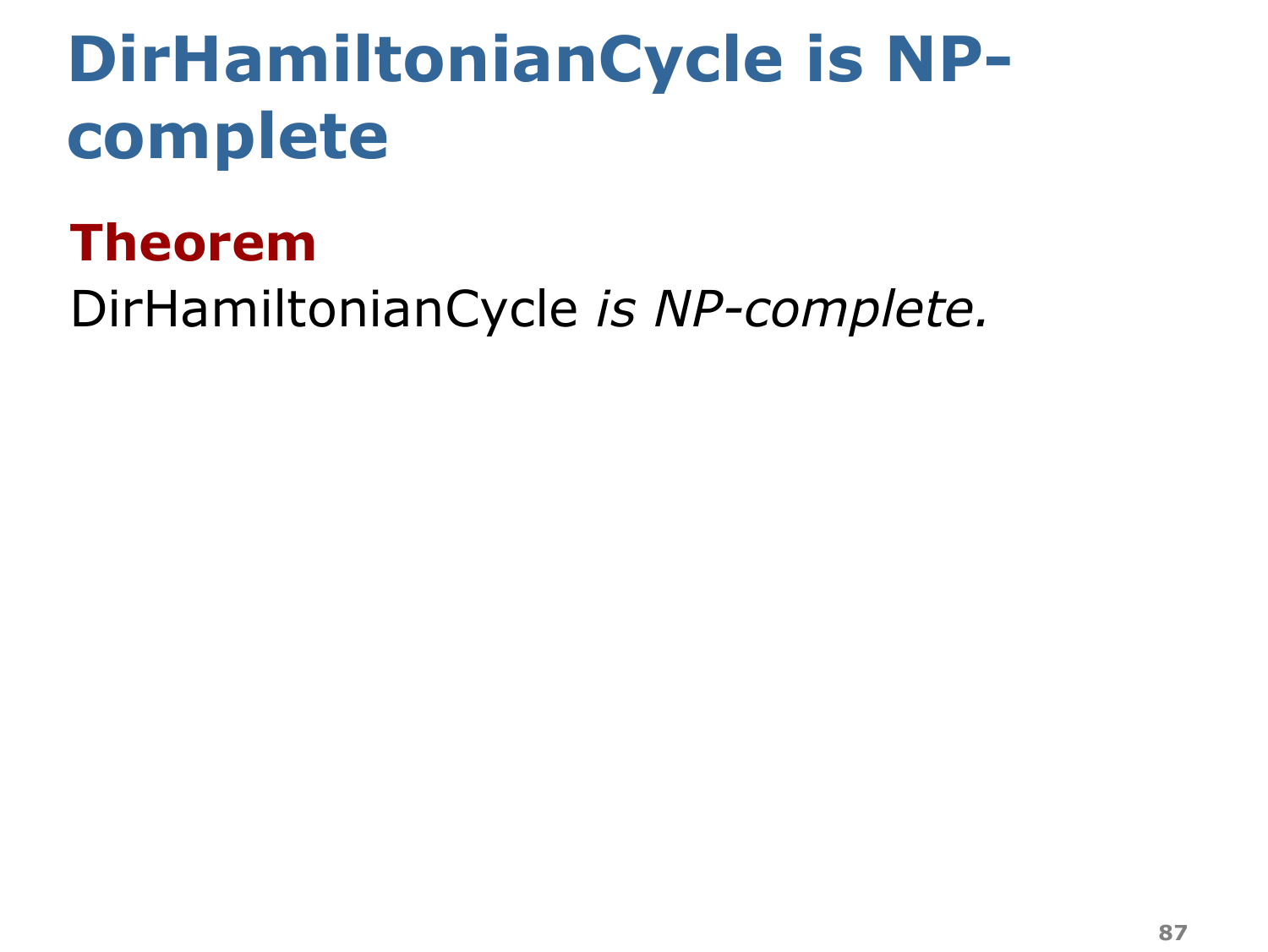#### . **Theorem** .

.DirHamiltonianCycle *is NP-complete.*

#### . **Proof sketch.** .

DirHamiltonianCycle *∈* NP: Guess and check. DirHamiltonianCycle is NP-hard:

. 3SAT *≤*<sup>p</sup> DirHamiltonianCycle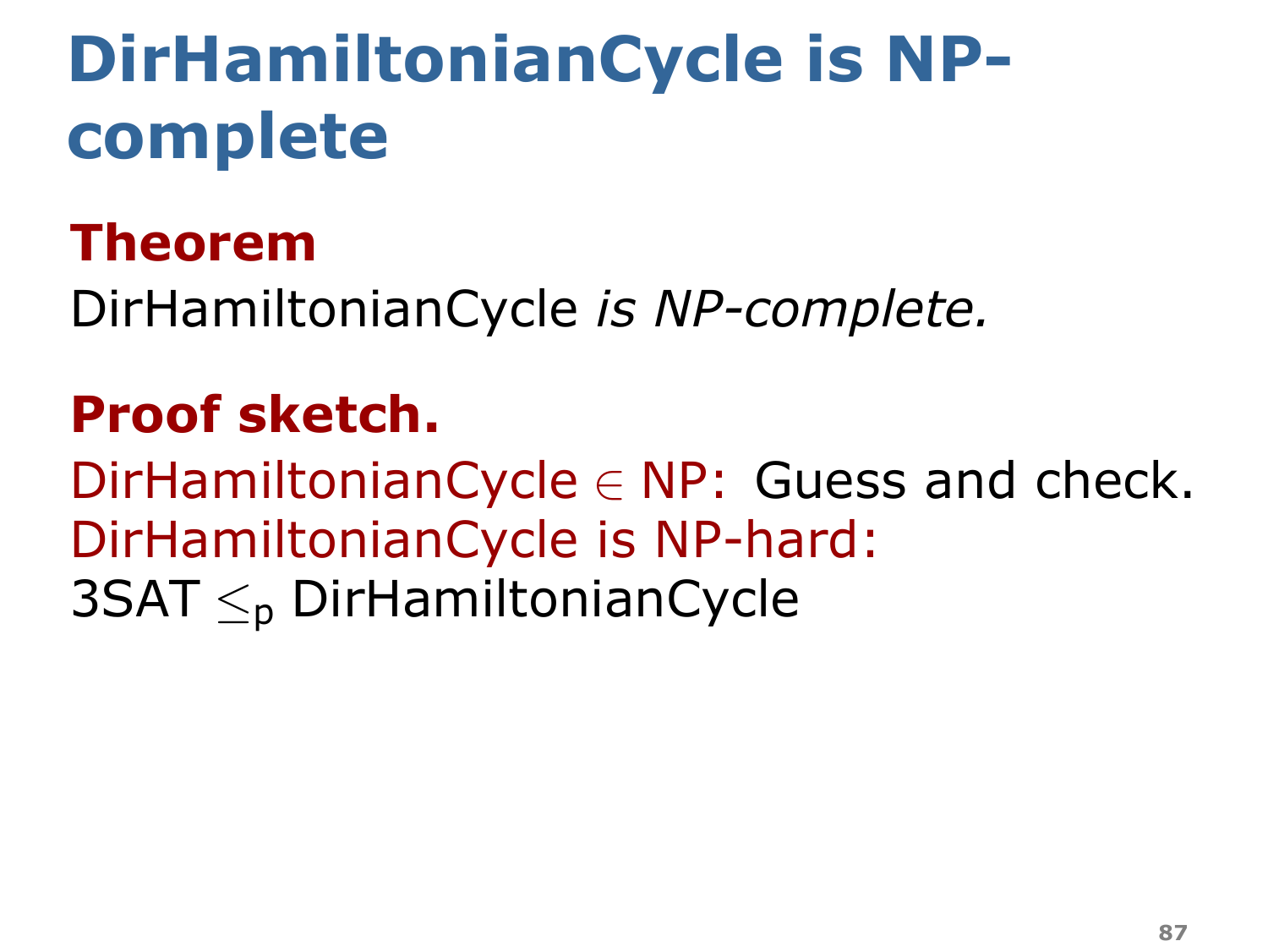### . **Proof sketch (ctd.)** .

- A 3SAT instance  $\varphi$  is given.
- W.l.o.g. each clause has exactly three literals, wuthout repetitions within a clause.
- **Example 1** Let  $v_1, \ldots, v_n$  be the propositional variables.
- **Let**  $c_1, \ldots, c_m$  be the clauses of  $\varphi$ , where each  $c_i$  is of the form  $l_{i1} \vee l_{i2} \vee l_{i3}$ .
- The reduction generates a graph  $f(\varphi)$  with  $6m + n$  vertices, described in the following.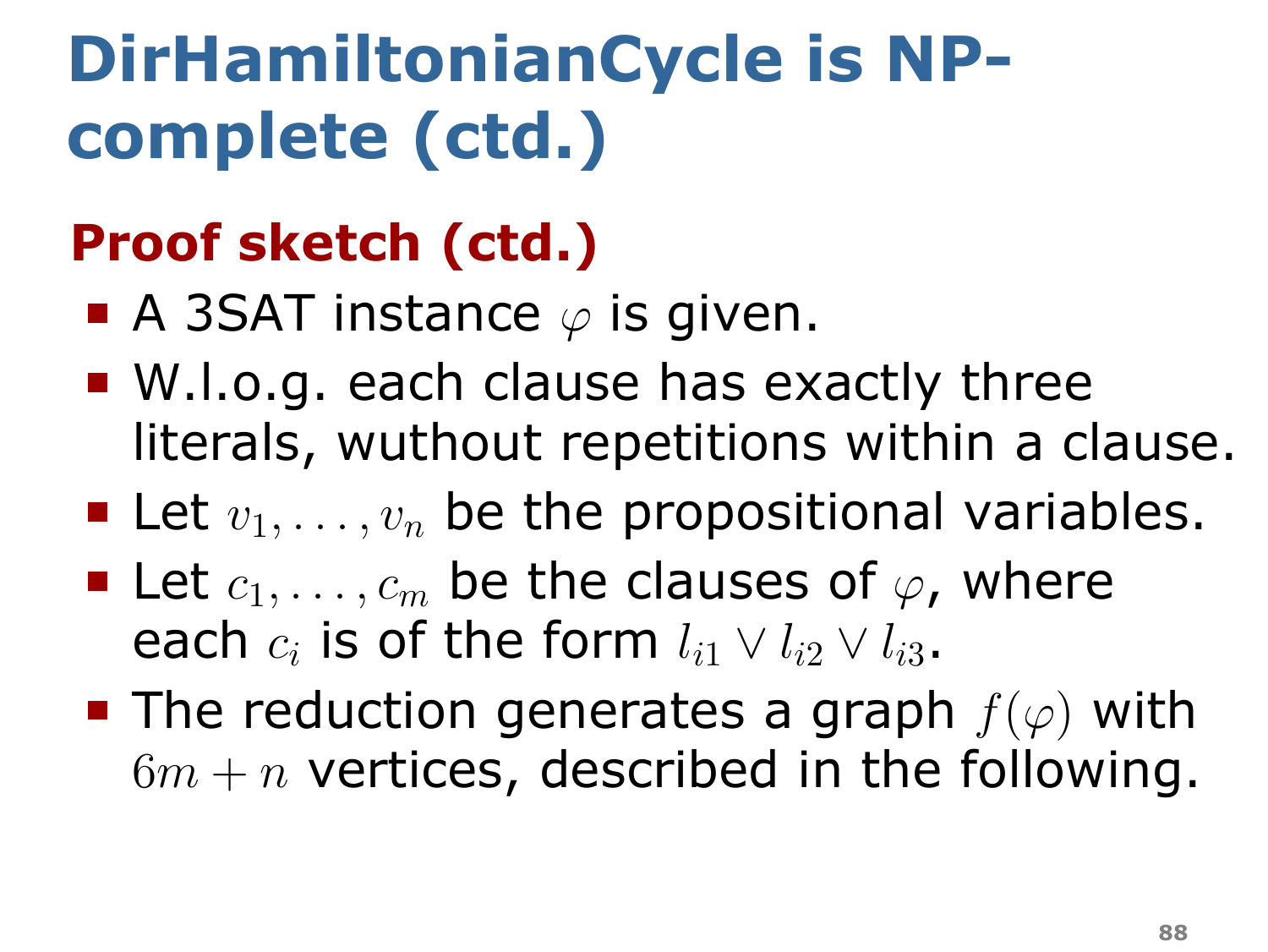### . **Proof sketch (ctd.)** .

Introduce vertex  $x_i$  with indegree 2 and outdegree 2 for each variable *vi*:





Introduce subgraph  $C_i$  with six vertices for each clause *cj*:

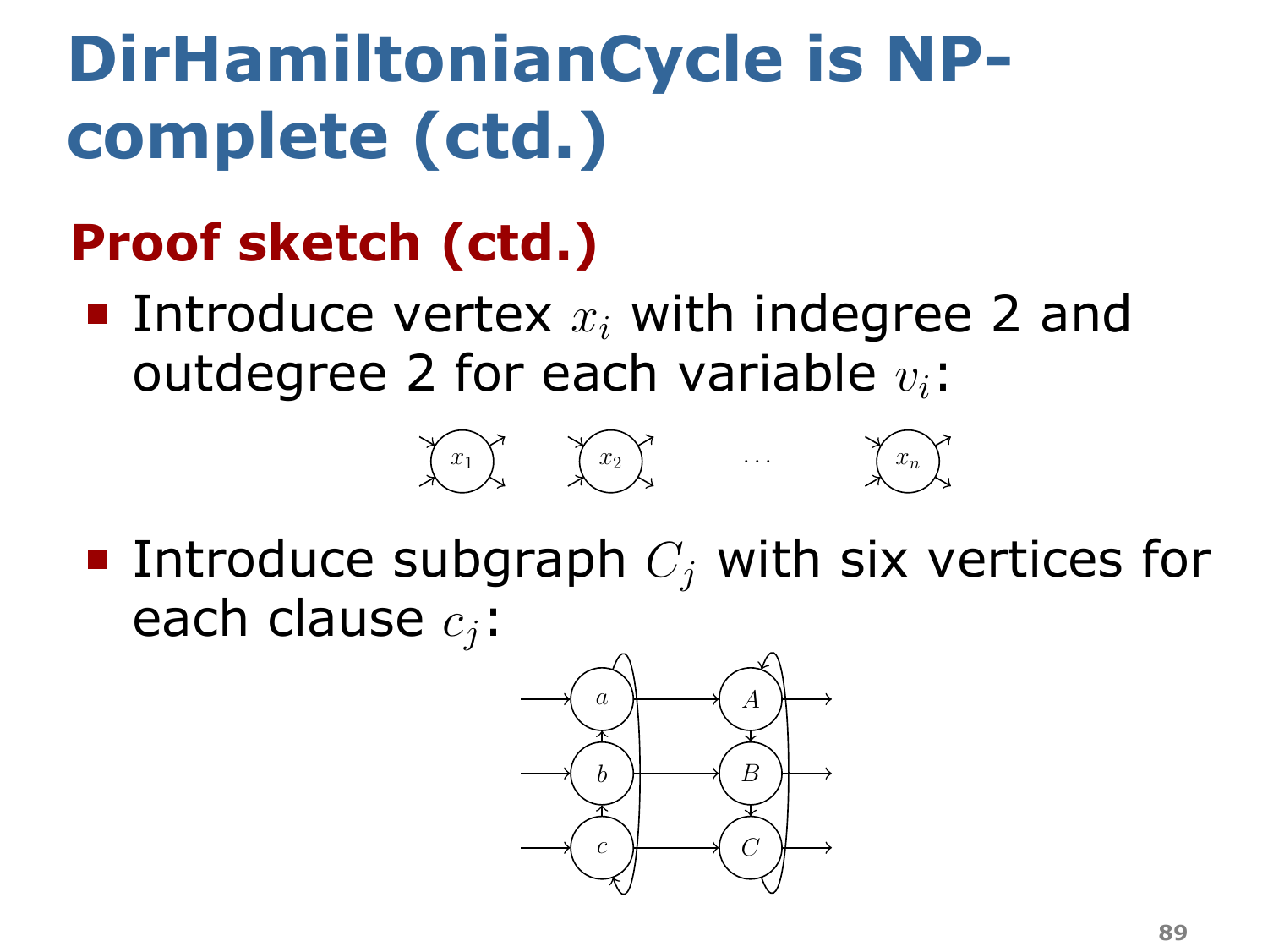### . **Proof sketch (ctd.)** .

Let *π* be a directed Hamiltonian cycle of the overall graph.

. Otherwise *π* cannot be a Hamiltonian cycle. Whenever  $\pi$  traverses  $C_i$ , it must leave it at the corresponding "exit" for the given "entrance" (i. e., *a −→ A*, *b −→ B*, *c −→ C*).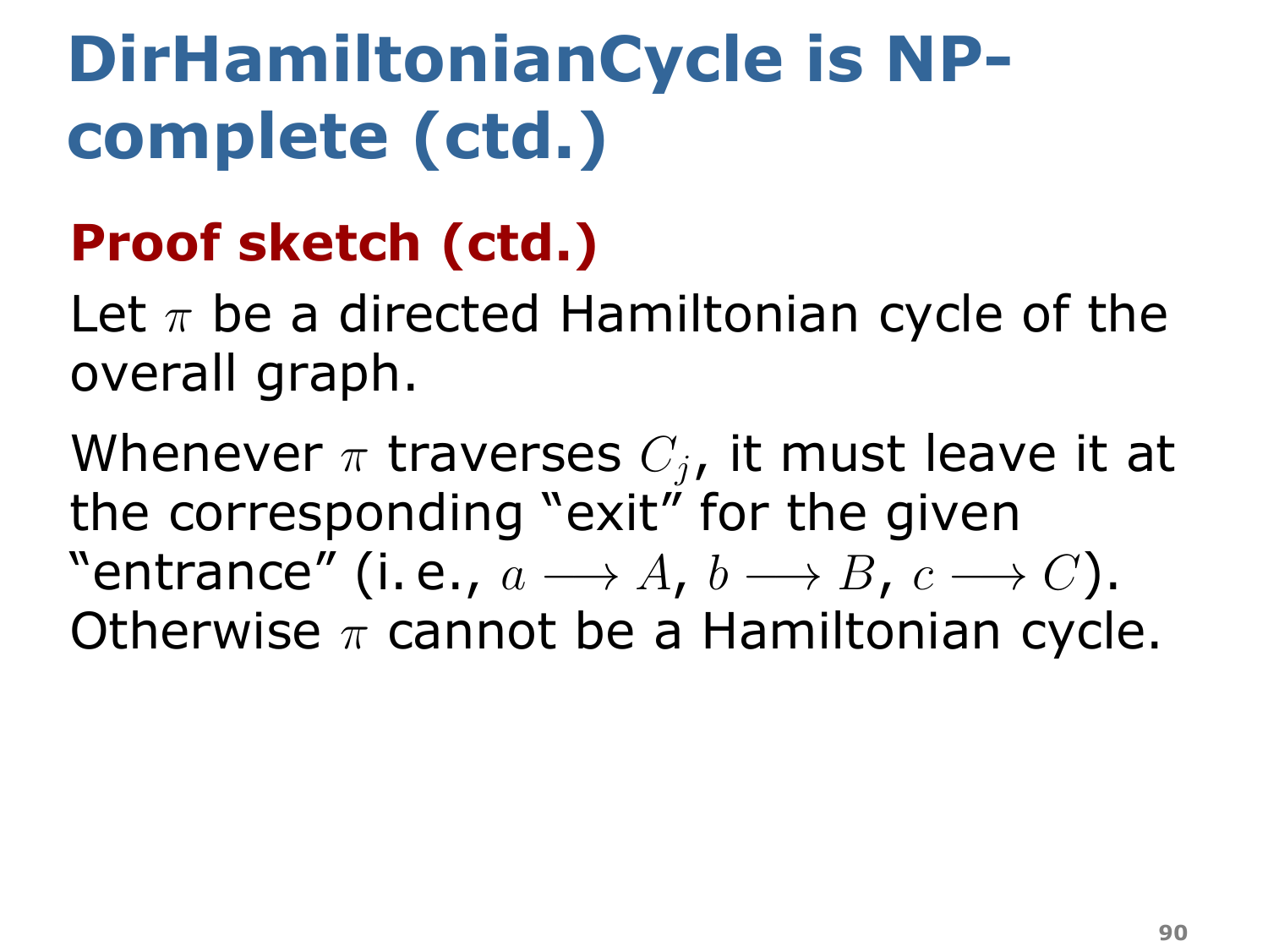### . **Proof sketch (ctd.)** .

The following are all valid possibilities for Hamiltonian cycles in graphs containing *Cj*:

- *π* crosses *C<sup>j</sup>* once, entering at any entrance
- *π* crosses *C<sup>j</sup>* twice, entering at any two different entrances
- *π* crosses *C<sup>j</sup>* three times, entering once at each entrance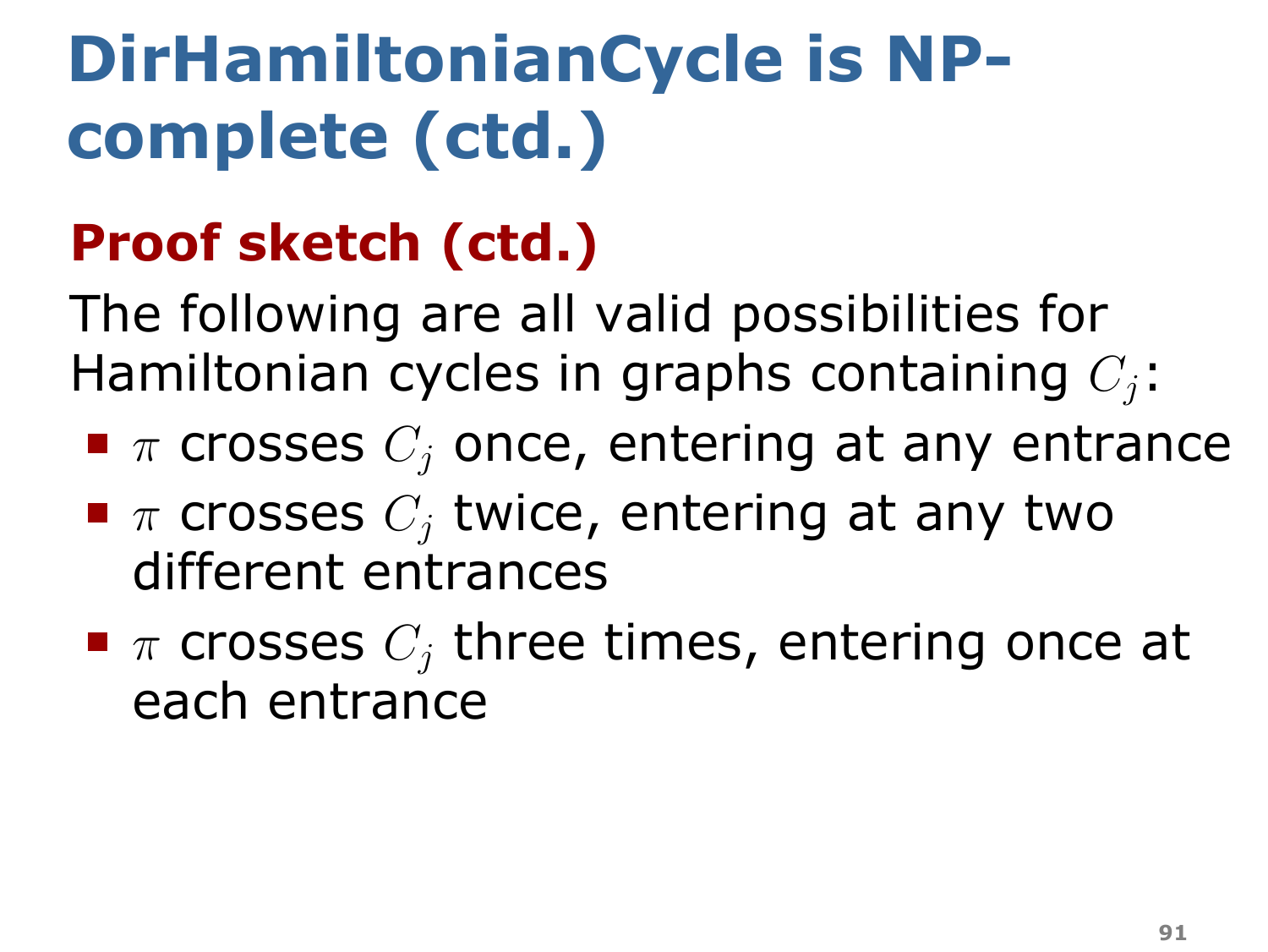### . **Proof sketch (ctd.)** .

Connect the "open ends" of the graph as follows:

- Identify the entrances and exits of the  $C_i$ graphs with the three literals of clause *c<sup>j</sup>* .
- One exit of  $x_i$  is positive, one negative.
- **Connect the positive and negative exits** with the corresponding variables in the clauses.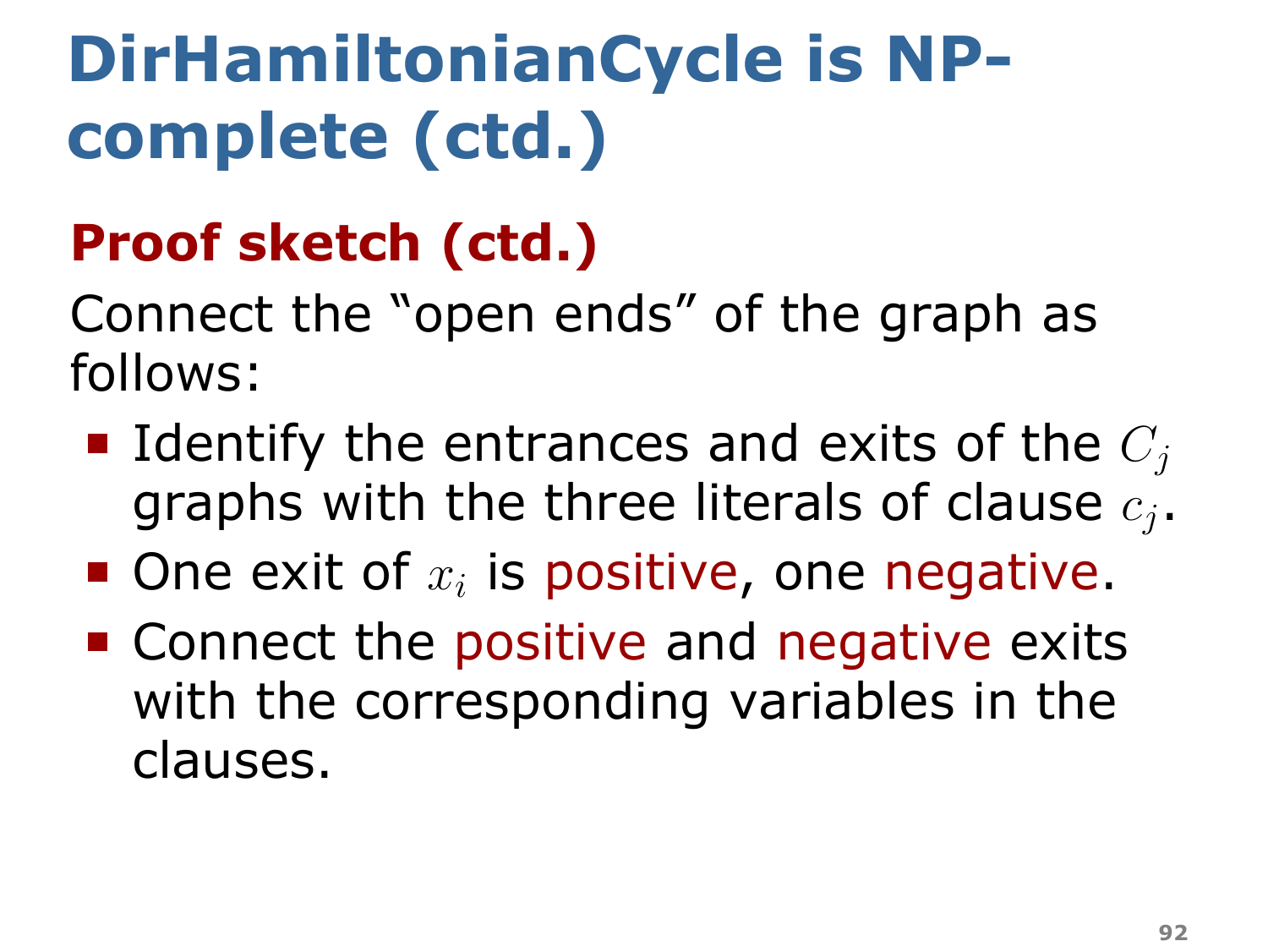### . **Proof sketch (ctd.)** .

- For the positive exit, determine the clauses in which the positive literal *v<sup>i</sup>* occurs
	- Connect the positive *x<sup>i</sup>* exit to the *v<sup>i</sup>* entrance of the *C<sup>j</sup>* graph for the first such clause.
	- $\blacksquare$  Connect the  $v_i$  exit of that graph to the  $x_i$ entrance of the second such clause, and so on.
	- Connect the  $v_i$  exit of the last such clause to the positive entrance of  $x_{i+1}$  (or  $x_1$  if  $n=1$ ).
- Similarly for the negative exit of *x<sup>i</sup>* and literal *¬vi*.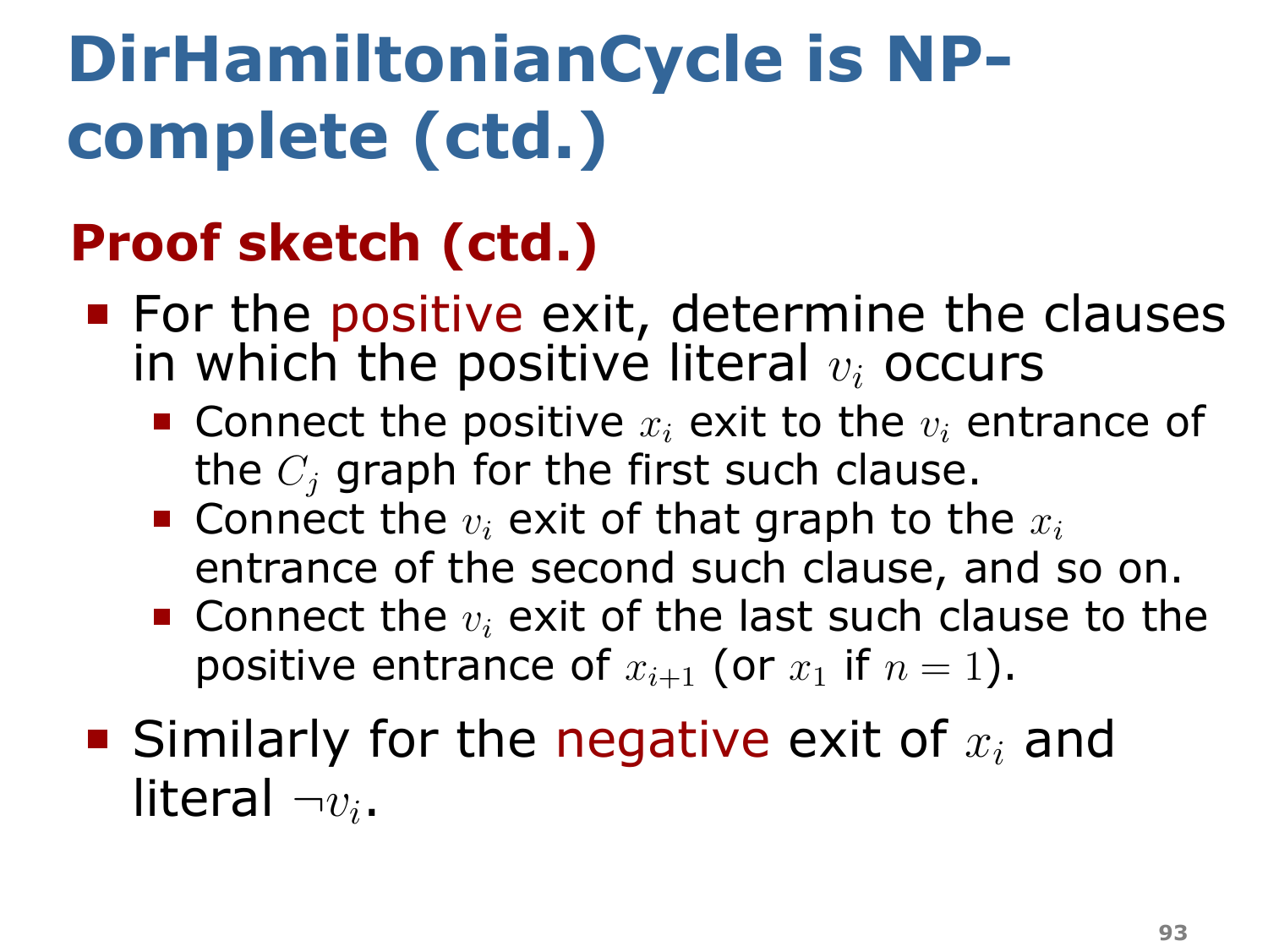### . **Proof sketch (ctd.)** .

This is a polynomial reduction.

(*⇒*):

- Given a satisfying truth assignment  $\alpha(v_i)$ , we can construct a Hamiltonian cycle by leaving *x<sup>i</sup>* through the positive exit if  $\alpha(v_i) = \mathbf{T}$ ; the negative exit if  $\alpha(v_i) = \mathbf{F}$ .
- $\blacksquare$  We can then visit all  $C_i$  graphs for clauses made true by that literal.
- Overall, we visit each  $C<sub>i</sub>$  graph 1–3 times.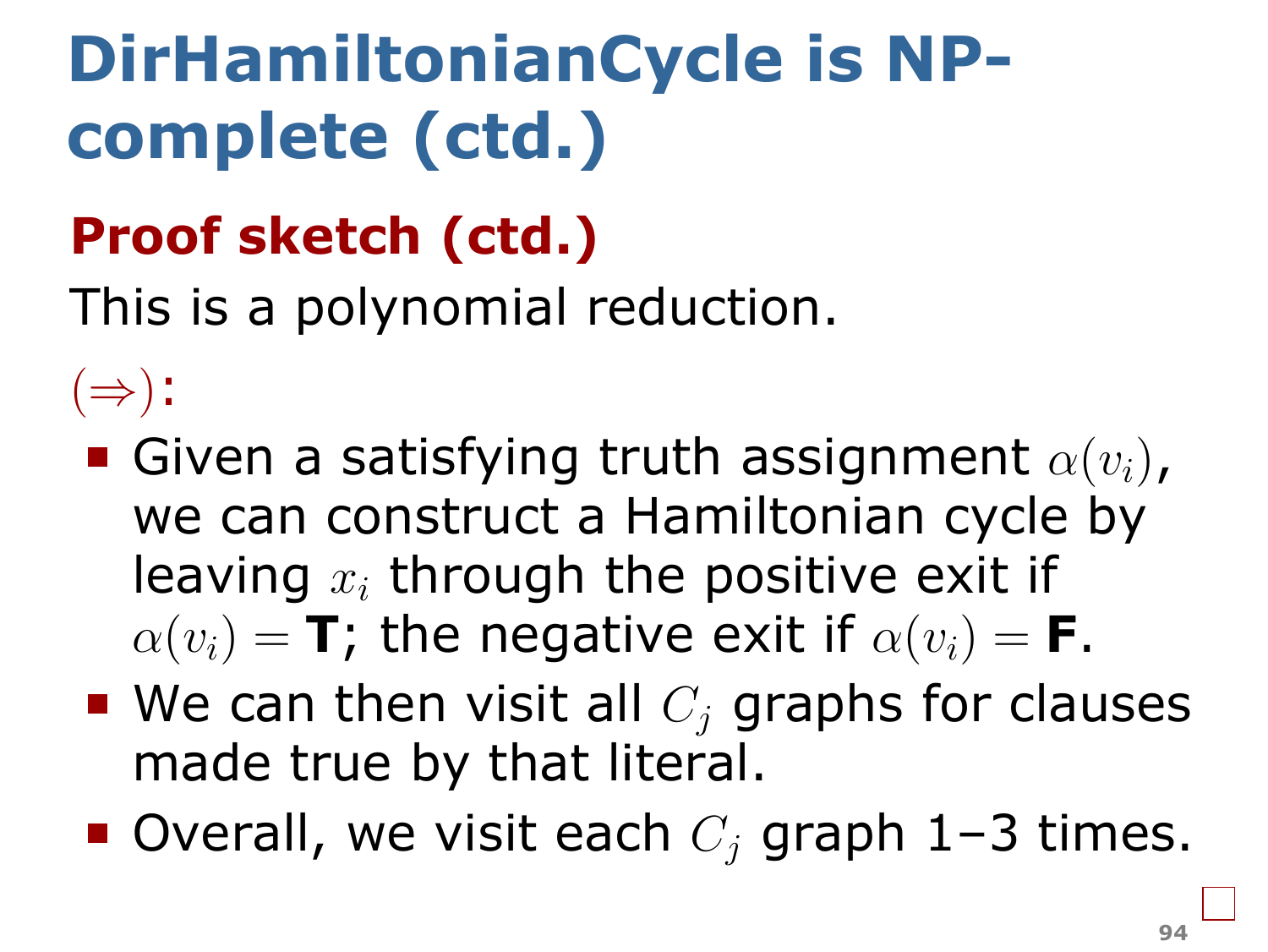### . **Proof sketch (ctd.)** .

This is a polynomial reduction.

(*⇐*):

- A Hamiltonian cycle visits each vertex *x<sup>i</sup>* and leaves it through the positive or negative exit.
- Set  $v_i$  to true or false according to which exit is chosen.
- **This gives a satisfying truth assignment.**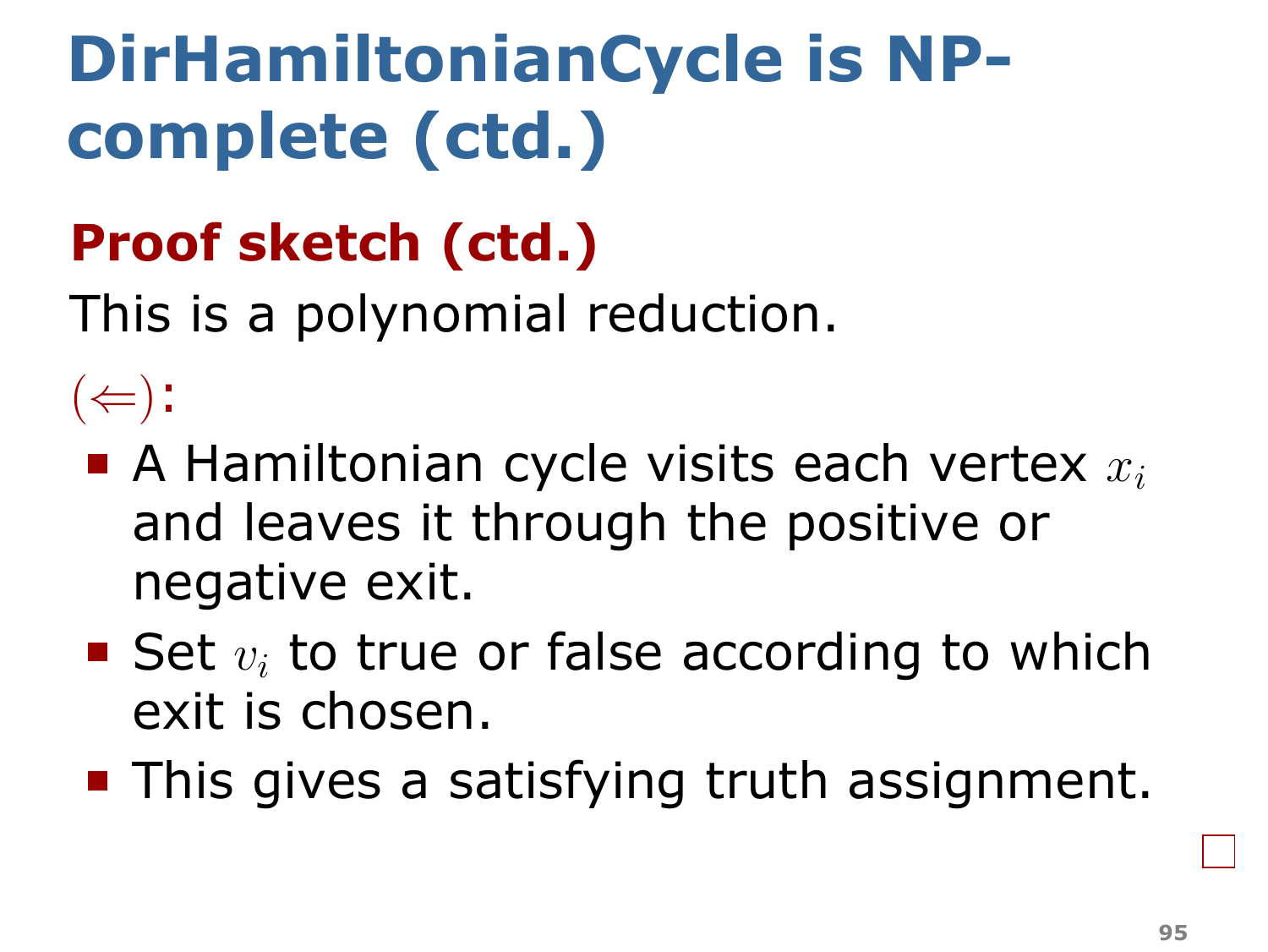## **HamiltonianCycle is NP-complete**

#### . **Theorem** .

.HamiltonianCycle *is NP-complete.*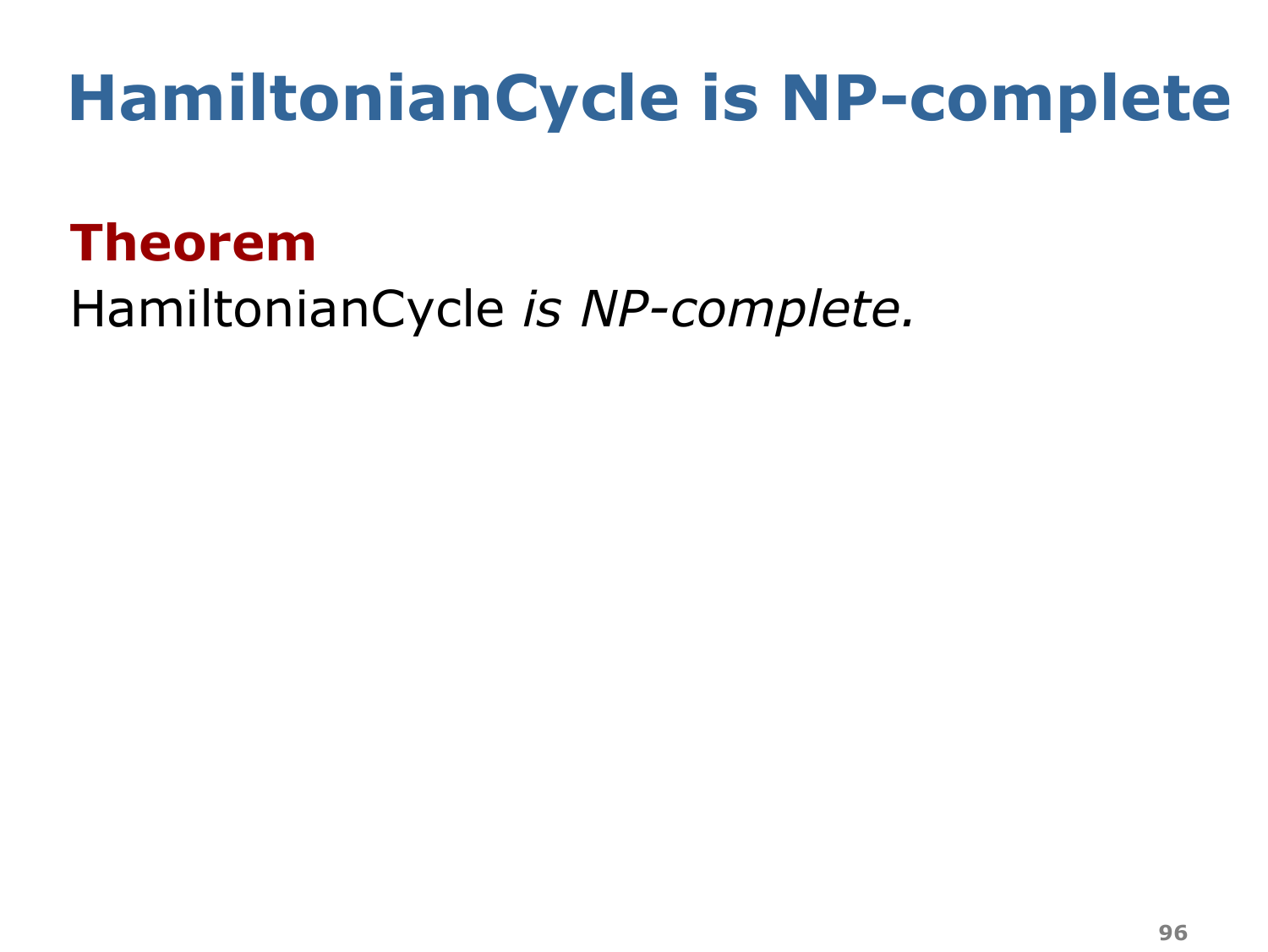# **HamiltonianCycle is NP-complete**

#### . **Theorem** .

.HamiltonianCycle *is NP-complete.*

#### . **Proof sketch.** .

- HamiltonianCycle *∈* NP : Guess and check.
- HamiltonianCycle is NP-hard: DirHamiltonianCycle *≤*<sup>p</sup> HamiltonianCycle
- **Basic gadget of the reduction:**

*<sup>v</sup>*. *⇒ <sup>v</sup>*<sup>1</sup> *<sup>v</sup>*<sup>2</sup> *<sup>v</sup>*<sup>3</sup>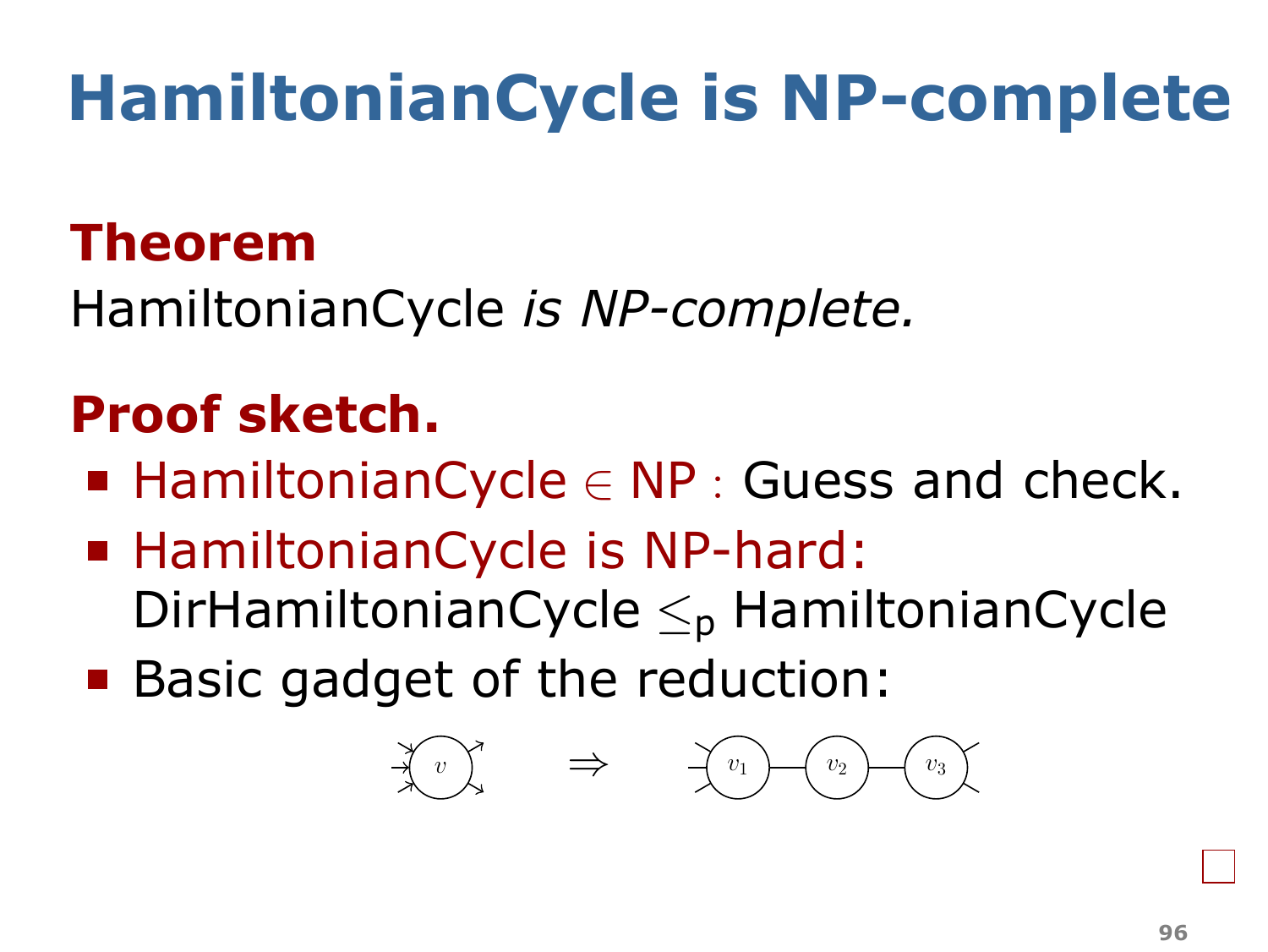### **TSP is NP-complete**

. **Theorem** . .TSP *is NP-complete.*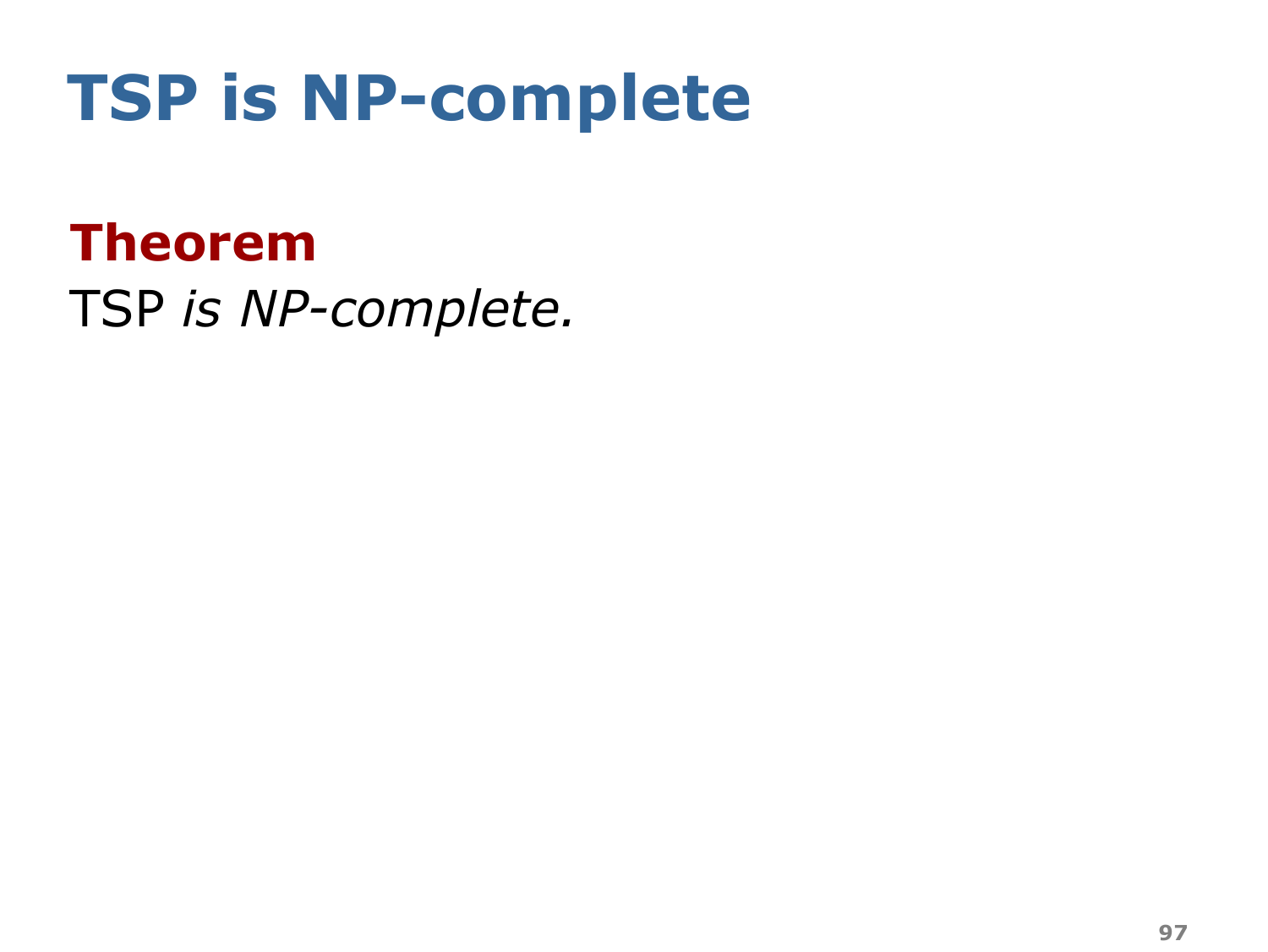### **TSP is NP-complete**

#### . **Theorem** .

.TSP *is NP-complete.*

#### . **Proof.** .

- TSP *∈* NP : Guess and check.
- TSP is NP-hard:

HamiltonianCycle *≤*<sup>p</sup> TSP was already shown earlier.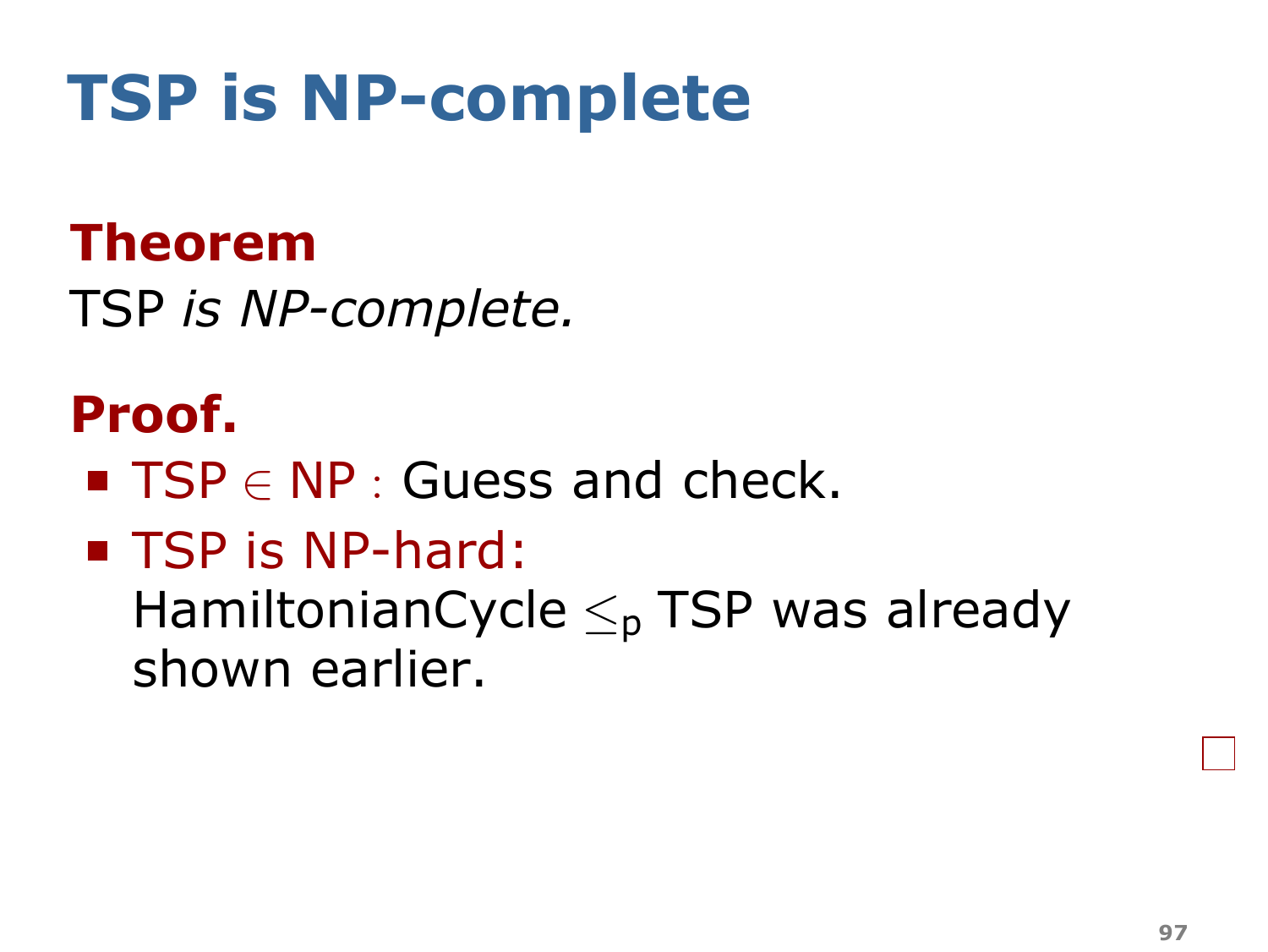### **And many, many more…**

- SubsetSum: Given  $a_1, \ldots, a_n \in \mathbb{N}$  and  $K$ , is there a subsequence with sum exactly *K*?
- BinPacking: Given objects of size  $a_1, \ldots, a_n$ , can they fit into *K* bins with capacity *B*?
- MineSweeperConsistency: In a given Minesweeper position, is a given cell safe?
- GeneralizedFreeCell: Does a generalized FreeCell deal (i. e., one that may have more than 52 cards) have a solution?